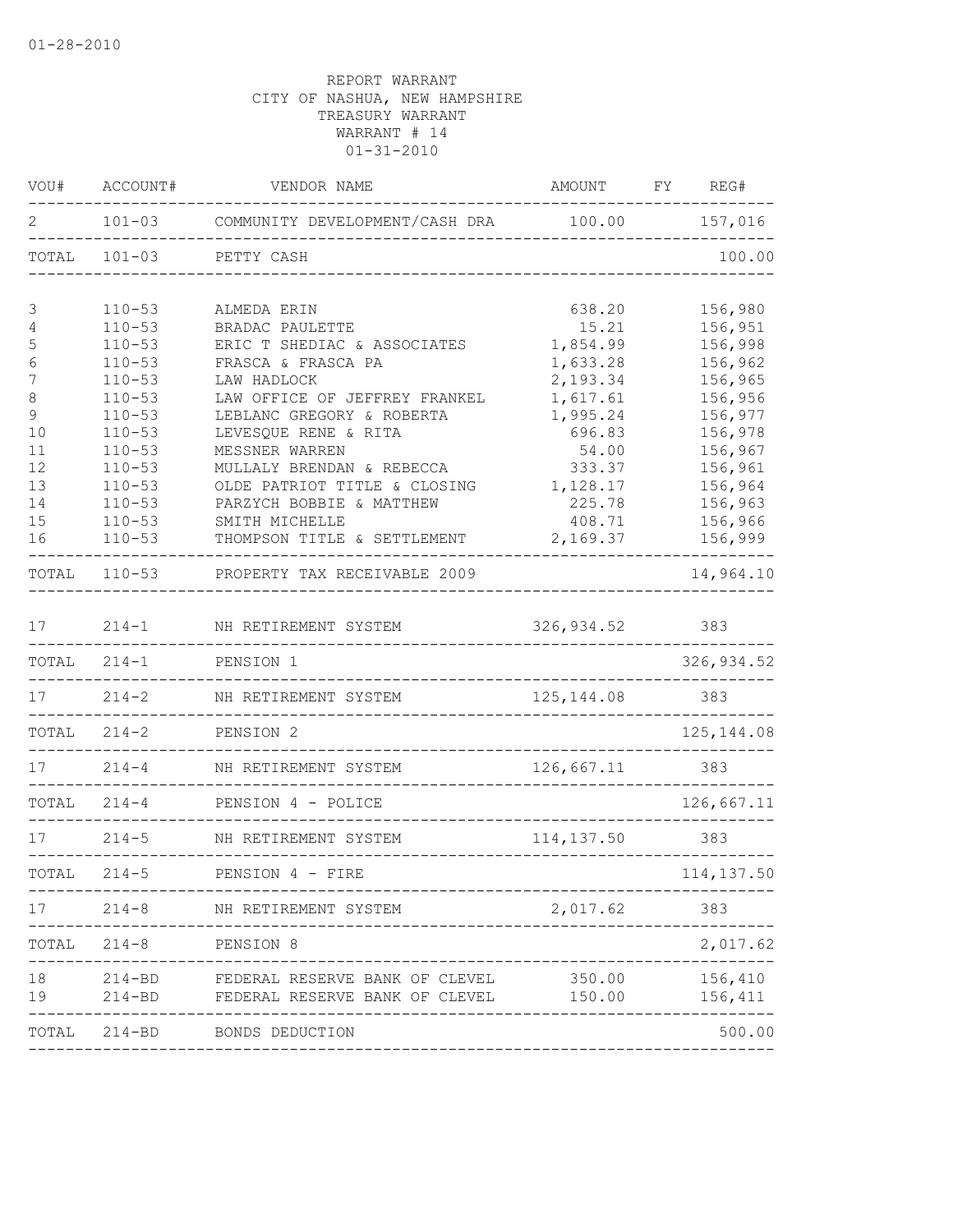| VOU#     | ACCOUNT#                 | VENDOR NAME                          | AMOUNT                           | REG#<br>FΥ         |
|----------|--------------------------|--------------------------------------|----------------------------------|--------------------|
| 20<br>21 | $214 - DC$<br>$214 - DC$ | ALLEN STACEY L<br>BATTISTELLI ERIC C | 384.62<br>384.64                 | 156,728<br>156,959 |
| 22       | $214 - DC$               | DAVIDSON PATRICIA                    | 360.00                           | 156,628            |
| 23       | $214-DC$                 | GRACE ROBERT                         | 192.31                           | 156,960            |
| 24       | $214 - DC$               | MENARD PAUL                          | 384.62                           | 156,598            |
| TOTAL    | $214 - DC$               | DEPENDENT CARE DEDUCTION             |                                  | 1,706.19           |
| 25       | $214-FS$                 | BENEFIT STRATEGIES INC               | 15,502.28                        | 393                |
| 26       | $214-FS$                 | BENEFIT STRATEGIES INC               | 29,871.22                        | 404                |
| TOTAL    | $214-FS$                 | FLEXIBLE SPENDING ACCOUNT -          |                                  | 45, 373.50         |
| 27       | $214 - SL$               | SUN LIFE ASSURANCE COMPANY OF        | 3,508.17<br>-------------------- | 406                |
| TOTAL    | 214-SL                   | BPW GROUP INS-SUN LIFE               |                                  | 3,508.17           |
|          |                          |                                      |                                  |                    |
| 28<br>29 | $255 - 00$<br>$255 - 00$ | STATE OF NH-MV<br>STATE OF NH-MV     | 18,733.46<br>26,611.59           | 381<br>382         |
| 30       | $255 - 00$               | STATE OF NH-MV                       | 22,388.76                        | 386                |
| 31       | $255 - 00$               | STATE OF NH-MV                       | 17,756.13                        | 387                |
| 32       | $255 - 00$               | STATE OF NH-MV                       | 19,878.61                        | 392                |
| 33       | $255 - 00$               | STATE OF NH-MV                       | 18,379.69                        | 397                |
| 34       | $255 - 00$               | STATE OF NH-MV                       | 32,555.27                        | 399                |
| 35       | $255 - 00$               | STATE OF NH-MV                       | 26,528.46                        | 400                |
| 36       | $255 - 00$               | STATE OF NH-MV                       | 38,071.99                        | 403                |
| 37       | $255 - 00$               | STATE OF NH-MV                       | 26,968.61                        | 407                |
| TOTAL    | $255 - 00$               | STATE MVR                            |                                  | 247,872.57         |
|          |                          |                                      |                                  |                    |
| 38<br>39 | $257 - 00$<br>$257 - 00$ | BAE SYSTEMS INC                      | 368.69                           | 156,982<br>156,983 |
| 40       | $257 - 00$               | CARON ROLAND<br>LAVOIE LEO M         | 10.00<br>176.20                  | 156,984            |
| TOTAL    | $257 - 00$               | MV REFUND PENDING                    |                                  | 554.89             |
| 41       | $280 - 00$               | FORTISTAR METHANE GROUP              |                                  | 18,788.30 156,413  |
| TOTAL    | $280 - 00$               | DPW SUSPENSE ACCOUNT                 |                                  | 18,788.30          |
|          |                          | -------------                        |                                  |                    |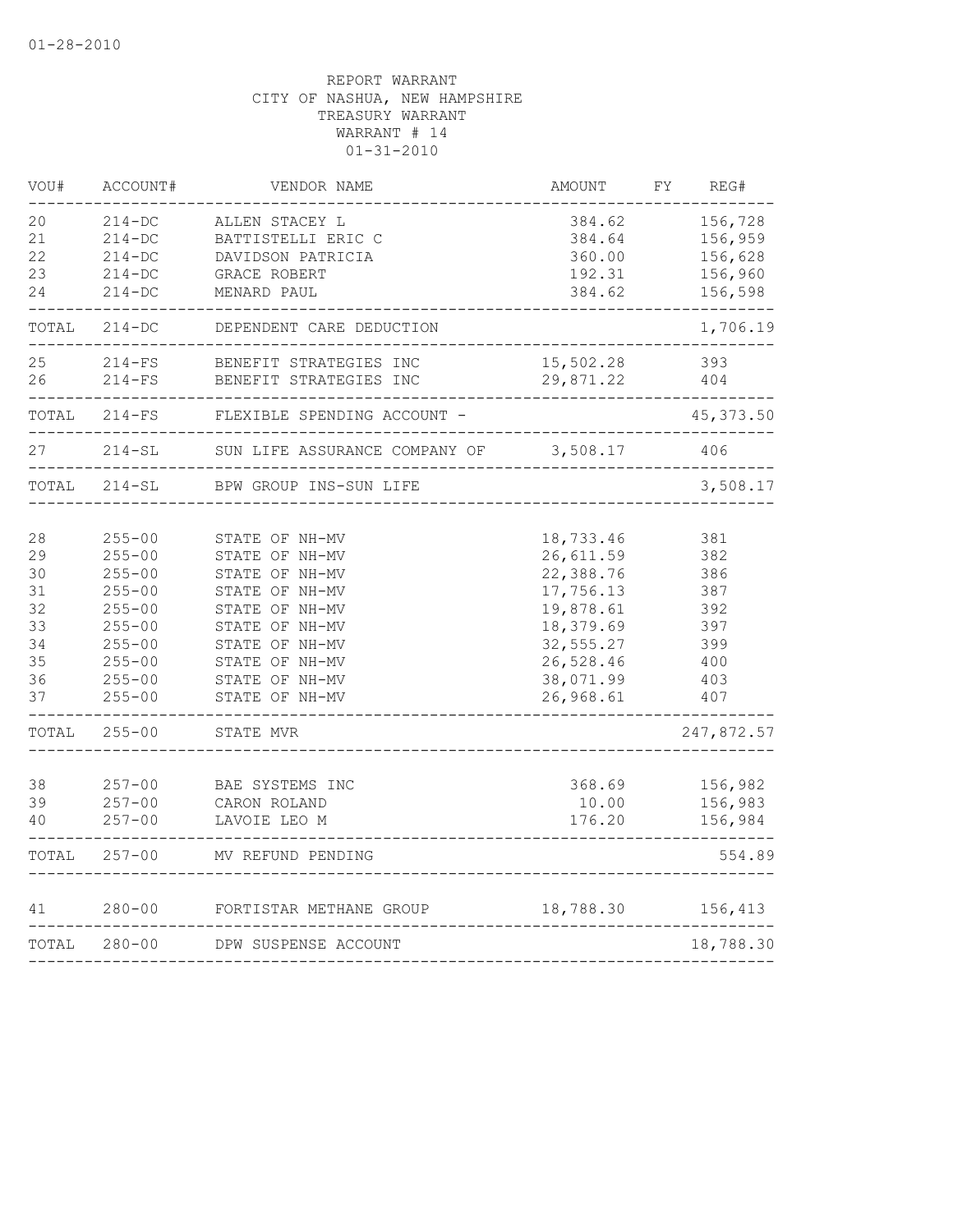| VOU# | ACCOUNT#  | VENDOR NAME                                                                                  | AMOUNT     | FY | REG#     |
|------|-----------|----------------------------------------------------------------------------------------------|------------|----|----------|
| 42   |           | 305-33005 PENNICHUCK WATER                                                                   | 19.73      |    | 157,090  |
| 43   | 305-34015 | METROMEDIA ENERGY INC                                                                        | 103.05     |    | 157,127  |
| 44   | 305-34015 | NATIONAL GRID                                                                                | 33.23      |    | 157,119  |
| 45   | 305-49075 | STAPLES BUSINESS ADVANTAGE                                                                   | 74.55      |    | 156,713  |
| 46   | 305-59100 | COLLINS JOHN                                                                                 | 75.00      |    | 156,632  |
| 47   | 305-59100 | CURRAN KEVIN                                                                                 | 37.50      |    | 156,727  |
| 48   | 305-59100 | JEYNES MIKE                                                                                  | 275.00     |    | 156,736  |
| 49   | 305-59100 | KING TOM                                                                                     | 75.00      |    | 156,709  |
| 50   | 305-59100 | MCLEAN JIM                                                                                   | 412.50     |    | 156,605  |
| 51   |           | 305-59100 O'NEIL TIM                                                                         | 225.00     |    | 156,606  |
| 52   | 305-59100 | WALLENT FRANK J                                                                              | 250.00     |    | 156,496  |
|      | TOTAL 305 | SRF - CIVIC & COMM ACTIVITIES                                                                |            |    | 1,580.56 |
|      |           |                                                                                              |            |    |          |
| 53   |           | 308-41005 STAPLES BUSINESS ADVANTAGE 65.20<br>308-41015 STAPLES BUSINESS ADVANTAGE 66 278.66 |            |    | 156,713  |
| 53   | 308-41015 | STAPLES BUSINESS ADVANTAGE                                                                   | 278.66     |    | 156,713  |
| 54   | 308-59400 | ANTHEM BLUE CROSS BLUE SHIELD                                                                | 75,153.60  |    | 388      |
| 55   | 308-59400 | HARVARD PILGRIM HEALTH CARE                                                                  | 14,219.58  |    | 389      |
| 56   | 308-59402 | ANTHEM BLUE CROSS BLUE SHIELD                                                                | 54,873.18  |    | 388      |
| 57   | 308-59402 | HARVARD PILGRIM HEALTH CARE                                                                  | 17,876.95  |    | 389      |
| 58   | 308-72010 | CONWAY OFFICE PRODUCTS LLC                                                                   | 90.00      |    | 156,538  |
| 59   | 308-83010 | ANTHEM BLUE CROSS BLUE SHIELD                                                                | 102,589.67 |    | 388      |
| 60   | 308-83010 | ANTHEM BLUE CROSS BLUE SHIELD                                                                | 13,074.50  |    | 401      |
| 61   | 308-83011 | ANTHEM BLUE CROSS BLUE SHIELD                                                                | 615.82     |    | 388      |
| 62   | 308-83011 | ANTHEM BLUE CROSS BLUE SHIELD                                                                | 608.99     |    | 401      |
| 63   | 308-83012 | ANTHEM BLUE CROSS BLUE SHIELD                                                                | 392,983.80 |    | 388      |
| 64   | 308-83012 | ANTHEM BLUE CROSS BLUE SHIELD                                                                | 142,658.57 |    | 401      |
| 65   | 308-83013 | ANTHEM BLUE CROSS BLUE SHIELD                                                                | 335,855.01 |    | 388      |
| 66   | 308-83013 | ANTHEM BLUE CROSS BLUE SHIELD                                                                | 110,246.23 |    | 401      |
| 67   | 308-83016 | HARVARD PILGRIM HEALTH CARE                                                                  | 86,867.72  |    | 389      |
| 68   | 308-83016 | HARVARD PILGRIM HEALTH CARE                                                                  | 45,057.63  |    | 402      |
| 69   | 308-83017 | HARVARD PILGRIM HEALTH CARE                                                                  | 92,808.24  |    | 389      |
| $70$ | 308-83017 | HARVARD PILGRIM HEALTH CARE                                                                  | 60,337.78  |    | 402      |
| $71$ | 308-83018 | ANTHEM BLUE CROSS BLUE SHIELD                                                                | 78,353.80  |    | 388      |
| 72   | 308-83018 | ANTHEM BLUE CROSS BLUE SHIELD                                                                | 70,846.22  |    | 401      |
| 73   | 308-83019 | ANTHEM BLUE CROSS BLUE SHIELD                                                                | 78,810.99  |    | 388      |
| 74   | 308-83019 | ANTHEM BLUE CROSS BLUE SHIELD                                                                | 54,138.76  |    | 401      |
| 75   | 308-83020 | NORTHEAST DELTA                                                                              | 20,696.33  |    | 391      |
| 76   | 308-83020 | NORTHEAST DELTA                                                                              | 16,358.14  |    | 405      |
| 77   | 308-83021 | NORTHEAST DELTA                                                                              | 8,757.91   |    | 391      |
| 78   | 308-83021 | NORTHEAST DELTA                                                                              | 7,725.38   |    | 405      |
| 79   | 308-83023 | WELLNESS REIMBURSEMENT                                                                       | 120.69     |    | 157,017  |
| 80   | 308-83025 | FRED C CHURCH INSURANCE                                                                      | 6,063.00   |    | 394      |
| 81   | 308-83053 | ANESTHESIA CARE GROUP PC<br>W/                                                               | 1,815.00   |    | 156,421  |
| 82   | 308-83053 | APPLE SERVICES NASHUA                                                                        | 1,424.00   |    | 156,480  |
| 83   | 308-83053 | ASSOCIATED RADIOLOGISTS PA<br>W/                                                             | 104.00     |    | 156,634  |
| 84   | 308-83053 | DARTMOUTH-HITCHCOCK BEDFORD                                                                  | 375.00     |    | 156,608  |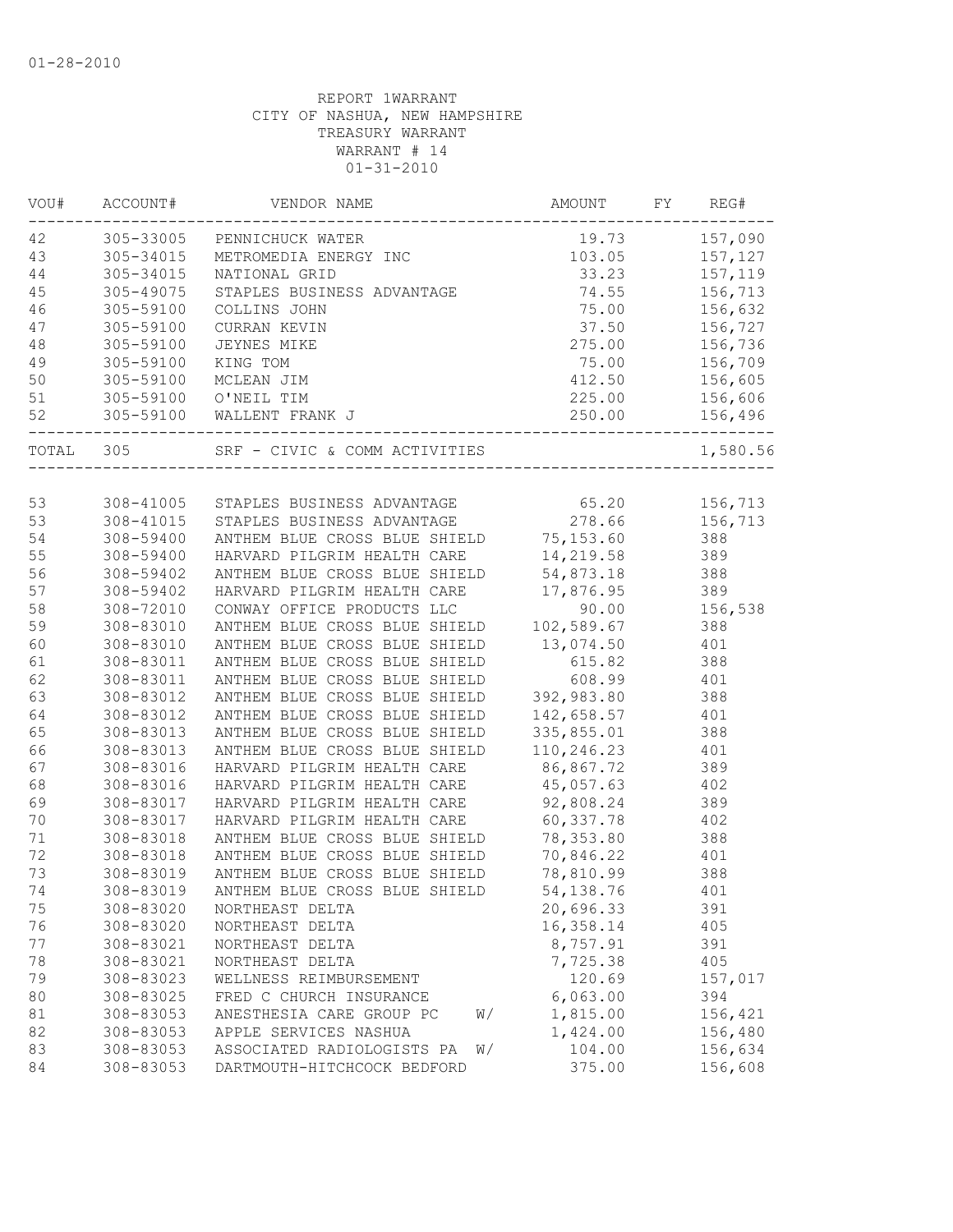| VOU#  | ACCOUNT#            | VENDOR NAME                    | AMOUNT     | FY | REG#         |
|-------|---------------------|--------------------------------|------------|----|--------------|
| 85    | 308-83053           | DH FAMILY MEDICINE NASHUA INC  | 284.00     |    | 156,631      |
| 86    | 308-83053           | DION ROBERT                    | 22.98      |    | 156,587      |
| 87    | 308-83053           | EAR NOSE & THROAT PHYSICIANS   | 518.00     |    | 156,458      |
| 88    | 308-83053           | FOUR SEASONS ORTHOPAEDIC CTR   | 4,647.00   |    | 156,657      |
| 89    | 308-83053           | GREENE AND TORIO OMFS LLP      | 200.00     |    | 156,973      |
| 90    | 308-83053           | RS MEDICAL                     | 80.00      |    | 156,427      |
| 91    | 308-83053           | SO NH REGIONAL MEDICAL CENTER  | 1,334.07   |    | 156,635      |
| 92    | 308-83053           | ST JOSEPH BUSINESS & HEALTH    | 180.00     |    | 156,544      |
| 93    | 308-83053           | ST JOSEPH'S HOSPITAL           | 2,180.75   |    | 156,476      |
| 94    | 308-83053           | STONERIVER PHARMACY SOLUTIONS  | 42.89      |    | 156,651      |
| 95    | 308-83054           | APPLE SERVICES NASHUA          | 4,655.00   |    | 156,480      |
| 96    | 308-83054           | BELLOWS GOODMAN & SHAKER       | 75.00      |    | 156,505      |
| 97    | 308-83054           | FOUR SEASONS ORTHOPAEDIC CTR   | 1,549.00   |    | 156,657      |
| 98    | 308-83054           | RS MEDICAL                     | 80.00      |    | 156,427      |
| 99    | 308-83054           | ST JOSEPH'S HOSPITAL           | 3,386.75   |    | 156,476      |
| 100   | 308-83054           | STONERIVER PHARMACY SOLUTIONS  | 586.73     |    | 156,651      |
| 101   | 308-83056           | STANLEY CONVERGENT SECURITY SO | 175.00     |    | 157,128      |
| 102   | 308-83058           | SURPLUS OFFICE EQUIPMENT INC   | 229.00     |    | 156,456      |
| 103   | 308-83063           | GATE CITY FENCE CO INC<br>W/C  | 1,075.00   |    | 156,636      |
| 104   | 308-83064           | CLARK DAVID                    | 29.75      |    | 156,968      |
| 105   | 308-83070           | TREASURER STATE OF NH          | 50.00      |    | 157,148      |
| 106   | 308-83077           | AMERICAN STOP LOSS             | 69,899.50  |    | 390          |
| 107   | 308-83082           | FRED C CHURCH INSURANCE        | 500.00     |    | 394          |
| 108   | 308-95005           | PRIMA                          | 550.00     |    | 157,089      |
| TOTAL | 308                 | SRF - INSURANCE                |            |    | 1,984,180.77 |
|       |                     |                                |            |    |              |
|       | 217, 115 3097-41015 | STAPLES BUSINESS ADVANTAGE     | 320.05     |    | 156,686      |
|       | 217, 116 3097-44005 | ACE PRINTING COMPANY           | 455.00     |    | 156,652      |
|       | 217, 117 3097-49075 | CLEAN SOURCE                   | 229.80     |    | 156,859      |
|       | 217, 118 3097-49075 | JOHN BENNETT CREATIVE          | 495.00     |    | 156,744      |
|       | 217, 119 3097-49075 | MANSFIELD PAPER CO INC         | 7,497.31   |    | 156,918      |
|       | 217,120 3097-49085  | BIMBO FOODS BAKERIES INC       | 3,444.56   |    | 156,916      |
|       | 217, 121 3097-49085 | BOSTON PIE INC                 | 520.00     |    | 156,927      |
|       | 217, 122 3097-49085 | COCA-COLA BOTTLING COMPANY     | 3,245.00   |    | 156,759      |
|       | 217, 123 3097-49085 | COSTA FRUIT & PRODUCE CO INC   | 10,402.78  |    | 157,001      |
|       | 217, 123 3097-49085 | COSTA FRUIT & PRODUCE CO INC   | 27,327.97  |    | 157,002      |
|       | 217,124 3097-49085  | GARELICK FARMS-LYNN            | 12, 152.55 |    | 156,627      |
|       | 217, 125 3097-49085 | GILL'S PIZZA CO.               | 9,908.00   |    | 156,804      |
|       | 217,126 3097-49085  | M SAUNDERS INC                 | 5,525.81   |    | 156,795      |
|       | 217,126 3097-49085  | M SAUNDERS INC                 | 2,854.25   |    | 156,796      |
|       | 217, 127 3097-49085 | MCKEE FOODS CORP               | 354.72     |    | 156,554      |
|       | 217, 128 3097-49085 | NARDONE BROS. BAKING CO. INC   | 2,318.16   |    | 156,869      |
|       | 217,129 3097-49085  | NEW ENGLAND ICE CREAM          | 583.26     |    | 156,810      |
|       | 217,130 3097-49085  | ORIGINAL CRISPY PIZZA CRUST CO | 572.18     |    | 156,580      |
|       | 217, 131 3097-49085 | OTIS SPUNKMEYER INC            | 1,943.09   |    | 156,751      |
|       | 217,132 3097-49085  | SURPLUS DISTRIBUTION SECTION   | 2,125.75   |    | 156,609      |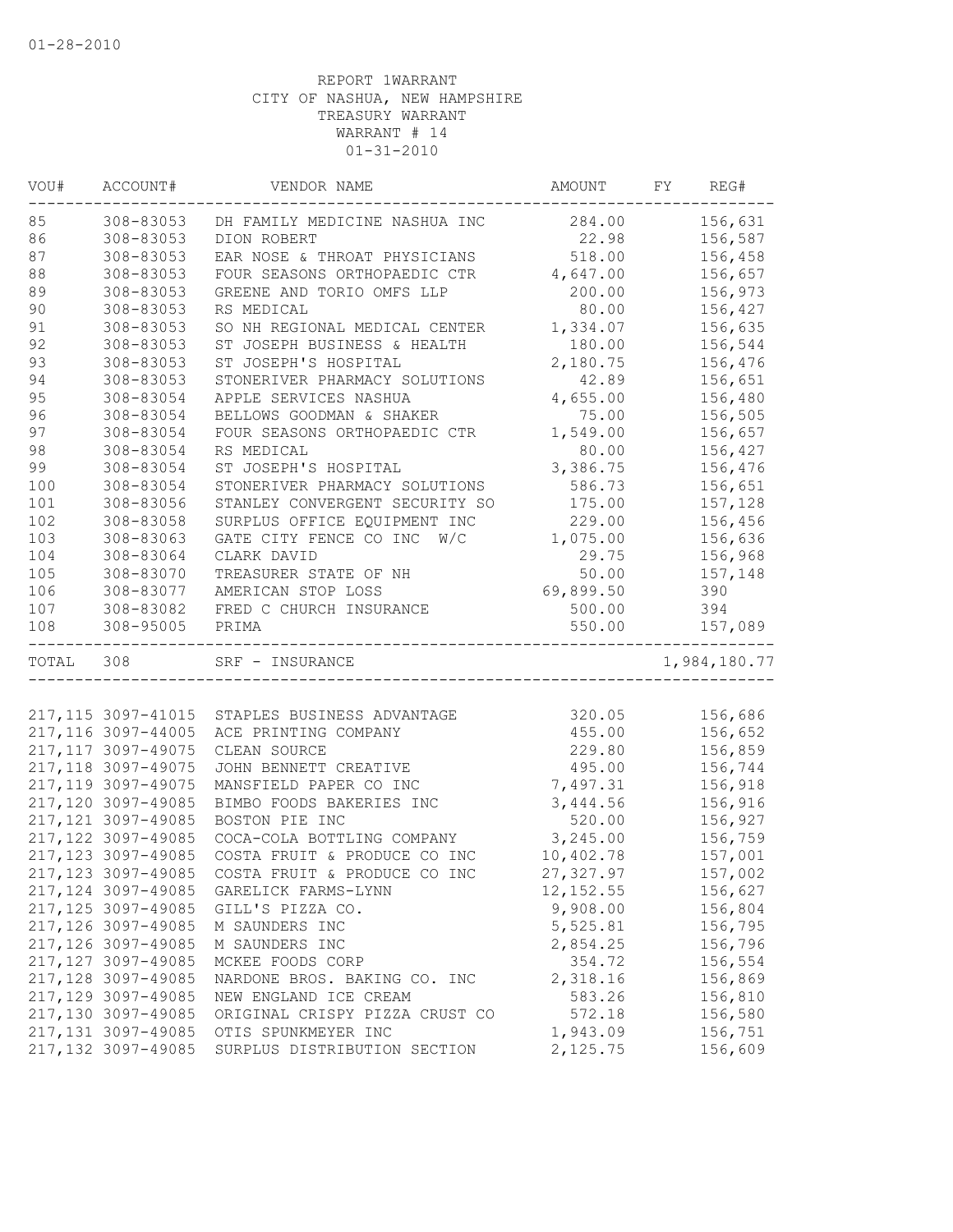| VOU#       | ACCOUNT#                                 | VENDOR NAME                                     | AMOUNT             | FY REG#            |
|------------|------------------------------------------|-------------------------------------------------|--------------------|--------------------|
|            | 217, 133 3097-64335                      | NORTHEAST FOOD SVC EQUIPMENT &                  | 201.09             | 156,464            |
|            | 217,134 3097-74092                       | AFFILIATED HVAC SERVICES LLC                    | 88.00              | 156,768            |
|            | 217, 135 3097-74092                      | BASSETT SERVICES CORPORATION                    | 225.80             | 156,770            |
|            | 3097-82025                               | NH RETIREMENT SYSTEM                            | 8,041.35           | 383                |
|            | 217,136 3097-91005                       | AXNE EVA                                        | 53.21              | 156,774            |
|            | 217,137 3097-91005                       | DONOVAN BEVERLY                                 | 248.05             | 156,743            |
|            | 217,138 3097-91005                       | <b>GUSTIN KAREN</b>                             | 91.63              | 156,790            |
|            | 217,139 3097-91005<br>217,140 3097-94005 | REARDON JHOSEY<br>SCHOOL NUTRITION ASSOCIATION  | 40.70<br>9.00      | 156,874<br>157,172 |
| TOTAL 309  |                                          | SRF - FOOD SERVICES                             |                    | 101,274.07         |
|            |                                          |                                                 |                    |                    |
|            | 217, 141 3098-49075                      | COSTA FRUIT & PRODUCE CO INC                    | 171.15             | 157,002            |
|            | 217, 142 3098-49075                      | MANSFIELD PAPER CO INC                          | 59.65              | 156,918            |
|            | 217, 143 3098-49085                      | M SAUNDERS INC                                  | 3,461.07           | 156,796            |
|            |                                          | 217,143 3098-49085 M SAUNDERS INC               | 227.63             | 156,797            |
| TOTAL 309  |                                          | FRESH FRUIT & VEGETABLE GRANT                   |                    | 3,919.50           |
|            |                                          | 217,144 3117-78007 BEST FORD/BEST CYCLE         | 905.90             | 156,437            |
| TOTAL      | 311                                      | DRIVER'S EDUCATION                              |                    | 905.90             |
|            |                                          |                                                 |                    |                    |
| 110        | 312-43005                                | PRINTGRAPHICS OF MAINE                          | 124.46             | 156,502            |
| 111        | $312 - 46025$                            | ALEC'S SHOE STORE INC                           | 119.95             | 156,553            |
| 112        | $312 - 705$                              | BLANCHARD-MULRENN JOAN                          | 35.00              | 156,997            |
| 113        | $312 - 705$                              | D & R TOWING INC                                | 1,840.00           | 156,912            |
| 114        | $312 - 705$                              | DECELLES AUTO CLINIC INC                        | 920.00             | 156,671            |
| 115<br>116 | $312 - 705$<br>$312 - 705$               | QUICK RESPONSE TOWING LLC                       | 1,165.00           | 156,654            |
| 117        | $312 - 705$                              | STEINER DAVID<br>TILDEN AUTOMOTIVE & TRUCK CTRS | 100.00<br>1,820.00 | 156,996<br>156,619 |
| 118        | $312 - 705$                              | YUSSUF BABATOLA                                 | 275.00             | 156,970            |
| TOTAL      | 312                                      | SRF - FINANCIAL SERVICES                        |                    | 6,399.41           |
|            |                                          |                                                 |                    | ------------       |
|            |                                          | 217,145 3122-49050 CARPARTS OF NASHUA           |                    | 19.21 156,910      |
|            |                                          | 217,146 3122-49050 STAPLES BUSINESS ADVANTAGE   | 90.76 156,649      |                    |
|            |                                          | 217,147 3122-49075 WALMART COMMUNITY            | 124.18             | 156,716            |
|            |                                          | 217,148 3122-705 BINGHAM BETTE                  | 145.00             | 157,006            |
| TOTAL 312  |                                          | ADULT ED/CONTINUING ED                          |                    | 379.15             |
|            |                                          | 3245-82025 NH RETIREMENT SYSTEM                 | 377.32 383         |                    |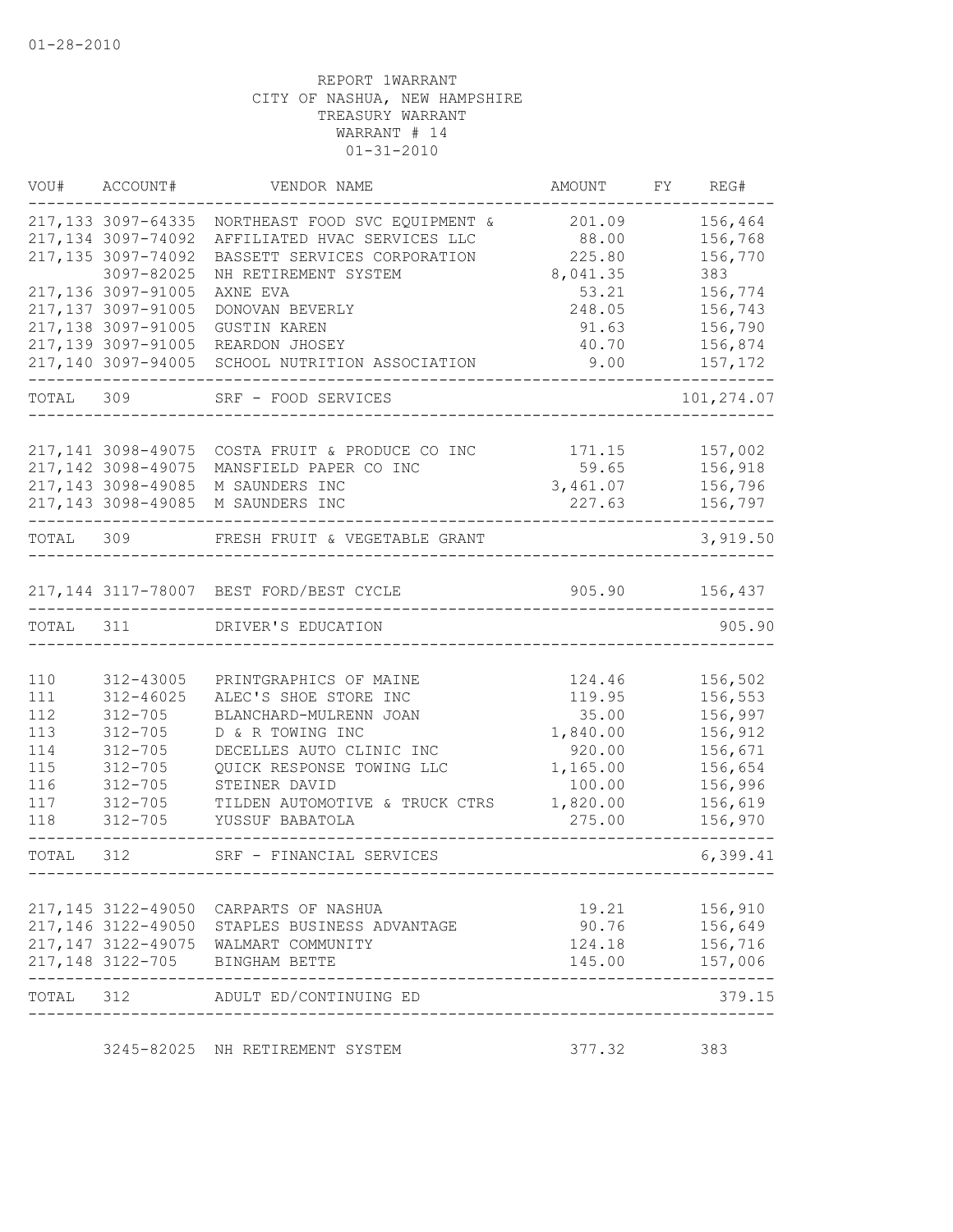| VOU#              | ACCOUNT#                                   | VENDOR NAME                                                                      | AMOUNT                               | FY | REG#                      |
|-------------------|--------------------------------------------|----------------------------------------------------------------------------------|--------------------------------------|----|---------------------------|
|                   |                                            | TOTAL 324 YOUTH SAFE HAVEN-PAL                                                   | ------------------------------------ |    | 377.32                    |
|                   |                                            | 217,149 3247-74092 HAMPDEN ENGINEERING CORP                                      | 325.71                               |    | 156,777                   |
|                   |                                            |                                                                                  |                                      |    |                           |
| TOTAL 324         |                                            | ATHLETICS REVENUE FUND                                                           |                                      |    | 325.71                    |
|                   |                                            | 3260-82025 NH RETIREMENT SYSTEM                                                  | 430.33                               |    | 383                       |
| TOTAL 326         |                                            | NH ALTERNATE ASSESS COACH                                                        |                                      |    | 430.33                    |
| 120<br>121        | 331-31050<br>331-59100                     | VERIZON WIRELESS<br>COMCAST                                                      | 362.31<br>107.00                     |    | 157,126<br>157,107        |
| 122<br>123        | $331 - 64030$<br>331-68045                 | AMERICAN SECURITY & FIRE PROTE<br>NORTHEAST KUSTOM KREATIONS                     | 216.00<br>58, 317.00                 |    | 156,419<br>156,653        |
| 124<br>125<br>126 | 331-82030<br>331-94005<br>331-94005        | NH RETIREMENT SYSTEM<br>MIDDLETOWN POLICE DEPARTMENT<br>MILTON POLICE DEPARTMENT | 6,478.52<br>200.00<br>100.00         |    | 383<br>157,018<br>157,019 |
| 127<br>128        | 331-94005<br>331-94005                     | MONTPELIER POLICE DEPARTMENT<br>PORTLAND POLICE DEPARTMENT                       | 100.00<br>100.00                     |    | 157,020<br>157,021        |
| 129<br>130        | 331-94005<br>331-94005                     | PORTSMOUTH POLICE DEPARTMENT<br>RUTLAND POLICE DEPARTMENT                        | 200.00<br>200.00                     |    | 157,022<br>157,023        |
| 131               | 331-94005<br>----------------<br>TOTAL 331 | WATERFORD POLICE DEPARTMENT<br>SRF - POLICE DEPARTMENT                           | 100.00                               |    | 157,024<br>66,480.83      |
|                   |                                            |                                                                                  |                                      |    |                           |
|                   |                                            | 217,150 3310-49075 STAPLES BUSINESS ADVANTAGE                                    | 592.79 156,649                       |    |                           |
| TOTAL 331         |                                            | ARRA TITLE I SINI-FAIRGROUNDS                                                    |                                      |    | 592.79                    |
|                   |                                            | 132 332-64192 WISE EL SANTO CO, INC                                              |                                      |    | 114.00 156,901            |
| TOTAL 332         |                                            | SRF - FIRE DEPARTMENT                                                            |                                      |    | 114.00                    |
|                   |                                            | 217,151 3320-53102 EDWARDS EDUCATIONAL SERVICES, 3,000.00 156,863                |                                      |    |                           |
|                   |                                            | TOTAL 332 TITLE I SINI-LEDGE STREET                                              |                                      |    | 3,000.00                  |
|                   |                                            | 217,152 3330-49075 TINTLE MARY-FRANCES                                           |                                      |    | 117.71 156,879            |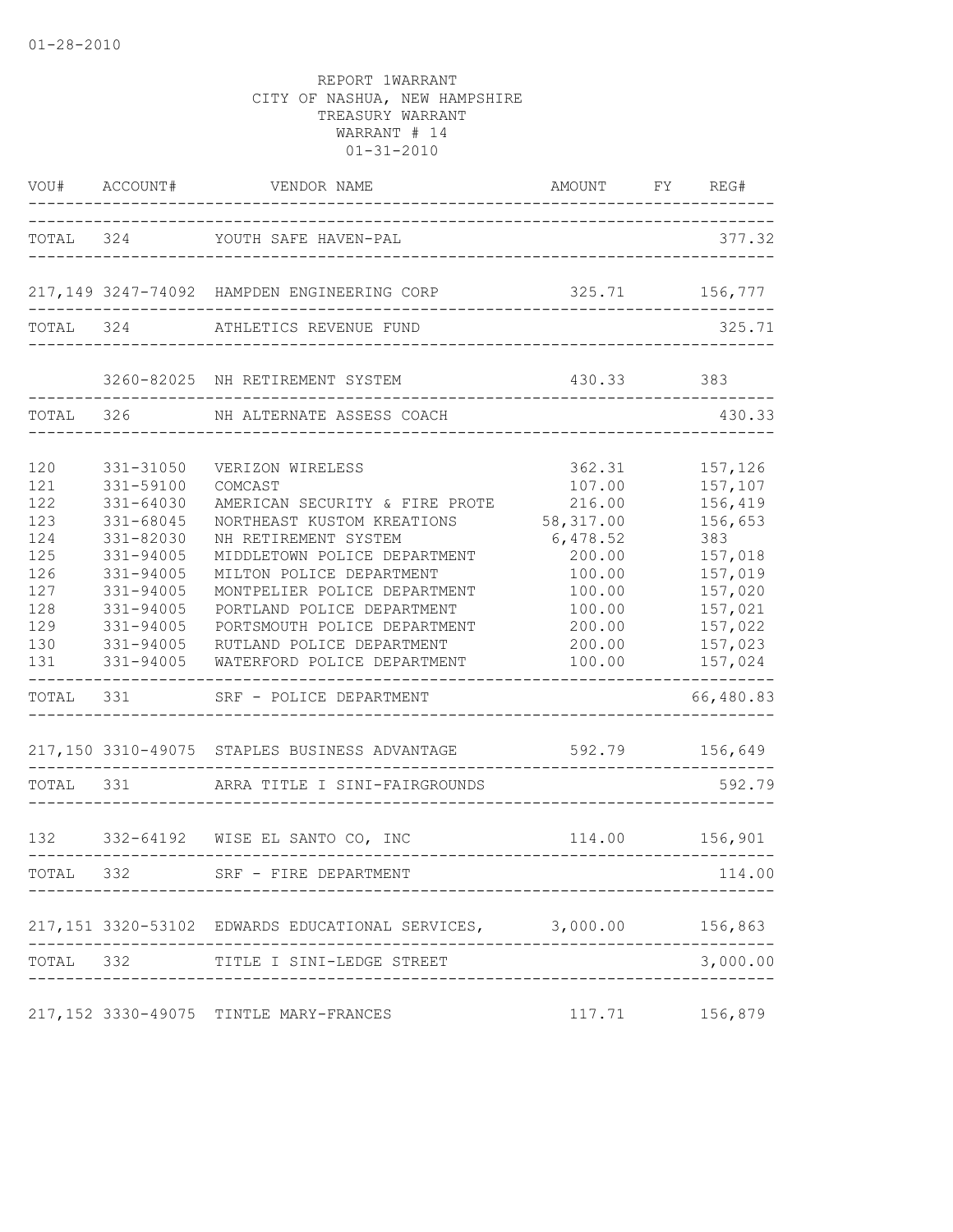| VOU#       | ACCOUNT#                                                | VENDOR NAME                                | AMOUNT<br>------------------------       | FY | REG#                  |  |  |  |
|------------|---------------------------------------------------------|--------------------------------------------|------------------------------------------|----|-----------------------|--|--|--|
| TOTAL 333  |                                                         | TITLE I SCHL IMPRV MT PLEASANT             |                                          |    | 117.71                |  |  |  |
|            |                                                         |                                            | 9,124.00                                 |    |                       |  |  |  |
| 133        | 341-01963                                               | SOUTHERN NH HIV/AIDS TASK FORC             | 156,611<br>156,611                       |    |                       |  |  |  |
| 133<br>134 | 341-01969<br>341-47010                                  | MCKESSON MEDICAL-SURGICAL                  | SOUTHERN NH HIV/AIDS TASK FORC<br>639.00 |    |                       |  |  |  |
| 135        | 341-59205                                               | HOME HEALTH & HOSPICE CARE                 | 1,032.00<br>40.00                        |    | 156,880<br>156,534    |  |  |  |
| 136        | 341-64030                                               | TWIN DISCOVERY SYSTEMS INC                 | 6,864.00                                 |    | 156,957               |  |  |  |
| 137        | 341-94014                                               | COMMUNITY SERVICES PETTY CASH              | 15.51                                    |    | 157,025               |  |  |  |
| 138        | 341-98034                                               | CROOKER PATRICIA                           | 135.79                                   |    | 156,701               |  |  |  |
| 139        | 341-98034                                               | SCHELBOURG ERIC                            | 134.51                                   |    | 156,949               |  |  |  |
| 140        | 341-98034                                               | SPARKS RENEA                               | 17.75                                    |    | 156,953               |  |  |  |
| 141        | 341-98034                                               | WHITTIER WESLEY N                          | 114.95                                   |    | 156,612               |  |  |  |
| TOTAL      | 341                                                     | SRF - COMMUNITY SERVICES                   |                                          |    | 18, 117.51            |  |  |  |
|            |                                                         |                                            |                                          |    |                       |  |  |  |
| 142        | 342-01966                                               | NH MINORITY HEALTH COALITION 2,775.00      |                                          |    | 156,786               |  |  |  |
| 143        | 342-01966                                               | SOUTHERN NEW HAMPSHIRE SERVICE             | 4,708.00                                 |    | 156,495               |  |  |  |
| 144        | 342-01966                                               | SOUTHERN NH AHEC                           | 10,342.54                                |    | 157,158<br>---------- |  |  |  |
| TOTAL      | ----------------------<br>342<br>SRF - COMMUNITY HEALTH |                                            |                                          |    | 17,825.54             |  |  |  |
|            |                                                         |                                            |                                          |    |                       |  |  |  |
|            | 217,153 3440-49075                                      | AC MOORE INC                               | 26.19                                    |    | 156,781               |  |  |  |
|            | 217, 154 3440-49075                                     | COGSWELL CATHERINE                         | 131.46                                   |    | 156,776               |  |  |  |
|            | 217,155 3440-49075                                      | GARELICK FARMS-LYNN                        | 635.21                                   |    | 156,627               |  |  |  |
|            | 217,156 3440-49075                                      | JACK'S PIZZA                               | 50.00                                    |    | 156,678               |  |  |  |
|            | 217, 157 3440-49075                                     | M SAUNDERS INC                             | 257.45                                   |    | 156,797               |  |  |  |
|            | 217,158 3440-49075                                      | MARKET BASKET                              | 210.35                                   |    | 156,574               |  |  |  |
|            | 217,159 3440-49075<br>217,160 3440-55020                | NEW ENGLAND ICE CREAM<br>FIRST STUDENT INC | 767.95<br>4,031.72                       |    | 156,810<br>156,772    |  |  |  |
| TOTAL      | 344                                                     | AFTER SCHOOL PROGRAM                       |                                          |    | 6, 110.33             |  |  |  |
|            |                                                         |                                            |                                          |    |                       |  |  |  |
|            |                                                         | 3450-82025 NH RETIREMENT SYSTEM            | 2,267.77                                 |    | 383                   |  |  |  |
| TOTAL 345  |                                                         | 21 ST CENTURY ELEM.AFTER SCHL              |                                          |    | 2,267.77              |  |  |  |
|            | 217,161 3460-49075                                      | M SAUNDERS INC                             | 150.70                                   |    | 156,797               |  |  |  |
|            | 217,162 3460-49075                                      | MARKET BASKET                              | 152.75                                   |    | 156,574               |  |  |  |
|            | 217,163 3460-49075                                      | NEW ENGLAND ICE CREAM                      | 262.60                                   |    | 156,810               |  |  |  |
|            | 217,164 3460-49075                                      | WALMART COMMUNITY                          | 68.87                                    |    | 156,716               |  |  |  |
|            |                                                         |                                            |                                          |    |                       |  |  |  |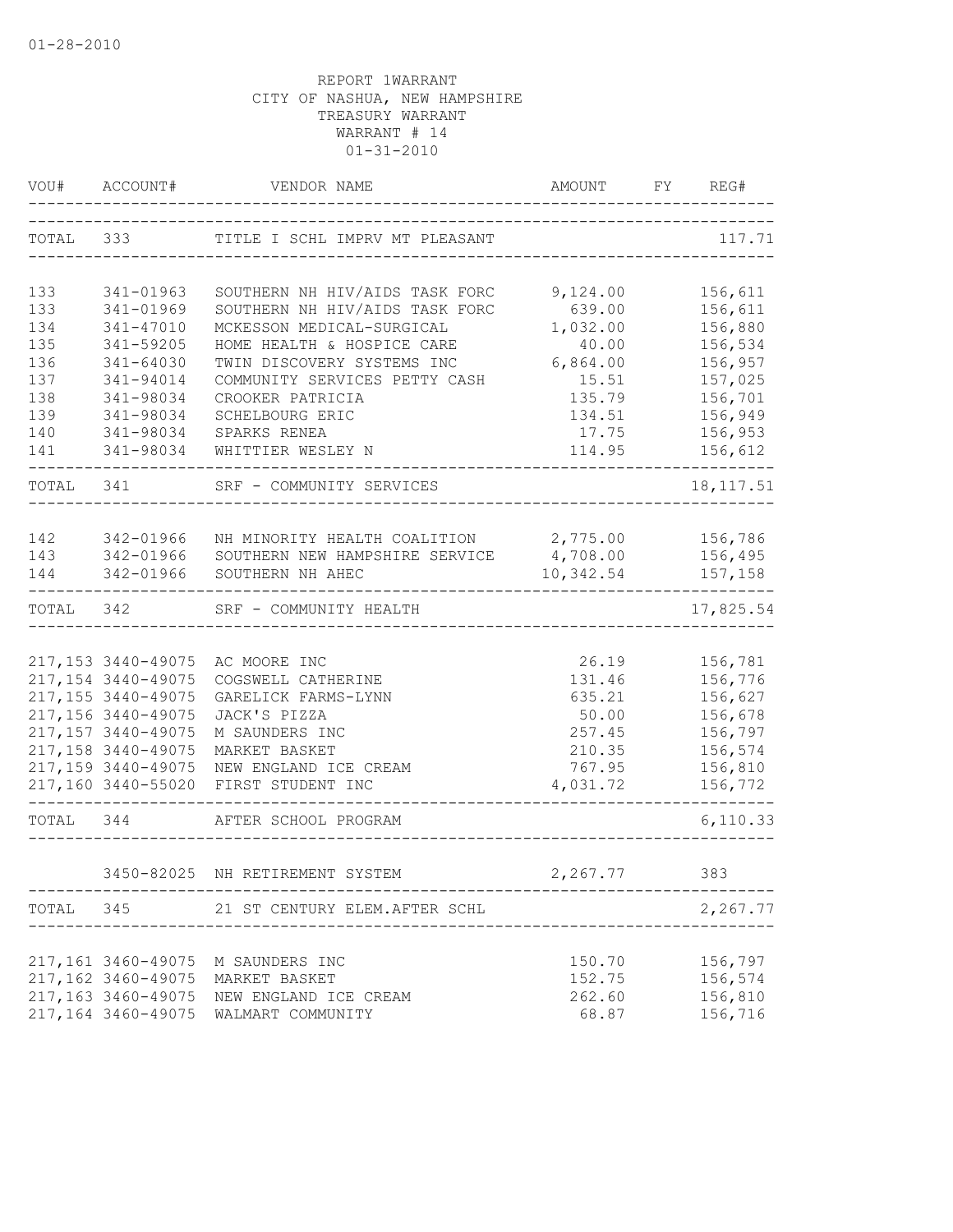| VOU#      | ACCOUNT#                                               | VENDOR NAME                                                                                                                            | AMOUNT                                  | FY | REG#                                 |
|-----------|--------------------------------------------------------|----------------------------------------------------------------------------------------------------------------------------------------|-----------------------------------------|----|--------------------------------------|
| TOTAL 346 |                                                        | 21 ST CENTURY AFTER SCH MIDDLE                                                                                                         | 439.75<br>20.73<br>1,005.08<br>1,881.00 |    | 634.92                               |
|           | 217,166 3468-49075<br>3468-82025<br>217,167 3468-91040 | 217,165 3468-49075 BARNES & NOBLE INC<br>STAPLES BUSINESS ADVANTAGE<br>NH RETIREMENT SYSTEM<br>ASCD                                    |                                         |    | 156,416<br>156,649<br>383<br>156,852 |
| TOTAL     | 346                                                    | SMALLER LEARNING COMMUNITY                                                                                                             |                                         |    | 3,346.56                             |
|           |                                                        | 3500-82025 NH RETIREMENT SYSTEM                                                                                                        | 6,002.27                                |    | 383                                  |
| TOTAL     | 350                                                    | TITLE IIA HQT                                                                                                                          |                                         |    | 6,002.27                             |
|           |                                                        | 217,168 3509-49035 BARNES & NOBLE INC<br>217,169 3509-49035 SAGE PUBLICATIONS INC<br>217,170 3509-91040 EXETER REGION COOPERATIVE (THE | 29.95<br>123.75<br>280.00               |    | 156,416<br>156,434<br>156,811        |
| TOTAL 350 |                                                        | TITLE 11A TEACHER QUALITY                                                                                                              |                                         |    | 433.70                               |
| 146       |                                                        | 352-45250 SPORT SUPPLY GROUP, INC                                                                                                      |                                         |    | 89.30 156,783                        |
| TOTAL     | 352                                                    | SRF - PARKS AND RECREATION                                                                                                             |                                         |    | 89.30                                |
|           |                                                        | 217,171 3530-49075 STAPLES BUSINESS ADVANTAGE                                                                                          | 467.82                                  |    | 156,649                              |
| TOTAL     | 353                                                    | ADULT BASIC ED DIPLOMA PROGRAM                                                                                                         |                                         |    | 467.82                               |
|           |                                                        | 3600-82025 NH RETIREMENT SYSTEM                                                                                                        | 775.62                                  |    | 383                                  |
| TOTAL     | 360                                                    | DROP OUT PREVENTION/ADULT ED                                                                                                           |                                         |    | 775.62                               |
| 148       |                                                        | 371-53100 GZA GEOENVIRONMENTAL INC                                                                                                     | 2,177.11                                |    | 156,765                              |
| TOTAL     | 371                                                    | SRF - COMMUNITY DEVELOPMENT                                                                                                            |                                         |    | 2,177.11                             |
| 149       | 372-01045                                              | SOCIETY FOR THE PROTECTION OF                                                                                                          | 1,884.80                                |    | 156,577                              |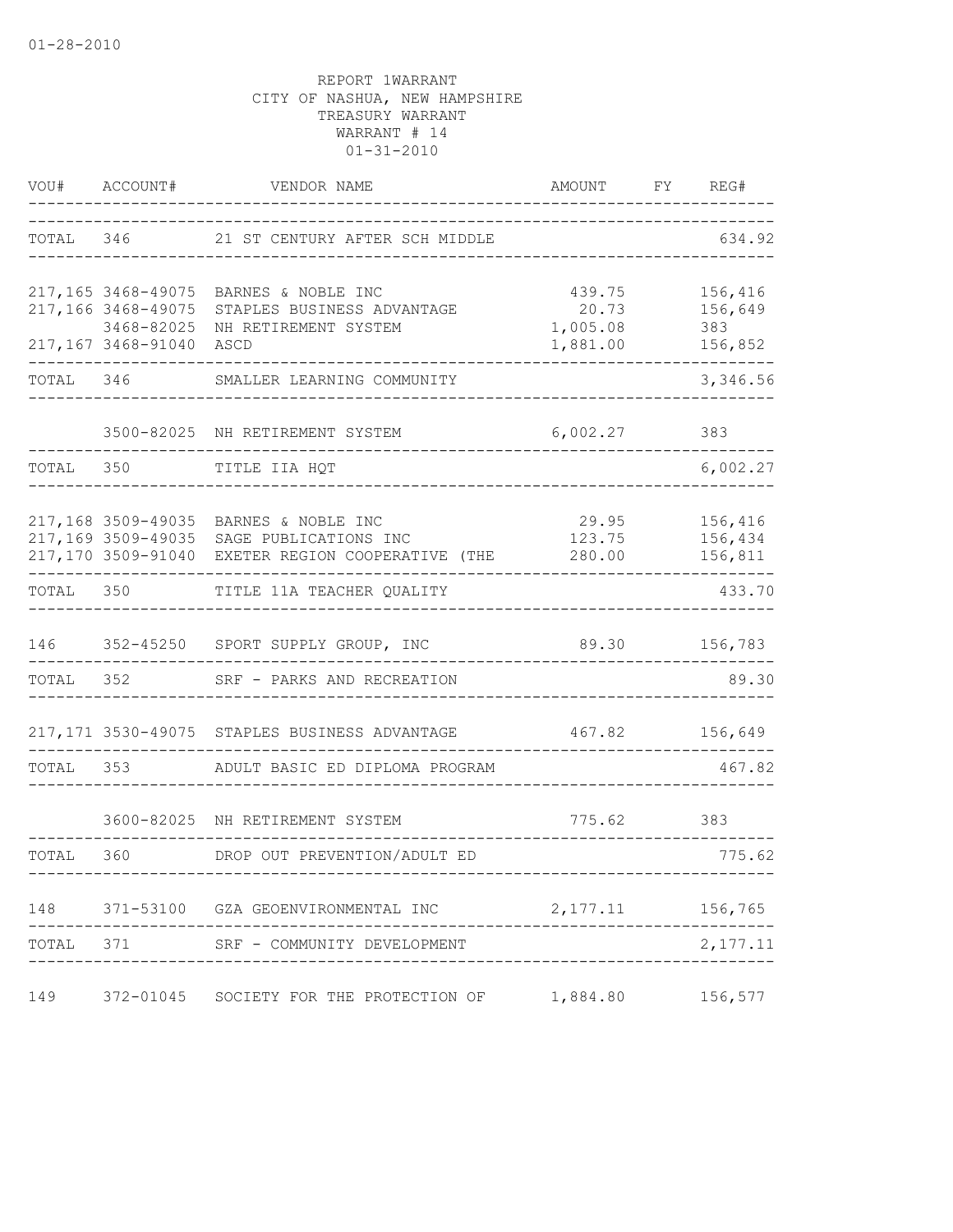| TOTAL 372 SRF - PLANNING & BUILDING DEPT 1,884.80<br>150 373-53025 LOAN PACKAGING LLC<br>920.00 156,618<br>24,982.65 156,729<br>151 373-53112 THE JORDAN INSTITUTE<br>---------<br>TOTAL 373<br>25,902.65<br>SRF - ECONOMIC DEVELOPMENT<br>-----------------------------<br>NASHUA PASTORAL CARE CENTER 1,250.00<br>156,712<br>374-01966<br>157,102<br>21,646.00<br>374-01966<br>SOUTHERN NH SERVICES<br>TORIBIO ISMAEL & MUNOZ CONSTRU 13,700.00 157,029<br>374-07040<br>374-07284<br>MICROCREDIT-NH<br>5,454.50 156,680<br>374-07340<br>TELEGRAPH PUBLISHING COMPANY<br>146.80<br>156,935<br>374-07600<br>28-34 RAILROAD SQ LLC AND ABAP<br>157,026<br>460.00<br>158<br>HIGHLAND LAKE PROPERTIES LLC &<br>535.00<br>157,027<br>374-07600<br>159<br>157,028<br>374-07600<br>HURTARDO ALFREDO AND DAD'S ABA<br>14,750.00<br>99.00<br>160<br>374-09043<br>CONWAY OFFICE PRODUCTS LLC<br>156,538<br>161<br>374-09061<br>AMBI CIRCUIT BOARD ELECTRONICS<br>156,621<br>690.00<br>162<br>374-09061<br>95.64<br>156,531<br>ARAMARK UNIFORM SERVICES<br>163<br>374-09061<br>333.14<br>CONTROL TECHNOLOGIES INC<br>156,731<br>164<br>374-09061<br>TURNER GLASS<br>250.00<br>156,695<br>165<br>374-09061<br>WALMART COMMUNITY<br>20.00<br>157,083<br>166<br>374-09091<br>CENTRAL PAPER PRODUCTS CO<br>152.80<br>156,704<br>167<br>832.72<br>156,681<br>374-09091<br>CUMMINS NORTHEAST INC<br>168<br>374-09091<br>FASTENAL CO<br>89.60<br>156,453<br>169<br>374-09091<br>GILLIG LLC<br>914.40<br>156,641<br>170<br>374-09091<br>221.94<br>156,521<br>GRAINGER<br>171<br>374-09091<br>HOME DEPOT CREDIT SERVICES<br>14.78<br>157,087<br>427.47<br>172<br>374-09091<br>156,662<br>NAPA AUTO PARTS<br>173<br>374-09091<br>63.82<br>RYDER FLEET PRODUCTS.COM INC<br>156,664<br>174<br>62.78<br>374-09091<br>TEGRA EQUIPMENT INC<br>156,948<br>175<br>374-09104<br>222.86 157,142<br>PSNH<br>176<br>374-09112<br>381.28<br>METROMEDIA ENERGY INC<br>157,127<br>177<br>374-09112<br>122.93<br>157,119<br>NATIONAL GRID<br>178<br>374-09114<br>157,127<br>METROMEDIA ENERGY INC<br>187.17<br>178<br>1,031.57<br>157,127<br>374-09115<br>METROMEDIA ENERGY INC<br>179<br>374-09115<br>354.02<br>157,119<br>NATIONAL GRID<br>180<br>374-09120<br>157,090<br>PENNICHUCK WATER<br>72.36<br>180<br>374-09124<br>43.56<br>157,090<br>PENNICHUCK WATER<br>181<br>374-09133<br>FAIRPOINT COMMUNICATIONS<br>305.50<br>157,132<br>182<br>374-09241<br>156,670<br>RON TURLEY ASSOCIATES INC<br>770.00<br>183<br>SAM'S CLUB DIRECT<br>58.72<br>374-09241<br>157,100<br>184<br>374-59188<br>ASAP ENVIRONMENTAL INC<br>350.00<br>156,707<br>185<br>645.00<br>374-59188<br>INSTITUTE FOR ENVIRONMENTAL ED<br>156,692<br>186<br>374-78120<br>CUMMINS NORTHEAST INC<br>3,766.51<br>156,681<br>CITY OF NASHUA/PETTY CASH<br>40.00<br>156,412<br>187<br>374-91025 |     | VOU# ACCOUNT# VENDOR NAME AMOUNT FY REG- | AMOUNT FY REG# |  |  |
|-------------------------------------------------------------------------------------------------------------------------------------------------------------------------------------------------------------------------------------------------------------------------------------------------------------------------------------------------------------------------------------------------------------------------------------------------------------------------------------------------------------------------------------------------------------------------------------------------------------------------------------------------------------------------------------------------------------------------------------------------------------------------------------------------------------------------------------------------------------------------------------------------------------------------------------------------------------------------------------------------------------------------------------------------------------------------------------------------------------------------------------------------------------------------------------------------------------------------------------------------------------------------------------------------------------------------------------------------------------------------------------------------------------------------------------------------------------------------------------------------------------------------------------------------------------------------------------------------------------------------------------------------------------------------------------------------------------------------------------------------------------------------------------------------------------------------------------------------------------------------------------------------------------------------------------------------------------------------------------------------------------------------------------------------------------------------------------------------------------------------------------------------------------------------------------------------------------------------------------------------------------------------------------------------------------------------------------------------------------------------------------------------------------------------------------------------------------------------------------------------------------------------------------------------------------------------------------------------------------------------------------------------------------------------------------------------------------------------------------------------------------------------------------------------------------------------------|-----|------------------------------------------|----------------|--|--|
|                                                                                                                                                                                                                                                                                                                                                                                                                                                                                                                                                                                                                                                                                                                                                                                                                                                                                                                                                                                                                                                                                                                                                                                                                                                                                                                                                                                                                                                                                                                                                                                                                                                                                                                                                                                                                                                                                                                                                                                                                                                                                                                                                                                                                                                                                                                                                                                                                                                                                                                                                                                                                                                                                                                                                                                                                               |     |                                          |                |  |  |
|                                                                                                                                                                                                                                                                                                                                                                                                                                                                                                                                                                                                                                                                                                                                                                                                                                                                                                                                                                                                                                                                                                                                                                                                                                                                                                                                                                                                                                                                                                                                                                                                                                                                                                                                                                                                                                                                                                                                                                                                                                                                                                                                                                                                                                                                                                                                                                                                                                                                                                                                                                                                                                                                                                                                                                                                                               |     |                                          |                |  |  |
|                                                                                                                                                                                                                                                                                                                                                                                                                                                                                                                                                                                                                                                                                                                                                                                                                                                                                                                                                                                                                                                                                                                                                                                                                                                                                                                                                                                                                                                                                                                                                                                                                                                                                                                                                                                                                                                                                                                                                                                                                                                                                                                                                                                                                                                                                                                                                                                                                                                                                                                                                                                                                                                                                                                                                                                                                               |     |                                          |                |  |  |
|                                                                                                                                                                                                                                                                                                                                                                                                                                                                                                                                                                                                                                                                                                                                                                                                                                                                                                                                                                                                                                                                                                                                                                                                                                                                                                                                                                                                                                                                                                                                                                                                                                                                                                                                                                                                                                                                                                                                                                                                                                                                                                                                                                                                                                                                                                                                                                                                                                                                                                                                                                                                                                                                                                                                                                                                                               | 152 |                                          |                |  |  |
|                                                                                                                                                                                                                                                                                                                                                                                                                                                                                                                                                                                                                                                                                                                                                                                                                                                                                                                                                                                                                                                                                                                                                                                                                                                                                                                                                                                                                                                                                                                                                                                                                                                                                                                                                                                                                                                                                                                                                                                                                                                                                                                                                                                                                                                                                                                                                                                                                                                                                                                                                                                                                                                                                                                                                                                                                               | 153 |                                          |                |  |  |
|                                                                                                                                                                                                                                                                                                                                                                                                                                                                                                                                                                                                                                                                                                                                                                                                                                                                                                                                                                                                                                                                                                                                                                                                                                                                                                                                                                                                                                                                                                                                                                                                                                                                                                                                                                                                                                                                                                                                                                                                                                                                                                                                                                                                                                                                                                                                                                                                                                                                                                                                                                                                                                                                                                                                                                                                                               | 154 |                                          |                |  |  |
|                                                                                                                                                                                                                                                                                                                                                                                                                                                                                                                                                                                                                                                                                                                                                                                                                                                                                                                                                                                                                                                                                                                                                                                                                                                                                                                                                                                                                                                                                                                                                                                                                                                                                                                                                                                                                                                                                                                                                                                                                                                                                                                                                                                                                                                                                                                                                                                                                                                                                                                                                                                                                                                                                                                                                                                                                               | 155 |                                          |                |  |  |
|                                                                                                                                                                                                                                                                                                                                                                                                                                                                                                                                                                                                                                                                                                                                                                                                                                                                                                                                                                                                                                                                                                                                                                                                                                                                                                                                                                                                                                                                                                                                                                                                                                                                                                                                                                                                                                                                                                                                                                                                                                                                                                                                                                                                                                                                                                                                                                                                                                                                                                                                                                                                                                                                                                                                                                                                                               | 156 |                                          |                |  |  |
|                                                                                                                                                                                                                                                                                                                                                                                                                                                                                                                                                                                                                                                                                                                                                                                                                                                                                                                                                                                                                                                                                                                                                                                                                                                                                                                                                                                                                                                                                                                                                                                                                                                                                                                                                                                                                                                                                                                                                                                                                                                                                                                                                                                                                                                                                                                                                                                                                                                                                                                                                                                                                                                                                                                                                                                                                               | 157 |                                          |                |  |  |
|                                                                                                                                                                                                                                                                                                                                                                                                                                                                                                                                                                                                                                                                                                                                                                                                                                                                                                                                                                                                                                                                                                                                                                                                                                                                                                                                                                                                                                                                                                                                                                                                                                                                                                                                                                                                                                                                                                                                                                                                                                                                                                                                                                                                                                                                                                                                                                                                                                                                                                                                                                                                                                                                                                                                                                                                                               |     |                                          |                |  |  |
|                                                                                                                                                                                                                                                                                                                                                                                                                                                                                                                                                                                                                                                                                                                                                                                                                                                                                                                                                                                                                                                                                                                                                                                                                                                                                                                                                                                                                                                                                                                                                                                                                                                                                                                                                                                                                                                                                                                                                                                                                                                                                                                                                                                                                                                                                                                                                                                                                                                                                                                                                                                                                                                                                                                                                                                                                               |     |                                          |                |  |  |
|                                                                                                                                                                                                                                                                                                                                                                                                                                                                                                                                                                                                                                                                                                                                                                                                                                                                                                                                                                                                                                                                                                                                                                                                                                                                                                                                                                                                                                                                                                                                                                                                                                                                                                                                                                                                                                                                                                                                                                                                                                                                                                                                                                                                                                                                                                                                                                                                                                                                                                                                                                                                                                                                                                                                                                                                                               |     |                                          |                |  |  |
|                                                                                                                                                                                                                                                                                                                                                                                                                                                                                                                                                                                                                                                                                                                                                                                                                                                                                                                                                                                                                                                                                                                                                                                                                                                                                                                                                                                                                                                                                                                                                                                                                                                                                                                                                                                                                                                                                                                                                                                                                                                                                                                                                                                                                                                                                                                                                                                                                                                                                                                                                                                                                                                                                                                                                                                                                               |     |                                          |                |  |  |
|                                                                                                                                                                                                                                                                                                                                                                                                                                                                                                                                                                                                                                                                                                                                                                                                                                                                                                                                                                                                                                                                                                                                                                                                                                                                                                                                                                                                                                                                                                                                                                                                                                                                                                                                                                                                                                                                                                                                                                                                                                                                                                                                                                                                                                                                                                                                                                                                                                                                                                                                                                                                                                                                                                                                                                                                                               |     |                                          |                |  |  |
|                                                                                                                                                                                                                                                                                                                                                                                                                                                                                                                                                                                                                                                                                                                                                                                                                                                                                                                                                                                                                                                                                                                                                                                                                                                                                                                                                                                                                                                                                                                                                                                                                                                                                                                                                                                                                                                                                                                                                                                                                                                                                                                                                                                                                                                                                                                                                                                                                                                                                                                                                                                                                                                                                                                                                                                                                               |     |                                          |                |  |  |
|                                                                                                                                                                                                                                                                                                                                                                                                                                                                                                                                                                                                                                                                                                                                                                                                                                                                                                                                                                                                                                                                                                                                                                                                                                                                                                                                                                                                                                                                                                                                                                                                                                                                                                                                                                                                                                                                                                                                                                                                                                                                                                                                                                                                                                                                                                                                                                                                                                                                                                                                                                                                                                                                                                                                                                                                                               |     |                                          |                |  |  |
|                                                                                                                                                                                                                                                                                                                                                                                                                                                                                                                                                                                                                                                                                                                                                                                                                                                                                                                                                                                                                                                                                                                                                                                                                                                                                                                                                                                                                                                                                                                                                                                                                                                                                                                                                                                                                                                                                                                                                                                                                                                                                                                                                                                                                                                                                                                                                                                                                                                                                                                                                                                                                                                                                                                                                                                                                               |     |                                          |                |  |  |
|                                                                                                                                                                                                                                                                                                                                                                                                                                                                                                                                                                                                                                                                                                                                                                                                                                                                                                                                                                                                                                                                                                                                                                                                                                                                                                                                                                                                                                                                                                                                                                                                                                                                                                                                                                                                                                                                                                                                                                                                                                                                                                                                                                                                                                                                                                                                                                                                                                                                                                                                                                                                                                                                                                                                                                                                                               |     |                                          |                |  |  |
|                                                                                                                                                                                                                                                                                                                                                                                                                                                                                                                                                                                                                                                                                                                                                                                                                                                                                                                                                                                                                                                                                                                                                                                                                                                                                                                                                                                                                                                                                                                                                                                                                                                                                                                                                                                                                                                                                                                                                                                                                                                                                                                                                                                                                                                                                                                                                                                                                                                                                                                                                                                                                                                                                                                                                                                                                               |     |                                          |                |  |  |
|                                                                                                                                                                                                                                                                                                                                                                                                                                                                                                                                                                                                                                                                                                                                                                                                                                                                                                                                                                                                                                                                                                                                                                                                                                                                                                                                                                                                                                                                                                                                                                                                                                                                                                                                                                                                                                                                                                                                                                                                                                                                                                                                                                                                                                                                                                                                                                                                                                                                                                                                                                                                                                                                                                                                                                                                                               |     |                                          |                |  |  |
|                                                                                                                                                                                                                                                                                                                                                                                                                                                                                                                                                                                                                                                                                                                                                                                                                                                                                                                                                                                                                                                                                                                                                                                                                                                                                                                                                                                                                                                                                                                                                                                                                                                                                                                                                                                                                                                                                                                                                                                                                                                                                                                                                                                                                                                                                                                                                                                                                                                                                                                                                                                                                                                                                                                                                                                                                               |     |                                          |                |  |  |
|                                                                                                                                                                                                                                                                                                                                                                                                                                                                                                                                                                                                                                                                                                                                                                                                                                                                                                                                                                                                                                                                                                                                                                                                                                                                                                                                                                                                                                                                                                                                                                                                                                                                                                                                                                                                                                                                                                                                                                                                                                                                                                                                                                                                                                                                                                                                                                                                                                                                                                                                                                                                                                                                                                                                                                                                                               |     |                                          |                |  |  |
|                                                                                                                                                                                                                                                                                                                                                                                                                                                                                                                                                                                                                                                                                                                                                                                                                                                                                                                                                                                                                                                                                                                                                                                                                                                                                                                                                                                                                                                                                                                                                                                                                                                                                                                                                                                                                                                                                                                                                                                                                                                                                                                                                                                                                                                                                                                                                                                                                                                                                                                                                                                                                                                                                                                                                                                                                               |     |                                          |                |  |  |
|                                                                                                                                                                                                                                                                                                                                                                                                                                                                                                                                                                                                                                                                                                                                                                                                                                                                                                                                                                                                                                                                                                                                                                                                                                                                                                                                                                                                                                                                                                                                                                                                                                                                                                                                                                                                                                                                                                                                                                                                                                                                                                                                                                                                                                                                                                                                                                                                                                                                                                                                                                                                                                                                                                                                                                                                                               |     |                                          |                |  |  |
|                                                                                                                                                                                                                                                                                                                                                                                                                                                                                                                                                                                                                                                                                                                                                                                                                                                                                                                                                                                                                                                                                                                                                                                                                                                                                                                                                                                                                                                                                                                                                                                                                                                                                                                                                                                                                                                                                                                                                                                                                                                                                                                                                                                                                                                                                                                                                                                                                                                                                                                                                                                                                                                                                                                                                                                                                               |     |                                          |                |  |  |
|                                                                                                                                                                                                                                                                                                                                                                                                                                                                                                                                                                                                                                                                                                                                                                                                                                                                                                                                                                                                                                                                                                                                                                                                                                                                                                                                                                                                                                                                                                                                                                                                                                                                                                                                                                                                                                                                                                                                                                                                                                                                                                                                                                                                                                                                                                                                                                                                                                                                                                                                                                                                                                                                                                                                                                                                                               |     |                                          |                |  |  |
|                                                                                                                                                                                                                                                                                                                                                                                                                                                                                                                                                                                                                                                                                                                                                                                                                                                                                                                                                                                                                                                                                                                                                                                                                                                                                                                                                                                                                                                                                                                                                                                                                                                                                                                                                                                                                                                                                                                                                                                                                                                                                                                                                                                                                                                                                                                                                                                                                                                                                                                                                                                                                                                                                                                                                                                                                               |     |                                          |                |  |  |
|                                                                                                                                                                                                                                                                                                                                                                                                                                                                                                                                                                                                                                                                                                                                                                                                                                                                                                                                                                                                                                                                                                                                                                                                                                                                                                                                                                                                                                                                                                                                                                                                                                                                                                                                                                                                                                                                                                                                                                                                                                                                                                                                                                                                                                                                                                                                                                                                                                                                                                                                                                                                                                                                                                                                                                                                                               |     |                                          |                |  |  |
|                                                                                                                                                                                                                                                                                                                                                                                                                                                                                                                                                                                                                                                                                                                                                                                                                                                                                                                                                                                                                                                                                                                                                                                                                                                                                                                                                                                                                                                                                                                                                                                                                                                                                                                                                                                                                                                                                                                                                                                                                                                                                                                                                                                                                                                                                                                                                                                                                                                                                                                                                                                                                                                                                                                                                                                                                               |     |                                          |                |  |  |
|                                                                                                                                                                                                                                                                                                                                                                                                                                                                                                                                                                                                                                                                                                                                                                                                                                                                                                                                                                                                                                                                                                                                                                                                                                                                                                                                                                                                                                                                                                                                                                                                                                                                                                                                                                                                                                                                                                                                                                                                                                                                                                                                                                                                                                                                                                                                                                                                                                                                                                                                                                                                                                                                                                                                                                                                                               |     |                                          |                |  |  |
|                                                                                                                                                                                                                                                                                                                                                                                                                                                                                                                                                                                                                                                                                                                                                                                                                                                                                                                                                                                                                                                                                                                                                                                                                                                                                                                                                                                                                                                                                                                                                                                                                                                                                                                                                                                                                                                                                                                                                                                                                                                                                                                                                                                                                                                                                                                                                                                                                                                                                                                                                                                                                                                                                                                                                                                                                               |     |                                          |                |  |  |
|                                                                                                                                                                                                                                                                                                                                                                                                                                                                                                                                                                                                                                                                                                                                                                                                                                                                                                                                                                                                                                                                                                                                                                                                                                                                                                                                                                                                                                                                                                                                                                                                                                                                                                                                                                                                                                                                                                                                                                                                                                                                                                                                                                                                                                                                                                                                                                                                                                                                                                                                                                                                                                                                                                                                                                                                                               |     |                                          |                |  |  |
|                                                                                                                                                                                                                                                                                                                                                                                                                                                                                                                                                                                                                                                                                                                                                                                                                                                                                                                                                                                                                                                                                                                                                                                                                                                                                                                                                                                                                                                                                                                                                                                                                                                                                                                                                                                                                                                                                                                                                                                                                                                                                                                                                                                                                                                                                                                                                                                                                                                                                                                                                                                                                                                                                                                                                                                                                               |     |                                          |                |  |  |
|                                                                                                                                                                                                                                                                                                                                                                                                                                                                                                                                                                                                                                                                                                                                                                                                                                                                                                                                                                                                                                                                                                                                                                                                                                                                                                                                                                                                                                                                                                                                                                                                                                                                                                                                                                                                                                                                                                                                                                                                                                                                                                                                                                                                                                                                                                                                                                                                                                                                                                                                                                                                                                                                                                                                                                                                                               |     |                                          |                |  |  |
|                                                                                                                                                                                                                                                                                                                                                                                                                                                                                                                                                                                                                                                                                                                                                                                                                                                                                                                                                                                                                                                                                                                                                                                                                                                                                                                                                                                                                                                                                                                                                                                                                                                                                                                                                                                                                                                                                                                                                                                                                                                                                                                                                                                                                                                                                                                                                                                                                                                                                                                                                                                                                                                                                                                                                                                                                               |     |                                          |                |  |  |
|                                                                                                                                                                                                                                                                                                                                                                                                                                                                                                                                                                                                                                                                                                                                                                                                                                                                                                                                                                                                                                                                                                                                                                                                                                                                                                                                                                                                                                                                                                                                                                                                                                                                                                                                                                                                                                                                                                                                                                                                                                                                                                                                                                                                                                                                                                                                                                                                                                                                                                                                                                                                                                                                                                                                                                                                                               |     |                                          |                |  |  |
|                                                                                                                                                                                                                                                                                                                                                                                                                                                                                                                                                                                                                                                                                                                                                                                                                                                                                                                                                                                                                                                                                                                                                                                                                                                                                                                                                                                                                                                                                                                                                                                                                                                                                                                                                                                                                                                                                                                                                                                                                                                                                                                                                                                                                                                                                                                                                                                                                                                                                                                                                                                                                                                                                                                                                                                                                               |     |                                          |                |  |  |
|                                                                                                                                                                                                                                                                                                                                                                                                                                                                                                                                                                                                                                                                                                                                                                                                                                                                                                                                                                                                                                                                                                                                                                                                                                                                                                                                                                                                                                                                                                                                                                                                                                                                                                                                                                                                                                                                                                                                                                                                                                                                                                                                                                                                                                                                                                                                                                                                                                                                                                                                                                                                                                                                                                                                                                                                                               |     |                                          |                |  |  |
|                                                                                                                                                                                                                                                                                                                                                                                                                                                                                                                                                                                                                                                                                                                                                                                                                                                                                                                                                                                                                                                                                                                                                                                                                                                                                                                                                                                                                                                                                                                                                                                                                                                                                                                                                                                                                                                                                                                                                                                                                                                                                                                                                                                                                                                                                                                                                                                                                                                                                                                                                                                                                                                                                                                                                                                                                               |     |                                          |                |  |  |
|                                                                                                                                                                                                                                                                                                                                                                                                                                                                                                                                                                                                                                                                                                                                                                                                                                                                                                                                                                                                                                                                                                                                                                                                                                                                                                                                                                                                                                                                                                                                                                                                                                                                                                                                                                                                                                                                                                                                                                                                                                                                                                                                                                                                                                                                                                                                                                                                                                                                                                                                                                                                                                                                                                                                                                                                                               |     |                                          |                |  |  |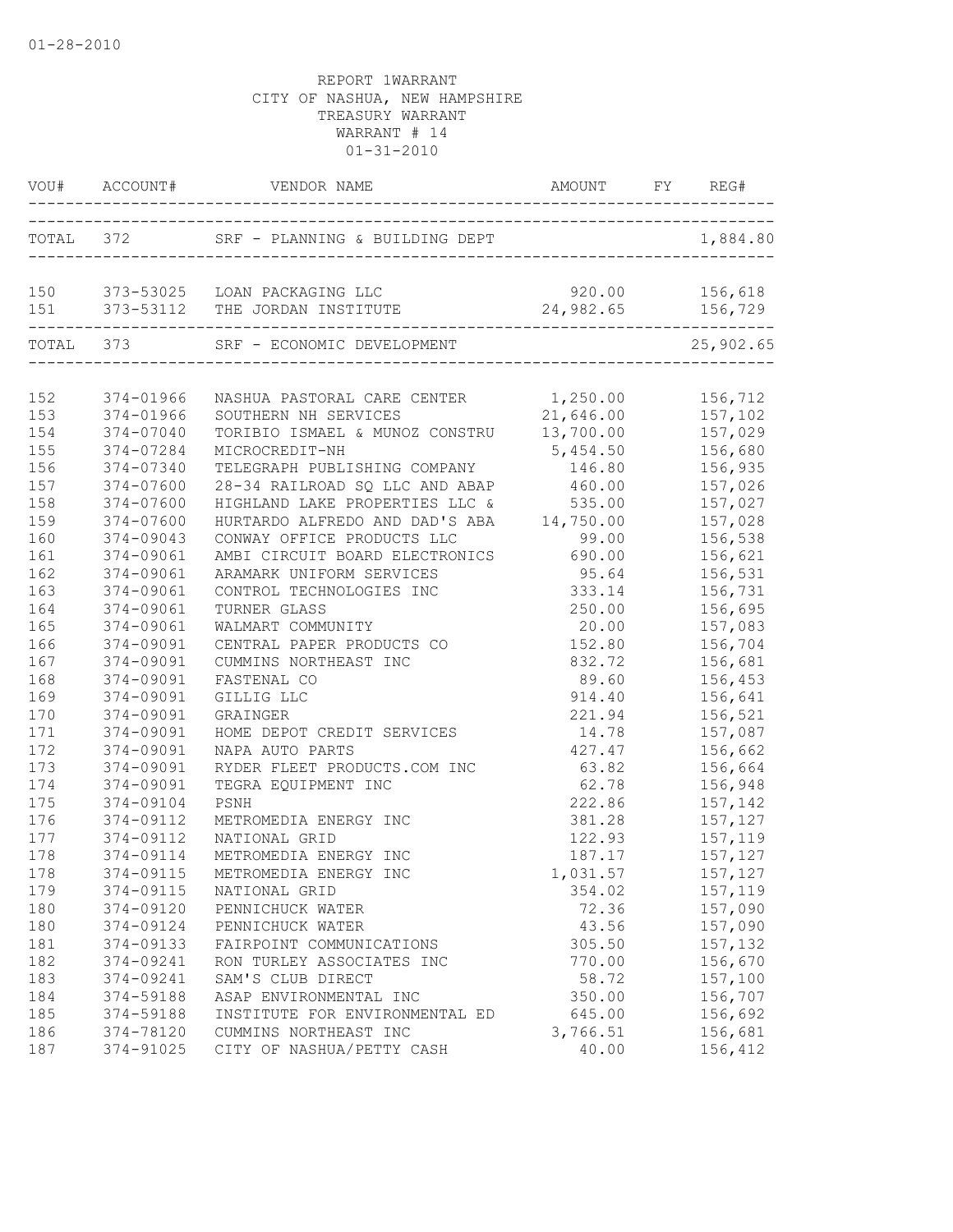|            |                                          | VOU# ACCOUNT# VENDOR NAME AMOUNT FY RI                             |                 | FY REG#            |
|------------|------------------------------------------|--------------------------------------------------------------------|-----------------|--------------------|
|            |                                          | TOTAL 374 SRF - URBAN PROGRAMS<br>-------------------------------- |                 | 70,561.87          |
|            |                                          |                                                                    |                 |                    |
| 188        | 375-45050                                | CLEVELAND PUBLIC LIBRARY                                           | 10.00           | 157,156            |
| 189        | 375-45050                                | COOPERATIVE SERVICES DIVISION                                      | 10.00           | 157,139            |
| 190<br>191 | 375-45050<br>375-45050                   | MICHIGAN STATE UNIVERSITY                                          | 20.00<br>751.80 | 157,157            |
| 192        | 375-45050                                | UNIQUE MANAGEMENT SERVICES INC<br>UNIVERSITY OF IOWA               |                 | 156,528            |
|            | TOTAL 375                                | SRF - PUBLIC LIBRARIES                                             |                 | 802.80             |
|            |                                          |                                                                    |                 |                    |
|            | 217,172 3750-49050                       | HEINEMANN                                                          | 2,574.00        | 156,758            |
|            | 217, 173 3750-53101                      | EDWARDS EDUCATIONAL SERVICES,                                      | 3,150.00        | 156,863            |
|            | 217, 174 3750-53101                      | RENO JENNIFER                                                      | 500.00          | 156,889            |
|            | 217,175 3750-53101                       | SHEA DENISE C                                                      | 1,300.00        | 156,844            |
|            | 217,176 3750-53101                       | TORTORELLO NARISA M                                                | 500.00          | 156,929            |
|            | 217, 177 3750-64045                      | PRO AV SYSTEMS INC                                                 | 4,443.50        | 156,819            |
|            | 217,178 3750-64045                       | TIGER DIRECT                                                       | 184.95          | 156,539            |
|            | 3750-82025                               | NH RETIREMENT SYSTEM<br>-------------------------------------      | 227.30          | 383                |
|            |                                          | TOTAL 375 TITLE ARRA GRANT                                         |                 | 12,879.75          |
|            |                                          |                                                                    |                 |                    |
|            | 3760-31005                               | FAIRPOINT COMMUNICATIONS                                           | 458.96          | 157,129            |
|            | 217,179 3760-31005                       | ONE COMMUNICATIONS                                                 | 4.58            | 157,150            |
|            | 217,180 3760-42010                       | THOMPSON BROOKS                                                    | 33.98           | 156,784            |
|            | 217,181 3760-49050                       | CALLOWAY HOUSE INC                                                 | 22.94           | 156,463            |
|            | 217,182 3760-49050                       | CAMBIUM LEARNING INC                                               | 2,109.80        | 156,806            |
|            | 217,183 3760-49050                       | DOODY JEANNE                                                       | 29.87           | 156,547            |
|            | 217,184 3760-49050                       | HM RECEIVABLES CO LLC                                              | 1,537.91        | 156,894            |
|            | 217,185 3760-49050                       | LAKESHORE LEARNING MATERIALS                                       | 322.31          | 156,533            |
|            | 217,186 3760-49050                       | PRO ED                                                             | 1,148.40        | 156,803            |
|            | 217,187 3760-49050                       | REALLY GOOD STUFF INC                                              | 32.93           | 156,745            |
|            | 217,188 3760-49050<br>217,189 3760-49050 | SCHOOL SPECIALTY INC                                               | 142.08<br>79.27 | 156,757            |
|            |                                          | TEACHERS' DISCOUNT                                                 | 9.99            | 156,820<br>156,784 |
|            | 217,190 3760-49050                       | THOMPSON BROOKS<br>217,191 3760-49050 WILSON LANGUAGE TRAINING CO  | 53.00           | 156,548            |
|            | 217,192 3760-53101                       | ACES                                                               | 2,020.42        | 156,892            |
|            | 217,193 3760-53101                       | BLUNT STEVE                                                        | 200.00          | 156,780            |
|            | 217,194 3760-53101                       | BUSTEAD BRYN                                                       | 1,875.00        | 157,011            |
|            | 217,195 3760-53101                       | CLUB Z! TUTORING SERVICES                                          | 1,105.00        | 156,887            |
|            | 217,196 3760-53101                       | CROWDER LUCIE L                                                    | 470.16          | 156,732            |
|            | 217,197 3760-53101                       | EDWARDS EDUCATIONAL SERVICES,                                      | 3,075.00        | 156,863            |
|            | 217,198 3760-53101                       | SYLVAN LEARNING CENTER                                             | 2,295.00        | 157,010            |
|            | 217,199 3760-56020                       | FIRST CHURCH                                                       | 3,455.00        | 156,509            |
|            | 3760-82025                               | NH RETIREMENT SYSTEM                                               | 2,406.66        | 383                |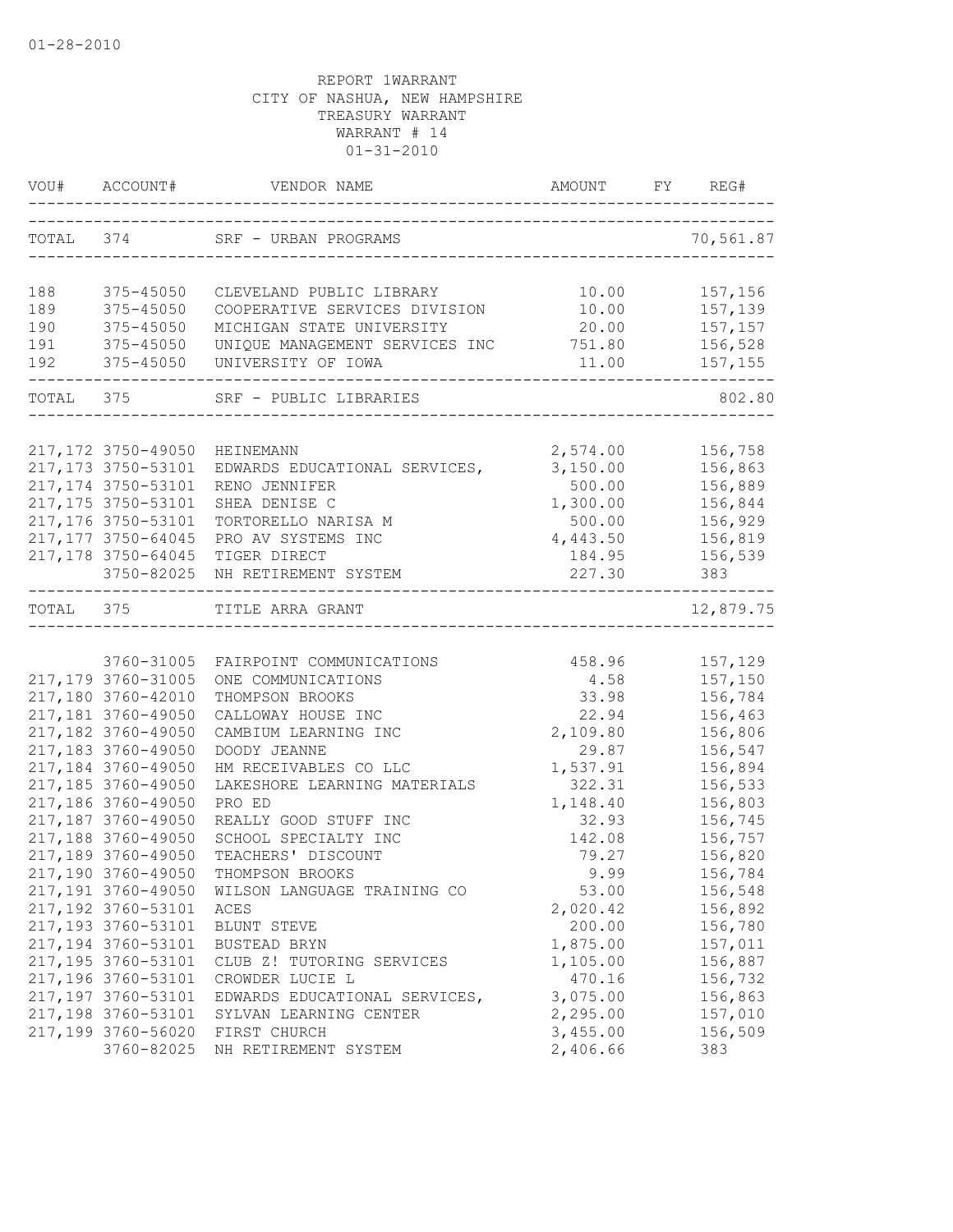|           | VOU# ACCOUNT#                                          | VENDOR NAME                                                                                                                                                          | AMOUNT FY REG#                                       |               |                                                 |
|-----------|--------------------------------------------------------|----------------------------------------------------------------------------------------------------------------------------------------------------------------------|------------------------------------------------------|---------------|-------------------------------------------------|
|           |                                                        | 217,200 3760-94030 BURNS PATRICIA                                                                                                                                    |                                                      | 15.40 156,742 |                                                 |
| TOTAL 376 |                                                        | TITLE I                                                                                                                                                              |                                                      |               |                                                 |
|           | 217,202 3900-64192<br>217,203 3900-64192<br>3900-82025 | 217,201 3900-64045 GHA TECHNOLOGIES INC<br>B & H PHOTO VIDEO PRO AUDIO<br>M & M ELECTRICAL SUPPLY CO INC<br>NH RETIREMENT SYSTEM<br>217,204 3900-91040 LOFTUS JUDITH | 39,236.10<br>2,268.65<br>3,701.38<br>972.35<br>45.00 |               | 156,535<br>156,423<br>156,908<br>383<br>156,755 |
| TOTAL 390 |                                                        | VOC ED SECONDARY PERKINS                                                                                                                                             |                                                      |               | 46, 223.48                                      |
|           |                                                        | 217,205 3927-49050 GARELICK FARMS-LYNN<br>217,206 3927-49050 GENERAL LINEN SERVICE INC<br>217,207 3927-49050 NORTHCENTER FOODSERVICE                                 | 80.15<br>354.43<br>1,334.33                          |               | 156,627<br>156,898<br>156,769                   |
|           |                                                        | TOTAL 392 CULINARY ARTS                                                                                                                                              |                                                      |               | 1,768.91                                        |
| TOTAL     | 393                                                    | 3937-82025 NH RETIREMENT SYSTEM<br>DAY CARE                                                                                                                          | 224.93                                               |               | 383<br>224.93                                   |
|           |                                                        |                                                                                                                                                                      |                                                      |               |                                                 |
|           |                                                        | 3940-82025 NH RETIREMENT SYSTEM                                                                                                                                      | 749.10                                               |               | 383                                             |
| TOTAL     | 394                                                    | ARRA IDEA SPEC ED                                                                                                                                                    |                                                      |               | 749.10                                          |
|           |                                                        | 217,208 3950-53109 BOLICK TERESA DBA BOLICK TERES 2,900.00 156,741<br>3950-82025 NH RETIREMENT SYSTEM                                                                | 10,746.82                                            |               | 383                                             |
| TOTAL 395 |                                                        | IDEA B SPECIAL EDUCATION                                                                                                                                             |                                                      |               | 13,646.82                                       |
|           |                                                        | 3960-82025 NH RETIREMENT SYSTEM                                                                                                                                      | 512.10 383                                           |               |                                                 |
| TOTAL 396 |                                                        | SPECIAL EDUCATION PRE-SCHOOL                                                                                                                                         |                                                      |               | 512.10                                          |
|           |                                                        | 217,209 3977-53100 EBS HEALTHCARE<br>217,210 3977-53100 PROGRESSUS THERAPY LLC                                                                                       | 8,859.50<br>24,303.75                                |               | 156,884<br>156,896                              |
| TOTAL     | 397                                                    | SPECIAL ED LOCAL                                                                                                                                                     |                                                      |               | 33, 163. 25                                     |
|           |                                                        |                                                                                                                                                                      |                                                      |               |                                                 |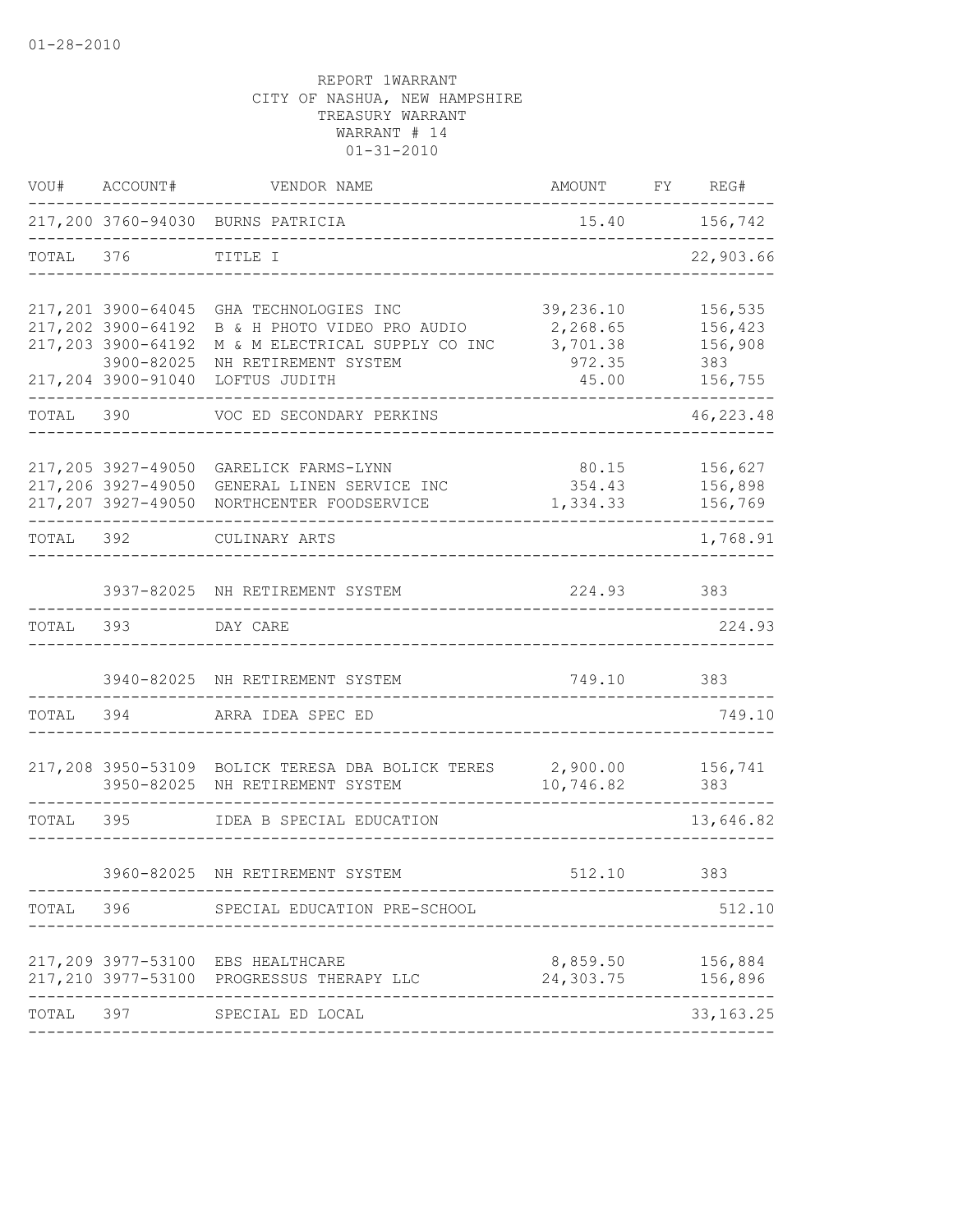| NOTT#<br>◡◡ | Δ1<br>NL<br>$\sim$ | ∴N L<br>ہر ( | $-$<br>NAMH | . N. P<br>AMI | $-1$ | --- |
|-------------|--------------------|--------------|-------------|---------------|------|-----|
|             |                    |              |             |               |      | __  |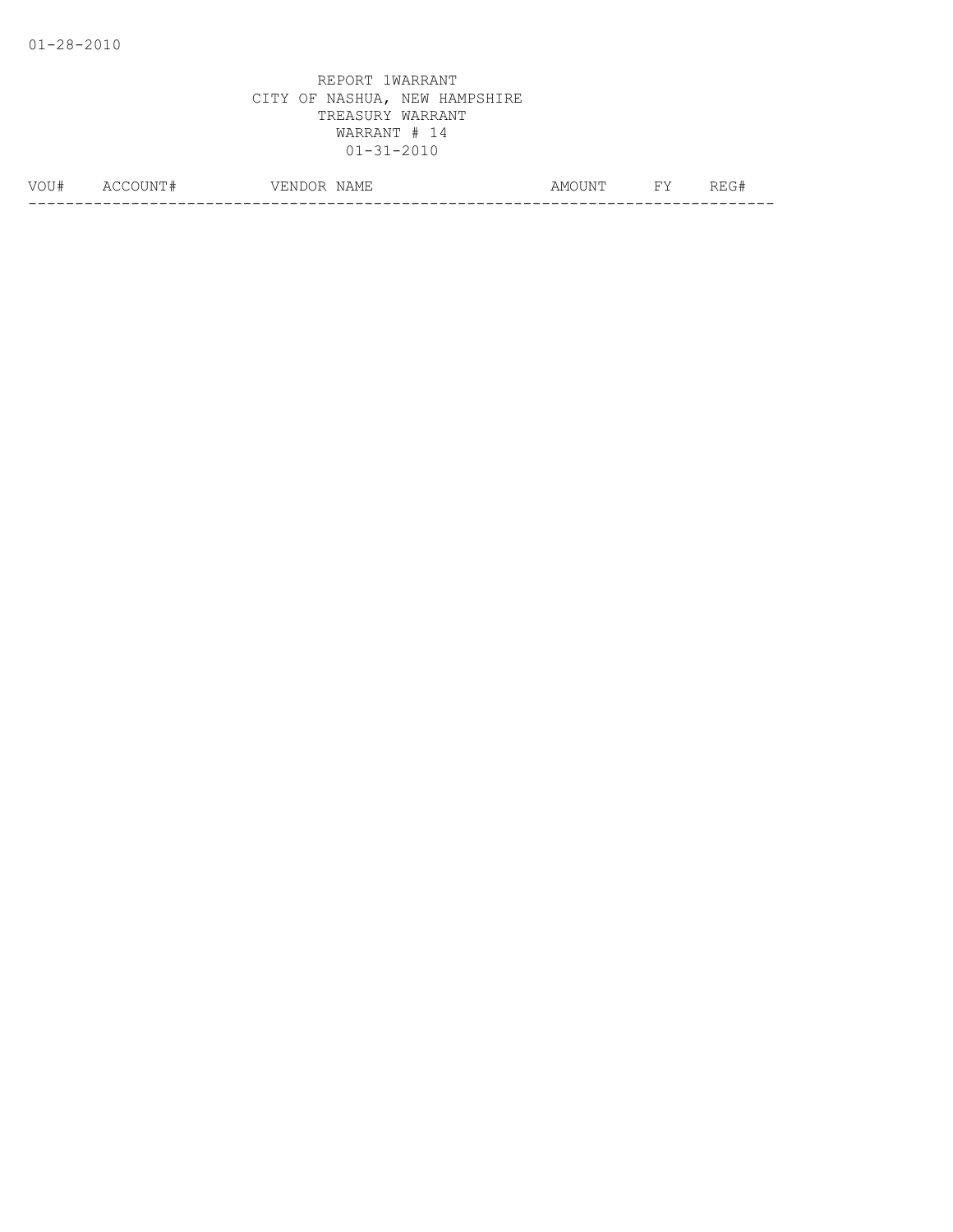|  | VOU# ACCOUNT# VENDOR NAME                             | AMOUNT FY REG#   |          |
|--|-------------------------------------------------------|------------------|----------|
|  | 196   412-180   ABDOLMOHAMMADI MARZIEH                | 48.00 156,985    |          |
|  | TOTAL 412-18 FINANCIAL SERVICES<br>AUTO PERMITS       |                  | 48.00    |
|  | 197 413-203 TREASURER STATE OF NH 1,482.00 157,103    |                  |          |
|  | TOTAL 413-20 CITY CLERK'S OFFICE<br>MARRIAGE LICENSES |                  | 1,482.00 |
|  | 197 413-293 TREASURER STATE OF NH                     | 38.00 157,103    |          |
|  | TOTAL 413-29 CITY CLERK'S OFFICE<br>CIVIL UNIONS      |                  | 38.00    |
|  |                                                       |                  |          |
|  | 197 413-303 TREASURER STATE OF NH                     | 6,786.00 157,103 |          |
|  | TOTAL 413-30 CITY CLERK'S OFFICE<br>CERTIFIED COPIES  |                  | 6,786.00 |
|  |                                                       |                  |          |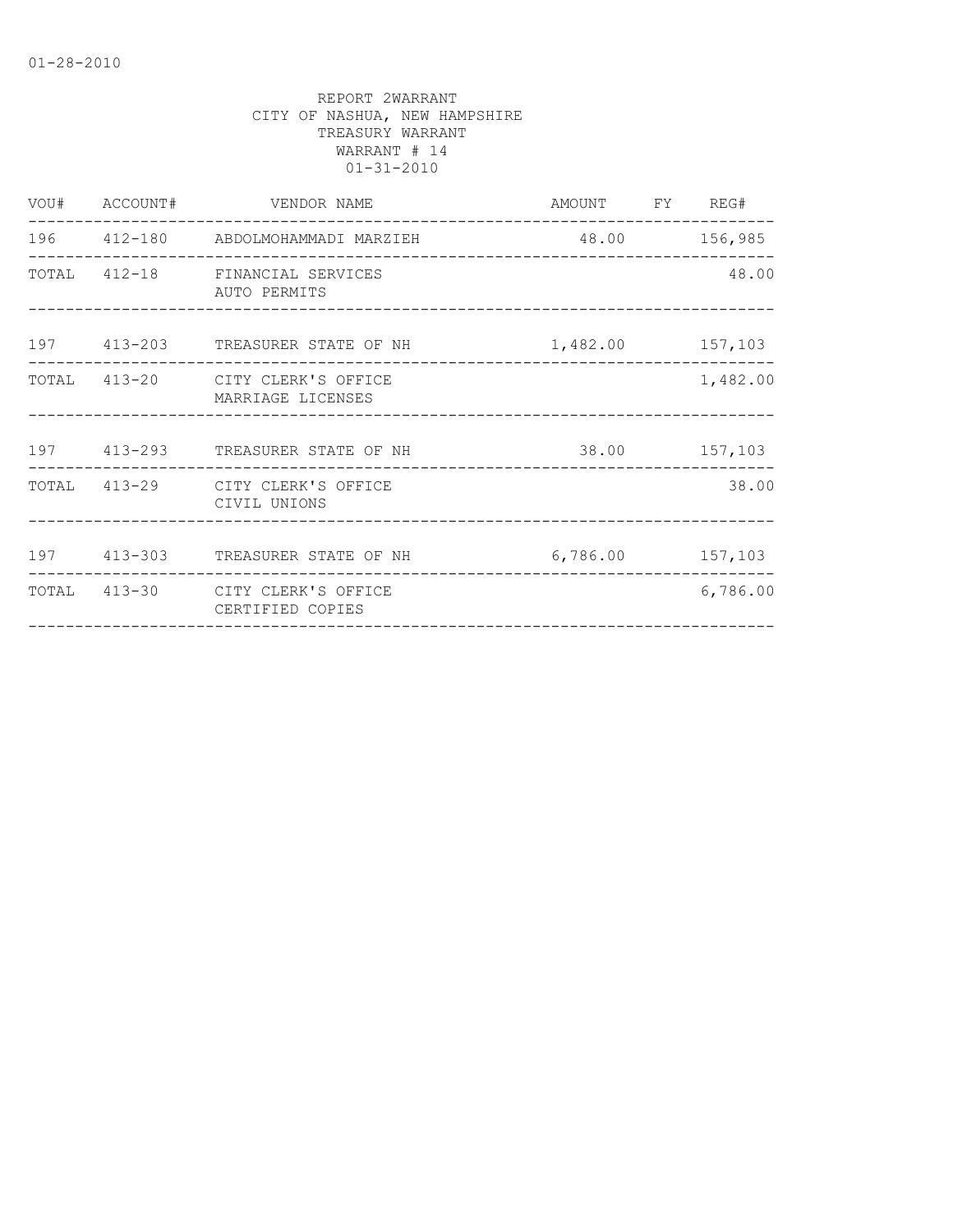| VOU#       | ACCOUNT#                       | VENDOR NAME                                                      | AMOUNT               | FY | REG#                         |
|------------|--------------------------------|------------------------------------------------------------------|----------------------|----|------------------------------|
| 198<br>199 | $501 - 41015$<br>$501 - 72010$ | CITY OF NASHUA/PETTY CASH<br>CONWAY OFFICE PRODUCTS LLC          | 10.29<br>180.00      |    | 156,412<br>156,538           |
| 200        | 501-98029                      | SAM'S CLUB DIRECT                                                | 41.21                |    | 157,100                      |
| TOTAL      | 501                            | MAYOR'S OFFICE                                                   |                      |    | 231.50                       |
| 201        | 502-72010                      | CONWAY OFFICE PRODUCTS LLC                                       | 94.50                |    | 156,538                      |
| 202<br>203 | 502-51010<br>$502 - 49025$     | HILLSBOROUGH COUNTY TREASURER<br>LOCAL GOVERNMENT CENTER         | 8.00<br>22.00        |    | 156,934<br>157,101           |
| 204        | $502 - 49025$                  | MATTHEW BENDER & CO INC                                          | 67.71                |    | 157,160                      |
| 205        | $502 - 41015$                  | STAPLES BUSINESS ADVANTAGE                                       | 54.77                |    | 156,713                      |
| TOTAL      | 502                            | LEGAL DEPARTMENT                                                 |                      |    | 246.98                       |
| 206        | 503-41015                      | ANCO SIGNS & STAMPS INC                                          | 22.95                |    | 156,645                      |
| 207        | 503-72010                      | CONWAY OFFICE PRODUCTS LLC                                       | 176.00               |    | 156,538                      |
| TOTAL      | 503                            | BOARD OF ALDERMEN                                                |                      |    | 198.95                       |
|            |                                |                                                                  |                      |    |                              |
| 208        | 505-81024                      | HOME HEALTH & HOSPICE CARE                                       | 9,625.00             |    | 156,534                      |
| 209        | $505 - 81053$                  | LAMPREY HEALTH CARE, INC                                         | 9,571.00             |    | 157,118                      |
| 210<br>211 | 505-81017<br>505-81078         | SOUTHERN NH HIV/AIDS TASK FORC<br>ST JOSEPH COMMUNITY SERVICES I | 3,696.25<br>3,425.83 |    | 156,903<br>156,932           |
| TOTAL      | 505                            | CIVIC & COMM. ACTIVITIES                                         |                      |    | 26,318.08                    |
| 212        | 506-31005                      | FAIRPOINT COMMUNICATIONS                                         | 2,736.99             |    | 157,129                      |
| 213        | 506-31005                      | FAIRPOINT COMMUNICATIONS                                         | 39.99                |    | 157,132                      |
| 214        | 506-31005                      | PAETEC COMMUNICATIONS INC                                        | 5, 153.22            |    | 157,077                      |
| TOTAL      | 506                            | TELECOMMUNICATIONS                                               |                      |    | 7,930.20                     |
| 215        | 507-82020                      | NH RETIREMENT SYSTEM                                             | 212,075.14           |    | 383                          |
| 215        | 507-82025                      | NH RETIREMENT SYSTEM                                             | 117,237.66           |    | 383                          |
| 215        | 507-82030                      | NH RETIREMENT SYSTEM                                             | 179,572.25           |    | 383                          |
| 215        | $507 - 82035$                  | NH RETIREMENT SYSTEM                                             | 473, 193. 12         |    | 383                          |
| 215        | 507-82040                      | NH RETIREMENT SYSTEM                                             | 102,492.24           |    | 383                          |
| TOTAL      | 507                            | PENSIONS                                                         |                      |    | 1,084,570.41<br>------------ |
| 216        | 511-98060                      | ANCO SIGNS & STAMPS INC                                          | 24.45                |    | 156,645                      |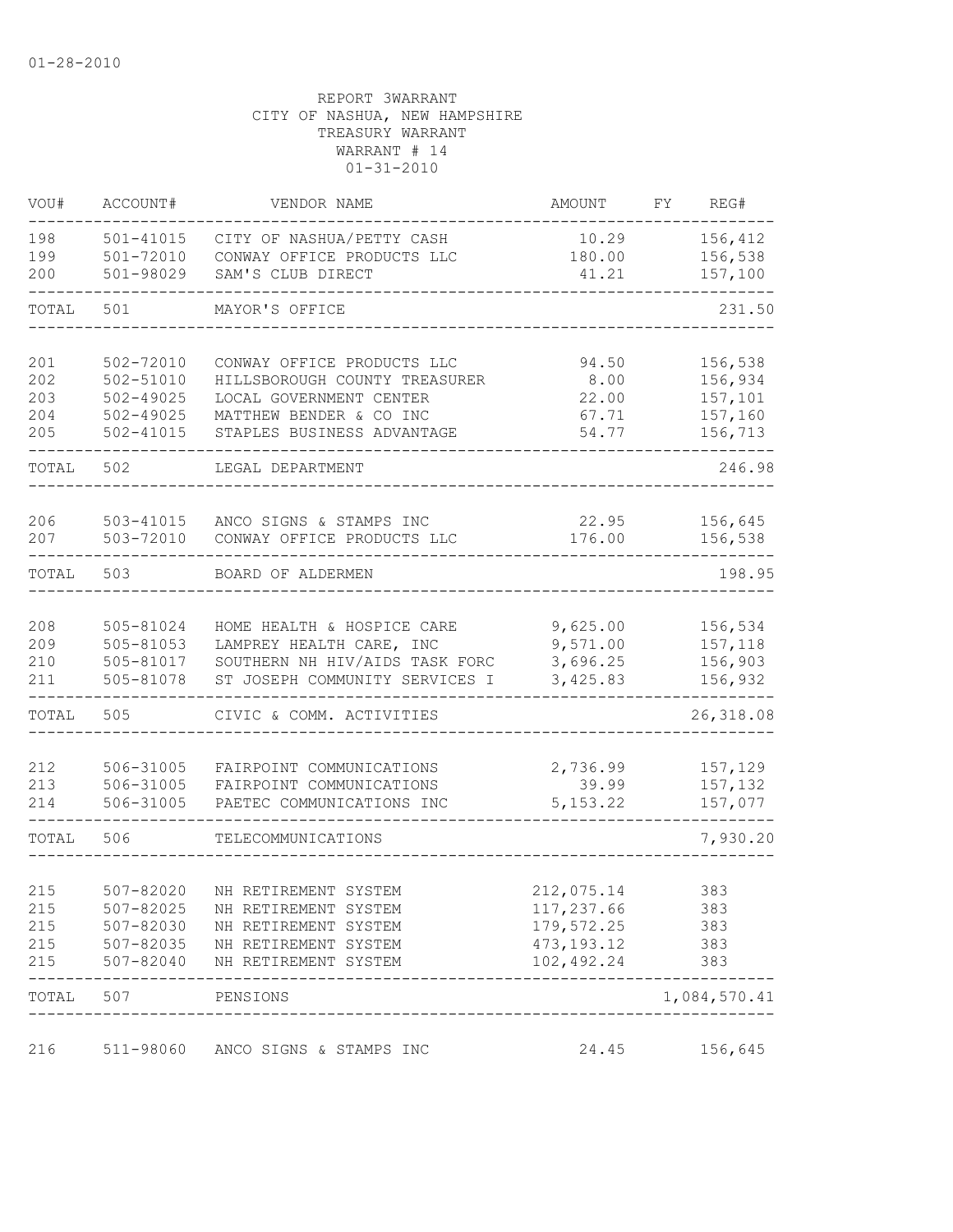| VOU#       | ACCOUNT#               | VENDOR NAME                                              | AMOUNT                       | FY | REG#               |
|------------|------------------------|----------------------------------------------------------|------------------------------|----|--------------------|
| TOTAL 511  |                        | CITI-STAT (FORMERLY ADMIN SVS)                           |                              |    | 24.45              |
| 217        | 512-59095              | ANACOMP INC                                              | 493.15                       |    | 156,473            |
| 218        | 512-41010              | ANCO SIGNS & STAMPS INC                                  | 99.95                        |    | 156,645            |
| 219        | 512-41005              | CONWAY OFFICE PRODUCTS LLC                               | 259.50                       |    | 156,538            |
| 219        | 512-72010              | CONWAY OFFICE PRODUCTS LLC                               | 184.50                       |    | 156,538            |
| 220        | $512 - 41010$          | FREEDOM PRINTERS LLC                                     | 2,704.50                     |    | 156,855            |
| 221        | 512-52010              | MELANSON HEATH & COMPANY PC                              | 20,000.00                    |    | 156,551            |
| 222        | 512-49025              | PRICE DIGESTS                                            | 216.00                       |    | 157,133            |
| 223        | 512-59182              | PRINTGRAPHICS OF MAINE                                   | 705.30                       |    | 156,502            |
| 224        | 512-41055              | STANDARD REGISTER COMPANY                                | 1,001.62                     |    | 156,474            |
| 225        | 512-41015              | STAPLES BUSINESS ADVANTAGE                               | 516.42                       |    | 156,713            |
| TOTAL      | 512                    | FINANCIAL SERVICES                                       |                              |    | 26,180.94          |
|            |                        |                                                          |                              |    |                    |
| 226        | 513-72010              | CONWAY OFFICE PRODUCTS LLC                               | 228.00                       |    | 156,538            |
| 227        | 513-43005              | J P COOKE CO                                             | 44.10                        |    | 156,460            |
| 227        | 513-49075              | J P COOKE CO                                             | 946.05                       |    | 156,460            |
| 228<br>229 | 513-95005<br>513-95005 | NEW ENGLAND ARCHIVISTS<br>NH LOCAL GOVERNMENT INFORMATIO | 30.00<br>15.00               |    | 157,137<br>157,115 |
|            |                        |                                                          |                              |    |                    |
| TOTAL      | 513                    | CITY CLERK'S OFFICE                                      |                              |    | 1,263.15           |
| 230        | 515-41015              | ANCO SIGNS & STAMPS INC                                  | 24.95                        |    | 156,645            |
| 231        |                        | 515-72010 CONWAY OFFICE PRODUCTS LLC                     | 94.50                        |    | 156,538            |
| 232        | 515-41015              | STAPLES BUSINESS ADVANTAGE                               | 127.96                       |    | 156,713            |
|            |                        |                                                          |                              |    |                    |
| TOTAL      | 515                    | HUMAN RESOURCES                                          |                              |    | 247.41             |
| 233        |                        | CITY OF NASHUA/PETTY CASH                                | 21.99                        |    | 156,412            |
| 234        | 516-45240<br>516-72010 | CONWAY OFFICE PRODUCTS LLC                               | 3,349.02                     |    | 156,538            |
| 235        | 516-66025              | OFFICE EQUIPMENT FINANCE SERVI                           | 451.75                       |    | 157,131            |
| 236        | 516-54011              | TELEGRAPH PUBLISHING COMPANY                             | 422.05                       |    | 156,935            |
| 236        |                        | 516-54016 TELEGRAPH PUBLISHING COMPANY 1,640.20 156,935  |                              |    |                    |
| 237        |                        | 516-54016 THE LOWELL PUBLISHING CO                       | 2,163.60 157,086             |    |                    |
| TOTAL 516  |                        | PURCHASING DEPARTMENT                                    |                              |    | ------<br>8,048.61 |
|            |                        |                                                          | ---------------------------- |    |                    |
| 238        |                        | 517-75023 B & S LOCKSMITH INC                            | 31.00                        |    | 156,610            |
| 239        |                        | 517-59135 BAIN PEST CONTROL SERVICE INC                  | 150.00                       |    | 156,939            |
| 240        |                        | 517-42005 CITY OF NASHUA/PETTY CASH                      | 24.92                        |    | 156,412            |
| 240        | 517-75105              | CITY OF NASHUA/PETTY CASH                                | 7.48                         |    | 156,412            |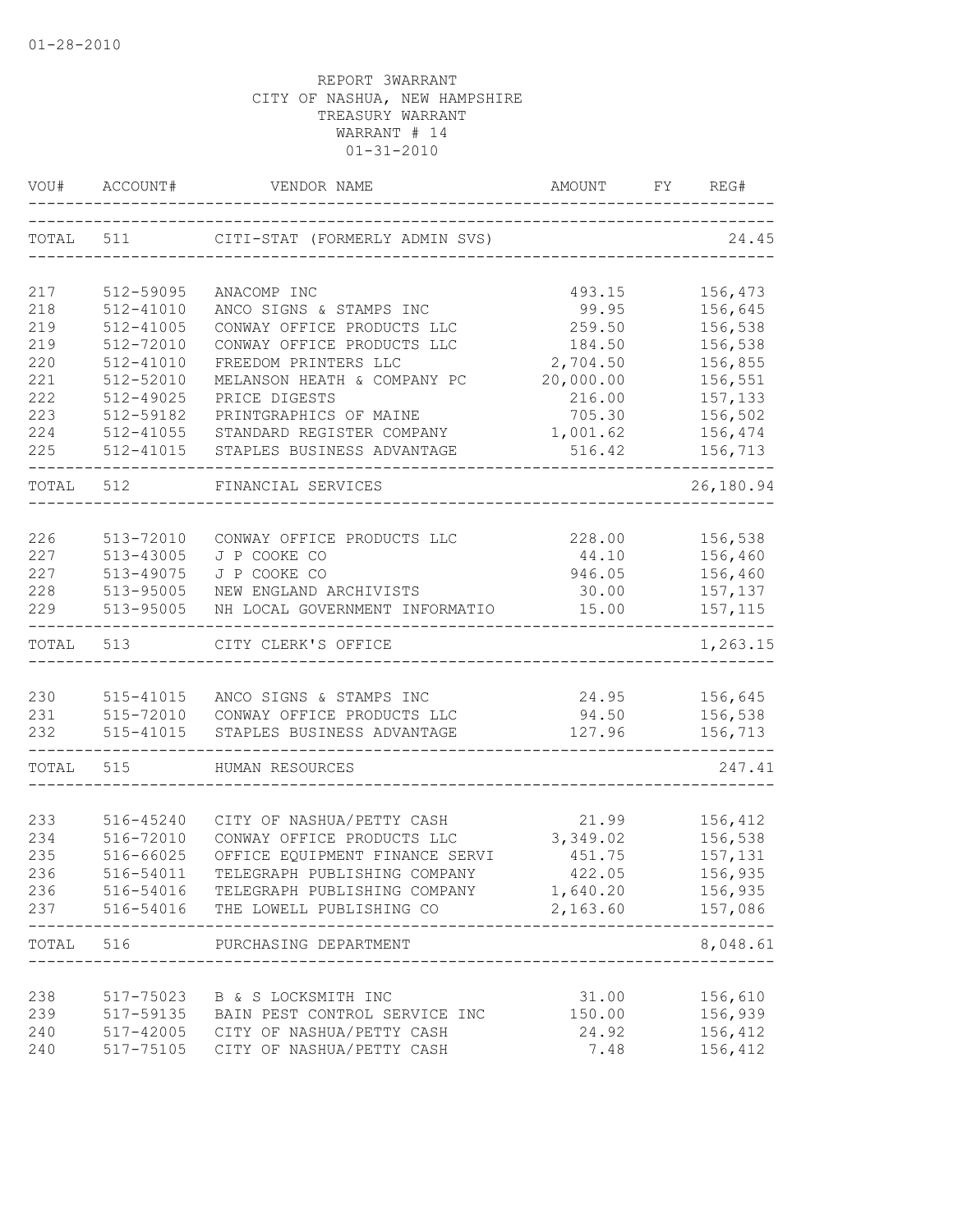| VOU#  | ACCOUNT#      | VENDOR NAME                                             | AMOUNT                                | FY REG#                 |
|-------|---------------|---------------------------------------------------------|---------------------------------------|-------------------------|
| 240   | 517-78100     | CITY OF NASHUA/PETTY CASH                               | 30.00                                 | 156,412                 |
| 241   | 517-75160     | ECKHARDT & JOHNSON INC                                  | 115.63                                | 156,616                 |
| 242   | 517-75160     | HARRY W WELLS & SON INC                                 | 88.00                                 | 156,788                 |
| 243   | 517-34015     | HOME DEPOT CREDIT SERVICES                              | 220.98                                | 157,087                 |
| 243   | 517-42005     | HOME DEPOT CREDIT SERVICES                              | 17.91                                 | 157,087                 |
| 243   | 517-75023     | HOME DEPOT CREDIT SERVICES                              | 15.44                                 | 157,087                 |
| 244   | 517-75105     | HUFF & GAUTHIER INC                                     | 397.00                                | 156,696                 |
| 245   | 517-75130     | J LAWRENCE HALL INC                                     | 465.70                                | 157,000                 |
| 246   | 517-75105     | M & M ELECTRICAL SUPPLY CO INC                          | 114.60                                | 156,908                 |
| 247   | 517-34015     | METROMEDIA ENERGY INC                                   | 6,241.63                              | 157,127                 |
| 248   | 517-33005     | PENNICHUCK WATER                                        | 608.39                                | 157,090                 |
| 249   | 517-32005     | PUBLIC SERVICE OF NH                                    | 6,130.26                              | 157,147                 |
| 250   | 517-34015     | W E AUBUCHON COMPANY INC                                | 58.49                                 | 156,447                 |
| 250   | 517-75023     | W E AUBUCHON COMPANY INC                                | 12.18                                 | 156,447                 |
| 250   | 517-75903     | W E AUBUCHON COMPANY INC                                | 13.47                                 | 156,447                 |
| 251   | 517-59100     | YOUNGS                                                  | 200.58                                | 156,750                 |
| TOTAL | 517           | BUILDING MAINT - CITY ADMIN                             |                                       | 14,943.66               |
|       |               |                                                         |                                       |                         |
| 252   | 519-43005     | CITY OF NASHUA/PETTY CASH                               | 16.49                                 | 156,412                 |
| 253   | 519-72010     | CONWAY OFFICE PRODUCTS LLC                              | 90.00                                 | 156,538                 |
| 254   | 519-94005     | MARINO ANGELO                                           | 190.13                                | 156,633                 |
| 255   | 519-41010     | STAPLES BUSINESS ADVANTAGE                              | 157.13                                | 156,713                 |
| TOTAL | 519           | ASSESSORS                                               |                                       | 453.75                  |
| 256   | 520-59100     |                                                         | 190.00                                |                         |
| 257   | $520 - 34015$ | ERICKSON CLEANING SERVICES LLC<br>METROMEDIA ENERGY INC | 714.75                                | 156,543<br>157,127      |
| 258   | $520 - 33005$ | PENNICHUCK WATER                                        | 45.03                                 | 157,090                 |
| 259   | $520 - 32005$ | PSNH                                                    | 431.95                                | 157,142                 |
| TOTAL | 520           | HUNT BUILDING                                           |                                       | 1,381.73                |
|       |               |                                                         |                                       |                         |
| 260   |               | 522-31050 CITY OF NASHUA/PETTY CASH                     | 1.98                                  | 156,412                 |
| 261   |               | 522-74030 COMPUTER HUT OF N E INC                       | 272.95                                | 156,942                 |
| 262   |               | 522-64040 GHA TECHNOLOGIES INC                          | 945.00                                | 156,535                 |
|       |               | 263 522-94005 NH LOCAL GOVERNMENT INFORMATIO            | 15.00                                 | 157,159                 |
| 264   |               | 522-41015 STAPLES BUSINESS ADVANTAGE                    | 298.01                                | 156,713                 |
|       |               | TOTAL 522 INFORMATION TECHNOLOGY                        | ------------------------------------- | $- - - - -$<br>1,532.94 |
|       |               |                                                         |                                       |                         |
| 265   |               | 524-64045 CITY OF NASHUA/PETTY CASH                     | 14.99                                 | 156,412                 |
| 266   |               | 524-64057 DELL MARKETING LP                             | 1,726.40                              | 156,518                 |
| 267   |               | 524-64040 GHA TECHNOLOGIES INC                          | 945.00                                | 156,535                 |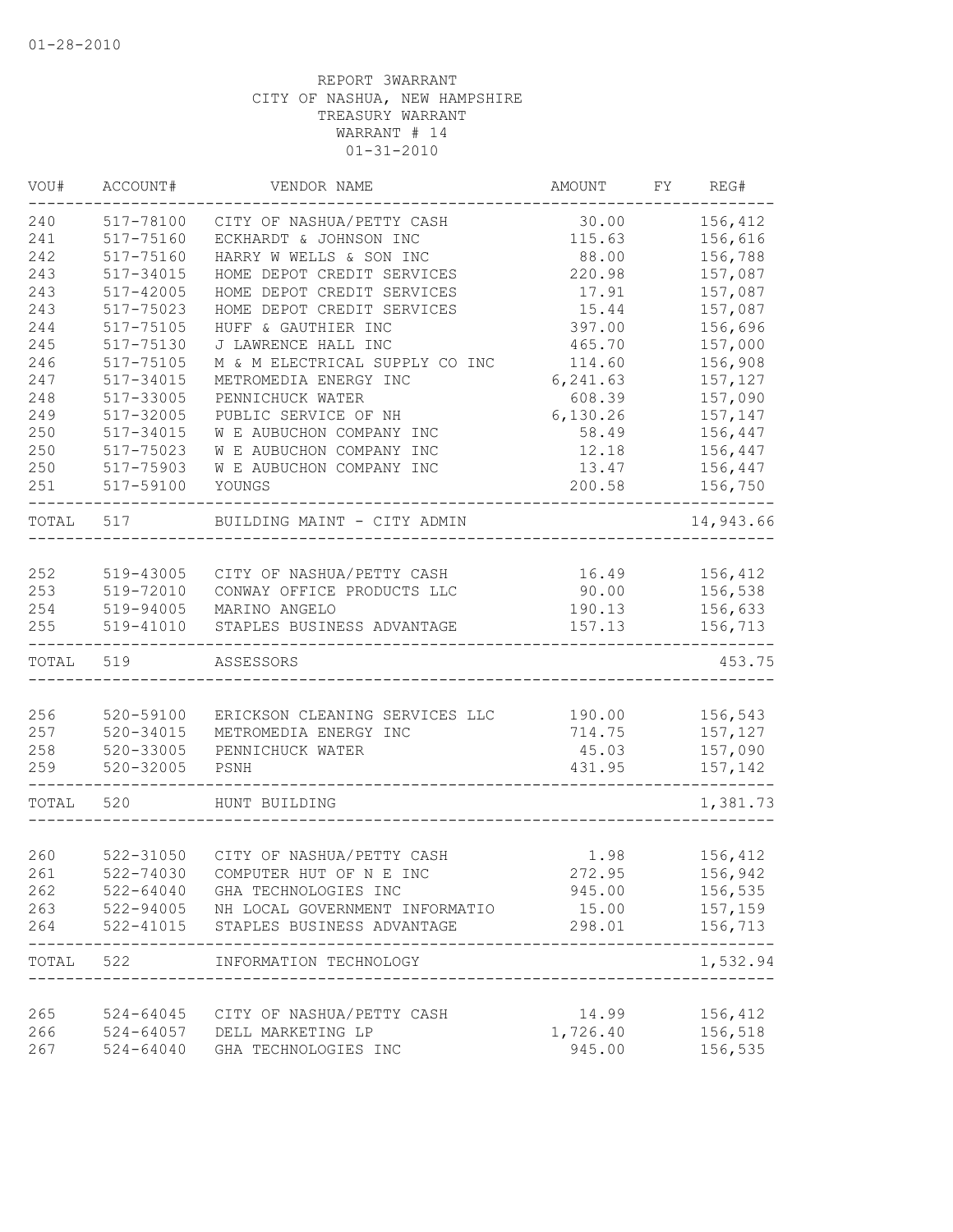|     | VOU# ACCOUNT# | VENDOR NAME                                  |                                       |                |
|-----|---------------|----------------------------------------------|---------------------------------------|----------------|
|     |               |                                              | 85.00 156,979                         |                |
|     | TOTAL 524     | COMPUTERS - CITYWIDE                         |                                       | 2,771.39       |
| 269 |               | 531-78007 ADAMSON INDUSTRIES CORP            | 199.95                                | 156,599        |
| 270 |               | 531-46040 ALEC'S SHOE STORE INC              |                                       |                |
| 270 | $531 - 46045$ | ALEC'S SHOE STORE INC                        | 2,040.04<br>156,553<br>109.95 156,553 |                |
| 271 | 531-46030     | ALL SPORTS HEROES UNIFORMS, 4,502.96 156,529 |                                       |                |
| 271 | 531-46040     | ALL SPORTS HEROES UNIFORMS,                  | $177.95$ 156,529                      |                |
| 272 | 531-74092     | AMERICAN TANK MANAGEMENT INC                 |                                       | 390.00 156,564 |
| 273 | 531-59100     | BAER ALEXANDRA                               |                                       | 175.00 156,581 |
| 274 | 531-94010     | BATTAGLIA BRIAN                              | 800.00                                | 157,052        |
| 275 | 531-75023     | BELLETETES INC                               | 34.94                                 | 156,560        |
| 275 | 531-78007     | BELLETETES INC                               | 70.39                                 | 156,560        |
| 276 | $531 - 46030$ | BEN'S UNIFORMS                               | 325.96                                | 156,944        |
| 276 | $531 - 46040$ | BEN'S UNIFORMS                               | 391.48                                | 156,944        |
| 276 | $531 - 46045$ | BEN'S UNIFORMS                               | 174.00                                | 156,944        |
| 277 | 531-78007     | BEST FORD/BEST CYCLE                         | 422.93                                | 156,437        |
| 278 | 531-95000     | BLUE BOOK                                    | 62.95                                 | 157,164        |
| 279 | 531-94005     | BUKUNT JEFFREY                               | 49.12                                 | 157,051        |
| 280 | 531-53065     | CALEA                                        | 2,910.00                              | 157,110        |
| 281 | 531-94005     | CARIGNAN MICHAEL                             | 105.00                                | 157,050        |
| 282 | 531-78007     | CARPARTS OF NASHUA                           | 92.25                                 | 156,436        |
| 283 | 531-42000     | CENTRAL PAPER PRODUCTS CO                    | 512.88                                | 156,704        |
| 284 | 531-53065     | CONLEY DONALD                                | 773.07                                | 157,046        |
| 285 | 531-72010     | CONWAY OFFICE PRODUCTS LLC                   | 1,973.00                              | 156,538        |
| 286 | 531-53125     | CROSS ERICH                                  | 200.00                                | 157,032        |
| 287 | 531-94005     | CROSSHAIRS INC                               | 347.50                                | 157,152        |
| 288 | 531-59100     | D & R TOWING INC                             | 450.00                                | 156,912        |
| 289 | 531-75023     | DEPENDABLE LOCK SERVICE INC                  | 230.00                                | 156,684        |
| 290 | 531-53125     | DILLON WILLIAM                               | 150.00                                | 157,042        |
| 291 | 531-78007     | DONOVAN EQUIPMENT CO INC                     | 199.00                                | 156,466        |
| 292 | 531-53125     | DONOVAN SEAN                                 | 200.00                                | 157,037        |
| 293 | 531-94005     | DUMAIS RANDY                                 | 105.00                                | 157,048        |
| 294 | 531-94005     | DUNKIN DONUTS                                | 113.28                                | 156,477        |
| 294 | 531-98035     | DUNKIN DONUTS                                |                                       | 44.66 156,477  |
| 295 | 531-31020     | FAIRPOINT COMMUNICATIONS                     | 404.25                                | 157,129        |
| 295 | 531-31025     | FAIRPOINT COMMUNICATIONS                     | 202.09                                | 157,129        |
| 296 | 531-31025     | FAIRPOINT COMMUNICATIONS                     | 1,763.16                              | 157,132        |
| 297 | 531-66025     | GE CAPITAL INC                               | 1, 113.28                             | 156,691        |
| 298 | $531 - 46040$ | GEORGE'S APPAREL                             | 1,062.10                              | 156,493        |
| 299 | 531-98035     | GOOD MORNING SALES INC                       | 75.00                                 | 156,711        |
| 300 | 531-45005     | HANDCUFF WAREHOUSE                           | 441.37                                | 156,969        |
| 301 | 531-91025     | HANSEN BRUCE                                 | 40.00                                 | 157,030        |
| 302 | 531-75023     | HOME DEPOT CREDIT SERVICES                   | 152.84                                | 157,109        |
| 303 | $531 - 46040$ | HUDON SCOTT                                  | 79.35                                 | 157,055        |
| 304 | 531-75130     | J LAWRENCE HALL INC                          | 164.52                                | 157,000        |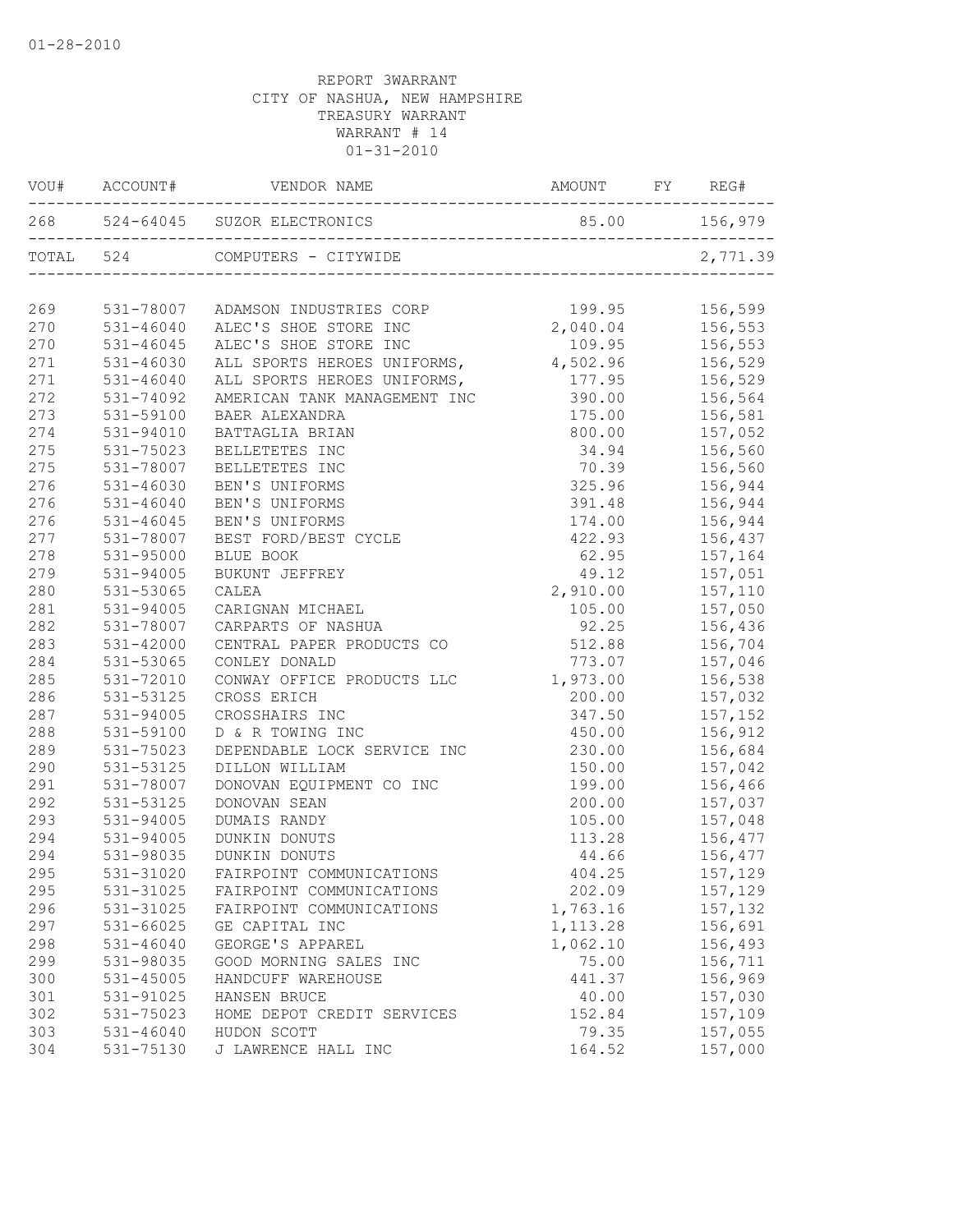| VOU# | ACCOUNT#      | VENDOR NAME                    | AMOUNT           | FY | REG#           |
|------|---------------|--------------------------------|------------------|----|----------------|
| 305  |               | 531-98025 JACK'S PIZZA         | 12.00            |    | 156,678        |
| 306  |               | 531-53065 LAVOIE ANDREW        |                  |    | 175.00 157,049 |
| 307  | 531-53065     | LEDOUX MICHAEL                 | 773.07           |    | 157,038        |
| 308  | 531-53065     | LIMA JAMES                     | 175.00           |    | 157,053        |
| 309  | 531-78007     | MAC MULKIN CHEVROLET INC       | 715.48           |    | 156,914        |
| 310  | $531 - 46040$ | MAHER JEFFREY                  | 84.95            |    | 157,036        |
| 311  | 531-69025     | MATCO TOOLS                    | 66.95            |    | 156,426        |
| 312  | 531-78007     | MAYNARD & LESIEUR INCORPORATED | 265.00           |    | 156,924        |
| 313  | 531-34015     | METROMEDIA ENERGY INC          | 6,998.36 157,127 |    |                |
| 314  | 531-94005     | MORIARTY TODD                  | 552.32           |    | 157,033        |
| 315  | 531-34015     | NATIONAL GRID                  | 1,934.33         |    | 157,119        |
| 316  | 531-95000     | NECNA                          | 200.00           |    | 157,114        |
| 317  | 531-78007     | NEW G.H. BERLIN OIL COMPANY    | 78.78            |    | 156,591        |
| 318  | 531-95000     | NNEPAC                         | 50.00            |    | 157,116        |
| 319  | 531-78007     | NYTECH SUPPLY CO               | 77.37            |    | 156,454        |
| 320  | 531-31025     | PAETEC COMMUNICATIONS INC      | 641.42           |    | 157,077        |
| 320  | 531-31040     | PAETEC COMMUNICATIONS INC      | 262.36           |    | 157,077        |
| 321  | 531-53065     | PEASE WILLIAM                  | 175.00           |    | 157,031        |
| 322  | 531-33005     | PENNICHUCK WATER               | 18.18            |    | 157,090        |
| 323  | 531-45220     | PETTY CASH                     | 53.98            |    | 157,039        |
| 323  | 531-45920     | PETTY CASH                     | 10.00            |    | 157,039        |
| 323  | 531-98035     | PETTY CASH                     | 23.87            |    | 157,039        |
| 324  | 531-98035     | PETTY CASH                     | 187.00           |    | 157,040        |
| 325  | 531-41015     | PETTY CASH                     | 79.89            |    | 157,041        |
| 325  | 531-49075     | PETTY CASH                     | 34.99            |    | 157,041        |
| 325  | 531-53065     | PETTY CASH                     | 89.36            |    | 157,041        |
| 325  | 531-75023     | PETTY CASH                     | 20.83            |    | 157,041        |
| 326  | $531 - 46040$ | PORTILLO JULIANA               | 199.47           |    | 157,044        |
| 326  | 531-53125     | PORTILLO JULIANA               | 150.00           |    | 157,044        |
| 327  | 531-32035     | PSNH                           | 477.34           |    | 157,142        |
| 328  | 531-42000     | REXEL CLS                      | 59.01            |    | 156,842        |
| 329  | 531-64080     | RILEY'S SPORT SHOP INC         | 2,172.03         |    | 156,431        |
| 330  | 531-94010     | ROARK MEGHAN                   | 495.00           |    | 157,035        |
| 331  | 531-78007     | ROBBINS AUTO PARTS             | 64.52            |    | 156,881        |
| 332  | 531-91025     | SEROLL SCOTT                   | 40.00            |    | 157,043        |
| 333  | 531-34015     | SHATTUCK MALONE OIL CO         | 402.68           |    | 157,074        |
| 334  | 531-69025     | SNAP ON TOOLS                  | 210.50           |    | 156,469        |
| 335  | 531-41005     | STAPLES BUSINESS ADVANTAGE     | 634.52           |    | 156,713        |
| 335  | 531-41015     | STAPLES BUSINESS ADVANTAGE     | 1,115.30         |    | 156,713        |
| 336  | 531-49025     | STATE OF NH                    | 2,922.50         |    | 157,134        |
| 337  | 531-95000     | STATE OF NH CRIMINAL RECORDS   | 25.00            |    | 157,085        |
| 338  | 531-53125     | SULLIVAN FRANCIS               | 250.00           |    | 157,047        |
| 339  | 531-42000     | THE DURKIN CO INC              | 504.90           |    | 156,589        |
| 340  | 531-53065     | THERIAULT PETER                | 175.00           |    | 157,054        |
| 341  | 531-78007     | TOWERS MOTOR PARTS CORP        | 233.90           |    | 156,667        |
| 342  | 531-95000     | TREASURER STATE OF NH          | 75.00            |    | 157,078        |
| 343  | 531-94005     | TREFRY BRIAN                   | 105.00           |    | 157,034        |
| 344  | 531-43005     | UNITED PARCEL SERVICE          | 26.16            |    | 157,161        |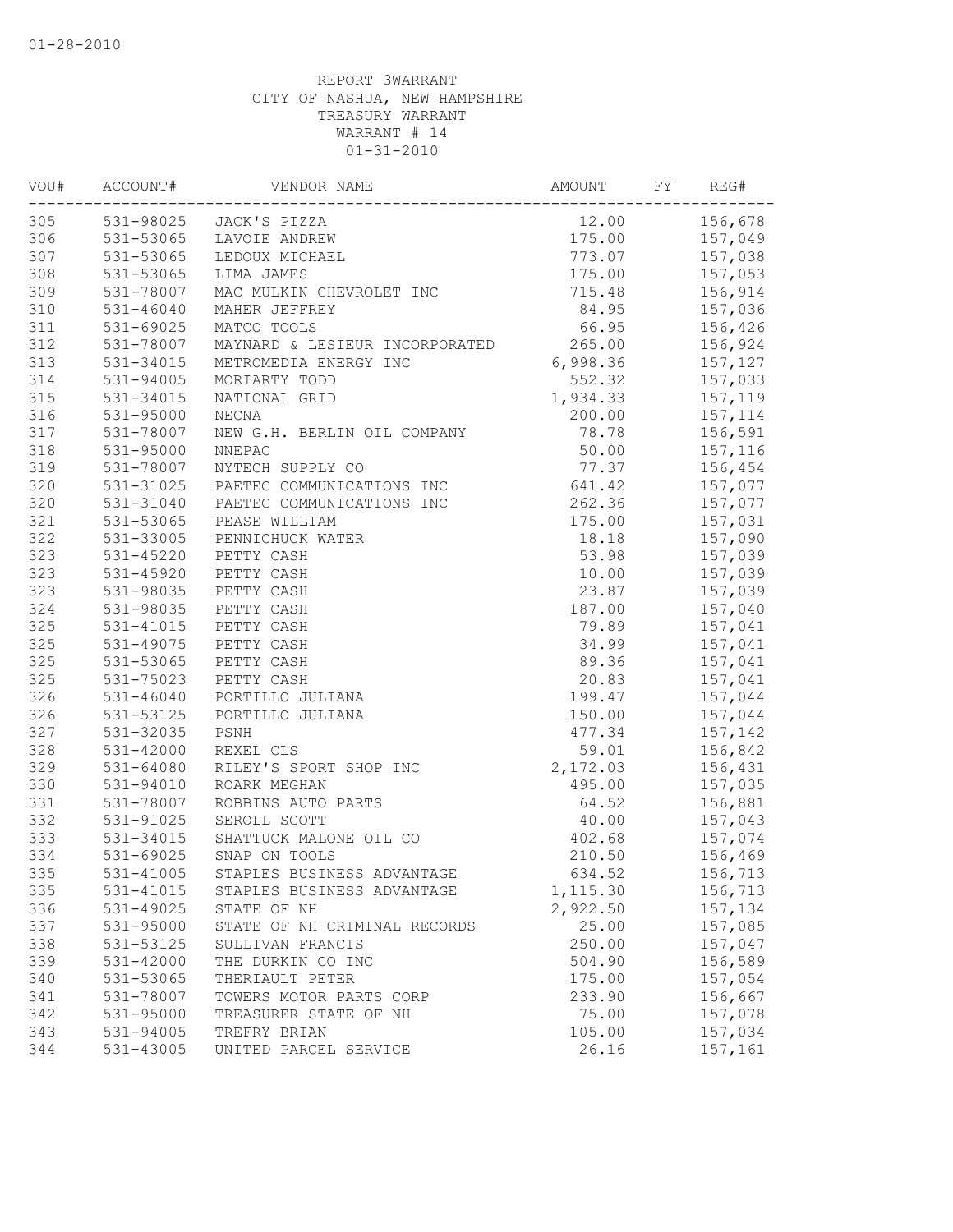| VOU#      | ACCOUNT#      | VENDOR NAME                    | AMOUNT           | FY | REG#             |
|-----------|---------------|--------------------------------|------------------|----|------------------|
| 345       |               | 531-31025 VERIZON WIRELESS     | 86.02 157,126    |    |                  |
| 345       | 531-31050     | VERIZON WIRELESS               | 1,139.00 157,126 |    |                  |
| 346       | 531-91025     | WALKER ERIC                    |                  |    | 40.00    157,045 |
| 347       | 531-74035     | WEST PAYMENT CENTER            | 238.20           |    | 156,508          |
| 348       | 531-59100     | YUSSUF BABATOLA                | 290.00           |    | 156,970          |
| TOTAL 531 |               | POLICE DEPARTMENT              |                  |    | 49,717.76        |
|           |               |                                |                  |    |                  |
| 349       | 532-64094     | ADAMSON INDUSTRIES CORP        | 1,034.50 156,599 |    |                  |
| 350       | 532-75130     | AE MECHANICAL INC              |                  |    | 85.00 156,882    |
| 351       | 532-46045     | ALLISON JEFFREY                | 80.00            |    | 156,420          |
| 352       | 532-75901     | B & S LOCKSMITH INC            | 77.00            |    | 156,610          |
| 353       | 532-75901     | BELLETETES INC                 | 21.87            |    | 156,560          |
| 353       | 532-78100     | BELLETETES INC                 | 45.06            |    | 156,560          |
| 354       | 532-91005     | BOUCHER ANNE-MARIE             | 5.90             |    | 156,590          |
| 355       | 532-64192     | BURRIS CUSTOM PAINTING         | 125.00           |    | 156,578          |
| 356       | 532-78100     | C & M DISTRIBUTING CO          | 130.00           |    | 156,778          |
| 357       | 532-94010     | CARRIGAN SCOTT                 | 85.00            |    | 156,417          |
| 358       | 532-78020     | CHELMSFORD AUTO ELECTRIC       | 279.00           |    | 156,661          |
| 359       | 532-72010     | CONWAY OFFICE PRODUCTS LLC     | 412.50           |    | 156,538          |
| 360       | $532 - 46045$ | COTE STEPHEN                   | 95.63            |    | 156,639          |
| 361       | 532-46030     | CROWN UNIFORM & LINEN SERVICE  | 222.78           |    | 156,444          |
| 362       | 532-53025     | DRUKTEINIS MD JD, ALBERT M     | 1,575.00         |    | 156,955          |
| 363       | 532-78100     | <b>DUNN BATTERY</b>            | 234.00           |    | 156,526          |
| 364       | 532-79045     | ELECTRIC LIGHT COMPANY         | 4,115.00         |    | 157,084          |
| 365       | 532-75100     | FIMBEL PAUNET CORP             | 236.00           |    | 156,679          |
| 366       | 532-64080     | FIRE TECH & SAFETY OF NEW ENGL | 3,079.60         |    | 156,676          |
| 367       | 532-64094     | FIREMATIC SUPPLY CO INC        | 43.88            |    | 156,576          |
| 368       | 532-78080     | FLEETPRIDE                     | 39.00            |    | 156,575          |
| 369       | 532-75901     | GATE CITY FENCE CO INC         | 275.00           |    | 156,542          |
| 370       | 532-78020     | GRAPPONE AUTOMOTIVE GROUP      | 489.55           |    | 156,705          |
| 371       | 532-78075     | GREENFIELD INDUSTRIES INC      | 328.00           |    | 156,475          |
| 372       | 532-75130     | HARRY W WELLS & SON INC        | 307.40           |    | 156,788          |
| 372       | 532-75160     | HARRY W WELLS & SON INC        | 176.00           |    | 156,788          |
| 373       | 532-46045     | HEBERT CYRUS                   | 144.95           |    | 156,471          |
| 374       | 532-75023     | HOME DEPOT CREDIT SERVICES     | $-10.94$         |    | 157,087          |
| 375       | 532-46015     | HUNTRESS UNIFORMS              | 10.00            |    | 156,516          |
| 376       | 532-46030     | INDUSTRIAL PROTECTION SERVICES | 382.84           |    | 156,482          |
| 377       | 532-78020     | LIBERTY INTN'L TRUCKS OF NH LL | 333.25           |    | 156,921          |
| 378       | 532-75105     | M & M ELECTRICAL SUPPLY CO INC | 453.12           |    | 156,908          |
| 379       | 532-34015     | METROMEDIA ENERGY INC          | 9,458.35         |    | 157,127          |
| 380       | 532-78075     | MIKE'S CUSTOM KANVAS           | 225.00           |    | 156,441          |
| 381       | 532-78100     | MINUTEMAN TRUCKS INC           | 580.02           |    | 156,602          |
| 382       | 532-47005     | MOORE MEDICAL LLC              | 47.86            |    | 156,675          |
| 383       | 532-64165     | NASHUA OUTDOOR POWER EQUIPMENT | 37.50            |    | 156,572          |
| 384       | 532-34015     | NATIONAL GRID                  | 2,931.55         |    | 157,119          |
| 385       | 532-94010     | NATIONAL REGISTRY OF EMTS      | 780.00           |    | 157,057          |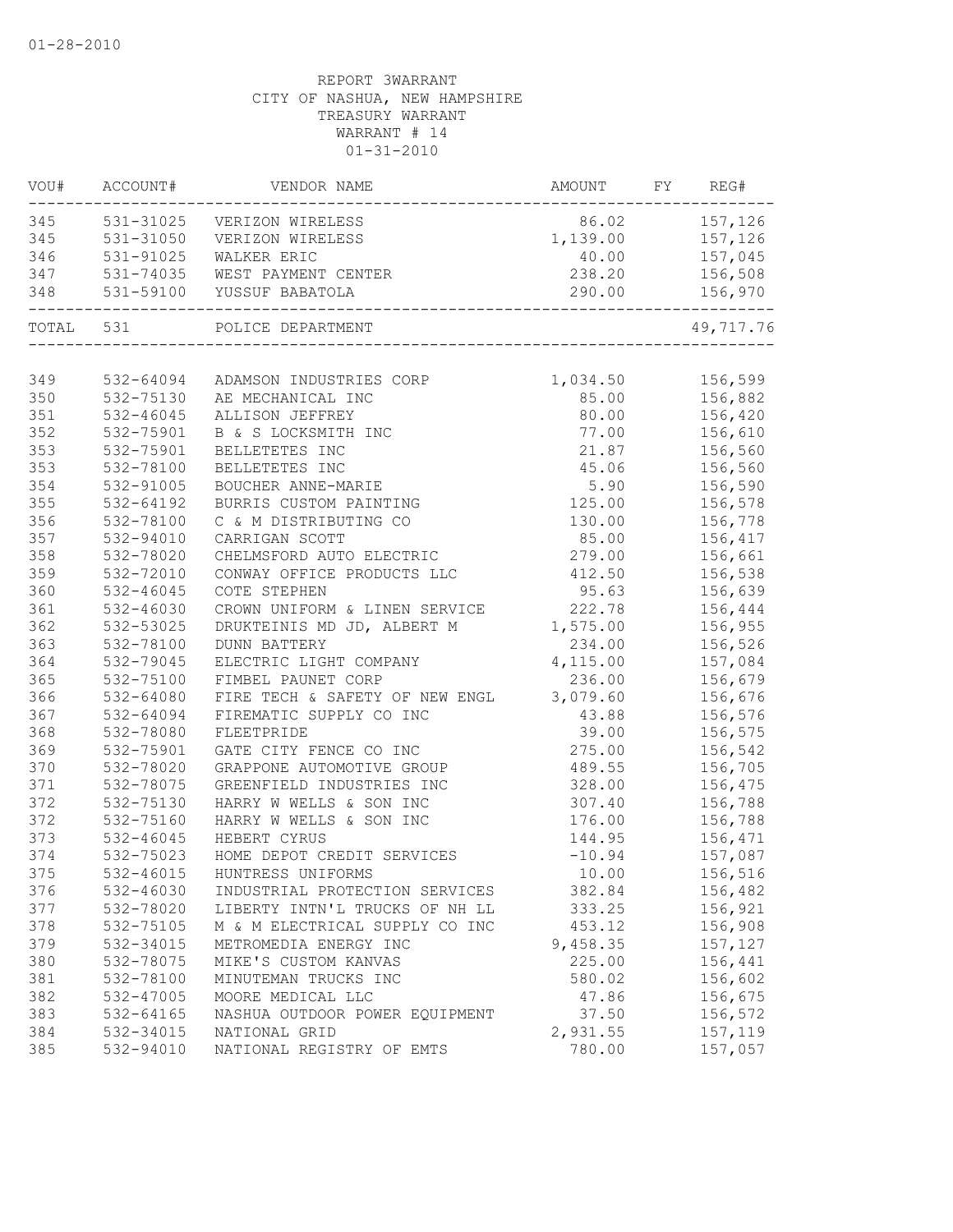| VOU#  | ACCOUNT#      | VENDOR NAME                    | AMOUNT   | FY | REG#      |
|-------|---------------|--------------------------------|----------|----|-----------|
| 386   | 532-42005     | NEW ENGLAND PAPER & SUPPLY     | 1,070.75 |    | 156,585   |
| 386   | $532 - 42010$ | NEW ENGLAND PAPER & SUPPLY     | 225.59   |    | 156,585   |
| 386   | 532-42020     | NEW ENGLAND PAPER & SUPPLY     | 657.23   |    | 156,585   |
| 387   | 532-78035     | NEW G.H. BERLIN OIL COMPANY    | 459.50   |    | 156,591   |
| 388   | 532-95005     | NH FIRE PREVENTION SOCIETY/IAA | 12.00    |    | 157,082   |
| 389   | 532-31040     | PAETEC COMMUNICATIONS INC      | 21.84    |    | 157,077   |
| 390   | 532-33005     | PENNICHUCK WATER               | 1,575.25 |    | 157,090   |
| 391   | 532-41005     | PETTY CASH                     | 8.23     |    | 157,056   |
| 391   | 532-43005     | PETTY CASH                     | 13.65    |    | 157,056   |
| 391   | 532-78100     | PETTY CASH                     | 19.68    |    | 157,056   |
| 391   | 532-98029     | PETTY CASH                     | 77.44    |    | 157,056   |
| 392   | $532 - 64165$ | PRO CONTROLS INC               | 305.00   |    | 156,626   |
| 393   | 532-32005     | PSNH                           | 5,549.03 |    | 157,142   |
| 394   | 532-79045     | RADIOSHACK                     | 31.96    |    | 157,153   |
| 395   | 532-78100     | REXEL CLS                      | 14.87    |    | 156,842   |
| 396   | 532-78007     | SANEL AUTO PARTS CO            | 410.78   |    | 156,568   |
| 396   | 532-78100     | SANEL AUTO PARTS CO            | 123.83   |    | 156,568   |
| 397   | 532-63065     | SCHOOL FURNISHINGS INC         | 1,700.70 |    | 156,749   |
| 398   | 532-78020     | SOUTHWORTH-MILTON INC          | 583.57   |    | 156,438   |
| 399   | 532-41005     | STAPLES BUSINESS ADVANTAGE     | 302.15   |    | 156,713   |
| 399   | 532-41015     | STAPLES BUSINESS ADVANTAGE     | 430.40   |    | 156,713   |
| 399   | 532-98030     | STAPLES BUSINESS ADVANTAGE     | 172.42   |    | 156,713   |
| 400   | 532-69010     | TRI STATE HOOD & DUCT, LLC     | 150.00   |    | 156,986   |
| 401   | 532-59100     | TRUE BLUE CLEANERS             | 184.75   |    | 156,601   |
| 402   | 532-43005     | UNITED PARCEL SERVICE          | 14.04    |    | 157,161   |
| 403   | 532-64192     | W S DARLEY & CO                | 317.14   |    | 156,666   |
| 404   | 532-53065     | WONDERLIC, INC                 | 1,380.00 |    | 156,976   |
| TOTAL | 532           | FIRE DEPARTMENT                |          |    | 44,782.97 |
| 405   | 534-32020     | PSNH                           | 251.65   |    | 157,142   |
| TOTAL | 534           | STREET LIGHTING                |          |    | 251.65    |
|       |               |                                |          |    |           |
| 406   |               | 535-64030 CARD TECH INC        | 146.25   |    | 156,620   |
| TOTAL | 535           | EMERGENCY MANAGEMENT           |          |    | 146.25    |
|       |               |                                |          |    |           |
| 407   | 536-49075     | MOTOROLA                       | 1,560.00 |    | 156,519   |
| 407   | 536-64255     | MOTOROLA                       | 104.01   |    | 156,519   |
| 407   | 536-74150     | MOTOROLA                       | 393.00   |    | 156,519   |
| 408   | 536-78007     | PETTY CASH                     | 8.00     |    | 157,058   |
| 409   | 536-32035     | PSNH                           | 1,095.79 |    | 157,142   |
| 410   | 536-74015     | RADIO IP SOFTWARE INC.         | 7,110.00 |    | 156,603   |
| 411   | 536-41015     | STAPLES BUSINESS ADVANTAGE     | 88.26    |    | 156,713   |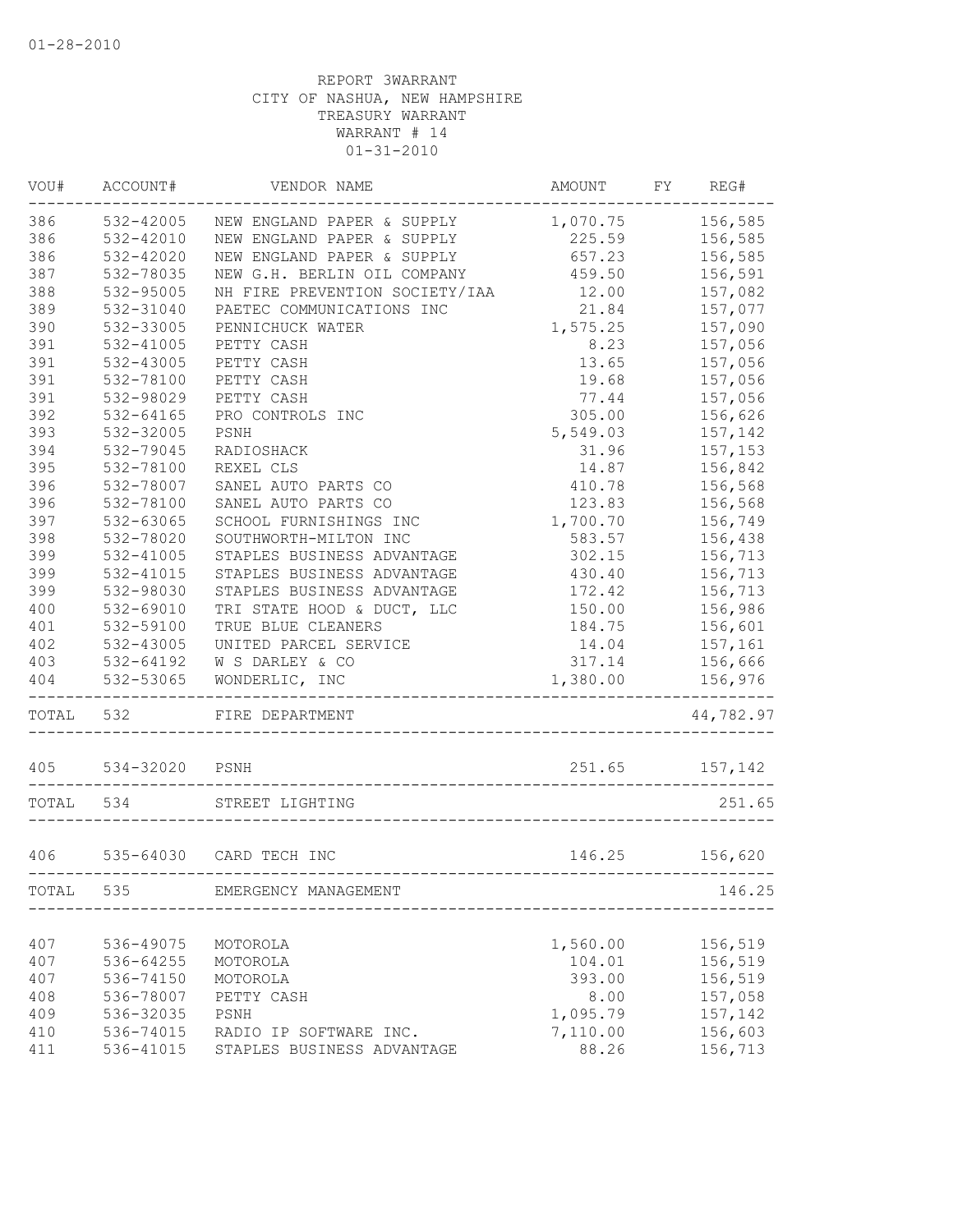| VOU#      | ACCOUNT#               | VENDOR NAME                                                    | AMOUNT            | FY REG#            |
|-----------|------------------------|----------------------------------------------------------------|-------------------|--------------------|
| 412       | 536-49075              | TESSCO INC                                                     | 69.21             | 156,900            |
| 412       | 536-64255              | TESSCO INC                                                     | 48.08             | 156,900            |
| 413       | 536-31050              | VERIZON WIRELESS                                               | 129.47            | 157,126<br>-----   |
| TOTAL     | 536                    | CITYWIDE COMMUNICATIONS                                        |                   | 10,605.82          |
| 414       |                        |                                                                |                   |                    |
| 414       | 541-49075<br>541-94005 | COMMUNITY SERVICES PETTY CASH<br>COMMUNITY SERVICES PETTY CASH | 32.10<br>50.00    | 157,059<br>157,059 |
| 415       | 541-72010              | CONWAY OFFICE PRODUCTS LLC                                     | 94.50             | 156,538            |
| 416       | 541-49050              | EMBROIDME OF LONDONDERRY                                       | 374.00            | 156,943            |
| 417       | 541-53165              | LANGUAGE LINE SERVICES                                         | 93.00             | 156,504            |
| 418       | 541-33005              | PENNICHUCK WATER                                               | 222.02            | 157,090            |
| 419       | 541-32005              | PUBLIC SERVICE OF NH                                           | 1,220.50          | 157,147            |
| 420       | 541-34005              |                                                                |                   |                    |
| 421       | 541-41015              | SHATTUCK MALONE OIL CO<br>STAPLES BUSINESS ADVANTAGE           | 2,091.89<br>64.80 | 157,074<br>156,713 |
|           |                        |                                                                |                   |                    |
| TOTAL 541 |                        | COMMUNITY SERVICES DIVISION                                    |                   | 4,242.81           |
| 422       |                        | 542-72010 CONWAY OFFICE PRODUCTS LLC                           | 94.50             | 156,538            |
| TOTAL     | 542                    | COMMUNITY HEALTH                                               |                   | 94.50              |
|           |                        |                                                                |                   |                    |
| 423       |                        | 544-94005 COMMUNITY SERVICES PETTY CASH                        | 12.00             | 157,059            |
| 424       | 544-72010              | CONWAY OFFICE PRODUCTS LLC                                     | 94.50             | 156,538            |
| TOTAL     | 544                    | WELFARE ADMINISTRATION                                         |                   | 106.50             |
| 425       | 545-97020              | 11 GRANITE ST LLC                                              | 455.89            | 156,702            |
| 426       | 545-97020              | 188 CONCORD ST LLC DBA LILLIAN                                 | 1,050.00          | 156,630            |
| 427       | 545-97020              | 23-25 TEMPLE ST REALTY LLC                                     | 326.39            | 156,640            |
| 428       | 545-97020              | 31 BRIDGE ST REALTY LLC                                        | 900.00            | 156,567            |
| 429       | 545-97020              | A-PRO PROPERTIES LLC                                           | 88.00             | 156,613            |
| 430       | 545-97020              | AMHERST PARK APARTMENTS LLC                                    | 350.00            | 156,556            |
| 431       | 545-97020              | AMHERST ST ASSOCIATES                                          | 395.00            | 156,546            |
| 432       | 545-97020              | ANCTIL ROCHETTE & SON INC                                      | 750.00            | 156,700            |
| 433       | 545-97020              | AVALOS AVELINO                                                 | 305.35            | 156,723            |
| 434       | 545-97020              | BONNETTE PETER                                                 | 760.90            | 156,446            |
| 435       | 545-97020              | BONNETTE STEPHEN                                               | 650.00            | 156,523            |
| 436       | 545-97020              | BOYO ANTHONY                                                   | 275.00            | 156,718            |
| 437       | 545-97020              | BRANDOLINI KIMBERLY                                            | 540.00            | 156,425            |
| 438       | 545-97020              | BROWN SCOTT                                                    | 474.78            | 156,552            |
| 439       | 545-97020              | BRUSOVANKIN ZINA                                               | 522.93            | 156,719            |
| 440       | 545-97020              | CAYMAN REALTY LLC                                              | 390.63            | 156,513            |
| 441       | 545-97020              | CENTRAL REALTY                                                 | 151.09            | 156,582            |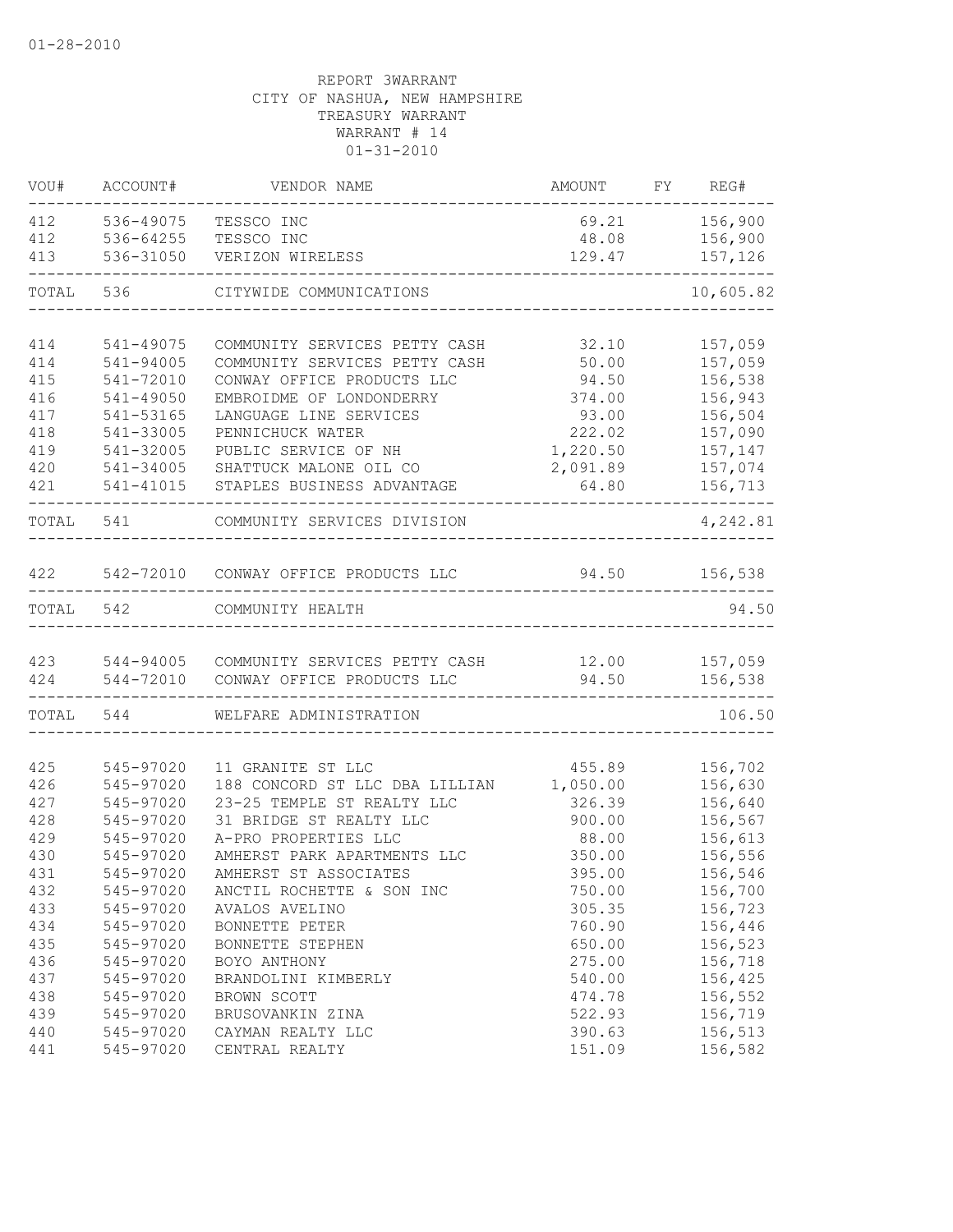| VOU#      | ACCOUNT#      | VENDOR NAME                           | AMOUNT             | FY | REG#           |
|-----------|---------------|---------------------------------------|--------------------|----|----------------|
|           |               | 442 545-97020 CREMATION SOCIETY OF NH | 750.00 156,565     |    |                |
| 443       | 545-97015     | DEMOULAS SUPERMARKETS INC             | 1, 414.57 157, 075 |    |                |
| 444       | 545-97020     | DERN MICHELLE                         |                    |    | 691.85 156,725 |
| 445       | 545-97020     | DOBENS SUSAN                          | 800.00             |    | 156,506        |
| 446       | 545-97020     | FAIR PATRICIA                         | 113.43             |    | 156,720        |
| 447       | 545-97020     | FREEDOM APARTMENTS LLC                | 100.00             |    | 156,557        |
| 448       | 545-97020     | GARCIA MARIA                          | 310.87             |    | 156,717        |
| 449       | 545-97020     | GAUTHIER CONRAD J                     | 890.32             |    | 156,562        |
| 450       | 545-97020     | GAUTHIER REALTY/CONNIE GAUTHIE        | 1,515.53           |    | 156,698        |
| 451       | 545-97020     | GROPMAN JEFFREY P                     | 500.00             |    | 156,517        |
| 452       | 545-97020     | KARIOTIS MADELINE                     | 800.00             |    | 156,530        |
| 453       | 545-97020     | L & G PROPERTIES LLC                  | 450.00             |    | 156,646        |
| 454       | 545-97020     | LACASSE SYLVAIN                       | 600.00             |    | 156,721        |
| 455       | 545-97020     | LAVOIE NORMAN                         | 732.27             |    | 156,710        |
| 456       | 545-97020     | LTA INVESTMENTS LLC                   | 570.00             |    | 156,617        |
| 457       | 545-97020     | MEZZAPELLE EDWARD                     | 459.00             |    | 156,738        |
| 458       | 545-97020     | MICHAUD LOUIS                         | 750.00             |    | 156,672        |
| 459       | 545-97020     | MOTEL 6                               | 936.95             |    | 156,665        |
| 460       | 545-97020     | PELLETIER NORMAND                     | 1,272.12           |    | 156,615        |
| 461       | 545-97015     | PSNH                                  | 457.51             |    | 157,146        |
| 462       | 545-97020     | RUSSELL DAVID                         | 669.10             |    | 156,724        |
| 463       |               | 545-97020 TLD PROPERTIES LLC          | 655.00             |    | 156,594        |
| 464       | 545-97020     | TORRES JOSE                           | 300.00             |    | 156,722        |
| TOTAL 545 |               | WELFARE COSTS                         |                    |    | 24, 124.48     |
|           |               |                                       |                    |    |                |
| 465       | 551-72010     | CONWAY OFFICE PRODUCTS LLC            |                    |    | 220.00 156,538 |
| 466       | 551-64040     | DLT SOLUTIONS INC                     | 1,620.54 157,104   |    |                |
| 467       | $551 - 91005$ | DOOKRAN STEVEN                        |                    |    | 29.15 156,586  |
| 468       | 551-59100     | J P PEST SERVICES                     | 48.36              |    | 156,604        |
| 469       | 551-34015     | METROMEDIA ENERGY INC                 | 370.98             |    | 157,127        |
| 470       | 551-34015     | NATIONAL GRID                         | 119.61             |    | 157,119        |
| 471       | 551-31040     | PAETEC COMMUNICATIONS INC             | 1.76               |    | 157,077        |
| 472       | 551-33005     | PENNICHUCK WATER                      | 72.35              |    | 157,090        |
| 473       | 551-49075     | R SQUARDED OFFICE PANELS INC          | 470.00             |    | 156,988        |
| 474       | 551-41015     | STAPLES BUSINESS ADVANTAGE            | 678.40             |    | 156,713        |
| 475       | 551-61022     | SURPLUS OFFICE EQUIPMENT INC          | 852.00             |    | 156,690        |
| 476       |               | 551-59100 TWIN CITY LOCK & KEY INC    | 360.00             |    | 156,625        |
| TOTAL     | 551           | PUBLIC WORKS DIV & ENGINEERING        |                    |    | 4,843.15       |
|           |               |                                       |                    |    |                |
| 477       | 552-78007     | ALLEN MELLO DODGE INC                 | 330.00             |    | 156,920        |
| 478       | 552-75022     | BELLETETES INC                        | 64.72              |    | 156,560        |
| 478       | 552-75170     | BELLETETES INC                        | 10.42              |    | 156,560        |
| 479       | 552-72010     | CONWAY OFFICE PRODUCTS LLC            | 126.00             |    | 156,538        |
| 480       | 552-78100     | D & R TOWING INC                      | 95.00              |    | 156,912        |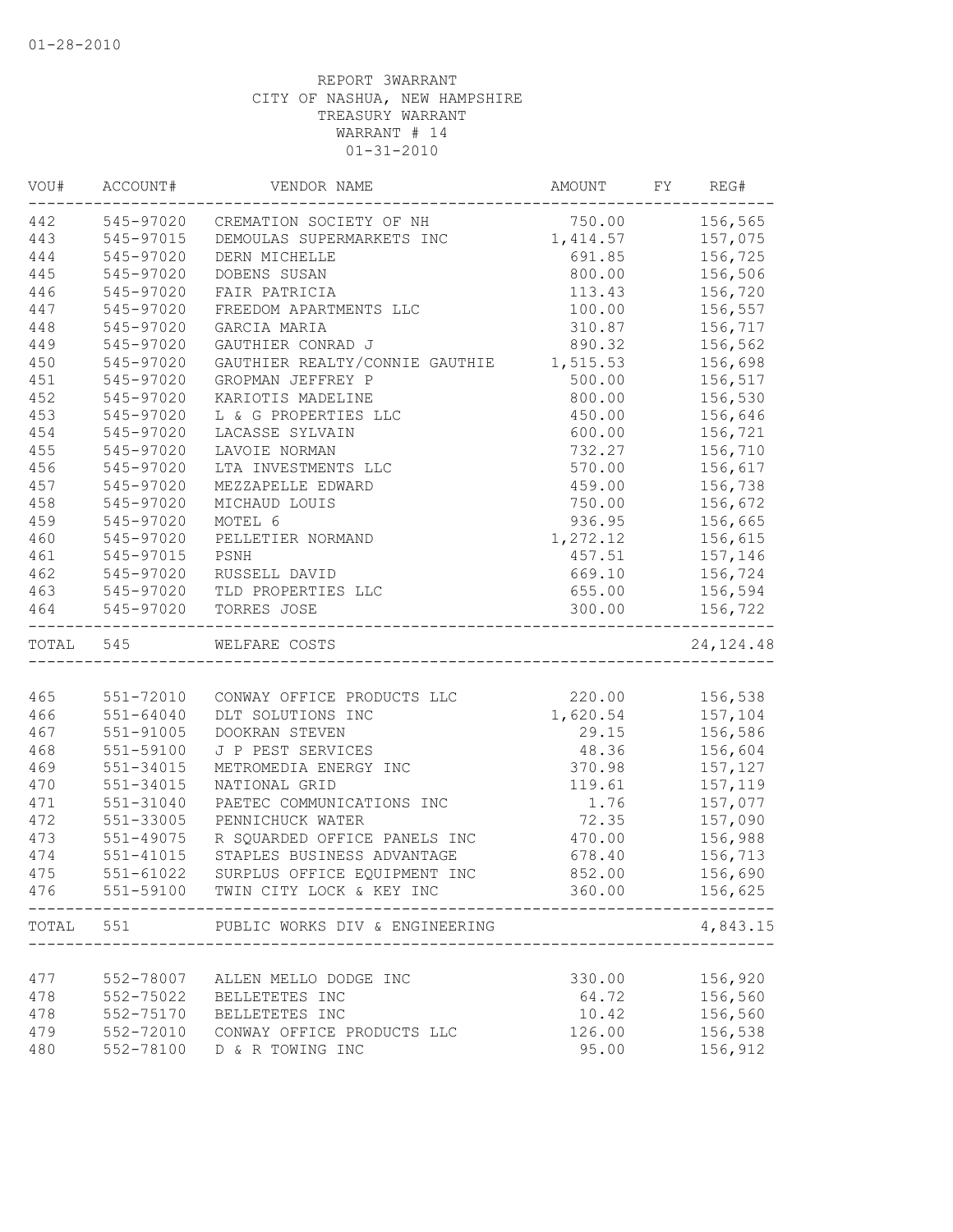| VOU#      | ACCOUNT#      | VENDOR NAME                  | AMOUNT   | FY | REG#      |
|-----------|---------------|------------------------------|----------|----|-----------|
| 481       |               | 552-59050 DAVALA JAMES A     | 180.00   |    | 156,424   |
| 482       | 552-48015     | DENNIS K BURKE INC           | 1,415.09 |    | 157,162   |
| 483       | 552-59050     | <b>DUVAL CAMERON</b>         | 120.00   |    | 156,950   |
| 484       | 552-59050     | FEEHAN DANIEL                | 176.00   |    | 156,583   |
| 485       | 552-59050     | GORSUCH JENNIFER             | 44.00    |    | 156,558   |
| 486       | 552-75175     | GRAINGER                     | 128.88   |    | 156,487   |
| 487       | 552-75021     | HOME DEPOT CREDIT SERVICES   | 202.03   |    | 157,087   |
| 488       | 552-75022     | JOHNSON'S ELECTRIC INC       | 254.37   |    | 156,507   |
| 489       | 552-59050     | KELLEY KORY                  | 40.00    |    | 156,993   |
| 490       | 552-59050     | KELLEY PAT                   | 40.00    |    | 156,992   |
| 491       | $552 - 45285$ | MARSHALL SIGNS INC           | 92.00    |    | 156,946   |
| 492       | 552-34015     | METROMEDIA ENERGY INC        | 1,630.49 |    | 157,127   |
| 492       | 552-34045     | METROMEDIA ENERGY INC        | 115.92   |    | 157,127   |
| 493       | 552-78007     | NAPA AUTO PARTS              | 130.62   |    | 156,662   |
| 494       | $552 - 45250$ | NASHUA FARMERS EXCHANGE INC  | 26.10    |    | 156,940   |
| 495       | 552-75021     | NASHUA WALLPAPER & PAINT CO  | 138.15   |    | 156,573   |
| 496       | $552 - 34015$ | NATIONAL GRID                | 481.95   |    | 157,119   |
| 497       | 552-31040     | PAETEC COMMUNICATIONS INC    | 21.37    |    | 157,077   |
| 498       | 552-33005     | PENNICHUCK WATER             | 1,415.16 |    | 157,090   |
| 498       | 552-33045     | PENNICHUCK WATER             | 429.02   |    | 157,090   |
| 499       | 552-59180     | PIONEER TREE SERVICE LLC     | 475.00   |    | 156,764   |
| 500       | 552-32005     | PSNH                         | 2,374.08 |    | 157,142   |
| 500       | 552-32005     | PSNH                         | 2,831.96 |    | 157,143   |
| 500       | 552-32030     | PSNH                         | 44.12    |    | 157,142   |
| 501       | 552-59050     | REYNOLDS SCOTT               | 176.00   |    | 156,734   |
| 502       | 552-59050     | ROCHETTE ERIC                | 456.00   |    | 156,429   |
| 503       | 552-78007     | ROLLY'S LOCKSMITH SHOP       | 70.00    |    | 156,614   |
| 504       | 552-59050     | SAIA FRANK                   | 580.00   |    | 156,486   |
| 505       | 552-78007     | SANEL AUTO PARTS CO          | 180.51   |    | 156,568   |
| 506       | 552-59050     | SERRA NICHOLAS               | 94.00    |    | 156,952   |
| 507       | 552-48005     | SHATTUCK MALONE OIL CO       | 7,279.76 |    | 157,074   |
| 508       | 552-45250     | SPORT SUPPLY GROUP, INC      | 1,743.03 |    | 156,783   |
| 508       | $552 - 45290$ | SPORT SUPPLY GROUP, INC      | 904.80   |    | 156,783   |
| 509       | 552-59050     | STUART ALISTAIR              | 188.00   |    | 156,536   |
| 510       | 552-95010     | THE TELEGRAPH                | 182.00   |    | 157,111   |
| 511       | 552-75135     | TOM IRWIN INCORPORATED       | 875.00   |    | 156,947   |
| 512       | 552-75021     | TRANE US INC                 | 633.00   |    | 156,995   |
| 513       | 552-75021     | UNITED SUPPLY COMPANY INC    | 2.98     |    | 156,936   |
| 514       | 552-59050     | WHEELER DOUG                 | 194.00   |    | 156,629   |
| 515       | 552-59050     | ZAPENAS BRAD                 | 404.00   |    | 156,600   |
| TOTAL 552 |               | PARKS AND RECREATION         |          |    | 27,395.53 |
|           |               |                              |          |    |           |
| 516       | 553-59160     | ACS OF NEW ENGLAND           | 2,104.00 |    | 157,091   |
| 517       | 553-78075     | AMERICAN AUTO SEAT COVER INC | 95.00    |    | 156,430   |
| 518       | 553-45175     | ARCSOURCE INC                | 142.80   |    | 156,569   |
| 519       | 553-59160     | AUDETTE AND SONS             | 500.00   |    | 157,121   |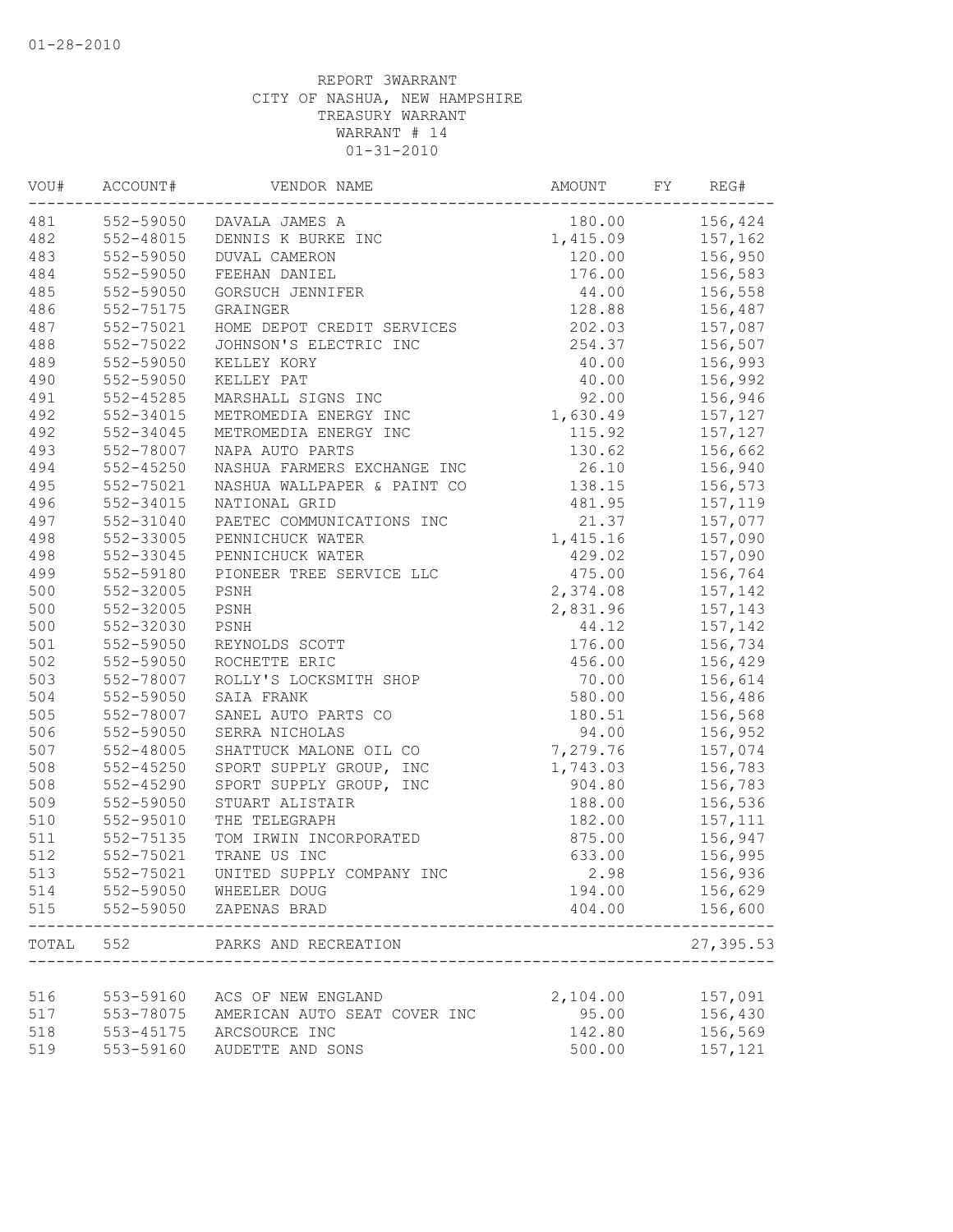| VOU# | ACCOUNT#      | VENDOR NAME                    | AMOUNT    | FY | REG#    |
|------|---------------|--------------------------------|-----------|----|---------|
| 520  |               | 553-78060 B-B CHAIN            | 59.50     |    | 156,461 |
| 521  | 553-49075     | BELLETETES INC                 | 1.34      |    | 156,560 |
| 521  | 553-69025     | BELLETETES INC                 | 29.67     |    | 156,560 |
| 521  | 553-75023     | BELLETETES INC                 | 59.25     |    | 156,560 |
| 522  | 553-45010     | BROX INDUSTRIES INC            | 1,757.08  |    | 156,470 |
| 522  | $553 - 45015$ | BROX INDUSTRIES INC            | 2,134.04  |    | 156,470 |
| 523  | 553-59160     | CADY PATRICK T                 | 1,008.00  |    | 157,112 |
| 524  | 553-78100     | CASEY & DUPUIS EQUIPMENT CORP  | 79.83     |    | 156,677 |
| 525  | 553-78100     | CASEY EQUIPMENT & RENTAL CORP  | 121.31    |    | 156,673 |
| 526  | 553-72035     | CONWAY OFFICE PRODUCTS LLC     | 90.00     |    | 156,538 |
| 527  | 553-59160     | CORCORAN WILLIAM J             | 612.50    |    | 157,099 |
| 528  | 553-59100     | D & R TOWING INC               | 395.00    |    | 156,912 |
| 529  | 553-59160     | DEAN THOMAS                    | 1,900.00  |    | 157,096 |
| 530  | 553-48015     | DENNIS K BURKE INC             | 21,200.68 |    | 157,162 |
| 531  | 553-78100     | DONOVAN EQUIPMENT CO INC       | 136.56    |    | 156,466 |
| 532  | 553-77020     | DONOVAN SPRING COMPANY INC     | 64.98     |    | 156,468 |
| 533  | 553-59160     | DUMAIS KENT                    | 600.00    |    | 157,122 |
| 534  | 553-49075     | DUNN BATTERY LLC               | 78.00     |    | 156,638 |
| 535  | 553-49075     | FASTENAL COMPANY               | 10.24     |    | 156,623 |
| 536  | 553-45265     | FL MERRILL CONSTRUCTION INC    | 5,989.91  |    | 156,637 |
| 537  | 553-78100     | FOLEY ENGINES                  | 154.46    |    | 156,989 |
| 538  | 553-78100     | FREIGHTLINER OF NH INC         | 146.69    |    | 156,682 |
| 539  | 553-75130     | G H PHILBRICK SONS INC         | 2,816.50  |    | 156,584 |
| 540  | 553-59100     | GMS HYDRAULICS INC             | 497.40    |    | 156,958 |
| 541  | 553-45260     | GRANITE STATE MINERALS INC     | 30,814.89 |    | 156,418 |
| 542  | 553-49075     | HAMMAR & SONS SIGN COMPANY INC | 385.00    |    | 156,481 |
| 543  | 553-49075     | HOWARD P FAIRFIELD, LLC        | 18.88     |    | 156,838 |
| 544  | 553-59160     | KERRY'S POOL & SPA             | 729.00    |    | 157,095 |
| 545  | 553-59160     | LAKEVIEW LANDSCAPE & MATERIALS | 2,415.00  |    | 157,138 |
| 546  | 553-78100     | LIBERTY INTN'L TRUCKS OF NH LL | 370.13    |    | 156,921 |
| 547  | 553-75023     | M & M ELECTRICAL SUPPLY CO INC | 79.40     |    | 156,908 |
| 548  | 553-59160     | MANN RONALD                    | 648.00    |    | 156,987 |
| 549  | 553-59160     | MARINO JOHN                    | 1,037.50  |    | 157,093 |
| 550  | 553-78065     | MAYNARD & LESIEUR INCORPORATED | 242.85    |    | 156,924 |
| 551  | 553-34015     | METROMEDIA ENERGY INC          | 6,119.68  |    | 157,127 |
| 552  | 553-78100     | MILL METALS CORP               | 1,044.45  |    | 156,648 |
| 553  | 553-78100     | MINUTEMAN TRUCKS INC           | 115.02    |    | 156,602 |
| 554  | 553-45260     | MORTON SALT                    | 76,864.79 |    | 156,561 |
| 555  | 553-49075     | NAPA AUTO PARTS                | 307.21    |    | 156,662 |
| 555  | 553-69025     | NAPA AUTO PARTS                | 73.27     |    | 156,662 |
| 555  | 553-78100     | NAPA AUTO PARTS                | 1,422.10  |    | 156,662 |
| 556  | 553-34015     | NATIONAL GRID                  | 1,530.04  |    | 157,119 |
| 557  | 553-49075     | NEW G.H. BERLIN OIL COMPANY    | 196.43    |    | 156,591 |
| 557  | 553-78035     | NEW G.H. BERLIN OIL COMPANY    | 1,121.55  |    | 156,591 |
| 558  | 553-31040     | PAETEC COMMUNICATIONS INC      | 19.59     |    | 157,077 |
| 559  | 553-59160     | PWM CONTRACTING LLC            | 2,397.00  |    | 157,108 |
| 560  | 553-69030     | R WHITE EQUIPMENT CENTER INC   | 136.00    |    | 156,926 |
| 561  | 553-49075     | RO-BRAND PRODUCTS INC          | 37.26     |    | 156,674 |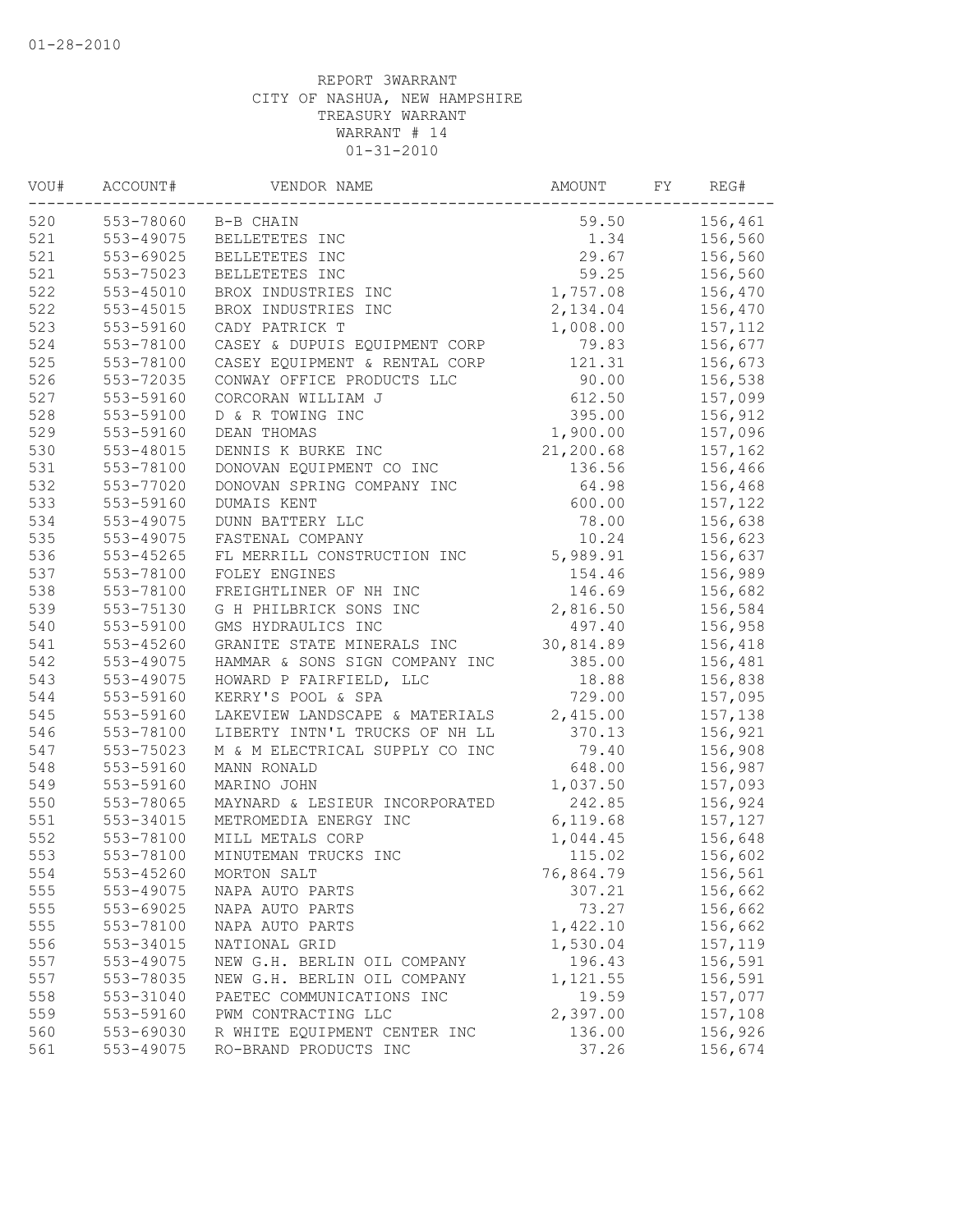| VOU#  | ACCOUNT#  | VENDOR NAME                    | AMOUNT    | FY | REG#              |
|-------|-----------|--------------------------------|-----------|----|-------------------|
| 562   | 553-78100 | ROBBINS AUTO PARTS             | 96.78     |    | 156,881           |
| 563   | 553-59160 | RWC EXCAVATION & LANDSCAPING   | 662.50    |    | 157,123           |
| 564   | 553-59160 | S K ALLARD CONSTRUCTION        | 612.50    |    | 157,135           |
| 565   | 553-49075 | SAFETY-KLEEN SYSTEMS INC       | 319.70    |    | 156,467           |
| 566   | 553-49075 | SANEL AUTO PARTS CO            | 255.85    |    | 156,568           |
| 566   | 553-69025 | SANEL AUTO PARTS CO            | 4.52      |    | 156,568           |
| 566   | 553-78100 | SANEL AUTO PARTS CO            | 278.89    |    | 156,568           |
| 567   | 553-59160 | SERPA JOE                      | 1,159.50  |    | 157,092           |
| 568   | 553-48005 | SHATTUCK MALONE OIL CO         | 18,796.23 |    | 157,074           |
| 569   | 553-69025 | SNAP ON TOOLS                  | 50.00     |    | 156,469           |
| 570   | 553-41015 | STAPLES BUSINESS ADVANTAGE     | 129.15    |    | 156,713           |
| 571   | 553-59160 | U.T.S.                         | 1,158.50  |    | 157,124           |
| 572   | 553-46045 | UNIFIRST CORPORATION           | 562.79    |    | 156,683           |
| 573   | 553-78100 | USP OF NEW ENGLAND             | 1,568.88  |    | 156,655           |
| 574   | 553-59160 | WAYE JASON                     | 950.00    |    | 157,105           |
| 575   | 553-59160 | WHALEY FRANCIS                 | 875.00    |    | 157,136           |
|       |           |                                |           |    |                   |
| TOTAL | 553       | STREET DEPARTMENT              |           |    | 198,390.57        |
|       |           |                                |           |    |                   |
| 576   | 555-72035 | CONWAY OFFICE PRODUCTS LLC     | 99.00     |    | 156,538           |
| 577   | 555-45285 | FASTENAL COMPANY               | 300.38    |    | 156,623           |
| 578   | 555-95005 | IMSA                           | 40.00     |    | 157,141           |
| 579   | 555-45288 | M & M ELECTRICAL SUPPLY CO INC | 193.93    |    | 156,908           |
| 580   | 555-64040 | MCTRANS CENTER                 | 250.00    |    | 157,125           |
| 581   | 555-78140 | NAPA AUTO PARTS                | 12.76     |    | 156,662           |
| 582   | 555-31040 | PAETEC COMMUNICATIONS INC      | 19.58     |    | 157,077           |
| 583   | 555-32025 | PSNH                           | 1,455.12  |    | 157,143           |
| 583   | 555-32025 | PSNH                           | 1,085.02  |    | 157,144           |
| 584   | 555-75023 | UNIFIRST CORPORATION           | 24.90     |    | 156,683           |
| TOTAL | 555       | TRAFFIC DEPARTMENT             |           |    | 3,480.69          |
|       |           |                                |           |    |                   |
| 585   | 557-59100 | CONWAY OFFICE PRODUCTS LLC     | 99.00     |    | 156,538           |
| 586   | 557-64192 | FASTENAL COMPANY               | 27.38     |    | 156,623           |
| 587   | 557-31040 | PAETEC COMMUNICATIONS INC      | 2.68      |    | 157,077           |
| 588   | 557-33005 | PENNICHUCK WATER               | 106.71    |    | 157,090           |
| 589   | 557-32005 | PSNH                           | 435.97    |    | 157,144           |
| 590   |           | 557-32005 PUBLIC SERVICE OF NH | 5,529.00  |    | 157,147           |
| 591   | 557-59160 | TDD EARTH TECHNOLOGIES         | 2,064.00  |    | 157, 113          |
| TOTAL | 557       | PARKING LOTS                   |           |    | -----<br>8,264.74 |
|       |           |                                |           |    |                   |
| 592   |           | 561-46045 CCP INDUSTRIES INC   | 82.03     |    | 156,571           |
| 593   | 561-78100 | MAFFEE'S GARAGE INC            | 104.57    |    | 156,909           |
| 594   | 561-95005 | NHCA                           | 90.00     |    | 157,097           |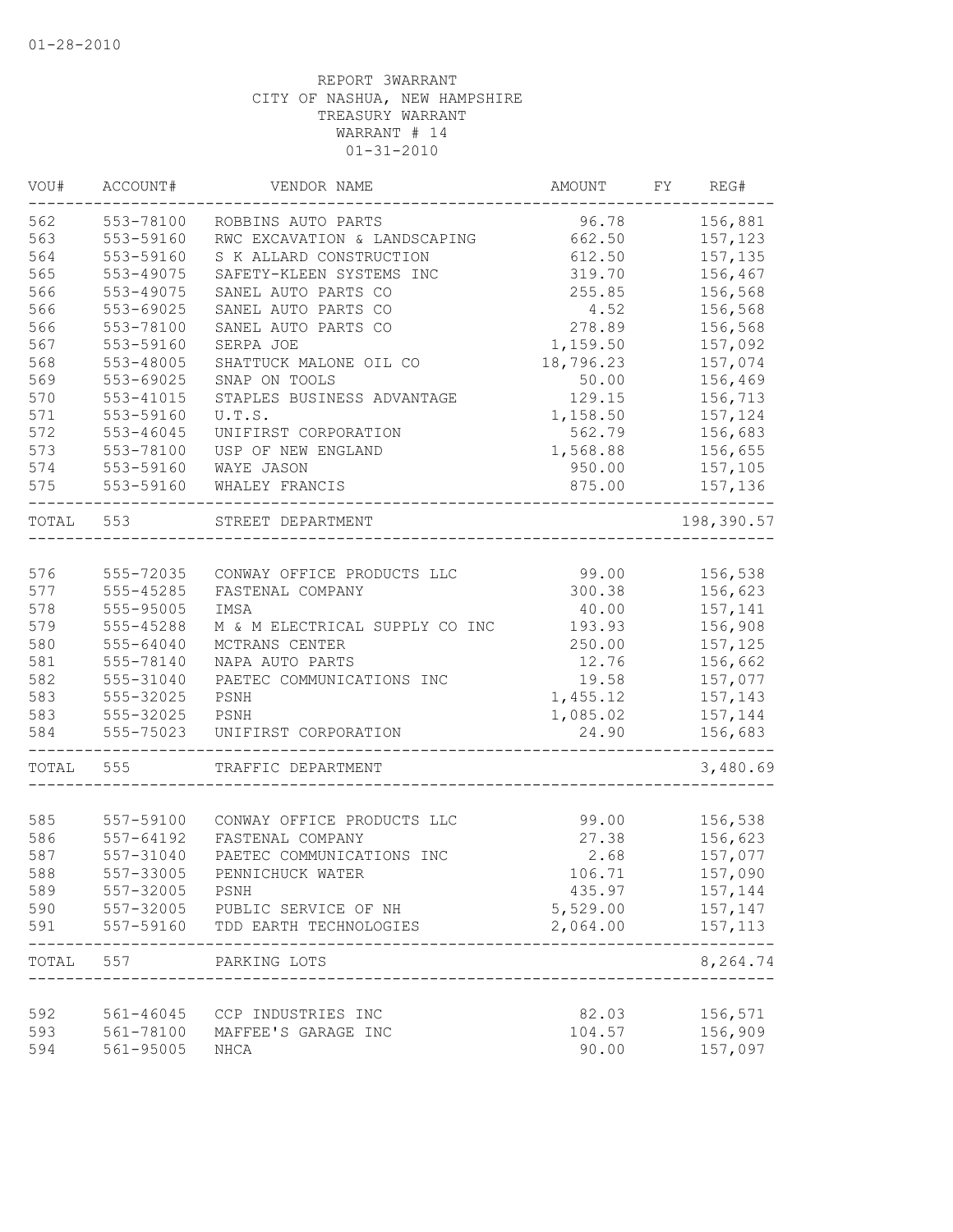| VOU#                                                 | ACCOUNT#                                                                                                 | VENDOR NAME                                                                                                                                                                  | AMOUNT                                                                   | FY | REG#                                                                                 |
|------------------------------------------------------|----------------------------------------------------------------------------------------------------------|------------------------------------------------------------------------------------------------------------------------------------------------------------------------------|--------------------------------------------------------------------------|----|--------------------------------------------------------------------------------------|
| 595<br>596                                           | 561-33005<br>561-34005                                                                                   | PENNICHUCK WATER<br>SHATTUCK MALONE OIL CO                                                                                                                                   | 111.10<br>1,341.32                                                       |    | 157,090<br>157,074                                                                   |
| TOTAL                                                | 561                                                                                                      | EDGEWOOD CEMETERY                                                                                                                                                            |                                                                          |    | 1,729.02                                                                             |
| 597<br>597<br>598<br>599<br>600<br>601               | 563-43005<br>563-78007<br>563-48015<br>563-34015<br>563-31040<br>563-32005                               | CITY OF NASHUA/PETTY CASH<br>CITY OF NASHUA/PETTY CASH<br>DENNIS K BURKE INC<br>METROMEDIA ENERGY INC<br>PAETEC COMMUNICATIONS INC<br>PSNH                                   | 20.68<br>19.71<br>425.05<br>39.48<br>16.01<br>260.19                     |    | 156,412<br>156,412<br>157,162<br>157,127<br>157,077<br>157,144                       |
| TOTAL                                                | 563                                                                                                      | WOODLAWN CEMETERY                                                                                                                                                            |                                                                          |    | 781.12                                                                               |
| 602<br>603<br>604<br>605                             | 571-95005<br>$571 - 72010$<br>571-94005<br>571-41015                                                     | AMERICAN PLANNING ASSOC<br>CONWAY OFFICE PRODUCTS LLC<br>HERSH KATHERINE<br>STAPLES BUSINESS ADVANTAGE                                                                       | 523.00<br>429.00<br>213.05<br>513.70                                     |    | 157,163<br>156,538<br>156,449<br>156,713                                             |
| TOTAL                                                | 571                                                                                                      | COMMUNITY DEVELOPMENT                                                                                                                                                        |                                                                          |    | 1,678.75                                                                             |
| 606<br>606<br>607<br>608<br>609<br>610<br>611<br>612 | 572-91005<br>572-98029<br>572-49025<br>572-91005<br>572-95010<br>572-95005<br>$572 - 44010$<br>572-94005 | CITY OF NASHUA/PETTY CASH<br>CITY OF NASHUA/PETTY CASH<br>CONSUMER REPORTS<br>FALK CARTER<br>NEW HAMPSHIRE MAGAZINE<br>NH PLANNERS ASSOCATION<br>SPILLER'S<br>TAYLOR MATTHEW | 139.55<br>99.84<br>26.00<br>123.75<br>19.00<br>150.00<br>75.00<br>485.00 |    | 156,412<br>156,412<br>157,088<br>156,660<br>157,094<br>157,154<br>156,656<br>157,060 |
| TOTAL                                                | 572                                                                                                      | PLANNING DEPARTMENT                                                                                                                                                          |                                                                          |    | 1,118.14                                                                             |
| 613                                                  | 573-98029                                                                                                | LAFLEUR LINDA                                                                                                                                                                | 234.98                                                                   |    | 157,061                                                                              |
| TOTAL                                                | 573                                                                                                      | ECONOMIC DEVELOPMENT                                                                                                                                                         |                                                                          |    | 234.98                                                                               |
| 614<br>615<br>616<br>617<br>617<br>618<br>619        | 575-78100<br>575-41015<br>575-41015<br>575-45085<br>575-45315<br>575-45085<br>575-42015                  | 1400 MOTORS<br>ALPHAGRAPHICS<br>ANCO SIGNS & STAMPS INC<br>BAKER & TAYLOR ENTERTAINMENT<br>BAKER & TAYLOR ENTERTAINMENT<br>BBC AUDIOBOOKS AMERICA<br>CRT PROCESSING LLC      | 16.95<br>9.60<br>81.80<br>168.56<br>1,883.23<br>136.16<br>112.14         |    | 156,440<br>156,570<br>156,645<br>156,488<br>156,488<br>156,550<br>156,897            |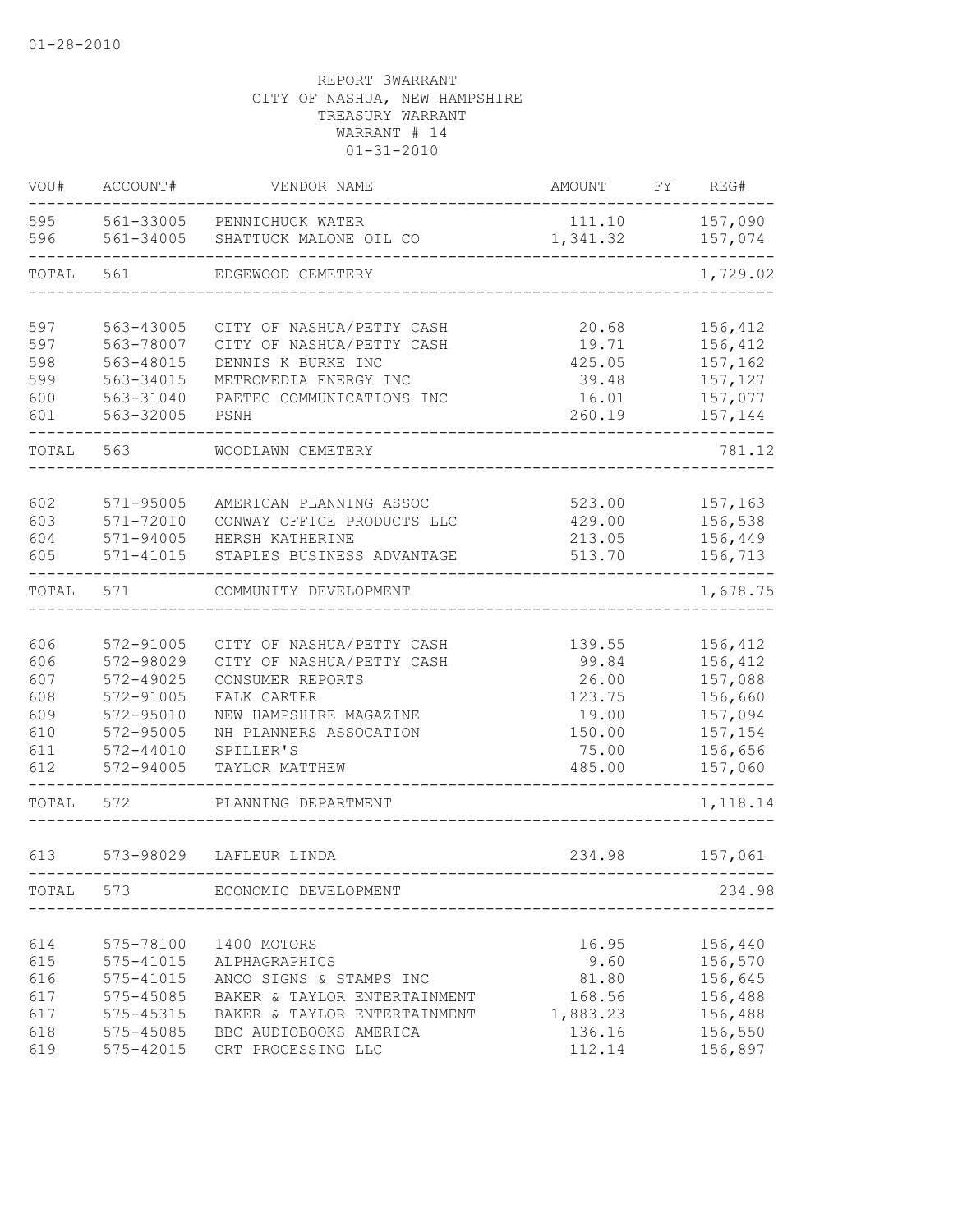| WOU#  | ACCOUNT#           | VENDOR NAME                    | AMOUNT    | FY | REG#      |
|-------|--------------------|--------------------------------|-----------|----|-----------|
| 620   | 575-45220          | DEMCO INC                      | 408.22    |    | 156,494   |
| 621   | 575-45904          | EBSCO INFORMATION SERVICES     | 2.69      |    | 156,937   |
| 622   | $575 - 45050$      | ENCYCLOPEDIA CENTER INC        | 1,349.00  |    | 156,954   |
| 623   | 575-91015          | EYMAN CAROL                    | 50.00     |    | 156,459   |
| 624   | 575-45050          | GALE                           | 194.12    |    | 156,669   |
| 625   | 575-91015          | HOSKING JENNIFER               | 59.00     |    | 156,933   |
| 626   | 575-34015          | METROMEDIA ENERGY INC          | 2,351.93  |    | 157,127   |
| 627   | 575-45085          | MICROMARKETING LLC             | 153.25    |    | 156,559   |
| 628   | $575 - 45315$      | MULTICULTURAL BOOKS & VIDEOS   | 107.75    |    | 156,579   |
| 629   | 575-42005          | NASHUA PUBLIC LIBRARY          | 1.00      |    | 157,062   |
| 629   | 575-43005          | NASHUA PUBLIC LIBRARY          | 20.36     |    | 157,062   |
| 629   | 575-45090          | NASHUA PUBLIC LIBRARY          | 56.42     |    | 157,062   |
| 629   | 575-45150          | NASHUA PUBLIC LIBRARY          | 7.92      |    | 157,062   |
| 629   | 575-59100          | NASHUA PUBLIC LIBRARY          | 64.70     |    | 157,062   |
| 629   | 575-78100          | NASHUA PUBLIC LIBRARY          | 2.49      |    | 157,062   |
| 629   | 575-91015          | NASHUA PUBLIC LIBRARY          | 61.00     |    | 157,062   |
| 630   | 575-34015          | NATIONAL GRID                  | 776.82    |    | 157,119   |
| 631   | $575 - 42020$      | NEW ENGLAND PAPER & SUPPLY     | 535.36    |    | 156,585   |
| 632   | 575-95005          | NHLA                           | 45.00     |    | 157,098   |
| 633   | 575-31040          | PAETEC COMMUNICATIONS INC      | 10.68     |    | 157,077   |
| 634   | 575-33005          | PENNICHUCK WATER               | 453.41    |    | 157,090   |
| 635   | $575 - 45085$      | RECORDED BOOKS LLC             | 836.20    |    | 156,687   |
| 636   | 575-45050          | SIMON & SCHUSTER               | 30.14     |    | 156,489   |
| 637   | $575 - 41015$      | STAPLES BUSINESS ADVANTAGE     | 802.30    |    | 156,713   |
| 638   | 575-45050          | TAX & ACCOUNTING- R&G          | 79.60     |    | 157,120   |
| 639   | $575 - 41005$      | WB MASON COMPANY INC           | 128.79    |    | 156,462   |
| TOTAL | 575                | PUBLIC LIBRARIES               |           |    | 10,996.59 |
|       |                    |                                |           |    |           |
| 640   | 576-91005          | CITY OF NASHUA/PETTY CASH      | 26.95     |    | 156,412   |
| 640   | 576-94005          | CITY OF NASHUA/PETTY CASH      | 35.00     |    | 156,412   |
| 641   | 576-91005          | DUPONT TIMOTHY                 | 137.60    |    | 156,511   |
| 642   | 576-94005          | INTERNATIONAL CODE COUNCIL, IN | 138.00    |    | 156,697   |
| 643   | 576-91005          | TRACY WILLIAM                  | 219.80    |    | 157,063   |
| 644   | 576-95005          | TREASURER STATE OF NH          | 270.00    |    | 157,106   |
| TOTAL | 576                | BUILDING DEPARTMENT            |           |    | 827.35    |
|       |                    |                                |           |    |           |
|       | 217, 211 581-49050 | AC MOORE INC                   | 59.41     |    | 156,532   |
|       | 217, 212 581-49050 | ACCURATE LABEL DESIGNS INC     | 534.95    |    | 156,789   |
|       | 217, 213 581-53101 | ADULT LEARNING CENTER          | 26,000.00 |    | 156,685   |
|       | 217, 214 581-42110 | ALARMAX DISTRIBUTORS INC       | 175.74    |    | 156,739   |
|       | 217, 215 581-59130 | ALLISON BRIAN                  | 80.00     |    | 156,834   |
|       | 217,216 581-44005  | ALPHAGRAPHICS                  | 268.00    |    | 156,570   |
|       | 217, 217 581-59130 | ALTOBELLO MICHAEL              | 60.00     |    | 156,835   |
|       | 217,218 581-49050  | AMERICAN MATHEMATICS COMPETITI | 193.00    |    | 156,756   |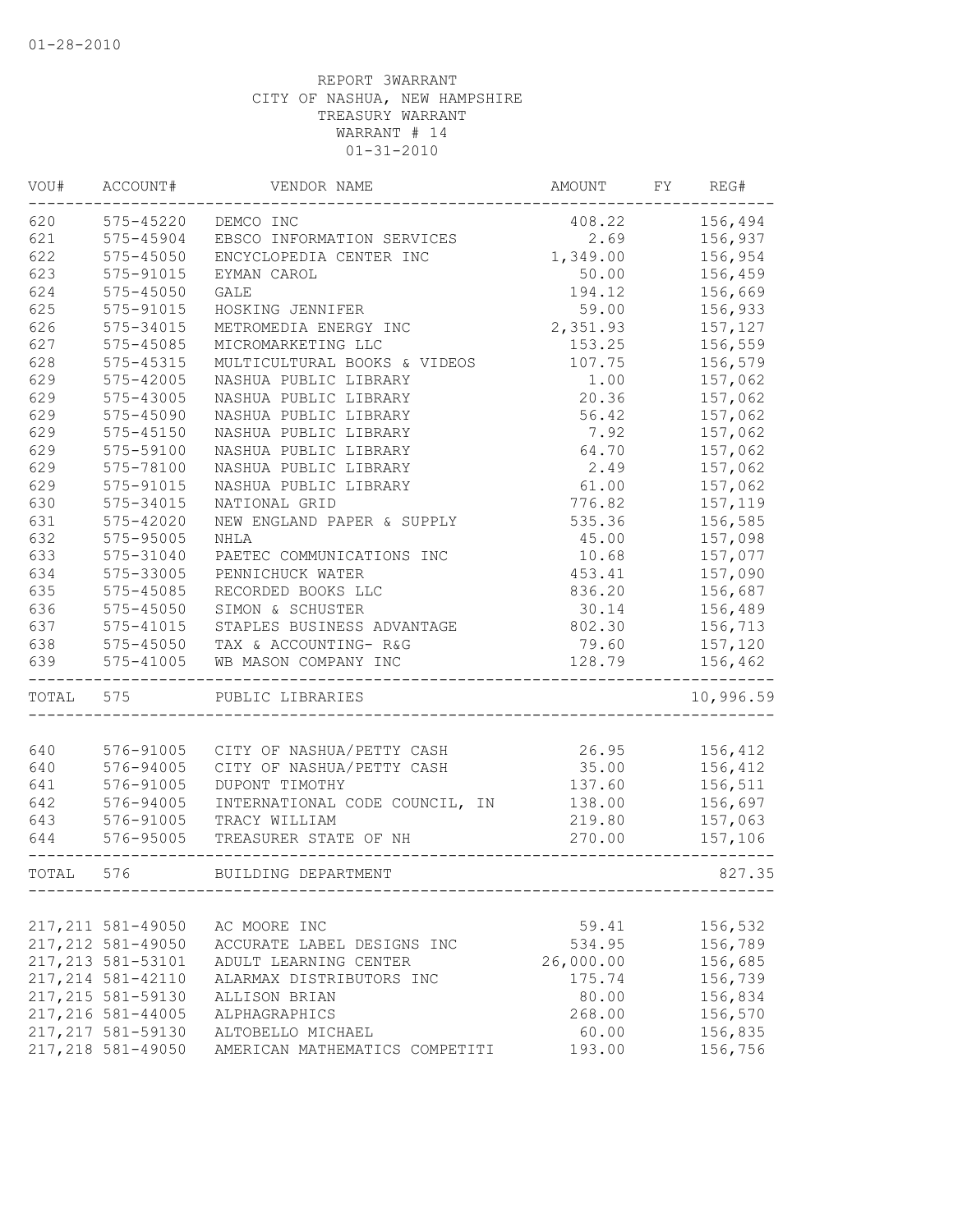| VOU# | ACCOUNT#           | VENDOR NAME                    | AMOUNT               | FY | REG#    |
|------|--------------------|--------------------------------|----------------------|----|---------|
|      | 217,218 581-49075  | AMERICAN MATHEMATICS COMPETITI | 225.00               |    | 156,756 |
| 645  | 581-53100          | ANACOMP INC                    | 110.92               |    | 156,473 |
|      | 217, 219 581-41015 | ANCO SIGNS & STAMPS INC        | 17.50                |    | 156,645 |
|      | 217,220 581-31005  | AT&T                           | 149.07               |    | 157,167 |
|      | 217, 221 581-49050 | B & H PHOTO VIDEO PRO AUDIO    | 319.28               |    | 156,423 |
|      | 217, 221 581-64192 | B & H PHOTO VIDEO PRO AUDIO    | 1,430.00             |    | 156,423 |
|      | 217, 222 581-49075 | B & S LOCKSMITH INC            | 25.50                |    | 156,610 |
|      | 217, 223 581-74092 | BAILEY DAVID                   | 100.00               |    | 156,484 |
|      | 217, 224 581-49050 | BAILEY POTTERY EQUIP CORP      | 42.64                |    | 156,801 |
|      | 217, 225 581-49035 | BALLARD & TIGHE INC            | 385.00               |    | 156,439 |
|      | 217, 226 581-49035 | BARNES & NOBLE INC             | 57.48                |    | 156,416 |
|      | 217,226 581-49050  | BARNES & NOBLE INC             | 119.40               |    | 156,416 |
|      | 217, 227 581-74092 | BASSETT SERVICES CORPORATION   | 187.25               |    | 156,770 |
|      | 217, 228 581-42120 | BEARINGS SPECIALTY CO INC      | 441.81               |    | 156,689 |
|      | 217,229 581-74092  | BEFOUR INC                     | 80.00                |    | 156,782 |
|      | 217,230 581-49050  | BELLETETES INC                 | 56.18                |    | 156,560 |
|      | 217,230 581-49075  | BELLETETES INC                 | 437.71               |    | 156,560 |
|      | 217, 231 581-59130 | BELLIVEAU SR DANIEL            | 80.00                |    | 156,445 |
|      | 217,232 581-46040  | BEN'S UNIFORMS                 | 116.00               |    | 156,944 |
|      | 217, 233 581-78007 | BEST FORD/BEST CYCLE           | 24.15                |    | 156,437 |
|      | 217,234 581-49050  | BINGHAM LUMBER INC             | 304.00               |    | 156,452 |
|      | 217, 235 581-59130 | BUCHANAN SALLY                 | 107.00               |    | 156,850 |
|      | 217,236 581-59130  | BUFAGNA BRIAN                  | 80.00                |    | 156,821 |
|      | 217, 237 581-91005 | <b>BURKE CHRISTINE</b>         | 14.03                |    | 156,858 |
|      | 217,238 581-53102  | BURNHAM MARIANNE               | 2,750.00             |    | 156,839 |
|      | 217,239 581-49050  | C B SULLIVAN COMPANY INC       | 456.23               |    | 156,798 |
|      | 217,240 581-91005  | CALLAN KIMBERLY                | 68.34                |    | 156,877 |
|      | 217, 241 581-42130 | CAPP INC                       | 735.00               |    | 156,730 |
|      | 217, 242 581-49050 | CARTRIDGE WORLD                |                      |    |         |
|      |                    | CED                            | 1,385.84<br>2,237.50 |    | 156,816 |
|      | 217, 243 581-42110 | <b>CED</b>                     | 78.90                |    | 156,492 |
|      | 217, 243 581-74092 |                                |                      |    | 156,492 |
|      | 217, 244 581-42010 | CENTRAL PAPER PRODUCTS CO      | 5,164.40             |    | 156,938 |
|      | 217, 244 581-42020 | CENTRAL PAPER PRODUCTS CO      | 10,973.89            |    | 156,938 |
|      | 217, 245 581-59130 | CHESTNUTT DAVE                 | 60.00                |    | 156,478 |
|      | 217,246 581-59130  | CHOATE STEVEN                  | 80.00                |    | 156,849 |
|      | 217, 247 581-59130 | CICCOTELLI KAREN               | 95.00                |    | 157,008 |
|      | 217, 248 581-53103 | CLARK ASSOCIATES/DEBBIE CLARK  | 29,130.00            |    | 156,479 |
|      | 217,249 581-91005  | CLARKE CYNTHIA                 | 493.91               |    | 156,856 |
|      | 217,250 581-59130  | CLINTON PHILIP                 | 60.00                |    | 156,813 |
|      | 217, 251 581-49075 | COFFEE PAUSE                   | 15.00                |    | 156,902 |
|      | 217, 252 581-59130 | COLLINGS MARK                  | 60.00                |    | 156,906 |
|      | 217, 253 581-49050 | COMPUTER HUT OF N E INC        | 393.35               |    | 156,942 |
|      | 217, 253 581-74092 | COMPUTER HUT OF N E INC        | 2,645.00             |    | 156,942 |
|      | 217,254 581-94010  | CONMY KRISTINE                 | 560.00               |    | 156,871 |
|      | 217,255 581-94010  | CONRAD MARK                    | 1,454.04             |    | 156,748 |
|      | 217,256 581-49910  | CORRIVEAU ROUTHIER INC         | 15.74                |    | 156,911 |
|      | 217, 257 581-91005 | COVART VIRGINIA L              | 17.16                |    | 156,883 |
|      | 217,258 581-49050  | CRYSTAL ROCK BOTTLED WATER     | 116.45               |    | 156,848 |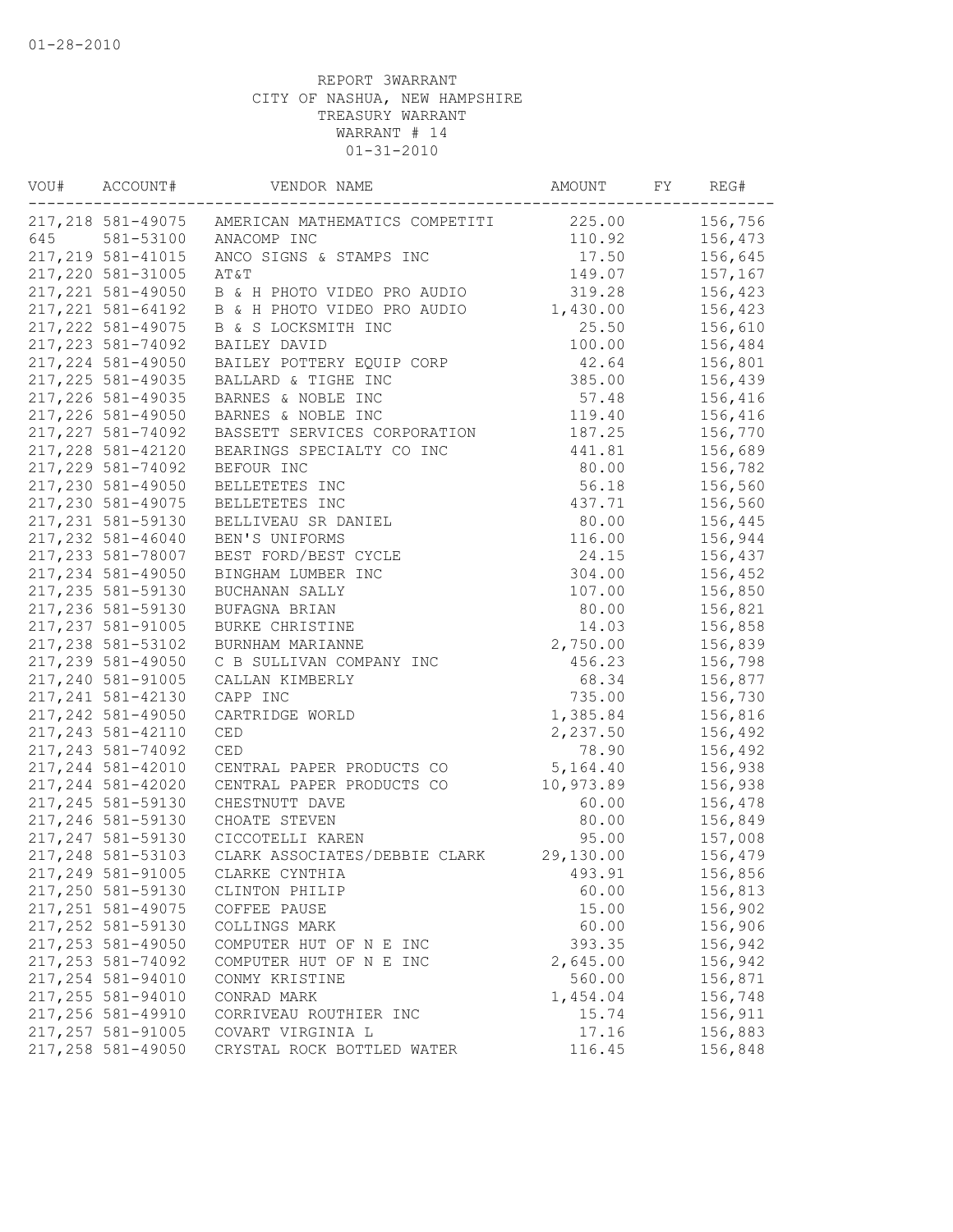| WOU# | ACCOUNT#           | VENDOR NAME                            | AMOUNT    | FY | REG#    |
|------|--------------------|----------------------------------------|-----------|----|---------|
|      |                    | 217,259 581-49050 D A BUCCI & SONS INC | 27.00     |    | 156,457 |
|      | 217,260 581-59130  | DEAN RICHARD                           | 180.00    |    | 156,836 |
|      | 217,261 581-49050  | DEROSCH VALERIE                        | 37.30     |    | 156,870 |
|      | 217,262 581-59130  | DOKMO LEW                              | 120.00    |    | 156,825 |
|      | 217,263 581-84055  | EASTER SEALS NEW HAMPSHIRE             | 14,285.36 |    | 156,688 |
|      | 217,264 581-45910  | EBSCO INFORMATION SERVICES             | 3.57      |    | 156,937 |
|      | 217,265 581-53101  | EDUCATION INC                          | 325.85    |    | 156,787 |
|      | 217,266 581-49050  | EGAN JESSE                             | 58.48     |    | 157,005 |
|      | 217,267 581-59130  | EINSIDLER-MOORE BRUCE                  | 60.00     |    | 156,465 |
|      | 217,268 581-34015  | ENERGYNORTH PROPANE                    | 293.45    |    | 156,930 |
|      | 217,269 581-91005  | ESSON VIRGINIA                         | 14.72     |    | 156,754 |
|      | 217,270 581-42130  | F W WEBB COMPANY                       | 341.82    |    | 156,503 |
| 646  | 581-31005          | FAIRPOINT COMMUNICATIONS               | 2,200.10  |    | 157,129 |
|      | 217, 271 581-31005 | FAIRPOINT COMMUNICATIONS INC           | 54.84     |    | 157,169 |
|      | 217,272 581-31005  | FAIRPOINT COMMUNICATIONS INC           | 28.52     |    | 157,170 |
|      | 217, 273 581-49075 | FASTENAL COMPANY                       | 191.51    |    | 156,623 |
|      | 217,274 581-59130  | FERNANDES DON                          | 120.00    |    | 156,867 |
|      | 217,275 581-55005  | FIRST STUDENT INC                      | 5,401.99  |    | 156,772 |
|      | 217,275 581-55005  | FIRST STUDENT INC                      | 3,963.13  |    | 156,773 |
|      | 217,276 581-51015  | FLYGARE SCHWARZ & CLOSSON              | 333.50    |    | 156,658 |
|      | 217, 277 581-49055 | FOLLETT LIBRARY RESOURCES              | 266.21    |    | 156,448 |
|      | 217,278 581-94010  | FOLOPOULOS ELIZABETH                   | 1,524.00  |    | 157,015 |
|      | 217,279 581-49110  | FORMAX DIV OF BESCORP INC              | 124.00    |    | 156,735 |
|      | 217,280 581-49050  | FRIENDSHIP HOUSE                       | 159.90    |    | 156,766 |
|      | 217,281 581-59130  |                                        |           |    |         |
|      |                    | FROST KEITH                            | 80.00     |    | 156,823 |
|      | 217,282 581-59130  | GADBOIS GERALD                         | 260.00    |    | 156,415 |
|      | 217,283 581-94010  | GALIPEAU AMI                           | 1,040.00  |    | 156,928 |
|      | 217,284 581-49910  | GATE CITY FENCE CO INC                 | 40.00     |    | 156,542 |
|      | 217,285 581-94010  | GIANNAKOPOULOS ELISABETH               | 3,048.00  |    | 157,014 |
|      | 217,286 581-59130  | GODDU DAN                              | 60.00     |    | 156,510 |
|      | 217,287 581-59130  | GODDU DANIEL                           | 60.00     |    | 156,851 |
|      | 217,288 581-42130  | GRAINGER                               | 392.56    |    | 156,521 |
|      | 217,289 581-49050  | HANNAFORD                              | 147.08    |    | 156,694 |
|      | 217,290 581-59130  | HARRINGTON KENNETH                     | 60.00     |    | 156,923 |
|      | 217,291 581-42130  | HEATING SPECIALTIES OF NH INC          | 59.61     |    | 156,913 |
|      | 217,292 581-59130  | HICKS ADAM                             | 80.00     |    | 156,832 |
|      | 217,293 581-49050  | HIGHSMITH INC                          | 11.35     |    | 156,931 |
|      | 217,294 581-59130  | HOLEWA ROBERT                          | 80.00     |    | 156,435 |
|      | 217,295 581-49075  | HOME DEPOT CREDIT SERVICES             | 49.97     |    | 156,763 |
|      | 217,296 581-49050  | HOME DEPOT CREDIT SERVICES             | 278.21    |    | 156,785 |
|      | 217,297 581-78007  | HOWARD P FAIRFIELD, LLC                | 986.53    |    | 156,838 |
|      | 217,298 581-94010  | HOWARD SHANE                           | 1,020.00  |    | 156,747 |
|      | 217,299 581-59130  | HURLEY JR DANIEL                       | 160.00    |    | 156,833 |
|      | 217,300 581-41040  | INTEGRATED OFFICE SOLUTIONS            | 152.00    |    | 156,862 |
|      | 217,301 581-49050  | J W PEPPER & SON INC                   | 1,147.67  |    | 156,525 |
|      | 217,302 581-59130  | JEFFERS ERIC                           | 80.00     |    | 156,885 |
|      | 217,303 581-94010  | JOHNSON JOANNE                         | 1,846.40  |    | 156,540 |
|      | 217,304 581-49050  | KARVELAS KATHLEEN                      | 89.50     |    | 157,003 |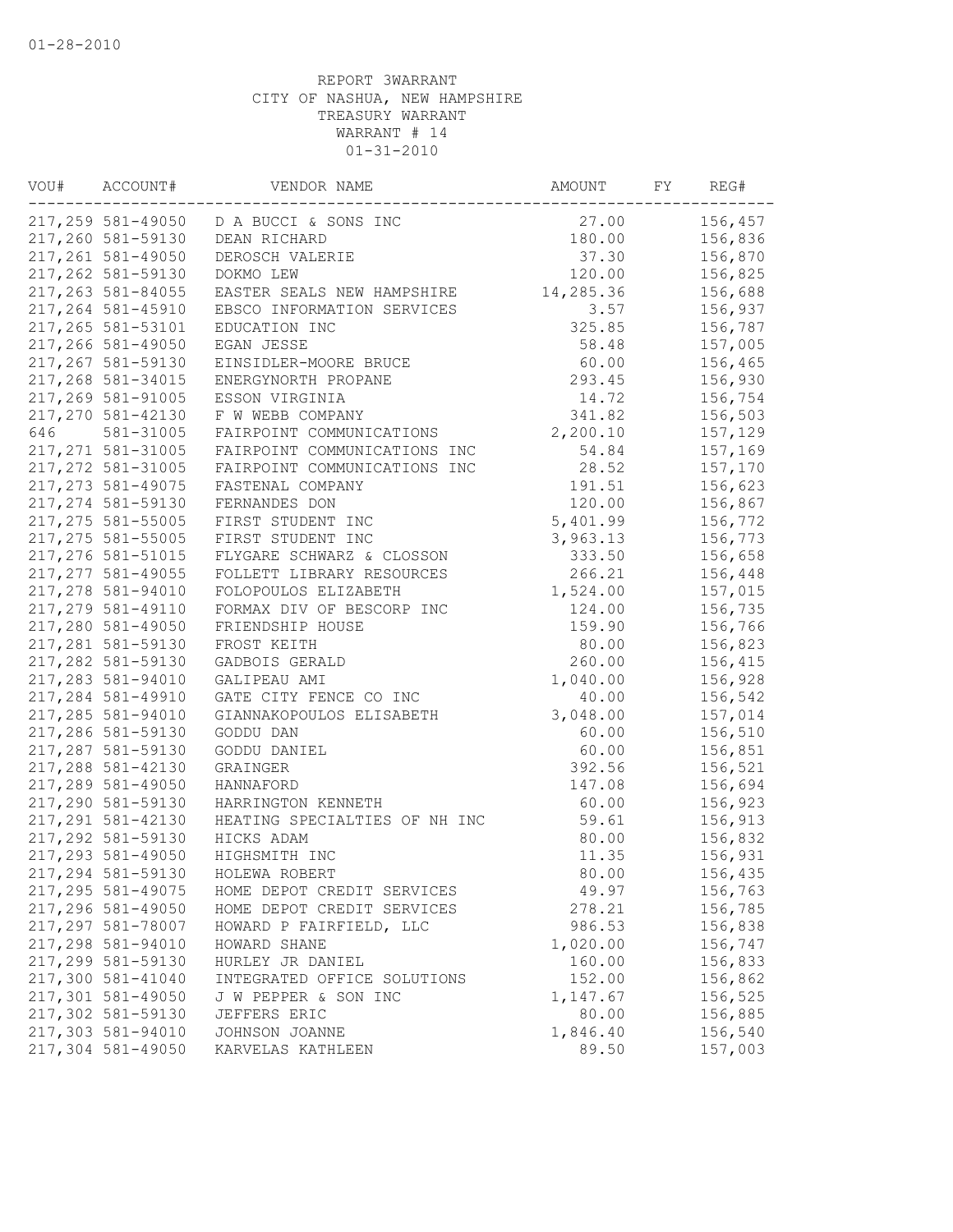| VOU# | ACCOUNT#           | VENDOR NAME                    | AMOUNT     | FY | REG#    |
|------|--------------------|--------------------------------|------------|----|---------|
|      | 217,305 581-42110  | KEYSTONE BATTERY               | 707.05     |    | 156,762 |
|      | 217,306 581-49050  | KLOCKIT                        | 39.25      |    | 156,733 |
|      | 217,307 581-59130  | KOHM JASON                     | 120.00     |    | 156,822 |
|      | 217,308 581-91005  | KOSOW CARMEN                   | 26.40      |    | 156,761 |
|      | 217,309 581-94010  | KRYCKI CORRINE                 | 609.60     |    | 156,876 |
|      | 217,310 581-59130  | KUBA GARY                      | 240.00     |    | 156,830 |
|      | 217,311 581-94010  | LAKANEN KELLY                  | 1,008.00   |    | 156,875 |
|      | 217,312 581-91005  | LALIME MAUREEN                 | 8.80       |    | 156,775 |
|      | 217,313 581-59130  | LALLY JOSEPH                   | 120.00     |    | 156,491 |
|      | 217,314 581-59130  | LAMONICA ANTHONY               | 80.00      |    | 156,837 |
|      | 217,315 581-59130  | LATHAM FREDERICK               | 120.00     |    | 156,817 |
|      | 217,316 581-59130  | LEBEL ART                      | 120.00     |    | 156,818 |
|      | 217,317 581-59130  | LEBLANC DAVID                  | 120.00     |    | 156,512 |
|      | 217,318 581-49050  | LEGO EDUCATION                 | 164.19     |    | 156,807 |
|      | 217,319 581-59130  | LENTINI SALVATORE              | 120.00     |    | 156,847 |
|      | 217,320 581-59130  | LIZOTTE TIMOTHY                | 80.00      |    | 157,009 |
|      | 217, 321 581-42110 | M & M ELECTRICAL SUPPLY CO INC | 576.97     |    | 156,908 |
|      | 217,321 581-49050  | M & M ELECTRICAL SUPPLY CO INC | 1,189.35   |    | 156,908 |
|      | 217,322 581-59080  | M & N SPORTS LLC               | 2,018.65   |    | 156,566 |
|      | 217,322 581-74092  | M & N SPORTS LLC               | 7,300.00   |    | 156,566 |
|      | 217,323 581-49050  | MANSFIELD PAPER CO INC         | 159.40     |    | 156,918 |
|      | 217,324 581-59130  | MARCOTTE DONALD                | 80.00      |    | 156,827 |
|      | 217,325 581-49050  | MARKET BASKET                  | 930.76     |    | 156,574 |
|      | 217,326 581-75090  | MARVELL PLATE GLASS INC        | 59.00      |    | 156,443 |
|      | 217,327 581-78007  | MAYNARD & LESIEUR INCORPORATED | 147.10     |    | 156,924 |
|      | 217,328 581-59130  | MCCARTHY DENNIS                | 60.00      |    | 156,642 |
|      | 217,329 581-53103  | MCCARTNEY AMY                  | 6, 243.00  |    | 156,853 |
|      | 217,330 581-42130  | MCMASTER-CARR SUPPLY CO        | 87.63      |    | 156,555 |
|      | 217,331 581-84030  | MERRIMACK SPECIAL EDUCATION    | 8,936.55   |    | 156,845 |
|      | 217,332 581-53100  | METRO GROUP INC (THE)          | 1,081.00   |    | 156,878 |
|      | 217,333 581-34015  | METROMEDIA ENERGY INC          | 186,308.04 |    | 157,168 |
|      | 217,334 581-49050  | MIDWEST TECHNOLOGY PRODUCTS    | 201.82     |    | 156,414 |
|      | 217,335 581-47010  | MOORE MEDICAL LLC              | 268.20     |    | 156,675 |
|      | 217,336 581-59130  | MORIN ARTHUR                   | 240.00     |    | 156,643 |
|      | 217,337 581-49050  | MSC INDUSTRIAL SUPPLY CO INC   | 1,166.02   |    | 156,760 |
|      | 217,338 581-53100  | MULTI-STATE BILLING SERVICES L | 5,374.26   |    | 156,857 |
|      | 217,339 581-94010  | MURRAY SHAUNA                  | 259.20     |    | 156,890 |
|      | 217,340 581-49050  | MUSIC & ART CENTERS            | 159.00     |    | 156,904 |
|      | 217,341 581-49910  | NASHUA OUTDOOR POWER EQUIPMENT | 67.50      |    | 156,572 |
|      | 217,342 581-49075  | NASHUA WALLPAPER & PAINT CO    | 53.88      |    | 156,573 |
|      | 217,343 581-78007  | NASHUA WHOLESALE TIRE INC      | 378.00     |    | 156,545 |
|      | 217,344 581-49050  | NATIONAL GEOGRAPHIC SCHOOL PUB | 105.04     |    | 157,012 |
|      | 217,345 581-34015  | NATIONAL GRID                  | 32, 156.32 |    | 157,171 |
|      | 217,346 581-42010  | NATIONWIDE SALES & SERVICE     | 18.24      |    | 156,752 |
|      | 217,347 581-74092  | NELSON PIANO SERVICE/FRANK J N | 270.00     |    | 156,549 |
|      | 217,348 581-66005  | NEOPOST LEASING                | 145.22     |    | 156,799 |
|      | 217,349 581-49050  | NESMITH RICHARD                | 940.00     |    | 156,715 |
|      | 217,350 581-59130  | NEVERETT WILLIAM               | 120.00     |    | 156,647 |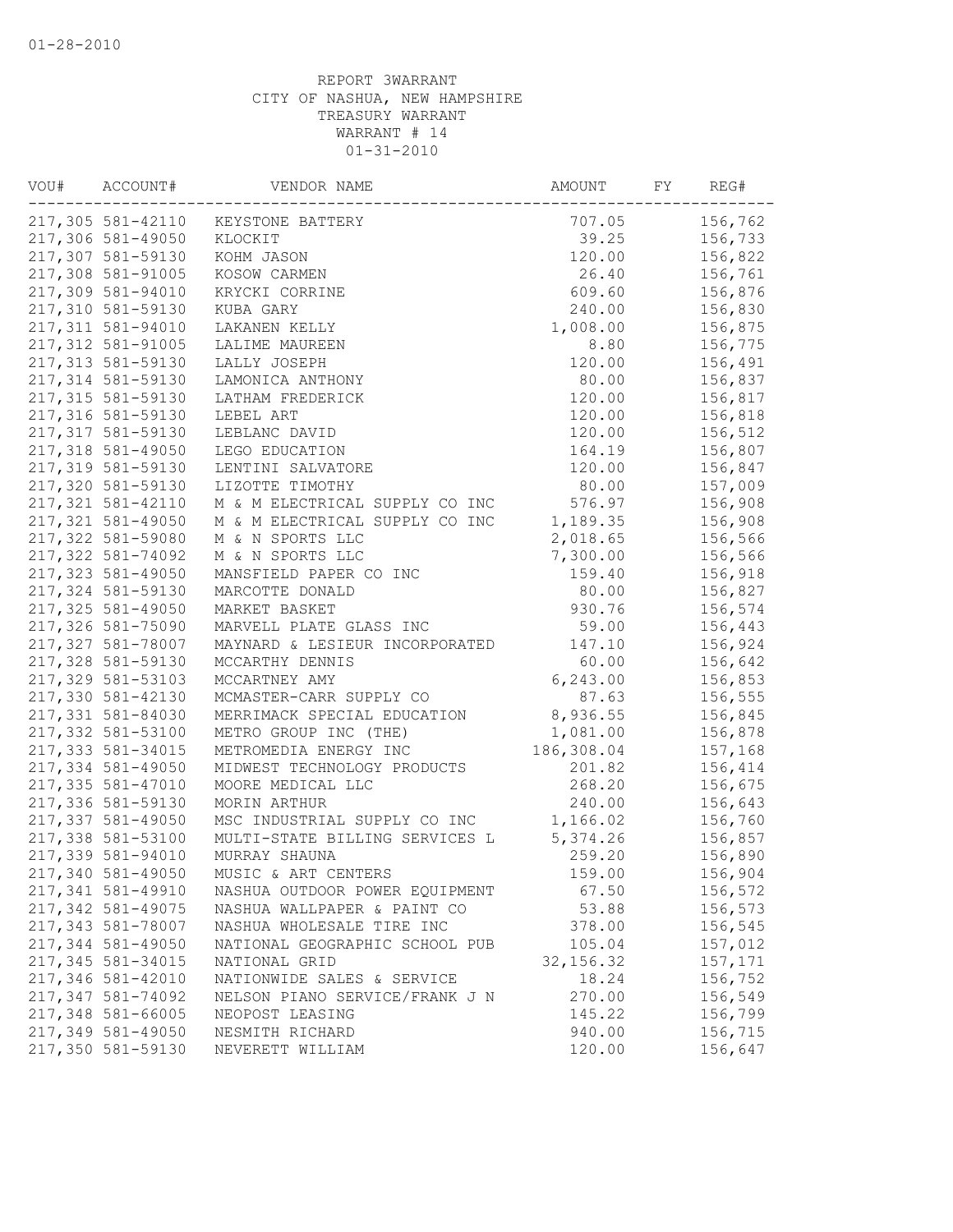| VOU# | ACCOUNT#           | VENDOR NAME                               | AMOUNT    | FY | REG#    |
|------|--------------------|-------------------------------------------|-----------|----|---------|
|      |                    | 217,351 581-49050 NORTHCENTER FOODSERVICE | 472.96    |    | 156,769 |
|      | 217,352 581-91005  | O'CONNOR MARIANNE                         | 49.50     |    | 156,793 |
|      | 217,353 581-91005  | O'DEA MAUREEN                             | 54.45     |    | 156,779 |
|      | 217,354 581-31005  | ONE COMMUNICATIONS                        | 6, 165.30 |    | 157,150 |
|      | 217,354 581-31040  | ONE COMMUNICATIONS                        | 645.22    |    | 157,150 |
|      | 217, 355 581-41015 | PAETZOLD KATHY                            | 59.76     |    | 156,860 |
|      | 217,356 581-59130  | PAIVA JIM                                 | 80.00     |    | 156,828 |
|      | 217,357 581-59130  | PARKER ROY H                              | 80.00     |    | 156,826 |
|      | 217,358 581-49035  | PEARSON EDUCATION                         | 4, 175.55 |    | 156,802 |
|      | 217,359 581-59130  | PELLETIER DAVID                           | 60.00     |    | 156,841 |
|      | 217,360 581-49050  | PELLETS INC                               | 253.50    |    | 156,455 |
|      | 217,361 581-91005  | PELOVITZ LISA                             | 217.80    |    | 156,873 |
|      | 217,362 581-33005  | PENNICHUCK WATER WORKS INC                | 3,526.48  |    | 157,081 |
|      | 217,363 581-59130  | PEPIN PAUL                                | 80.00     |    | 156,829 |
|      | 217,364 581-43005  | PETTY CASH                                | 30.83     |    | 157,064 |
|      | 217,364 581-49050  | PETTY CASH                                | 22.75     |    | 157,064 |
|      | 217,365 581-43005  | PETTY CASH                                | 22.85     |    | 157,065 |
|      | 217,365 581-49050  | PETTY CASH                                | 69.77     |    | 157,065 |
|      | 217,366 581-41015  | PETTY CASH                                | 4.29      |    | 157,067 |
|      | 217,366 581-43005  | PETTY CASH                                | 55.66     |    | 157,067 |
|      | 217,366 581-47010  | PETTY CASH                                | 21.11     |    | 157,067 |
|      | 217,367 581-41015  | PETTY CASH                                | 144.07    |    | 157,068 |
|      | 217,368 581-94010  | PHAIR LUANNE                              | 1,260.80  |    | 157,004 |
|      | 217,369 581-53101  | PHOENIX HOUSE OF NEW ENGLAND              | 765.00    |    | 156,872 |
|      | 217,370 581-49075  | PLACE PATRICIA                            | 87.92     |    | 156,746 |
|      | 217,370 581-91005  | PLACE PATRICIA                            | 147.20    |    | 156,746 |
|      | 217,371 581-43005  | POSTMASTER                                | 1,250.00  |    | 157,066 |
|      | 217,372 581-49050  | PRO-ED                                    | 273.90    |    | 156,522 |
|      | 217,373 581-32005  | PSNH                                      | 1,059.98  |    | 157,149 |
|      | 217,374 581-32005  | PUBLIC SERVICE OF NH                      | 49,817.14 |    | 157,147 |
|      | 217,375 581-42110  | RALPH PILL ELECTRIC SUPPLY COM            | 92.33     |    | 156,915 |
|      | 217,376 581-42130  | RENO A & E                                | 266.80    |    | 157,013 |
|      | 217,377 581-43005  | RESERVE ACCOUNT                           | 2,000.00  |    | 157,166 |
|      | 217,378 581-42110  | REXEL CLS                                 | 153.03    |    | 156,842 |
|      | 217,379 581-45410  | ROSSETTI STEVE                            | 1,080.00  |    | 156,737 |
|      | 217,380 581-53102  | RYAN DAVID                                | 49.85     |    | 156,843 |
|      | 217,380 581-91005  | RYAN DAVID                                | 81.95     |    | 156,843 |
|      | 217,381 581-59130  | SANDSTRUM ERIC                            | 92.00     |    | 156,846 |
|      | 217,382 581-78007  | SANEL AUTO PARTS CO                       | 58.39     |    | 156,568 |
|      | 217,383 581-49050  | SARGENT-WELCH                             | 140.15    |    | 156,485 |
|      | 217,384 581-49050  | SAULNIER ALLAN                            | 250.00    |    | 156,592 |
|      | 217,385 581-59130  | SCACCIA RON                               | 80.00     |    | 156,888 |
|      | 217,386 581-49050  | SCHOLASTIC INCORPORATED                   | 50.00     |    | 156,941 |
|      | 217,387 581-45910  | SCHOLASTIC MAGAZINES                      | 20.10     |    | 156,593 |
|      | 217,388 581-41015  | SCHOOL SPECIALTY INC                      | 142.66    |    | 156,757 |
|      | 217,388 581-49050  | SCHOOL SPECIALTY INC                      | 3,694.85  |    | 156,757 |
|      | 217,389 581-75023  | SCHOOL-TECH INC                           | 295.80    |    | 156,917 |
|      | 217,390 581-94030  | SDE INC                                   | 349.00    |    | 156,771 |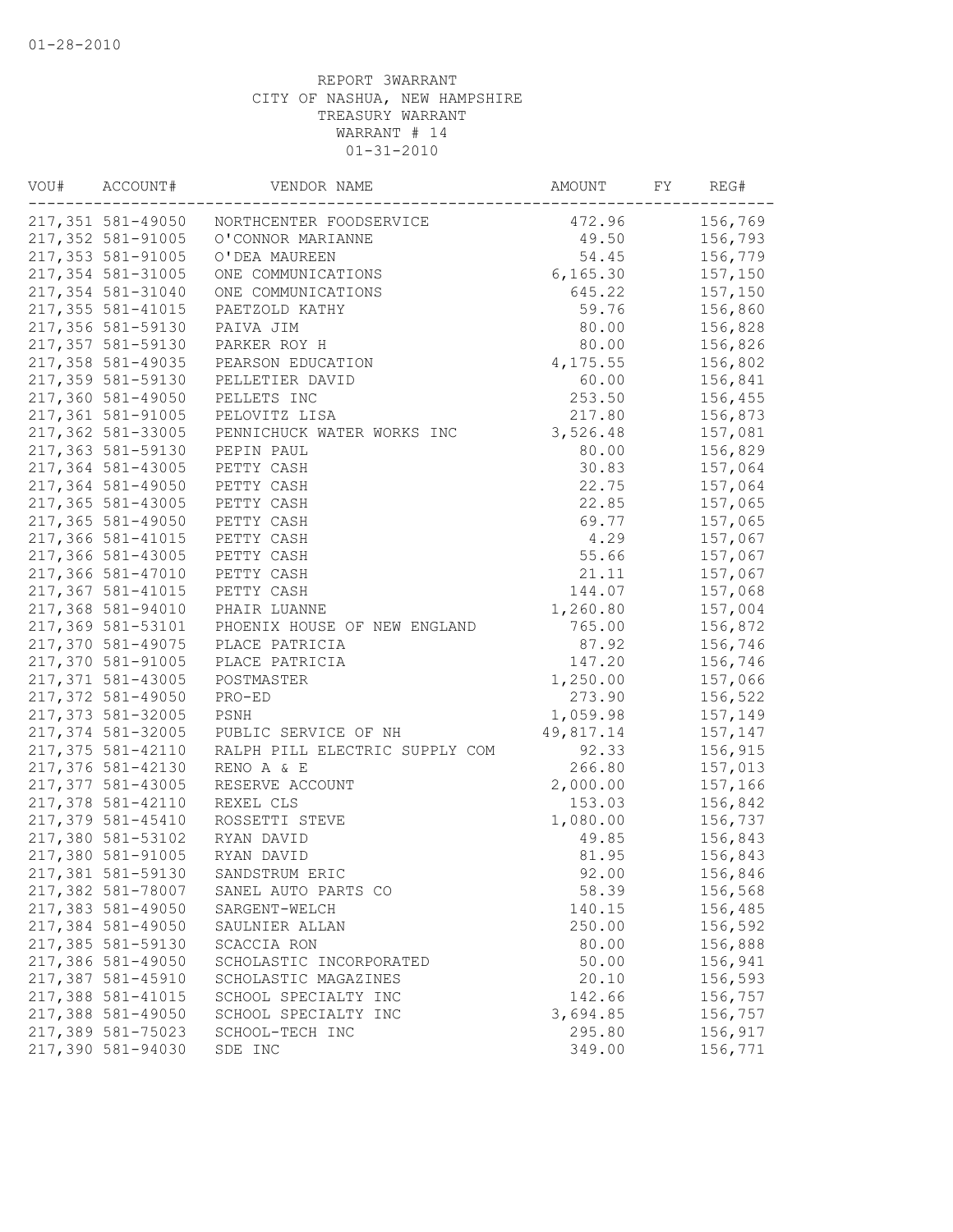| VOU#  | ACCOUNT#           | VENDOR NAME                    | AMOUNT    | FY | REG#                     |
|-------|--------------------|--------------------------------|-----------|----|--------------------------|
|       | 217,391 581-59130  | SHEA BRENDA                    | 95.00     |    | 156,886                  |
|       | 217,392 581-59130  | SIFF WILLIAM                   | 101.45    |    | 156,831                  |
|       | 217,393 581-43005  | SILVA PRISCILLA                | 210.00    |    | 156,812                  |
|       | 217,394 581-42110  | SIMPLEXGRINNELL                | 1,908.80  |    | 156,432                  |
|       | 217,395 581-59130  | SIMPSON DAVID                  | 80.00     |    | 156,868                  |
|       | 217,396 581-59130  | SIMPSON GARY                   | 60.00     |    | 156,524                  |
|       | 217,397 581-59130  | SMITH MIKE                     | 80.00     |    | 156,814                  |
|       | 217,398 581-53100  | SOUTHERN NH SPEECH-LANGUAGE    | 160.00    |    | 156,865                  |
|       | 217,399 581-41015  | STAPLES BUSINESS ADVANTAGE     | 1,217.74  |    | 156,649                  |
|       | 217,399 581-49050  | STAPLES BUSINESS ADVANTAGE     | 807.29    |    | 156,649                  |
|       | 217,399 581-49075  | STAPLES BUSINESS ADVANTAGE     | 26.35     |    | 156,649                  |
|       | 217,399 581-49110  | STAPLES BUSINESS ADVANTAGE     | 365.32    |    | 156,649                  |
|       | 217,400 581-53100  | STATE OF NH CRIMINAL RECORDS   | 1,045.00  |    | 157,069                  |
|       | 217,401 581-59130  | SULLIVAN JACQUELINE            | 95.00     |    | 157,007                  |
|       | 217,402 581-59130  | TARBELL EATON                  | 92.87     |    | 156,891                  |
|       | 217,403 581-94010  | TAYLOR REBECCA                 | 1,524.00  |    | 156,895                  |
|       | 217,404 581-53100  | TERMINIX                       | 606.00    |    | 156,809                  |
|       | 217,405 581-94010  | THOMSON ELIZABETH              | 1,072.80  |    | 156,861                  |
|       | 217,406 581-49050  | TOWERS MOTOR PARTS CORP        | 146.72    |    | 156,667                  |
|       | 217,406 581-78007  | TOWERS MOTOR PARTS CORP        | 651.20    |    | 156,667                  |
|       | 217,407 581-84055  | TREASURER STATE OF NH          | 3,150.00  |    | 156,753                  |
|       | 217,408 581-59130  | TROUPE BRIAN                   | 320.00    |    | 156,433                  |
|       | 217,409 581-42120  | UNITED SUPPLY INC              | 1,315.56  |    | 156,791                  |
|       | 217,410 581-83102  | UNUM LIFE INSURANCE CO OF AMER | 1,392.43  |    | 156,893                  |
|       | 217,410 581-83103  | UNUM LIFE INSURANCE CO OF AMER | 1,771.96  |    | 156,893                  |
|       | 217, 411 581-59130 | VALAVANE DANIEL                | 80.00     |    | 156,668                  |
|       | 217, 412 581-59130 | VAN ERON DENNIS                | 60.00     |    | 156,815                  |
|       | 217, 413 581-75180 | VIKING ROOFING, INC.           | 2,613.00  |    | 156,808                  |
|       | 217, 414 581-49075 | W E AUBUCHON CO INC            | 16.53     |    | 157,165                  |
|       | 217, 415 581-49050 | WALMART COMMUNITY              | 95.24     |    | 156,716                  |
|       | 217, 415 581-49075 | WALMART COMMUNITY              | 49.82     |    | 156,716                  |
|       | 217,416 581-59130  | WALSH GARY                     | 60.00     |    | 156,919                  |
|       | 217, 417 581-94010 | WARD LINDSAY                   | 1,219.20  |    | 156,864                  |
|       | 217, 418 581-41045 | WB MASON COMPANY INC           | 6, 221.25 |    | 156,462                  |
|       | 217,419 581-95010  | WEEKLY READER CORP             | 167.70    |    | 156,994                  |
|       | 217,420 581-13004  | WESINGER PAUL J                | 60.00     |    | 156,472                  |
|       | 217, 421 581-59130 | WHALLEY DAVID                  | 240.00    |    | 156,854                  |
|       | 217, 422 581-42110 | WILLIAMS COMMUNICATIONS SERVIC | 1,021.00  |    | 156,794                  |
|       | 217,423 581-64040  | X2 DEVELOPMENT                 | 800.00    |    | 156,840                  |
|       | 217,423 581-94030  | X2 DEVELOPMENT                 | 500.00    |    | 156,840                  |
|       | 217, 424 581-59130 | YATES DAVE                     | 80.00     |    | 156,644                  |
|       | 217, 425 581-53100 | YORK MS CCC/SLP TRICIA         | 425.00    |    | 156,866                  |
|       | 217,426 581-74092  | ZACCONE JAY                    | 329.68    |    | 156,767                  |
|       | 217,427 581-59130  | ZWICKER DAVE                   | 120.00    |    | 156,824<br>------------- |
| TOTAL | 581                | SCHOOL DEPARTMENT              |           |    | 505,758.95               |
|       |                    |                                |           |    |                          |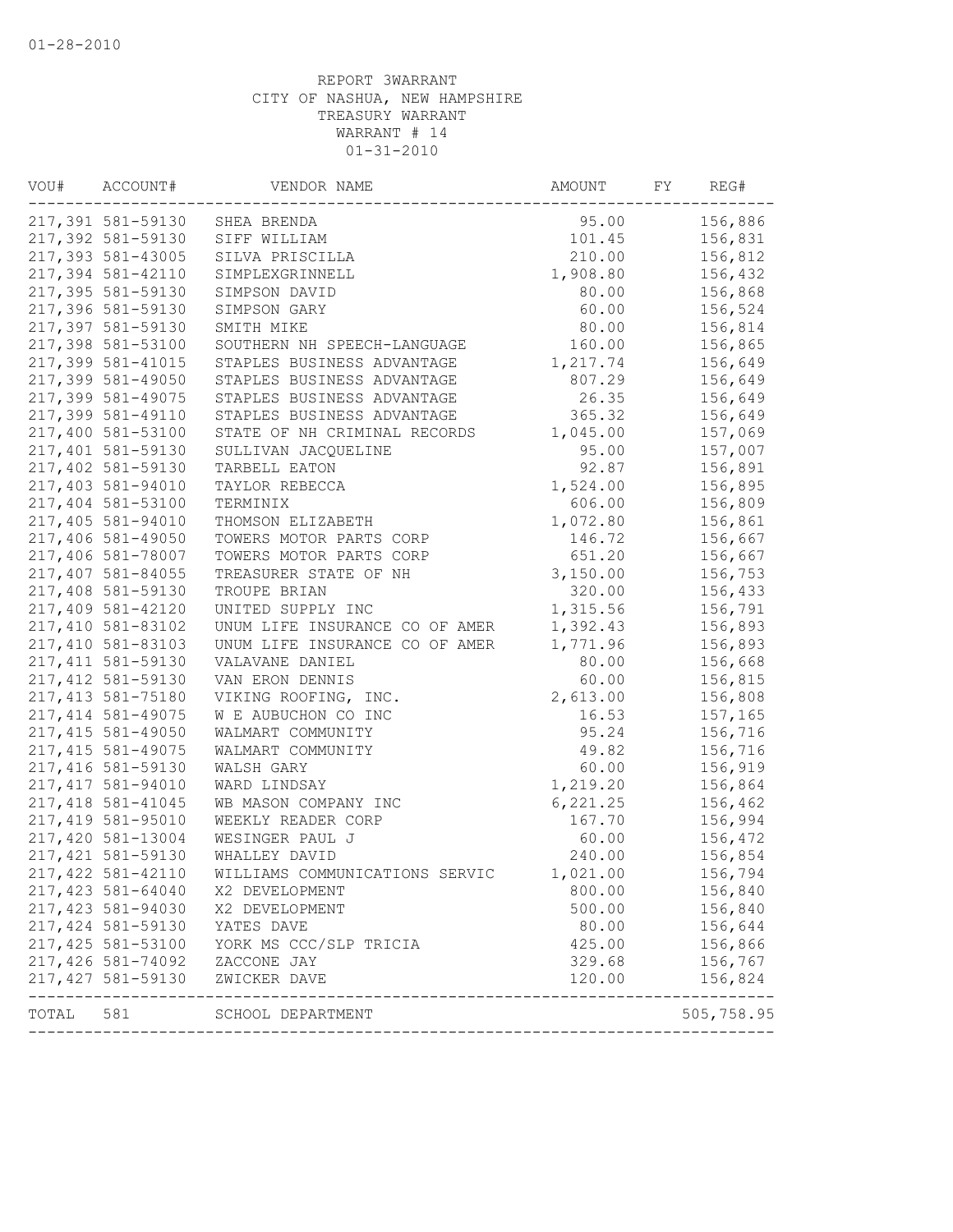| VOU#                            | ACCOUNT#                                                      | VENDOR NAME                                                                                                                    | AMOUNT                                                              | REG#<br>FY.                              |
|---------------------------------|---------------------------------------------------------------|--------------------------------------------------------------------------------------------------------------------------------|---------------------------------------------------------------------|------------------------------------------|
| 647<br>648<br>649<br>650<br>651 | 592-85010<br>592-85010<br>592-85015<br>592-85015<br>592-85020 | US BANK NA (091000022)<br>US BANK NA (091000022)<br>US BANK NA (091000022)<br>US BANK NA (091000022)<br>US BANK NA (091000022) | 72,390.63<br>422,120.01<br>212,001.38<br>1,014,055.00<br>305,000.00 | 385<br>384<br>385<br>384<br>385          |
| TOTAL                           | 592                                                           | BONDED DEBT SERVICE                                                                                                            |                                                                     | 2,025,567.02                             |
| 652<br>653<br>654<br>655        | 595-22015<br>595-22015<br>595-22020<br>595-22020              | ALMEDA ERIN<br>SULC PETER<br>ALMEDA ERIN<br>SULC PETER                                                                         | 47.10<br>70.72<br>605.48<br>1,031.94                                | 156,980<br>156,981<br>156,980<br>156,981 |
| TOTAL                           | 595                                                           | OVERLAY                                                                                                                        |                                                                     | 1,755.24                                 |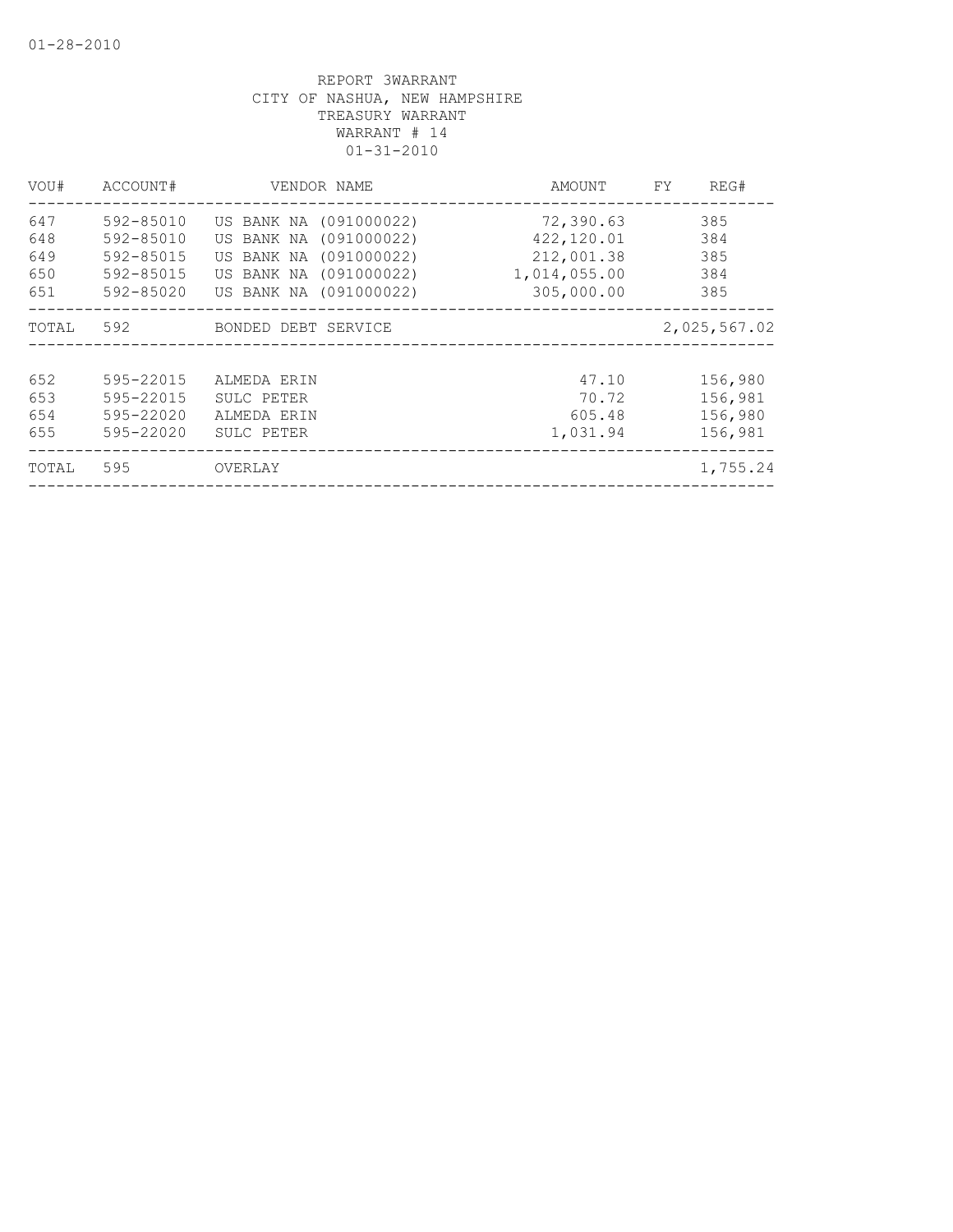|            | VOU# ACCOUNT# VENDOR NAME<br>__________________________             | AMOUNT FY REG#               |                |
|------------|---------------------------------------------------------------------|------------------------------|----------------|
|            | 656 622-03 SCHAFER CONSULTING                                       | 26, 250.00 156, 740          |                |
|            | TOTAL 622-03 CAP IMP - INFORMATION TECH<br>ADMINS MIGRATION CONSULT |                              | 26,250.00      |
|            | 657 632-08 PHILLIPS REMODELING                                      |                              | 589.00 156,990 |
|            | TOTAL 632-08 CAP IMP - FIRE<br>DEFERRED BUILDING MAINT FY08         |                              | 589.00         |
|            | 658  655-08  M & M ELECTRICAL SUPPLY CO INC  89.05  156,908         |                              |                |
|            | TOTAL 655-08 CAP IMP - TRAFFIC<br>PEDESTRIAN SAFETY IMPROVEMENTS    |                              | 89.05          |
| 659<br>660 | 699-07 C W DOWNER & CO                                              | 1,292.60 156,726<br>6,705.80 | 156,706        |
|            | TOTAL 699-07 OTHER EXPENSES<br>WATER SUPPLY ACQUISITION             |                              | 7,998.40       |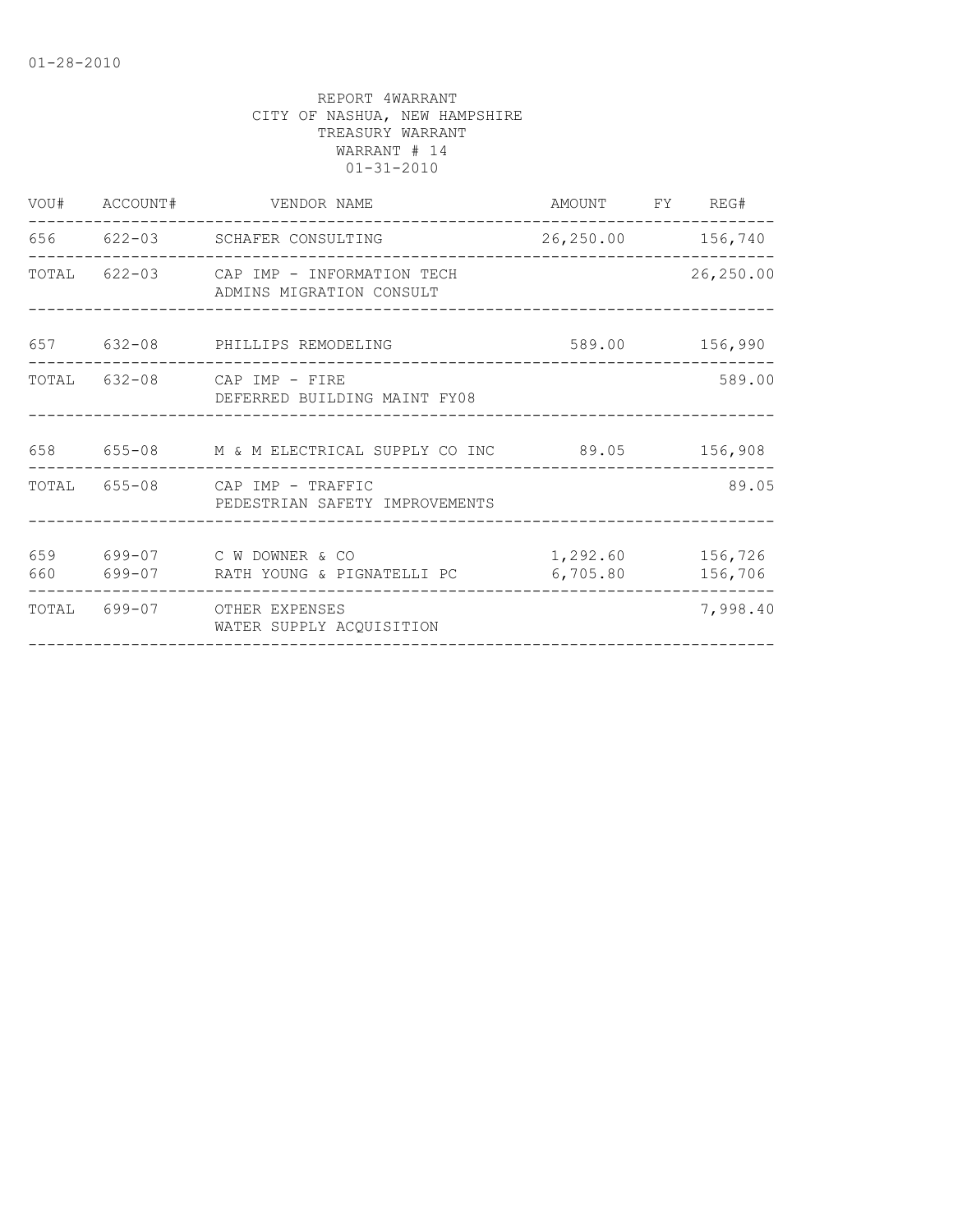| VOU#       | ACCOUNT#               | PROGRAM<br>VENDOR NAME                                    |                   | AMOUNT FY REG#     |
|------------|------------------------|-----------------------------------------------------------|-------------------|--------------------|
| 661<br>662 | 722-53140<br>722-91025 | 3735 CAREER CONNECTIONS<br>3735 CITY OF NASHUA/PETTY CASH | 1,106.88<br>12.10 | 157,151<br>156,412 |
| 663        | 722-91075              | 3735 BARKER JOHN                                          | 237.75            | 157,070            |
| 664        | 722-91075              | 3735 BONANNO CHERYL                                       | 253.00            | 156,905            |
| 665        | 722-91075              | 3735 CHAPUT GLENYS                                        | 158.00            | 156,800            |
| 666        | 722-91075              | 3735 CITY OF NASHUA/PETTY CASH                            | 56.00             | 156,412            |
| 667        | 722-91075              | 3735 ROGOWSKY MARCIA                                      | 35.00             | 157,071            |
| TOTAL      | 722                    | CPF-INFORMATION TECHNOLOGY                                | 1,858.73          |                    |
| 668        |                        | 753-53030 3713 CLD CONSULTING ENGINEERS INC               |                   | 2,056.47 156,483   |
| 669        |                        | 753-53075 3740 HAYNER/SWANSON INC                         | 16,025.08         | 156,792            |
| TOTAL      | 753                    | CPF-STREET DEPT                                           | 18,081.55         |                    |
| 670        |                        | 772-01339 3720 CHAS H SELLS INC                           | 1,200.00          | 156,520            |
| TOTAL      | 772                    | CPF-PLANNING DEPT                                         | 1,200.00          |                    |
|            |                        |                                                           |                   |                    |
| 671        | 792-53030              | 3746 FAY SPOFFORD & THORNDIKE LLC                         | 15,615.91         | 156,451            |
| 672        | 792-53030              | 3742 HAYNER/SWANSON INC                                   | 16,910.11         | 156,792            |
| 673        | 792-53030              | 3743 STEARNS & WHELER LLC                                 | 64,352.00         | 156,659            |
| 674        | 792-59231              | 3744 BROX INDUSTRIES INC                                  | 8,327.30          | 156,470            |
| 675        | $792 - 74$             | 3795 D&C CONSTRUCTION CO INC                              | 5,594.67          | 156,595            |
| 675        | $792 - 75$             | 3795 D&C CONSTRUCTION CO INC                              | 19.31             | 156,595            |
| TOTAL      | 792                    | CPF-WASTEWATER USER FUND                                  | 110,819.30        |                    |
|            |                        |                                                           |                   |                    |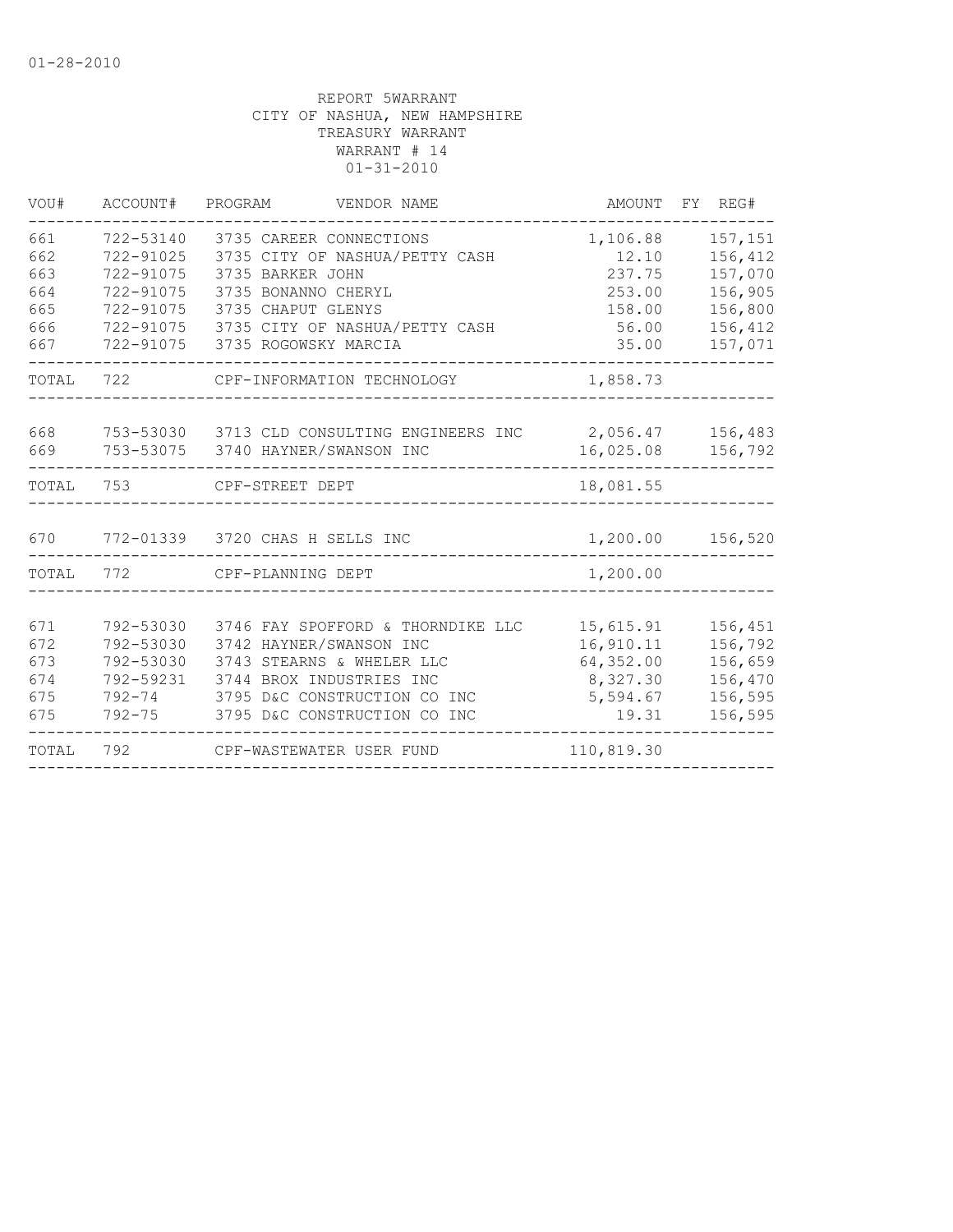| VOU# | ACCOUNT#  | VENDOR NAME                    | AMOUNT    | FY | REG#      |
|------|-----------|--------------------------------|-----------|----|-----------|
| 676  | 801-31040 | PAETEC COMMUNICATIONS INC      | 7.12      |    | 157,077   |
| 677  | 801-32005 | PSNH                           | 598.96    |    | 157,144   |
| 678  | 801-41015 | CITY OF NASHUA/PETTY CASH      | 11.99     |    | 156,412   |
| 679  | 801-48005 | SHATTUCK MALONE OIL CO         | 1,016.29  |    | 157,074   |
| 679  | 801-48005 | SHATTUCK MALONE OIL CO         | 1,168.74  |    | 157,074   |
| 679  | 801-48005 | SHATTUCK MALONE OIL CO         | 355.69    |    | 157,074   |
| 680  | 801-49040 | NEW PIG CORP                   | 554.90    |    | 156,650   |
| 681  | 801-49040 | TEXAS AMERICA SAFETY COMPANY   | 909.50    |    | 156,497   |
| 682  | 801-53080 | ECS, INC                       | 6, 125.98 |    | 156,699   |
| 683  | 801-53130 | COLUMBIA ANALYTICAL SERVICES I | 675.00    |    | 156,596   |
| 684  | 801-59100 | AMHERST APPLIANCE REPAIR/STEVE | 2,296.00  |    | 156,597   |
| 685  | 801-59100 | <b>NRRA</b>                    | 60.00     |    | 157,117   |
| 686  | 801-59100 | UNIVERSAL RECYCLING TECH LLC   | 1,397.50  |    | 156,991   |
| 687  | 801-59238 | ANACOMP INC                    | 32.27     |    | 156,473   |
| 688  | 801-59245 | D & R TOWING INC               | 300.00    |    | 156,912   |
| 689  | 801-64040 | DLT SOLUTIONS INC              | 68.64     |    | 157,104   |
| 690  | 801-69028 | TOTER INC                      | 185.00    |    | 156,501   |
| 691  | 801-72010 | CONWAY OFFICE PRODUCTS LLC     | 56.00     |    | 156,538   |
| 692  | 801-75023 | ADAMS & FOGG OIL EQUIPMENT CO  | 679.61    |    | 156,442   |
| 693  | 801-75023 | BELLETETES INC                 | 47.77     |    | 156,560   |
| 694  | 801-75023 | FOUR SEASONS AIR               | 317.50    |    | 156,899   |
| 695  | 801-75023 | UNLIMITED DOOR SERVICE/STEVEN  | 287.50    |    | 156,945   |
| 696  | 801-75085 | BELLETETES INC                 | 120.70    |    | 156,560   |
| 697  | 801-77020 | CN WOOD CO INC                 | 93.98     |    | 156,805   |
| 698  | 801-77020 | EASTERN NE HYDRAULIS INC       | 755.00    |    | 156,708   |
| 699  | 801-77020 | LIBERTY INTN'L TRUCKS OF NH LL | 434.85    |    | 156,921   |
| 700  | 801-77020 | POWERPLAN                      | 482.25    |    | 156,693   |
| 701  | 801-78065 | MAYNARD & LESIEUR INCORPORATED | 1,098.82  |    | 156,924   |
| 702  | 801-78065 | SULLIVAN TIRE INC              | 800.50    |    | 156,450   |
| 703  | 801-78100 | CN WOOD CO INC                 | 70.48     |    | 156,805   |
| 704  | 801-78100 | DONOVAN SPRING COMPANY INC     | 816.49    |    | 156,468   |
| 705  | 801-78100 | <b>DUNN BATTERY</b>            | 347.80    |    | 156,526   |
| 706  | 801-78100 | NAPA AUTO PARTS                | 147.12    |    | 156,662   |
| 706  | 801-78100 | NAPA AUTO PARTS                | 86.45     |    | 156,663   |
| 707  | 801-78100 | SANEL AUTO PARTS CO            | 62.51     |    | 156,568   |
| 708  | 801-82025 | NH RETIREMENT SYSTEM           | 348.65    |    | 383       |
| 709  | 801-85050 | US BANK NA (091000022)         | 1,963.36  |    | 385       |
| 710  | 801-98035 | CITY OF NASHUA/PETTY CASH      | 32.90     |    | 156,412   |
|      |           | TOTAL 801 SOLID WASTE DISPOSAL |           |    | 24,813.82 |
|      |           |                                |           |    |           |
| 711  | 802-31005 | FAIRPOINT COMMUNICATIONS       | 2,022.30  |    | 157,129   |
| 712  | 802-31040 | PAETEC COMMUNICATIONS INC      | 7.18      |    | 157,077   |
| 713  | 802-32005 | PSNH                           | 23.66     |    | 157,144   |
| 713  | 802-32005 | PSNH                           | 1,120.16  |    | 157,144   |
| 713  | 802-32005 | PSNH                           | 537.66    |    | 157,145   |
| 714  | 802-32005 | PUBLIC SERVICE OF NH           | 55,694.41 |    | 157,147   |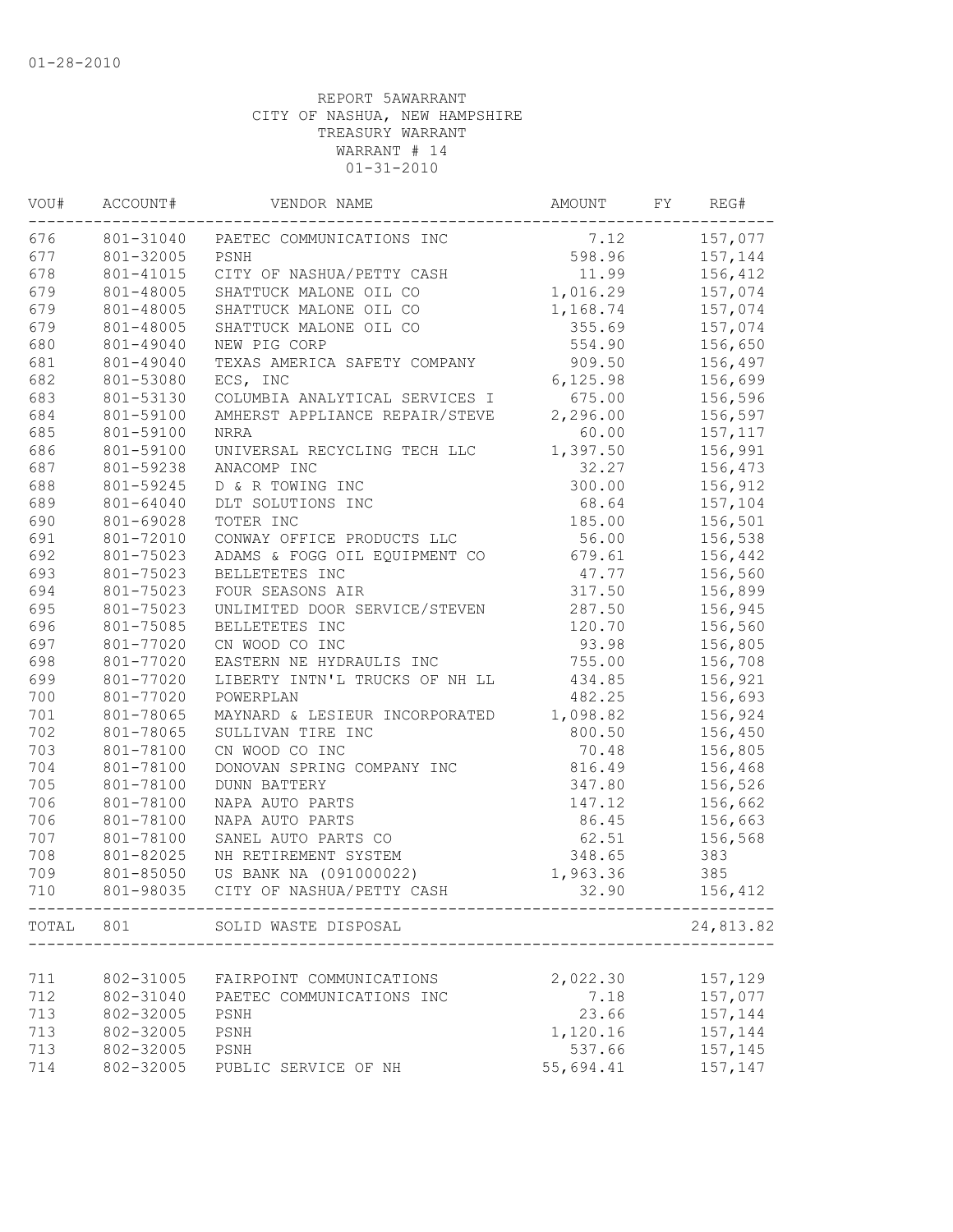| VOU# | ACCOUNT#  | VENDOR NAME                    | AMOUNT    | FΥ | REG#    |
|------|-----------|--------------------------------|-----------|----|---------|
| 715  | 802-33005 | PENNICHUCK WATER               | 1,862.52  |    | 157,090 |
| 716  | 802-34015 | METROMEDIA ENERGY INC          | 21,424.46 |    | 157,127 |
| 717  | 802-34015 | NATIONAL GRID                  | 5,788.59  |    | 157,119 |
| 718  | 802-41015 | STAPLES BUSINESS ADVANTAGE     | 488.29    |    | 156,713 |
| 719  | 802-43005 | CITY OF NASHUA/PETTY CASH      | 21.10     |    | 156,412 |
| 720  | 802-45105 | HOLLAND COMPANY INC            | 4,373.04  |    | 156,527 |
| 721  | 802-45106 | KEMIRA WATER SOLUTIONS INC     | 5,058.28  |    | 156,588 |
| 722  | 802-46045 | UNIFIRST CORPORATION           | 53.09     |    | 156,683 |
| 722  | 802-46045 | UNIFIRST CORPORATION           | 226.48    |    | 156,683 |
| 723  | 802-48015 | DENNIS K BURKE INC             | 442.48    |    | 157,162 |
| 723  | 802-48015 | DENNIS K BURKE INC             | 442.48    |    | 157,162 |
| 724  | 802-49070 | VWR INTERNATIONAL INC          | 669.68    |    | 156,714 |
| 725  | 802-49075 | <b>CUES</b>                    | 483.20    |    | 156,541 |
| 726  | 802-49339 | STAPLES BUSINESS ADVANTAGE     | 1,059.24  |    | 156,713 |
| 727  | 802-53030 | EASTERN ANALYTICAL INC         | 247.00    |    | 156,563 |
| 728  | 802-53075 | FLOW ASSESSMENT SERVICES LLC   | 3,816.66  |    | 156,907 |
| 729  | 802-59100 | ANSWERING SERVICES OF NH LLC   | 77.00     |    | 156,607 |
| 730  | 802-59100 | CHIPPERS                       | 5,200.00  |    | 156,971 |
| 731  | 802-59105 | GREENLEAF WILLIAM              | 510.00    |    | 156,622 |
| 733  | 802-59220 | PRINTGRAPHICS OF MAINE         | 6,100.00  |    | 398     |
| 732  | 802-59220 | PRINTGRAPHICS OF MAINE         | 147.89    |    | 156,502 |
| 734  | 802-59225 | RESOURCE MANAGEMENT INC        | 58,963.63 |    | 156,428 |
| 735  | 802-59230 | BROX INDUSTRIES INC            | 376.96    |    | 156,470 |
| 736  | 802-59230 | OMEGA INDUSTRIAL SUPPLY INC    | 2,700.00  |    | 156,624 |
| 737  | 802-59238 | ANACOMP INC                    | 57.26     |    | 156,473 |
| 738  | 802-59265 | CITIZENS BANK NH               | 962.60    |    | 395     |
| 739  | 802-59265 | CITIZENS BANK NH               | 58.02     |    | 396     |
| 740  | 802-59320 | D & R TOWING INC               | 95.00     |    | 156,912 |
| 741  | 802-64040 | DLT SOLUTIONS INC              | 1,372.14  |    | 157,104 |
| 741  | 802-64040 | DLT SOLUTIONS INC              | 1,137.86  |    | 157,104 |
| 742  | 802-64192 | FEDEX                          | 91.60     |    | 157,080 |
| 743  | 802-64192 | FREDERICKSEAL INC              | 293.40    |    | 157,140 |
| 744  | 802-64192 | HOME DEPOT CREDIT SERVICES     | 45.60     |    | 157,087 |
| 745  | 802-64192 | PINE MOTOR PARTS               | 18.93     |    | 156,925 |
| 746  | 802-72010 | CONWAY OFFICE PRODUCTS LLC     | 94.50     |    | 156,538 |
| 747  | 802-77045 | FASTENAL COMPANY               | 64.99     |    | 156,623 |
| 748  | 802-77045 | M & B MACHINING AND WELDING    | 370.00    |    | 156,922 |
| 749  | 802-77045 | PINE MOTOR PARTS               | 34.80     |    | 156,925 |
| 749  | 802-77050 | PINE MOTOR PARTS               | 19.29     |    | 156,925 |
| 750  | 802-77062 | UNITED SUPPLY COMPANY INC      | 43.42     |    | 156,936 |
| 751  | 802-77066 | GRAINGER                       | 36.03     |    | 156,521 |
| 752  | 802-77067 | CONCRETE CORING CO             | 450.00    |    | 156,490 |
| 753  | 802-77069 | EASTERN BEARINGS INC           | 41.73     |    | 156,537 |
| 754  | 802-77069 | F W WEBB COMPANY               | 302.17    |    | 156,503 |
| 755  | 802-77069 | GRAINGER                       | 73.60     |    | 156,521 |
| 756  | 802-77069 | HOME DEPOT CREDIT SERVICES     | 38.63     |    | 157,087 |
| 757  | 802-77069 | M & M ELECTRICAL SUPPLY CO INC | 276.20    |    | 156,908 |
| 758  | 802-77069 | MCMASTER-CARR SUPPLY CO        | 242.67    |    | 156,555 |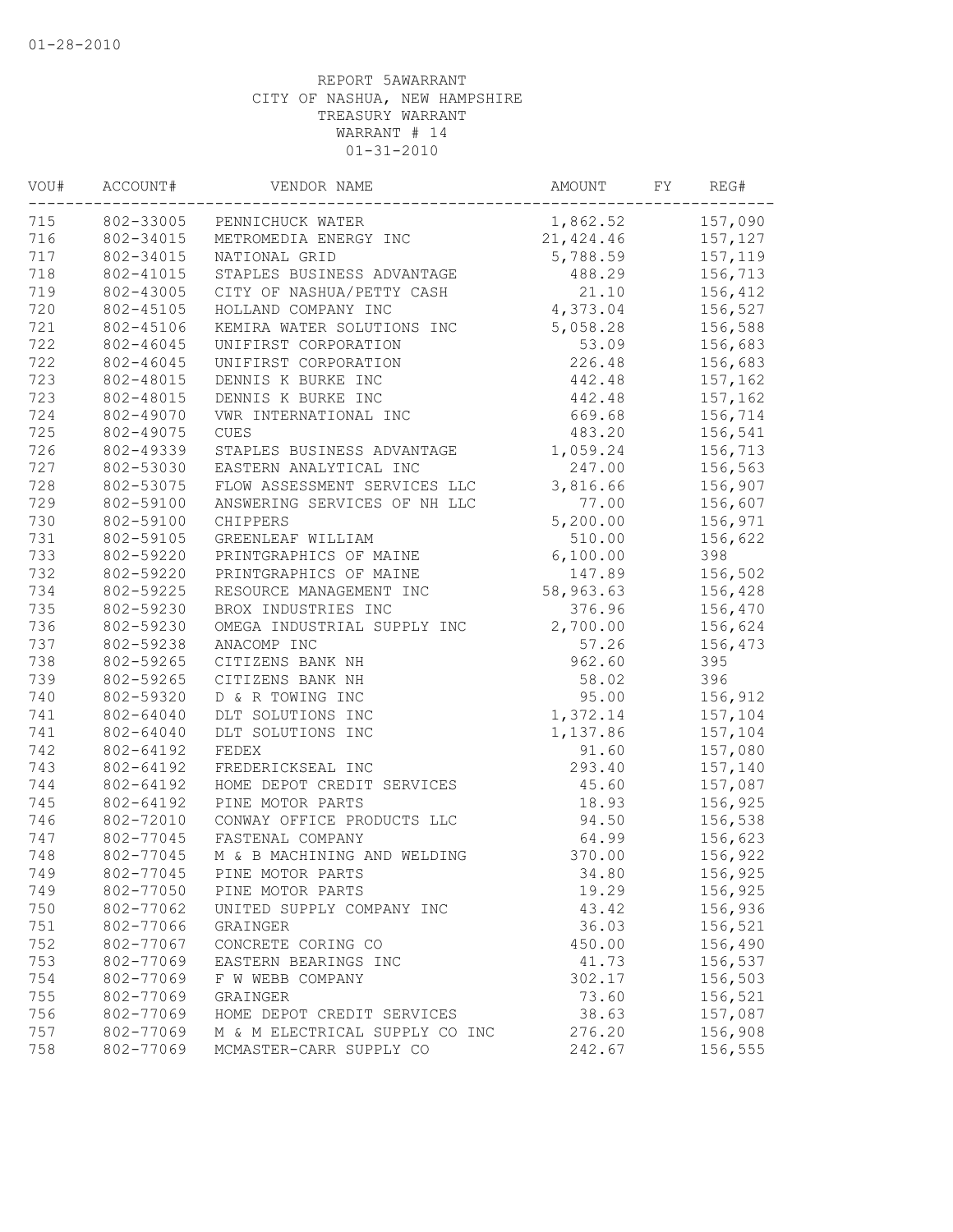| VOU#  | ACCOUNT#  | VENDOR NAME                       | AMOUNT   | FY. | REG#       |
|-------|-----------|-----------------------------------|----------|-----|------------|
| 759   | 802-77071 | FASTENAL COMPANY                  | 127.89   |     | 156,623    |
| 760   | 802-82025 | NH RETIREMENT SYSTEM              | 64.35    |     | 383        |
| 760   | 802-82025 | NH RETIREMENT SYSTEM              | 687.15   |     | 383        |
| 761   | 802-85040 | US BANK NA (091000022)            | 7,671.52 |     | 385        |
| 762   | 802-91010 | DOOKRAN STEVEN                    | 14.85    |     | 156,586    |
| 763   | 802-94005 | TREASURER STATE OF NH             | 180.00   |     | 157,076    |
| 763   | 802-94005 | TREASURER STATE OF NH             | 460.00   |     | 157,076    |
| 764   | 802-95005 | NEW ENGLAND BIOSOLIDS<br>& RESIDU | 1,760.00 |     | 157,130    |
| 765   | 802-95010 | MSDS ONLINE INC                   | 399.00   |     | 157,079    |
| 766   | 802-95075 | KEATING WILLIAM                   | 150.00   |     | 157,072    |
| 767   | 802-96004 | HORIZON SOLUTIONS CORP            | 6,233.43 |     | 156,422    |
| TOTAL | 802       | SEWERAGE DISPOSAL SYSTEM          |          |     | 203,906.07 |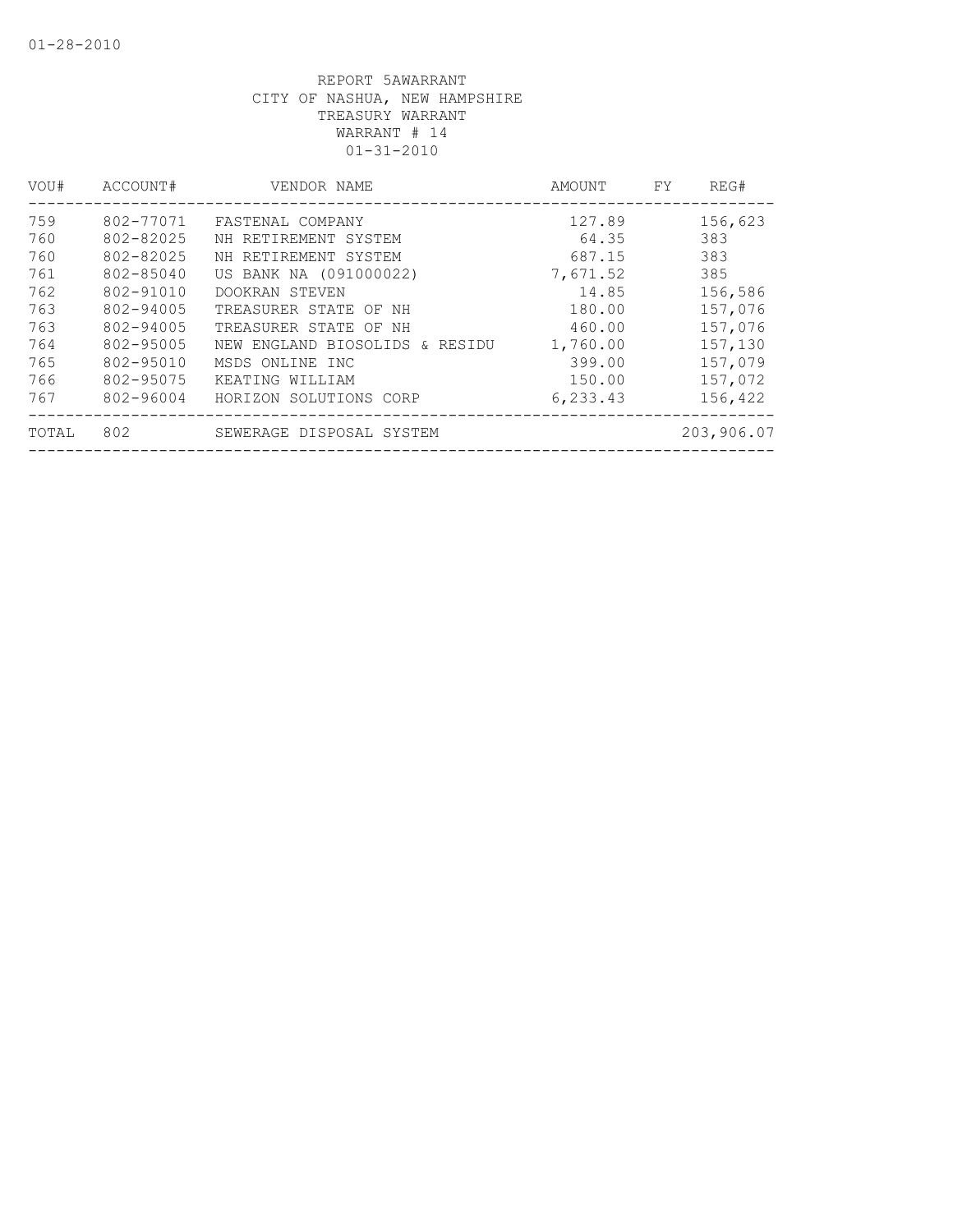| 768<br>941-98029<br>129.11<br>BOARD OF HEALTH/PETTY CASH<br>---------<br>___________________________<br>-----------<br>TOTAL<br>941<br>HEALTH & COMM SVCS TRUST FUND<br>769<br>951-05055<br>3,000.00<br>DUCHESNEAU THERESA<br>TOTAL<br>951<br>PWD & ENG TRUST FUND<br>770<br>952-59020<br>70.18<br>JEANNOTTE'S MARKET<br>952<br>TOTAL<br>PARK & RECREATION TRUST FUND<br>---------                                                                                                                                                                                                                                                                                                                   | 157,073<br>129.11<br>156,972<br>3,000.00<br>156,514<br>70.18                                                                                           |
|------------------------------------------------------------------------------------------------------------------------------------------------------------------------------------------------------------------------------------------------------------------------------------------------------------------------------------------------------------------------------------------------------------------------------------------------------------------------------------------------------------------------------------------------------------------------------------------------------------------------------------------------------------------------------------------------------|--------------------------------------------------------------------------------------------------------------------------------------------------------|
|                                                                                                                                                                                                                                                                                                                                                                                                                                                                                                                                                                                                                                                                                                      |                                                                                                                                                        |
|                                                                                                                                                                                                                                                                                                                                                                                                                                                                                                                                                                                                                                                                                                      |                                                                                                                                                        |
|                                                                                                                                                                                                                                                                                                                                                                                                                                                                                                                                                                                                                                                                                                      |                                                                                                                                                        |
|                                                                                                                                                                                                                                                                                                                                                                                                                                                                                                                                                                                                                                                                                                      |                                                                                                                                                        |
|                                                                                                                                                                                                                                                                                                                                                                                                                                                                                                                                                                                                                                                                                                      |                                                                                                                                                        |
|                                                                                                                                                                                                                                                                                                                                                                                                                                                                                                                                                                                                                                                                                                      |                                                                                                                                                        |
| 771<br>953-45030<br>BROX INDUSTRIES INC<br>39,657.53                                                                                                                                                                                                                                                                                                                                                                                                                                                                                                                                                                                                                                                 | 156,470                                                                                                                                                |
| TOTAL<br>953<br>STREET TRUST FUND                                                                                                                                                                                                                                                                                                                                                                                                                                                                                                                                                                                                                                                                    | 39,657.53                                                                                                                                              |
| 772<br>963-05054<br>EDISON SUPPLY EQUIPMENT COMPAN<br>353.00<br>773<br>963-34005<br>MCLAUGHLIN OIL COMPANY<br>675.18<br>774<br>963-75130<br>4,849.20<br>AIR DESIGN SERVICES, INC                                                                                                                                                                                                                                                                                                                                                                                                                                                                                                                     | 156,975<br>156,515<br>156,974                                                                                                                          |
| -----------<br>963<br>TOTAL<br>WOODLAWN CEMETERY TRUST FUND                                                                                                                                                                                                                                                                                                                                                                                                                                                                                                                                                                                                                                          | 5,877.38                                                                                                                                               |
| 775<br>975-32005<br>79.19<br>PSNH<br>776<br>975-33005<br>18.18<br>PENNICHUCK WATER<br>777<br>975-34015<br>METROMEDIA ENERGY INC<br>593.63<br>778<br>975-34015<br>NATIONAL GRID<br>257.16<br>779<br>$975 - 45050$<br>119.57<br>BAKER & TAYLOR<br>779<br>975-45050<br>BAKER & TAYLOR<br>1,196.48<br>779<br>975-45050<br>BAKER & TAYLOR<br>697.37<br>779<br>975-45050<br>BAKER & TAYLOR<br>64.26<br>779<br>975-45090<br>90.26<br>BAKER & TAYLOR<br>779<br>975-45090<br>189.68<br>BAKER & TAYLOR<br>779<br>767.28<br>975-45150<br>BAKER & TAYLOR<br>779<br>975-45150<br>BAKER & TAYLOR<br>94.34<br>779<br>975-45150<br>BAKER & TAYLOR<br>498.88<br>780<br>975-45150<br>INGRAM LIBRARY SERVICES<br>194.58 | 157,145<br>157,090<br>157,127<br>157,119<br>156,498<br>156,498<br>156,499<br>156,500<br>156,499<br>156,500<br>156,498<br>156,499<br>156,500<br>156,703 |
| 975<br>TOTAL<br>LIBRARY TRUST FUND                                                                                                                                                                                                                                                                                                                                                                                                                                                                                                                                                                                                                                                                   | 4,860.86                                                                                                                                               |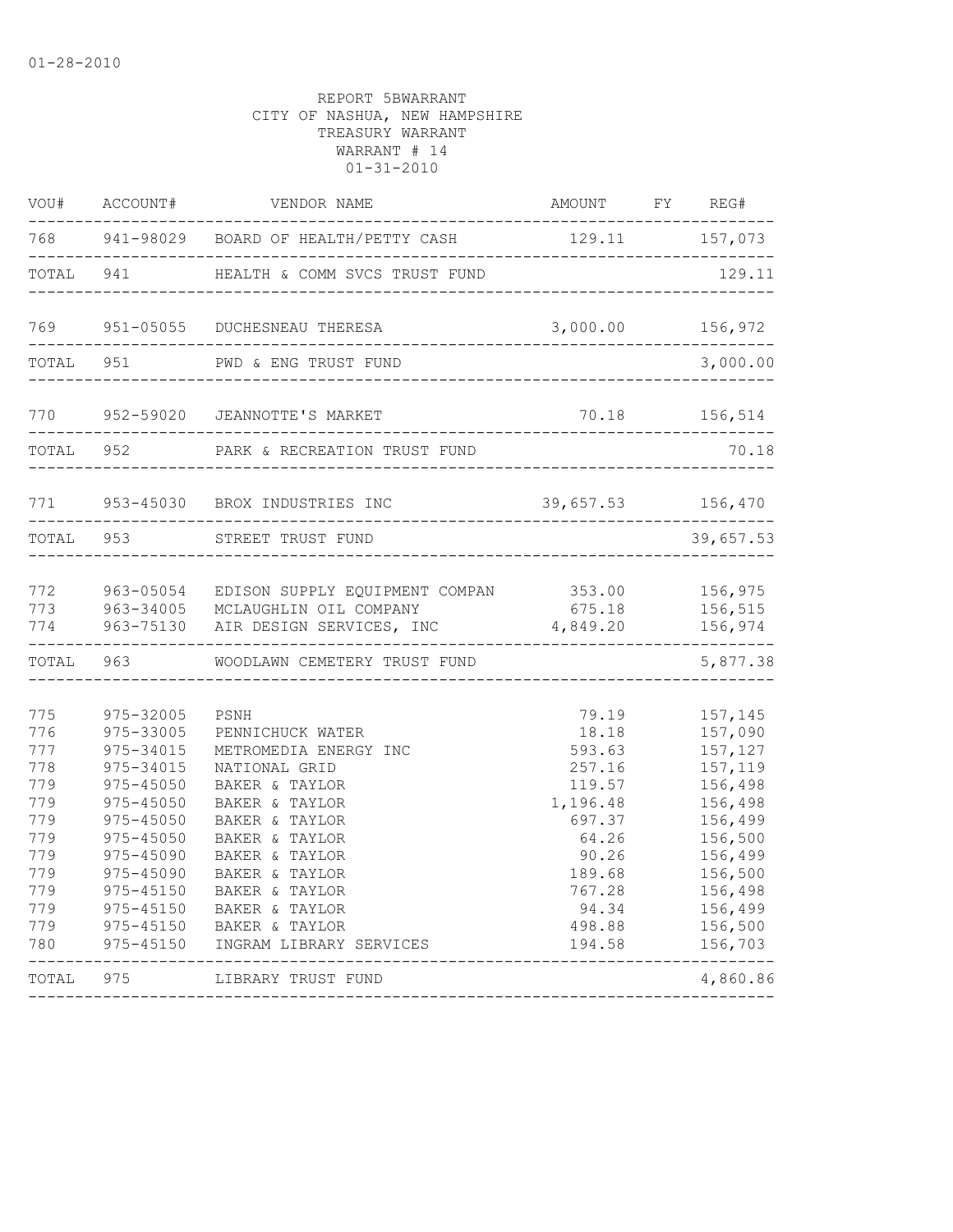|       | ACCOUNT# PAYROLL WEEK ENDING | AMOUNT |
|-------|------------------------------|--------|
|       | $16 - JAN - 2010$            |        |
| TOTAL |                              |        |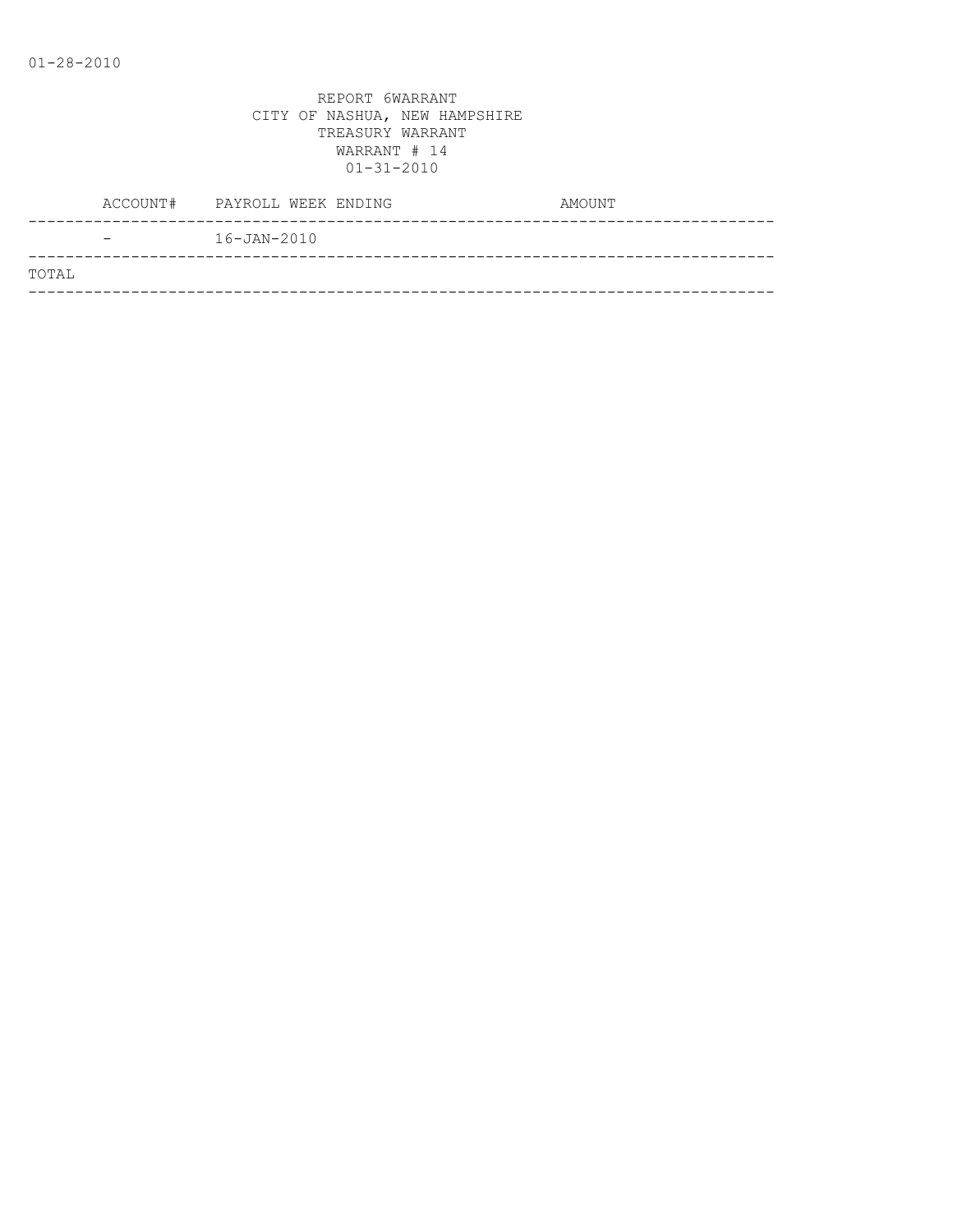# REPORT 7WARRANT CITY OF NASHUA, NEW HAMPSHIRE TREASURY WARRANT WARRANT # 14  $01 - 31 - 2010$ ACCOUNT# PAYROLL WEEK ENDING COUNT AMOUNT -------------------------------------------------------------------------------- 305-11125 16-JAN-2010 929.81 305-11125 23-JAN-2010 929.81 305-11239 16-JAN-2010 1,044.26 305-11239 23-JAN-2010 1,044.25 -------------------------------------------------------------------------------- TOTAL 305 SRF - CIVIC & COMM ACTIVITIES 3,948.13 -------------------------------------------------------------------------------- 308-11130 16-JAN-2010 833.86 308-11130 23-JAN-2010 833.85 308-11418 16-JAN-2010 477.92 308-11418 23-JAN-2010 477.91 308-11441 16-JAN-2010 1,404.69 308-11441 23-JAN-2010 1,404.69 308-11446 16-JAN-2010 838.07 308-11446 23-JAN-2010 838.08 308-11540 16-JAN-2010 1,047.51 308-11540 23-JAN-2010 1,047.51 308-11578 16-JAN-2010 964.37 308-11578 23-JAN-2010 964.36 308-11589 16-JAN-2010 1,044.26 308-11589 23-JAN-2010 992.04 308-11608 16-JAN-2010 952.10 308-11608 23-JAN-2010 571.26 308-83051 16-JAN-2010 2,583.10 308-83051 23-JAN-2010 901.38 308-83052 16-JAN-2010 2,229.14 308-83052 23-JAN-2010 1,964.33 308-83102 16-JAN-2010 2,603.15 308-83102 23-JAN-2010 2,474.16 -------------------------------------------------------------------------------- TOTAL 308 SRF – INSURANCE 27,447.74 -------------------------------------------------------------------------------- 3097-11162 16-JAN-2010 627.00 3097-11162 23-JAN-2010 627.00 3097-11408 16-JAN-2010 514.40 3097-11408 23-JAN-2010 430.63 3097-12112 16-JAN-2010 743.78

|            | 3097-12112 16-JAN-2010 | 743.78    |
|------------|------------------------|-----------|
|            | 3097-12112 23-JAN-2010 | 568.77    |
| 3097-17002 | 23-JAN-2010            | 4,850.00  |
| 3097-17004 | 23-JAN-2010            | 1,300.00  |
| 3097-17006 | 23-JAN-2010            | 600.00    |
| 3097-17008 | 23-JAN-2010            | 1,500.00  |
| 3097-17010 | 23-JAN-2010            | 2,500.00  |
| 3097-19138 | 23-JAN-2010            | 3,011.20  |
| 3097-19139 | 23-JAN-2010            | 12,807.63 |
| 3097-19140 | 16-JAN-2010            | 8,972.95  |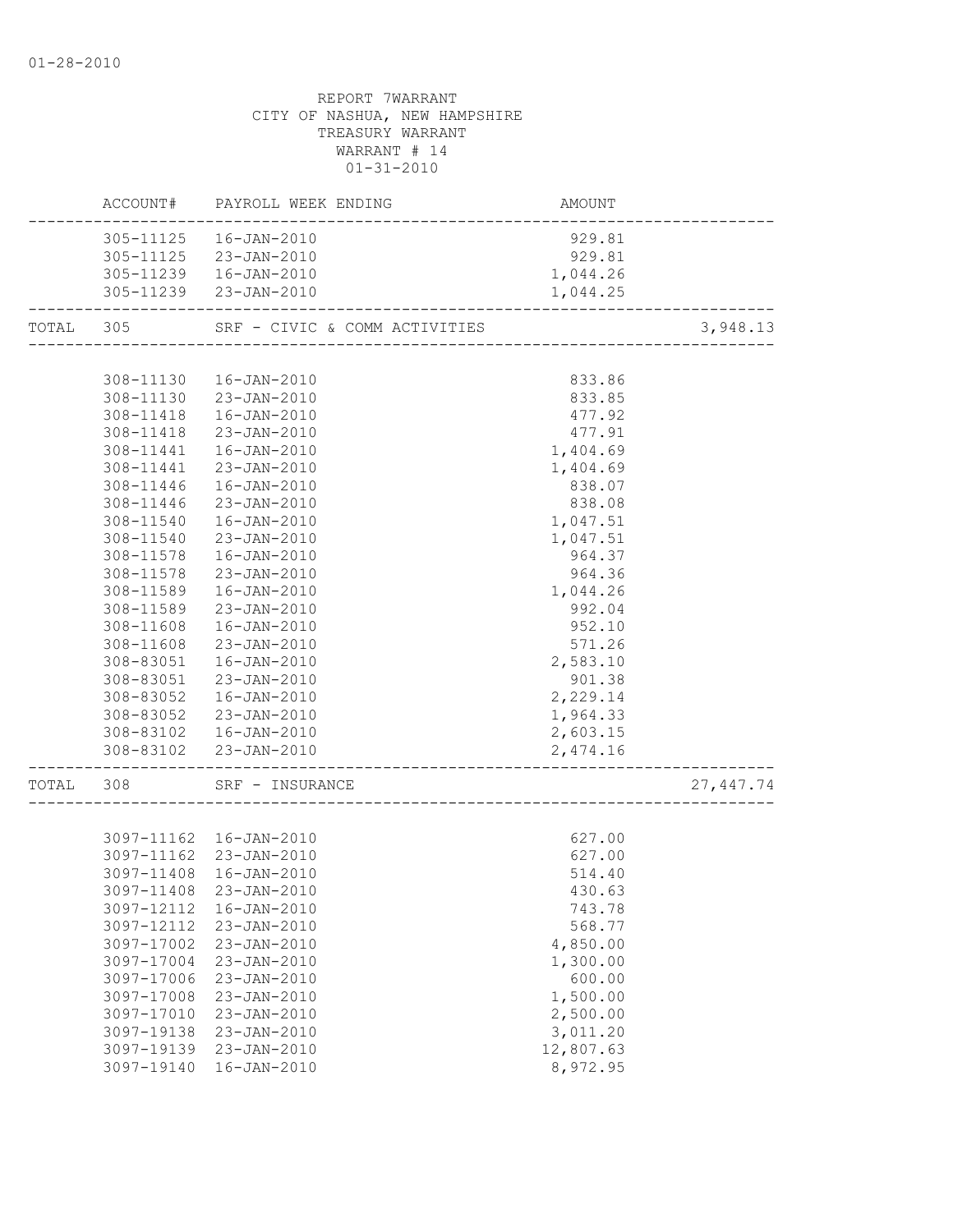|           | ACCOUNT#                                                                                             | PAYROLL WEEK ENDING                                                                                                                                                                                                              | AMOUNT                                                                                                                    |           |
|-----------|------------------------------------------------------------------------------------------------------|----------------------------------------------------------------------------------------------------------------------------------------------------------------------------------------------------------------------------------|---------------------------------------------------------------------------------------------------------------------------|-----------|
|           |                                                                                                      | 3097-19140 23-JAN-2010<br>3097-19540  16-JAN-2010<br>3097-19540 23-JAN-2010<br>3097-19544 16-JAN-2010<br>3097-19544 23-JAN-2010<br>3097-19545  16-JAN-2010<br>3097-19545 23-JAN-2010                                             | 7,178.36<br>22,887.85<br>18,734.74<br>682.32<br>553.83<br>1,886.23<br>1,449.95                                            |           |
| TOTAL     | 309                                                                                                  | SRF - FOOD SERVICES                                                                                                                                                                                                              |                                                                                                                           | 92,426.64 |
|           |                                                                                                      | 3098-13004 16-JAN-2010<br>3098-13004 23-JAN-2010                                                                                                                                                                                 | 387.33<br>590.55                                                                                                          |           |
| TOTAL 309 |                                                                                                      | FRESH FRUIT & VEGETABLE GRANT                                                                                                                                                                                                    |                                                                                                                           | 977.88    |
|           |                                                                                                      | 3117-12006 16-JAN-2010<br>3117-12006 23-JAN-2010                                                                                                                                                                                 | 625.00<br>625.00                                                                                                          |           |
| TOTAL     | 311                                                                                                  | DRIVER'S EDUCATION                                                                                                                                                                                                               |                                                                                                                           | 1,250.00  |
|           | 312-11167<br>312-11167<br>312-11191<br>312-11191<br>312-11547<br>312-11547<br>312-12116<br>312-12116 | 312-11165  16-JAN-2010<br>312-11165 23-JAN-2010<br>16-JAN-2010<br>23-JAN-2010<br>16-JAN-2010<br>23-JAN-2010<br>16-JAN-2010<br>23-JAN-2010<br>$16 - JAN - 2010$<br>23-JAN-2010<br>312-13004  16-JAN-2010<br>312-13004 23-JAN-2010 | 739.70<br>739.69<br>282.70<br>282.70<br>807.83<br>807.83<br>2,170.11<br>2,170.10<br>614.87<br>614.87<br>10.60<br>2,723.31 |           |
| TOTAL     | 312                                                                                                  | SRF - FINANCIAL SERVICES                                                                                                                                                                                                         |                                                                                                                           | 11,964.31 |
| TOTAL     | 312                                                                                                  | 3122-12006 16-JAN-2010<br>3122-12006 23-JAN-2010<br>ADULT ED/CONTINUING ED                                                                                                                                                       | 87.50<br>362.50                                                                                                           | 450.00    |
|           |                                                                                                      | 3130-13133 16-JAN-2010<br>3130-13133 23-JAN-2010                                                                                                                                                                                 | 650.00<br>250.00                                                                                                          |           |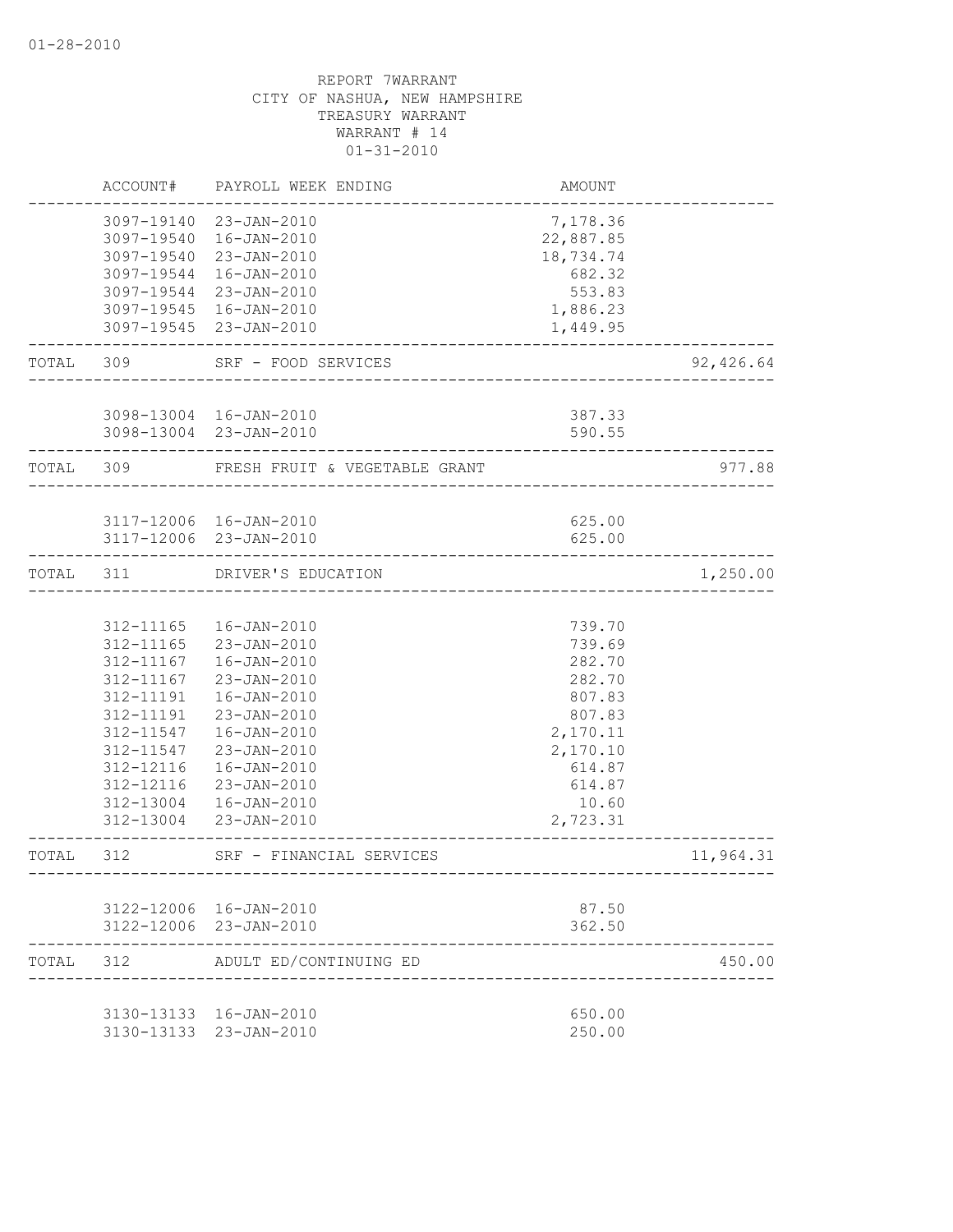|           | ACCOUNT#               | PAYROLL WEEK ENDING<br>------------                                                 | AMOUNT                           |           |
|-----------|------------------------|-------------------------------------------------------------------------------------|----------------------------------|-----------|
| TOTAL 313 |                        | FIFTH BLOCK OJDDP                                                                   |                                  | 900.00    |
|           |                        | 3230-11870 23-JAN-2010                                                              | 1,200.00                         |           |
|           |                        | 3230-12006 16-JAN-2010                                                              | 450.00                           |           |
|           |                        | 3230-12006 23-JAN-2010<br>------------------------<br>_____________________________ | 450.00                           |           |
|           |                        |                                                                                     |                                  | 2,100.00  |
|           |                        | 3245-11860 23-JAN-2010                                                              | 1,373.08                         |           |
| TOTAL 324 |                        | YOUTH SAFE HAVEN-PAL<br>_______________________                                     |                                  | 1,373.08  |
|           |                        | 3260-11726 23-JAN-2010                                                              | 1,915.12                         |           |
|           | _________________      | __________________________<br>TOTAL 326 NH ALTERNATE ASSESS COACH                   |                                  | 1,915.12  |
|           |                        |                                                                                     | -------------------------------- |           |
|           |                        | 331-11250  16-JAN-2010                                                              | 699.94                           |           |
|           | 331-11250              | 23-JAN-2010                                                                         | 699.95                           |           |
|           | $331 - 11558$          | 16-JAN-2010                                                                         | 1,208.52                         |           |
|           | 331-11558<br>331-12115 | 23-JAN-2010<br>$16 - JAN - 2010$                                                    | 1,208.52<br>570.25               |           |
|           | 331-12115              | 23-JAN-2010                                                                         | 570.25                           |           |
|           | 331-13005              | $23 - JAN - 2010$                                                                   | 184.06                           |           |
|           | 331-13038              | $16 - JAN - 2010$                                                                   | 276.46                           |           |
|           | 331-13038              | $23 - JAN - 2010$                                                                   | 414.69                           |           |
|           | 331-13044              | $16 - JAN - 2010$                                                                   | 2,551.31                         |           |
|           | 331-13044              | $23 - JAN - 2010$                                                                   | 4,052.70                         |           |
|           | 331-13048              | 23-JAN-2010                                                                         | 293.21                           |           |
|           | 331-15002              | $23 - JAN - 2010$                                                                   |                                  |           |
|           |                        | 331-18036  16-JAN-2010                                                              | 2,007.64                         |           |
|           | ___________________    | 331-18036 23-JAN-2010                                                               | 5,358.64                         |           |
| TOTAL     | 331                    | SRF - POLICE DEPARTMENT                                                             |                                  | 20,096.14 |
|           |                        | 332-18084 23-JAN-2010                                                               | 1,124.15                         |           |
| TOTAL     | 332                    | _______________.<br>SRF - FIRE DEPARTMENT                                           |                                  | 1,124.15  |

3330-12201 16-JAN-2010 341.00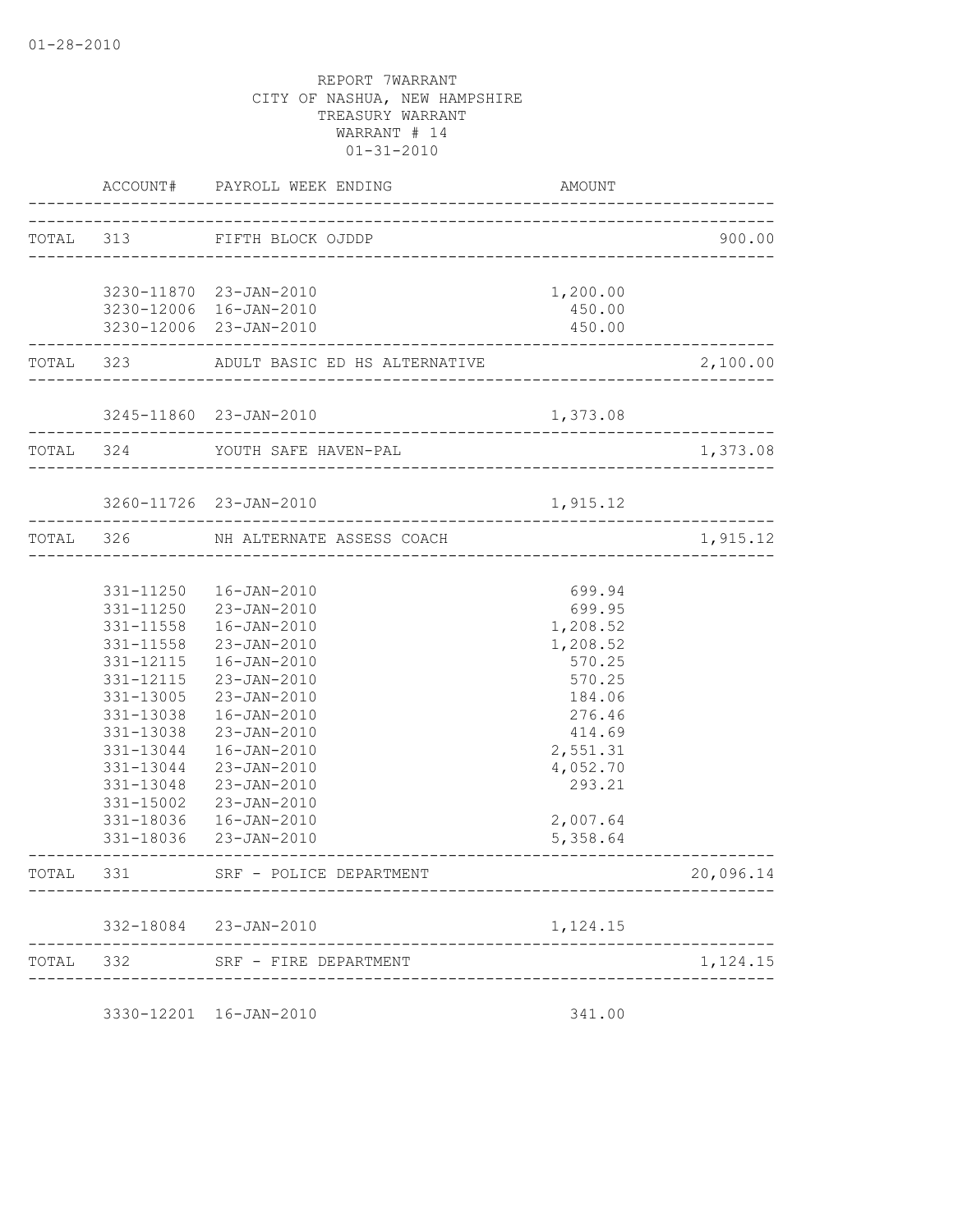|           |            | ACCOUNT# PAYROLL WEEK ENDING                                  | AMOUNT                                 |           |
|-----------|------------|---------------------------------------------------------------|----------------------------------------|-----------|
| TOTAL 333 |            | TITLE I SCHL IMPRV MT PLEASANT                                | -------------------------------------- | 341.00    |
|           |            |                                                               |                                        |           |
|           |            | 341-11107  16-JAN-2010                                        | 380.86                                 |           |
|           |            | 341-11107 23-JAN-2010                                         | 380.86                                 |           |
|           | 341-11235  | 16-JAN-2010                                                   | 1,167.81                               |           |
|           | 341-11235  | 23-JAN-2010                                                   | 1,167.80                               |           |
|           | 341-11484  | 16-JAN-2010                                                   | 640.00                                 |           |
|           | 341-11484  | 23-JAN-2010                                                   | 640.00                                 |           |
|           | 341-11563  | 16-JAN-2010                                                   | 966.25                                 |           |
|           | 341-11563  | 23-JAN-2010                                                   | 966.25                                 |           |
|           |            | 341-12037  16-JAN-2010                                        | 107.27                                 |           |
|           | 341-12037  | 23-JAN-2010                                                   | 107.27                                 |           |
|           | 341-12101  | 16-JAN-2010                                                   | 171.67                                 |           |
|           |            | 341-12101 23-JAN-2010                                         | 171.67                                 |           |
|           |            | 341-31050 23-JAN-2010                                         | 80.00                                  |           |
| TOTAL 341 |            | SRF - COMMUNITY SERVICES<br>--------------------------------- |                                        | 6,947.71  |
|           |            |                                                               |                                        |           |
|           |            | 342-11499  16-JAN-2010                                        | 1,064.00                               |           |
|           |            | 342-11499 23-JAN-2010                                         | 1,064.00                               |           |
|           | 342-11584  | 16-JAN-2010                                                   | 1,643.91                               |           |
|           |            | 342-11584 23-JAN-2010                                         | 1,643.92                               |           |
|           |            | 342-12000  16-JAN-2010                                        | 654.03                                 |           |
|           |            | 342-12000 23-JAN-2010                                         | 654.03                                 |           |
|           |            | 342-12081 23-JAN-2010                                         | 85.40                                  |           |
| TOTAL 342 |            | SRF - COMMUNITY HEALTH                                        |                                        | 6,809.29  |
|           |            |                                                               |                                        |           |
|           |            | 3440-12006 16-JAN-2010                                        | 4,409.44                               |           |
|           |            | 3440-12006 23-JAN-2010                                        | 5,529.48                               |           |
|           | 3440-12006 | 16-JAN-2010                                                   | 52.50                                  |           |
|           | 3440-12006 | 23-JAN-2010                                                   | $-52.50$                               |           |
|           | 3440-12078 | 16-JAN-2010                                                   | 37.50                                  |           |
|           |            | 3440-12078 23-JAN-2010                                        | 4,462.50                               |           |
|           |            | TOTAL 344 AFTER SCHOOL PROGRAM                                |                                        | 14,438.92 |
|           |            |                                                               |                                        |           |
|           |            | 3450-11162  16-JAN-2010                                       | 657.75                                 |           |
|           |            | 3450-11162 23-JAN-2010                                        | 657.75                                 |           |
|           | 3450-11860 | 23-JAN-2010                                                   | 8,066.87                               |           |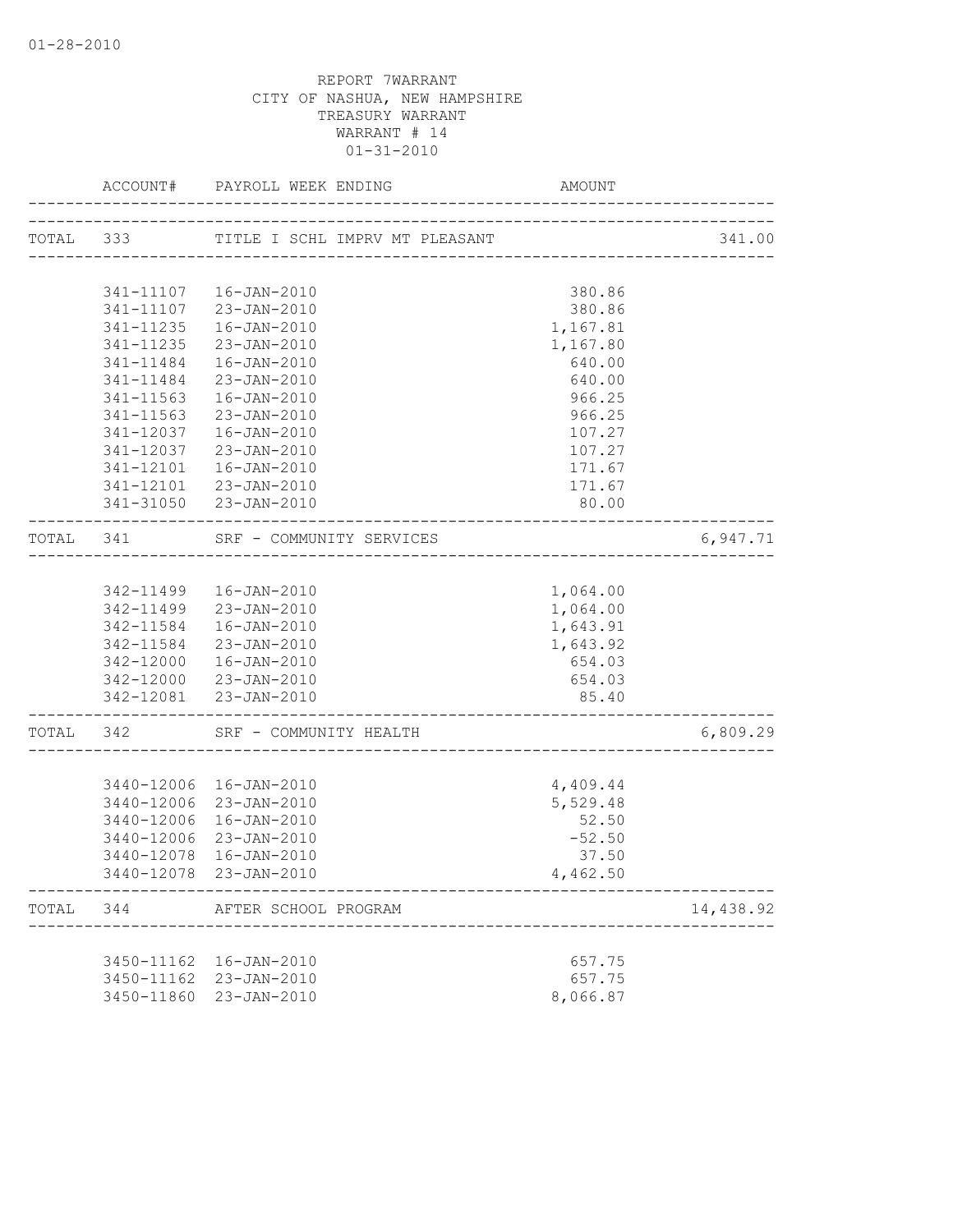|       |            | ACCOUNT# PAYROLL WEEK ENDING                         | AMOUNT              |           |
|-------|------------|------------------------------------------------------|---------------------|-----------|
|       |            | TOTAL 345 21 ST CENTURY ELEM.AFTER SCHL              |                     | 9,382.37  |
|       |            | 3460-11860 23-JAN-2010                               | 3,195.87            |           |
|       |            | 3460-12006 16-JAN-2010                               | 752.60              |           |
|       |            | 3460-12006 23-JAN-2010                               | 2,888.28            |           |
|       |            | TOTAL 346 21 ST CENTURY AFTER SCH MIDDLE             |                     | 6,836.75  |
|       |            | 3468-11162  16-JAN-2010                              | 627.00              |           |
|       |            | 3468-11162 23-JAN-2010                               | 627.00              |           |
|       |            | 3468-11870 23-JAN-2010                               | 4,461.44            |           |
|       |            | 3468-17010 23-JAN-2010                               | 1,600.00            |           |
|       |            | 3468-19230 23-JAN-2010                               | 7,653.50            |           |
|       |            | TOTAL 346 SMALLER LEARNING COMMUNITY                 |                     | 14,968.94 |
|       |            |                                                      |                     |           |
|       |            | 3500-11726 23-JAN-2010<br>3500-12201 16-JAN-2010     | 26,516.62<br>372.00 |           |
|       | TOTAL 350  | TITLE IIA HQT                                        |                     | 26,888.62 |
|       |            |                                                      |                     |           |
|       |            | 352-59055  16-JAN-2010                               | 410.15              |           |
|       |            | 352-59055 23-JAN-2010                                | 410.15              |           |
|       |            | TOTAL 352 SRF - PARKS AND RECREATION                 |                     | 820.30    |
|       |            | 3530-11870  16-JAN-2010                              |                     |           |
|       |            | 3530-11870 23-JAN-2010                               | 100.00<br>200.00    |           |
|       |            | 3530-12006 16-JAN-2010                               | 3,925.00            |           |
|       |            | 3530-12006 23-JAN-2010                               | 5,025.00            |           |
|       | 3530-13032 | $16 - JAN - 2010$                                    | 280.08              |           |
|       |            | 3530-13032 23-JAN-2010                               | 243.50              |           |
| TOTAL | 353        | ADULT BASIC ED DIPLOMA PROGRAM                       |                     | 9,773.58  |
|       |            | 3600-11515 23-JAN-2010                               | 3,372.50            |           |
|       |            | 3600-13133 23-JAN-2010                               | 1,200.00            |           |
| TOTAL | 360        | --------------------<br>DROP OUT PREVENTION/ADULT ED |                     | 4,572.50  |
|       |            |                                                      |                     |           |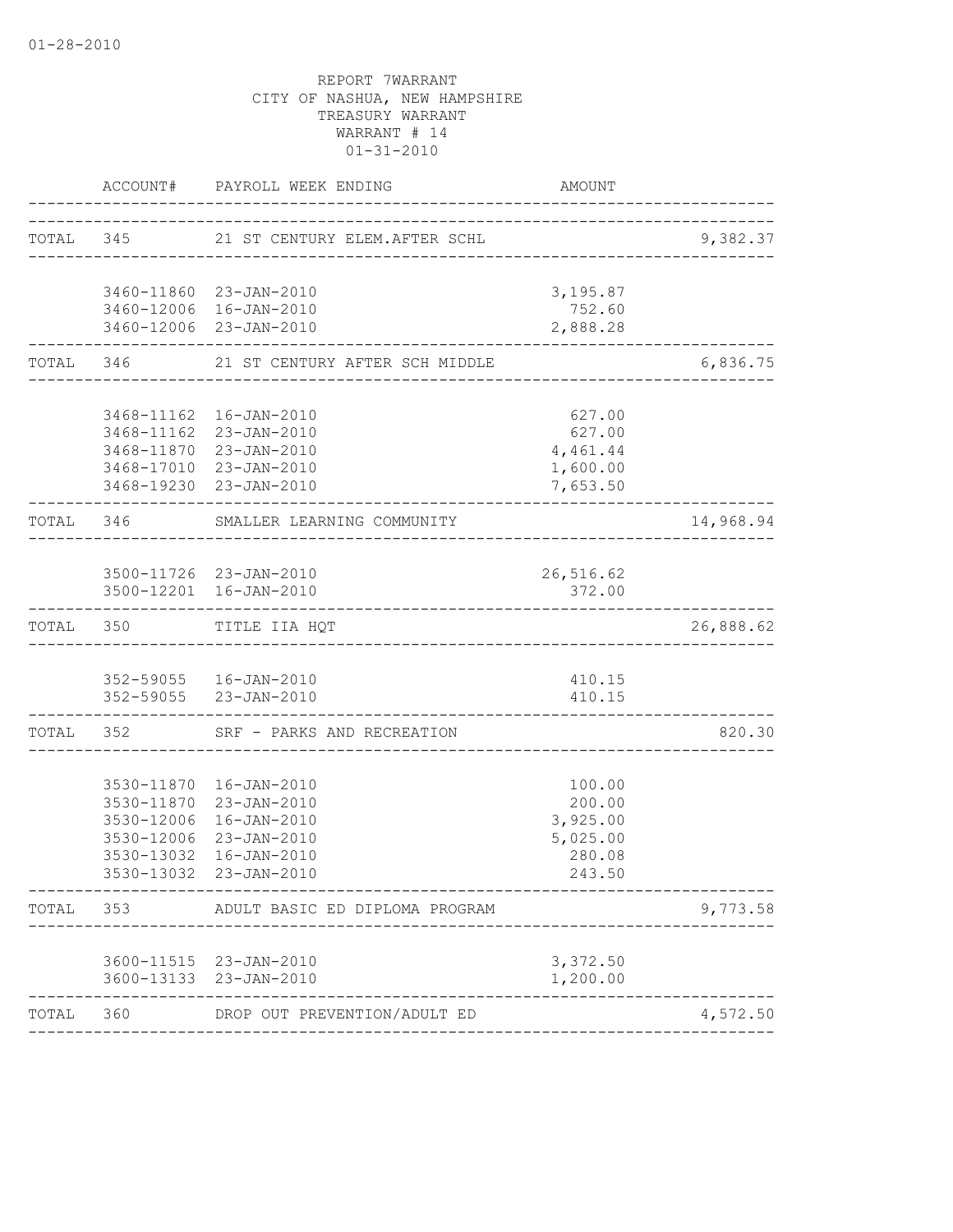| ACCOUNT#               | PAYROLL WEEK ENDING              | AMOUNT           |
|------------------------|----------------------------------|------------------|
| 374-01126              | 16-JAN-2010                      | 936.79           |
| 374-01126              | 23-JAN-2010                      | 1,191.79         |
| 374-01210              | $16 - JAN - 2010$                | 1,830.26         |
| 374-01210              | 23-JAN-2010                      | 537.15           |
| 374-0703P              | $16 - JAN - 2010$                | 219.16           |
| 374-0703P              | 23-JAN-2010                      | 219.16           |
| 374-0704P              | $16 - JAN - 2010$                | 219.16           |
| 374-0704P              | $23 - JAN - 2010$                | 219.16           |
| 374-0705M              | 23-JAN-2010                      | 390.00           |
| 374-0705P              | $16 - JAN - 2010$                | 339.40           |
| 374-0705P              | 23-JAN-2010                      | 339.40           |
| 374-07235              | $16 - JAN - 2010$                | 541.64           |
| 374-07235              | 23-JAN-2010                      | 541.64           |
| 374-0734P              | $16 - JAN - 2010$                | 1,708.85         |
| 374-0734P              | 23-JAN-2010                      | 1,708.84         |
| 374-0734R              | $16 - JAN - 2010$                | 120.24           |
| 374-0734R              | 23-JAN-2010                      | 120.24           |
| 374-09003              | $16 - JAN - 2010$                | 537.16           |
| 374-09003              | $23 - JAN - 2010$                | 537.15           |
| 374-11131              | $16 - JAN - 2010$                | 483.72           |
| 374-11131              | 23-JAN-2010                      | 483.71           |
| 374-11149              | $16 - JAN - 2010$                | 1,886.15         |
| 374-11149              | 23-JAN-2010                      | 1,886.16         |
| 374-11168<br>374-11168 | $16 - JAN - 2010$<br>23-JAN-2010 | 952.10<br>952.10 |
| 374-11653              | $16 - JAN - 2010$                | 240.49           |
| 374-11653              | 23-JAN-2010                      | 240.49           |
| 374-11676              | $16 - JAN - 2010$                | 902.76           |
| 374-11676              | 23-JAN-2010                      | 902.76           |
| 374-11677              | $16 - JAN - 2010$                | 761.50           |
| 374-11677              | 23-JAN-2010                      | 761.50           |
| 374-11679              | $16 - JAN - 2010$                | 902.42           |
| 374-11679              | 23-JAN-2010                      | 902.42           |
| 374-11680              | $16 - JAN - 2010$                | 814.27           |
| 374-11680              | 23-JAN-2010                      | 814.26           |
| 374-11682              | $16 - JAN - 2010$                | 476.96           |
| 374-11682              | 23-JAN-2010                      | 476.96           |
| 374-11683              | $16 - JAN - 2010$                | 1,711.98         |
| 374-11683              | 23-JAN-2010                      | 1,711.98         |
| 374-11688              | $16 - JAN - 2010$                | 604.92           |
| 374-11688              | 23-JAN-2010                      | 604.92           |
| 374-11751              | 23-JAN-2010                      | 1,293.12         |
| 374-12188              | $16 - JAN - 2010$                | 207.23           |
| 374-12188              | 23-JAN-2010                      | 296.04           |
| 374-13004              | $23 - JAN - 2010$                | 341.39           |
| 374-31050              | $23 - JAN - 2010$                | 17.00            |
|                        |                                  |                  |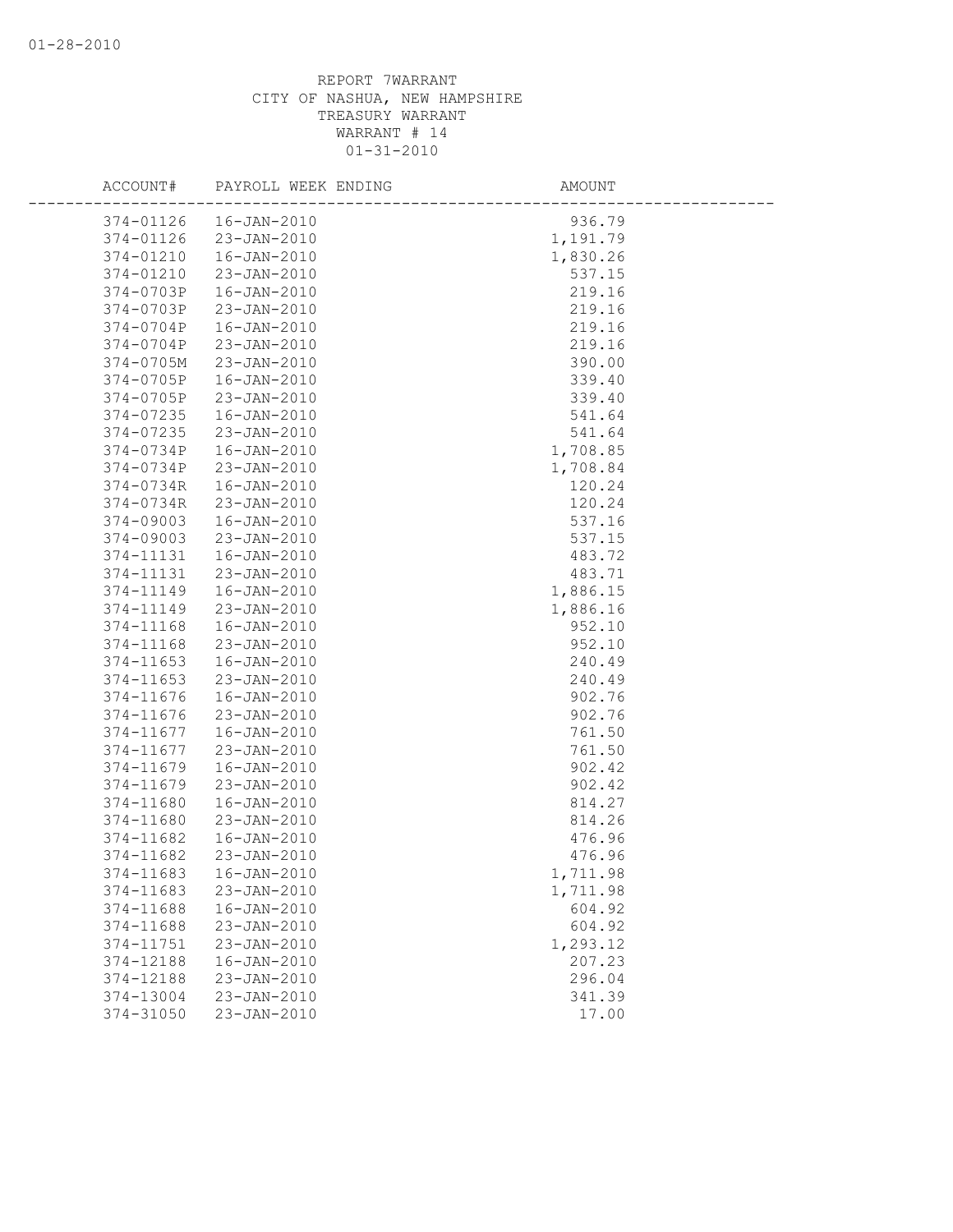|           | ACCOUNT#   | PAYROLL WEEK ENDING            | AMOUNT                        |           |
|-----------|------------|--------------------------------|-------------------------------|-----------|
|           | TOTAL 374  | SRF - URBAN PROGRAMS           | _____________________________ | 33,886.50 |
|           |            |                                |                               |           |
|           |            | 3750-11726 23-JAN-2010         | 21,777.97                     |           |
|           |            | 3750-11870  16-JAN-2010        | 1,500.00                      |           |
|           |            | 3750-11870 23-JAN-2010         | 600.00                        |           |
|           | 3750-12111 | 16-JAN-2010                    | 1,810.10                      |           |
|           | 3750-12111 | 23-JAN-2010                    | 1,564.30                      |           |
|           | 3750-12198 | 23-JAN-2010                    | 13,762.11                     |           |
|           | 3750-12201 | 16-JAN-2010                    | $-124.00$                     |           |
|           |            | 3750-13133 16-JAN-2010         | 537.50                        |           |
|           |            | 3750-13133 23-JAN-2010         | 2,987.50                      |           |
|           |            | 3750-19000 23-JAN-2010         | 1,750.00                      |           |
| TOTAL 375 |            | TITLE ARRA GRANT               |                               | 46,165.48 |
|           |            |                                |                               |           |
|           |            | 3760-11726 23-JAN-2010         | 8,135.94                      |           |
|           |            | 3760-11802 23-JAN-2010         | 2,011.53                      |           |
|           |            | 3760-11870 23-JAN-2010         | 2,843.02                      |           |
|           |            | 3760-12111 16-JAN-2010         | 5,910.79                      |           |
|           | 3760-12111 | 23-JAN-2010                    | 4,836.40                      |           |
|           | 3760-12126 | 16-JAN-2010                    | 598.33                        |           |
|           | 3760-12126 | 23-JAN-2010                    | 478.66                        |           |
|           | 3760-12135 | 16-JAN-2010                    | 41.76                         |           |
|           | 3760-12135 | 23-JAN-2010                    | 41.76                         |           |
|           | 3760-12198 | 23-JAN-2010                    | 48,536.38                     |           |
|           | 3760-12201 | 16-JAN-2010                    | 179.68                        |           |
|           | 3760-12201 | 23-JAN-2010                    | 1,390.15                      |           |
|           | 3760-13133 | 23-JAN-2010                    | 2,325.00                      |           |
|           | 3760-17006 | 23-JAN-2010                    | 875.00                        |           |
|           | 3760-17008 | 23-JAN-2010                    | 2,588.00                      |           |
|           | 3760-17010 | 23-JAN-2010                    | 1,688.00                      |           |
|           | 3760-19000 | 16-JAN-2010                    | 1,517.88                      |           |
|           | 3760-19000 | 23-JAN-2010                    | 4,977.39                      |           |
| TOTAL     | 376        | TITLE I                        |                               | 88,975.67 |
|           |            |                                |                               |           |
|           |            | 3770-13133 16-JAN-2010         | 2,112.50                      |           |
|           |            | 3770-13133 23-JAN-2010         | 3,270.58                      |           |
| TOTAL 377 |            | TITLE III ENHANCE ENG.LANGUAGE |                               | 5,383.08  |
|           |            |                                |                               |           |
|           |            | 3900-11726 23-JAN-2010         | 4,068.13                      |           |
|           |            | 3900-12111 16-JAN-2010         | 418.16                        |           |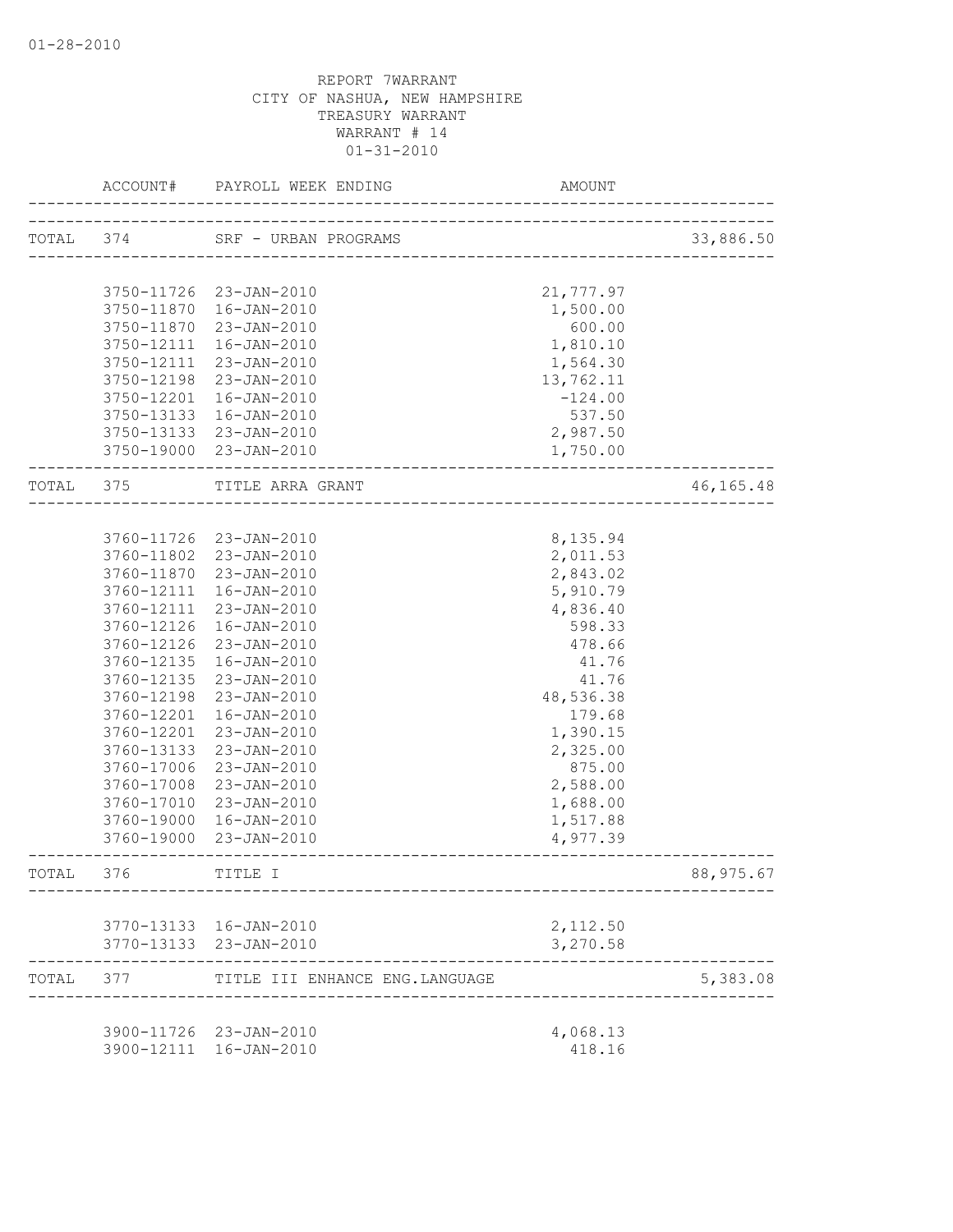|       | ACCOUNT#                 | PAYROLL WEEK ENDING                                                                                  | AMOUNT                                                         |              |
|-------|--------------------------|------------------------------------------------------------------------------------------------------|----------------------------------------------------------------|--------------|
|       | 3900-12111<br>3900-13120 | $23 - JAN - 2010$<br>23-JAN-2010<br>3900-13133 23-JAN-2010<br>3900-19000 23-JAN-2010                 | 334.53<br>366.88<br>750.00<br>1,400.00                         |              |
| TOTAL | 390                      | VOC ED SECONDARY PERKINS                                                                             |                                                                | 7,337.70     |
|       |                          | 3909-11726 23-JAN-2010                                                                               | $-1, 711.28$<br>$- - - - -$                                    |              |
| TOTAL | 390                      | VOC ED SECONDARY PERKINS                                                                             |                                                                | $-1, 711.28$ |
|       |                          | 3927-13133 23-JAN-2010<br>______________________________                                             | 200.00                                                         |              |
| TOTAL | 392                      | CULINARY ARTS                                                                                        |                                                                | 200.00       |
|       |                          | 3937-19000 23-JAN-2010                                                                               | 825.20<br>. <u>.</u>                                           |              |
| TOTAL | 393                      | DAY CARE                                                                                             |                                                                | 825.20       |
|       | 3940-11726<br>3940-12111 | 23-JAN-2010<br>3940-11803 23-JAN-2010<br>3940-12111 16-JAN-2010<br>23-JAN-2010                       | 8,150.65<br>1,825.64<br>14,742.36<br>86, 482.34<br>----------- |              |
| TOTAL | 394                      | ARRA IDEA SPECIAL ED                                                                                 |                                                                | 111,200.99   |
|       |                          | 3950-11726 23-JAN-2010<br>3950-11805 23-JAN-2010<br>3950-12201 16-JAN-2010<br>3950-12201 23-JAN-2010 | 74, 912.27<br>1,728.64<br>124.00<br>124.00                     |              |
| TOTAL | 395                      | IDEA B SPECIAL EDUCATION                                                                             |                                                                | 76,888.91    |
|       |                          | 3960-11726 23-JAN-2010                                                                               | 2,279.03                                                       |              |
| TOTAL | 396                      | SPECIAL EDUCATION PRE-SCHOOL                                                                         | _________________                                              | 2,279.03     |
|       |                          |                                                                                                      |                                                                |              |

3977-12111 23-JAN-2010 -697.81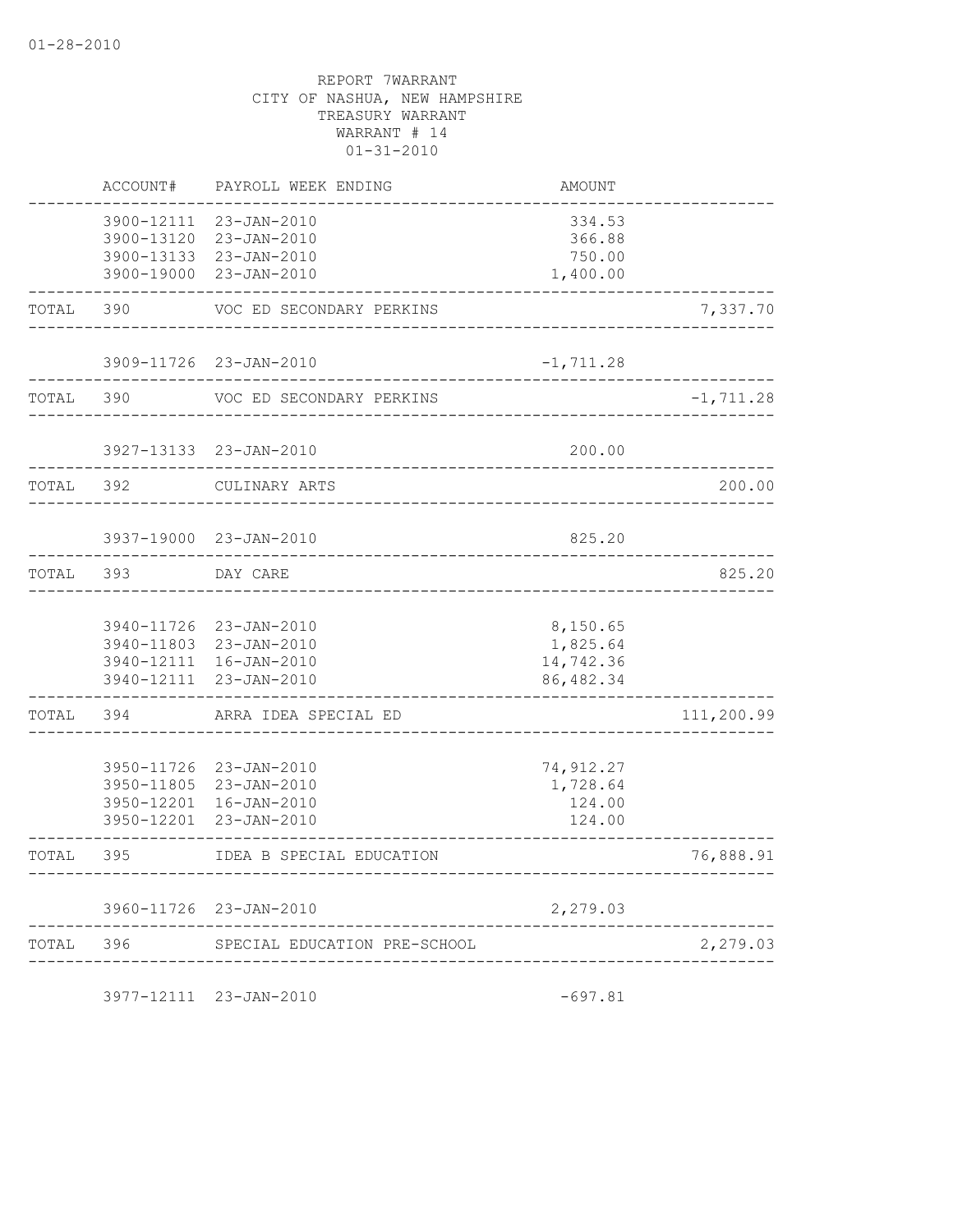|            | ACCOUNT# PAYROLL WEEK ENDING | AMOUNT    |
|------------|------------------------------|-----------|
|            |                              |           |
| ТОТАІ. 397 | SPECIAL ED LOCAL             | $-697.81$ |
|            |                              |           |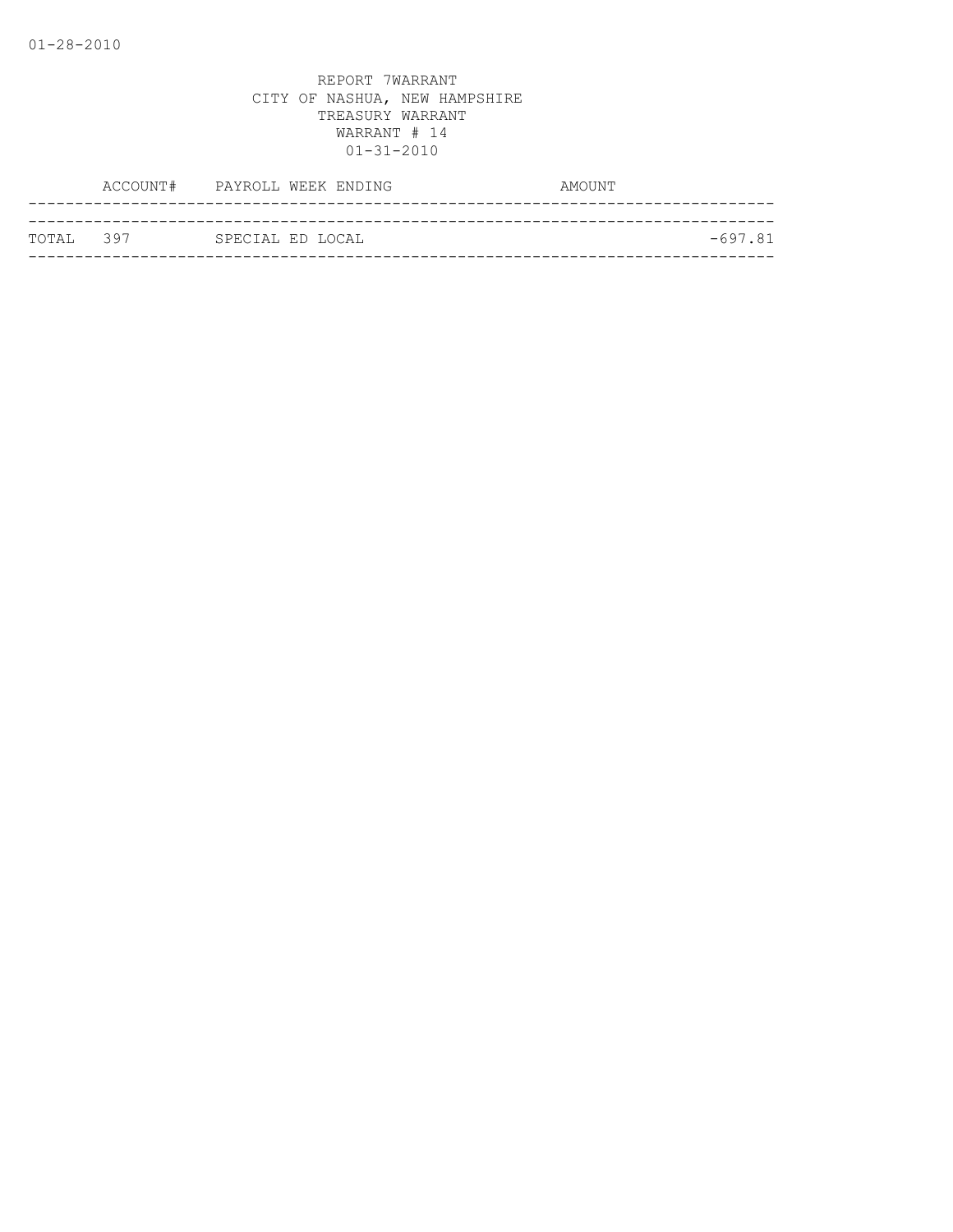|       | ACCOUNT#  | PAYROLL WEEK ENDING            | AMOUNT   |            |
|-------|-----------|--------------------------------|----------|------------|
|       | 501-11033 | $16 - JAN - 2010$              | 798.30   |            |
|       | 501-11033 | 23-JAN-2010                    | 798.31   |            |
|       | 501-11463 | $16 - JAN - 2010$              | 798.30   |            |
|       | 501-11463 | 23-JAN-2010                    | 798.30   |            |
|       | 501-11470 | $16 - JAN - 2010$              | 827.74   |            |
|       | 501-11470 | 23-JAN-2010                    | 827.74   |            |
|       | 501-11471 | $16 - JAN - 2010$              | 1,990.00 |            |
|       | 501-11471 | 23-JAN-2010                    | 1,990.00 |            |
|       | 501-11611 | $16 - JAN - 2010$              | 546.80   |            |
|       | 501-11611 | 23-JAN-2010                    | 546.80   |            |
|       | 501-31050 | 23-JAN-2010                    | 80.00    |            |
| TOTAL | 501       | MAYOR'S OFFICE                 |          | 10,002.29  |
|       |           |                                |          |            |
|       | 502-11113 | $16 - JAN - 2010$              | 1,571.35 |            |
|       | 502-11113 | 23-JAN-2010                    | 1,571.35 |            |
|       | 502-11195 | $16 - JAN - 2010$              | 1,999.68 |            |
|       | 502-11195 | 23-JAN-2010                    | 1,999.68 |            |
|       | 502-11219 | 16-JAN-2010                    | 1,819.33 |            |
|       | 502-11219 | 23-JAN-2010                    | 1,819.34 |            |
|       | 502-11518 | 16-JAN-2010                    | 1,716.87 |            |
|       | 502-11518 | 23-JAN-2010                    | 1,716.88 |            |
| TOTAL | 502       | LEGAL DEPARTMENT               |          | 14, 214.48 |
|       |           |                                |          |            |
|       |           | 503-11071  16-JAN-2010         | 1,240.67 |            |
|       |           | 503-11071 23-JAN-2010          | 1,240.67 |            |
|       |           | 503-12092  16-JAN-2010         | 505.03   |            |
|       | 503-12092 | 23-JAN-2010                    | 505.03   |            |
| TOTAL | 503       | BOARD OF ALDERMEN              |          | 3,491.40   |
|       |           | 507-82010 23-JAN-2010          | 381.59   |            |
| TOTAL | 507       | PENSIONS                       |          | 381.59     |
|       |           |                                |          |            |
|       | 511-11247 | 16-JAN-2010                    | 666.36   |            |
|       | 511-11247 | 23-JAN-2010                    | 666.36   |            |
|       | 511-11248 | 16-JAN-2010                    | 1,351.04 |            |
|       | 511-11248 | 23-JAN-2010                    | 1,351.05 |            |
| TOTAL | 511       | CITI-STAT (FORMERLY ADMIN SVS) |          | 4,034.81   |
|       |           |                                |          |            |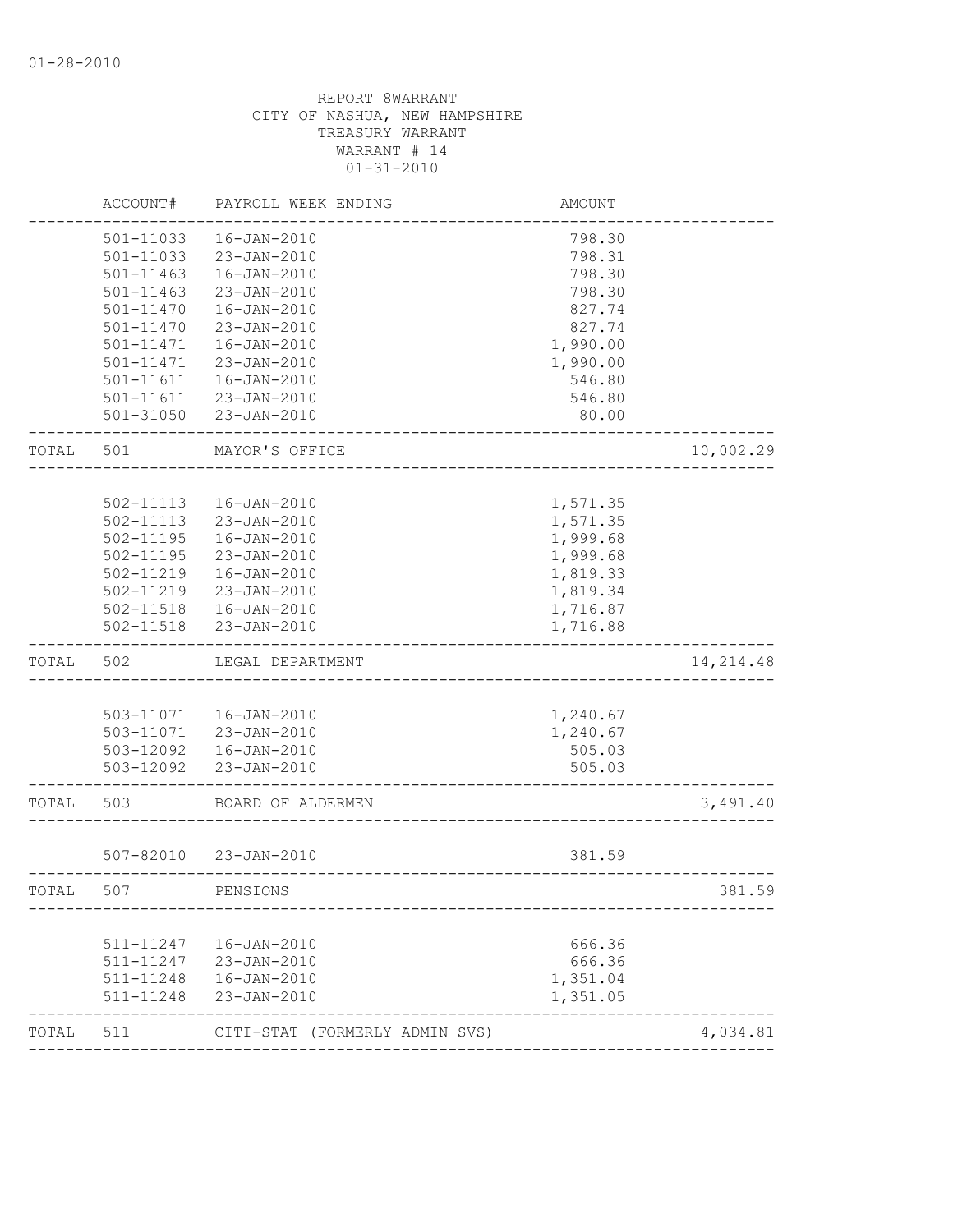| ACCOUNT#               | PAYROLL WEEK ENDING                    | AMOUNT             |  |
|------------------------|----------------------------------------|--------------------|--|
| 512-11005              | 16-JAN-2010                            | 902.42             |  |
| 512-11005              | 23-JAN-2010                            | 902.41             |  |
| 512-11050              | $16 - JAN - 2010$                      | 721.04             |  |
| 512-11050              | 23-JAN-2010                            | 721.04             |  |
|                        |                                        |                    |  |
| 512-11064              | $16 - JAN - 2010$                      | 983.28             |  |
| 512-11064<br>512-11073 | 23-JAN-2010                            | 983.28<br>1,585.82 |  |
|                        | $16 - JAN - 2010$<br>$23 - JAN - 2010$ |                    |  |
| 512-11073              | $16 - JAN - 2010$                      | 1,585.82           |  |
| 512-11134<br>512-11134 |                                        | 773.25             |  |
|                        | 23-JAN-2010<br>16-JAN-2010             | 773.25             |  |
| 512-11165              |                                        | 1,370.56           |  |
| 512-11165              | 23-JAN-2010                            | 1,370.54           |  |
| 512-11167              | $16 - JAN - 2010$                      | 282.69             |  |
| 512-11167              | 23-JAN-2010                            | 282.69             |  |
| 512-11173              | $16 - JAN - 2010$                      | 1,404.69           |  |
| 512-11173              | 23-JAN-2010                            | 1,404.70           |  |
| 512-11177              | 16-JAN-2010                            | 1,941.86           |  |
| 512-11177              | $23 - JAN - 2010$                      | 1,941.85           |  |
| 512-11222              | $16 - JAN - 2010$                      | 985.72             |  |
| 512-11222              | 23-JAN-2010                            | 985.73             |  |
| 512-11224              | $16 - JAN - 2010$                      | 981.19             |  |
| 512-11224              | 23-JAN-2010                            | 981.19             |  |
| 512-11232              | $16 - JAN - 2010$                      | 1,035.98           |  |
| 512-11232              | 23-JAN-2010                            | 1,035.98           |  |
| 512-11265              | 16-JAN-2010                            | 858.44             |  |
| 512-11265              | 23-JAN-2010                            | 858.44             |  |
| 512-11431              | 16-JAN-2010                            | 2,505.52           |  |
| 512-11431              | 23-JAN-2010                            | 2,505.52           |  |
| 512-11531              | $16 - JAN - 2010$                      | 1,761.98           |  |
| 512-11531              | 23-JAN-2010                            | 1,746.69           |  |
| 512-11684              | $16 - JAN - 2010$                      | 852.13             |  |
| 512-11684              | 23-JAN-2010                            | 852.14             |  |
| 512-11714              | $16 - JAN - 2010$                      | 929.81             |  |
| 512-11714              | 23-JAN-2010                            | 929.81             |  |
| 512-11740              | $16 - JAN - 2010$                      | 1,622.11           |  |
| 512-11740              | 23-JAN-2010                            | 1,622.11           |  |
| 512-12033              | $16 - JAN - 2010$                      | 598.30             |  |
| 512-12033              | 23-JAN-2010                            | 598.30             |  |
| 512-12052              | 16-JAN-2010                            | 560.13             |  |
| 512-12052              | 23-JAN-2010                            | 577.59             |  |
| 512-12056              | $16 - JAN - 2010$                      | 374.56             |  |
| 512-12056              | 23-JAN-2010                            | 353.37             |  |
| 512-12749              | $16 - JAN - 2010$                      | 607.36             |  |
| $512 - 12749$          | $23 - JAN - 2010$                      | 607.36             |  |
| 512-13004              | $16 - JAN - 2010$                      | 89.45              |  |
| 512-13004              | 23-JAN-2010                            | 108.27             |  |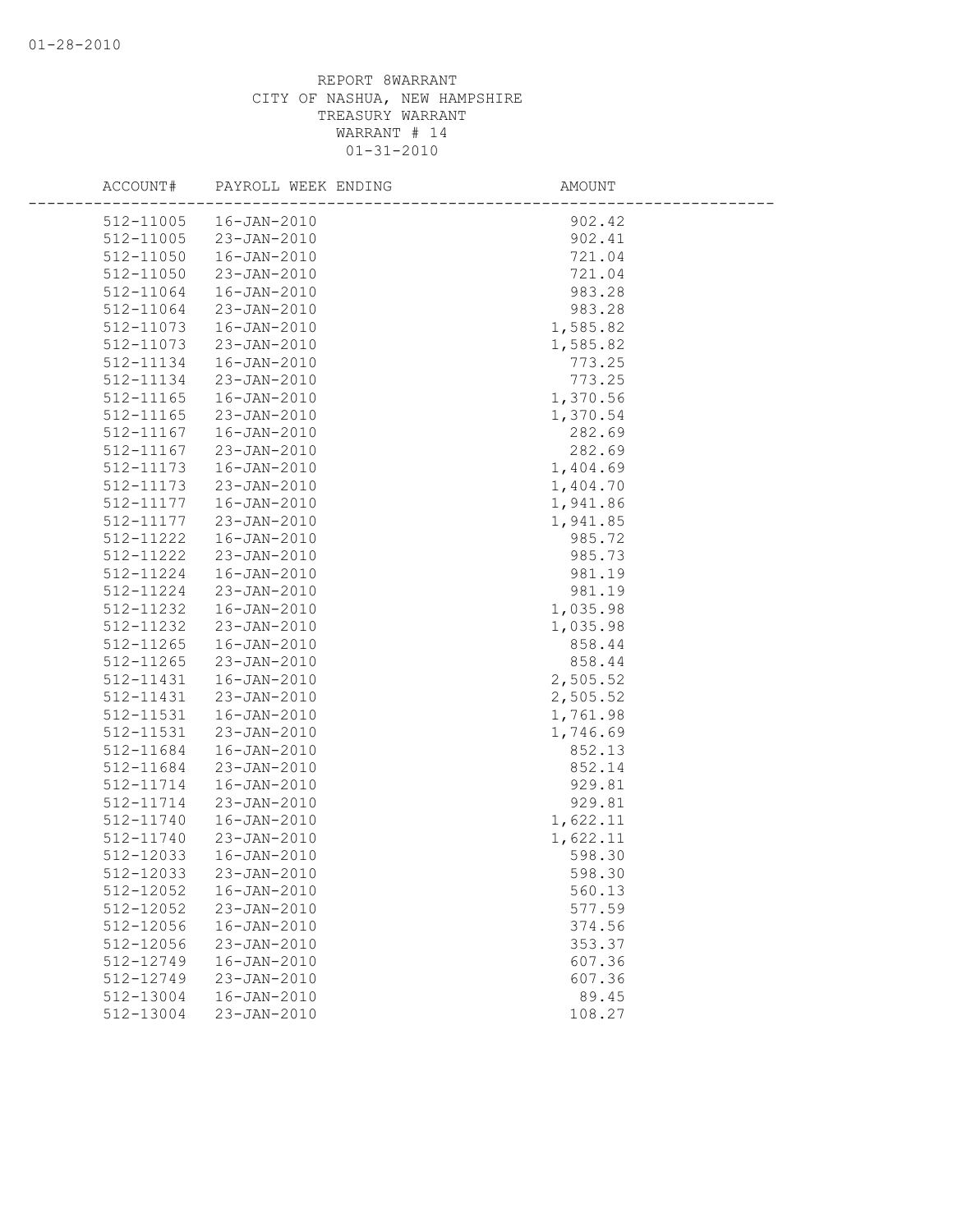|           | ACCOUNT#  | PAYROLL WEEK ENDING    | AMOUNT                            |            |
|-----------|-----------|------------------------|-----------------------------------|------------|
| TOTAL 512 |           | FINANCIAL SERVICES     |                                   | 47, 456.37 |
|           |           |                        | --------------------------------- |            |
|           |           | 513-11117  16-JAN-2010 | 1,579.18                          |            |
|           |           |                        | 1,579.19                          |            |
|           |           | 513-11117 23-JAN-2010  |                                   |            |
|           | 513-11171 | 16-JAN-2010            | 2,634.50                          |            |
|           | 513-11171 | 23-JAN-2010            | 2,634.50                          |            |
|           | 513-11213 | 16-JAN-2010            | 1,255.87                          |            |
|           |           | 513-11213 23-JAN-2010  | 1,255.86                          |            |
|           |           | 513-11223  16-JAN-2010 | 755.86                            |            |
|           |           | 513-11223 23-JAN-2010  | 755.86                            |            |
|           |           | 513-12085  16-JAN-2010 | 480.00                            |            |
| TOTAL 513 |           | CITY CLERK'S OFFICE    |                                   | 12,930.82  |
|           |           |                        |                                   |            |
|           |           | 515-11031  16-JAN-2010 | 1,075.15                          |            |
|           |           | 515-11031 23-JAN-2010  | 1,075.15                          |            |
|           |           | 515-11350  16-JAN-2010 | 929.81                            |            |
|           |           | 515-11350 23-JAN-2010  | 929.81                            |            |
|           |           | 515-11446  16-JAN-2010 | 279.36                            |            |
|           | 515-11446 | 23-JAN-2010            | 279.36                            |            |
|           |           | 515-11447  16-JAN-2010 | 1,670.34                          |            |
|           | 515-11447 | 23-JAN-2010            | 1,670.35                          |            |
|           |           | 515-12001  16-JAN-2010 | 592.27                            |            |
|           |           | 515-12001 23-JAN-2010  | 592.27                            |            |
| TOTAL 515 |           | HUMAN RESOURCES        | _________________________         | 9,093.87   |
|           |           |                        |                                   |            |
|           |           | 516-11147  16-JAN-2010 | 620.14                            |            |
|           |           | 516-11147 23-JAN-2010  | 620.14                            |            |
|           | 516-11148 | 16-JAN-2010            | 961.94                            |            |
|           | 516-11148 | 23-JAN-2010            | 961.95                            |            |
|           | 516-11459 | 16-JAN-2010            | 1,240.67                          |            |
|           | 516-11459 | 23-JAN-2010            | 1,240.67                          |            |
|           |           |                        | 917.02                            |            |
|           |           | 516-11573 23-JAN-2010  | 917.02                            |            |
| TOTAL     | 516       | PURCHASING DEPARTMENT  |                                   | 7,479.55   |
|           |           |                        |                                   |            |
|           | 517-11198 | $16 - JAN - 2010$      | 1,102.39                          |            |
|           | 517-11198 | 23-JAN-2010            | 1,102.37                          |            |
|           | 517-11266 | $16 - JAN - 2010$      | 626.08                            |            |
|           | 517-11266 | 23-JAN-2010            | 626.08                            |            |
|           | 517-11420 | $16 - JAN - 2010$      | 722.90                            |            |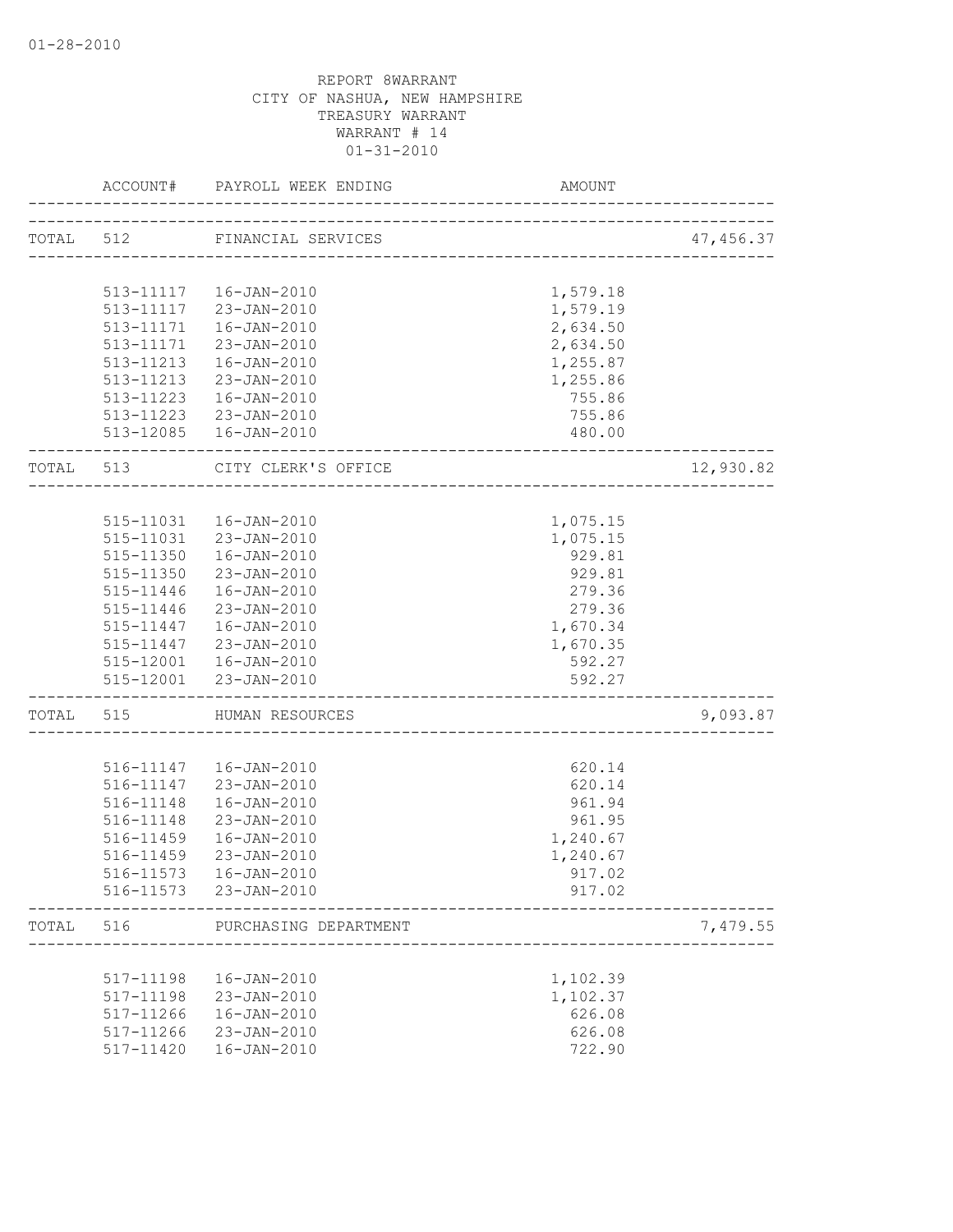|           |               | ACCOUNT# PAYROLL WEEK ENDING                         | AMOUNT   |            |
|-----------|---------------|------------------------------------------------------|----------|------------|
|           |               | 517-11420 23-JAN-2010                                | 722.90   |            |
|           |               | 517-12063  16-JAN-2010                               | 290.48   |            |
|           |               | 517-12063 23-JAN-2010                                | 290.48   |            |
|           |               | 517-13020 23-JAN-2010                                | 303.52   |            |
| TOTAL     | 517           | BUILDING MAINT - CITY ADMIN                          |          | 5,787.20   |
|           |               |                                                      |          |            |
|           | 519-11014     | 16-JAN-2010                                          | 1,095.79 |            |
|           |               | 519-11014 23-JAN-2010                                | 1,095.78 |            |
|           | 519-11016     | 16-JAN-2010                                          | 961.94   |            |
|           | 519-11016     | 23-JAN-2010                                          | 961.95   |            |
|           | 519-11017     | 16-JAN-2010                                          | 803.69   |            |
|           | 519-11017     | 23-JAN-2010                                          | 803.69   |            |
|           | 519-11115     | 16-JAN-2010                                          | 1,929.25 |            |
|           | 519-11115     | 23-JAN-2010                                          | 1,929.25 |            |
|           | 519-11146     | 16-JAN-2010                                          | 837.27   |            |
|           | 519-11146     | 23-JAN-2010                                          | 837.26   |            |
|           | 519-11153     | 16-JAN-2010                                          | 604.92   |            |
|           | 519-11153     | 23-JAN-2010                                          | 604.92   |            |
|           | 519-11154     | $16 - JAN - 2010$                                    | 634.65   |            |
|           | 519-11154     | 23-JAN-2010                                          | 634.65   |            |
|           | 519-11205     | $16 - JAN - 2010$                                    | 796.04   |            |
|           | 519-11205     | 23-JAN-2010                                          | 796.04   |            |
|           |               | 519-11241  16-JAN-2010                               | 1,367.59 |            |
|           |               | 519-11241 23-JAN-2010                                | 1,367.59 |            |
|           |               | 519-18006 23-JAN-2010                                | 375.00   |            |
|           | TOTAL 519     | ASSESSORS                                            |          | 18, 437.27 |
|           |               |                                                      |          |            |
|           |               | 520-12077  16-JAN-2010                               | 266.12   |            |
|           |               | 520-12077 23-JAN-2010<br>___________________________ | 266.12   |            |
| TOTAL 520 |               | HUNT BUILDING<br>___________________________         |          | 532.24     |
|           |               |                                                      |          |            |
|           |               |                                                      | 1,674.48 |            |
|           | 522-11127     | $23 - JAN - 2010$                                    | 1,674.48 |            |
|           | 522-11128     | $16 - JAN - 2010$                                    | 1,124.40 |            |
|           | 522-11128     | 23-JAN-2010                                          | 1,124.40 |            |
|           | 522-11286     | $16 - JAN - 2010$                                    | 591.62   |            |
|           | 522-11286     | 23-JAN-2010                                          | 591.61   |            |
|           | 522-11356     | $16 - JAN - 2010$                                    | 952.10   |            |
|           | 522-11356     | 23-JAN-2010                                          | 952.10   |            |
|           | 522-11429     | $16 - JAN - 2010$                                    | 1,819.33 |            |
|           | $522 - 11429$ | $23 - JAN - 2010$                                    | 1,819.34 |            |
|           | 522-11641     | $16 - JAN - 2010$                                    | 1,375.56 |            |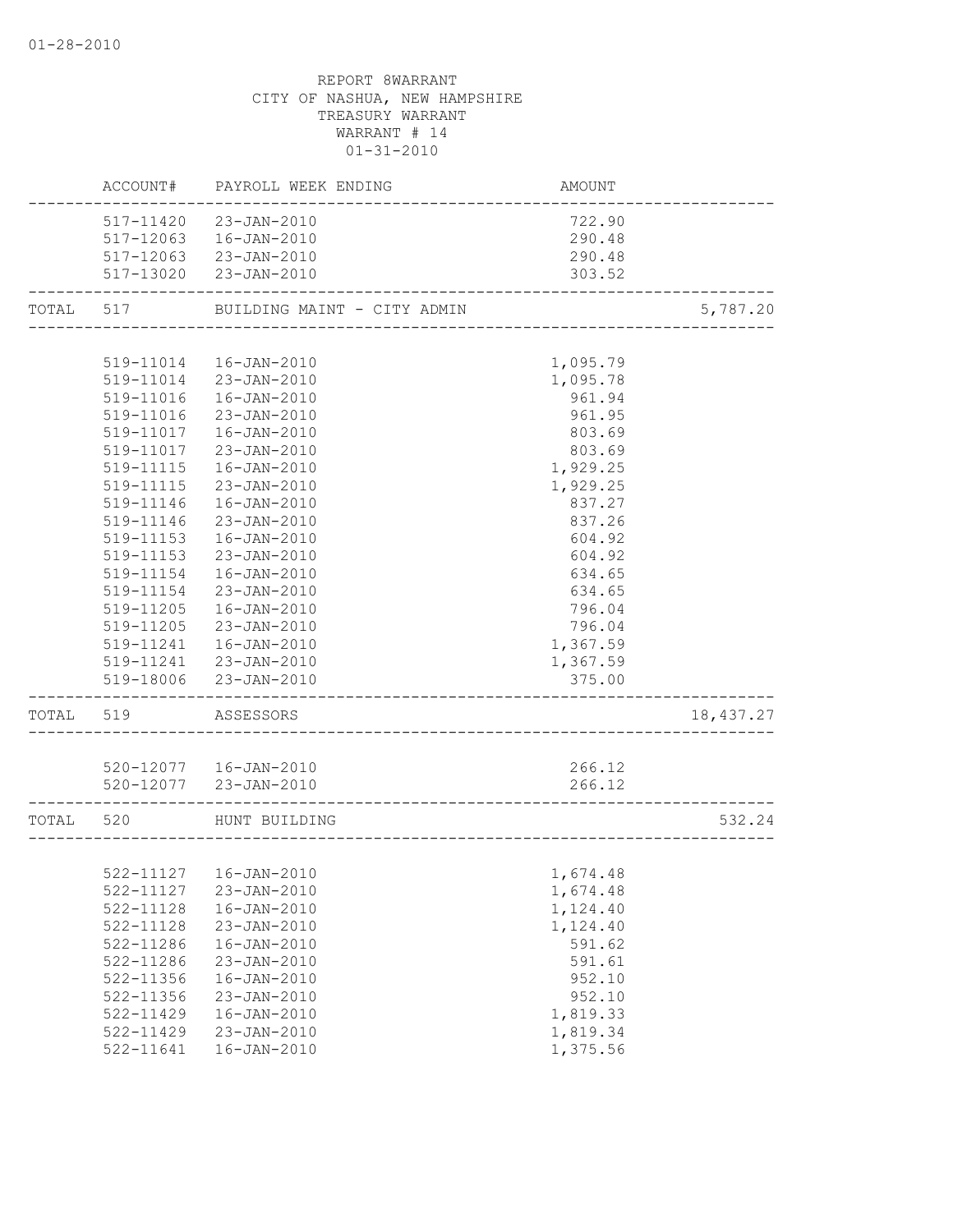|           | ACCOUNT#      | PAYROLL WEEK ENDING    | AMOUNT   |           |
|-----------|---------------|------------------------|----------|-----------|
|           |               | 522-11641 23-JAN-2010  | 1,375.55 |           |
|           | $522 - 11652$ | 16-JAN-2010            | 1,446.40 |           |
|           | 522-11652     | 23-JAN-2010            | 1,446.40 |           |
|           | 522-11721     | 16-JAN-2010            | 1,518.77 |           |
|           | 522-11721     | 23-JAN-2010            | 1,518.77 |           |
|           | 522-11724     | 16-JAN-2010            | 1,331.47 |           |
|           | 522-11724     | 23-JAN-2010            | 1,331.46 |           |
|           | $522 - 11725$ | $16 - JAN - 2010$      | 974.62   |           |
|           | 522-11725     | 23-JAN-2010            | 974.61   |           |
|           | 522-11729     | 16-JAN-2010            | 2,177.10 |           |
|           |               | 522-11729 23-JAN-2010  | 2,177.10 |           |
|           |               | 522-31050 23-JAN-2010  | 97.00    |           |
| TOTAL 522 |               | INFORMATION TECHNOLOGY |          | 30,068.67 |
|           |               |                        |          |           |
|           |               | 523-11332  16-JAN-2010 | 981.52   |           |
|           |               | 523-11332 23-JAN-2010  | 981.52   |           |
| TOTAL 523 |               | GIS                    |          | 1,963.04  |
|           |               |                        |          |           |
|           | 531-11065     | 16-JAN-2010            | 1,110.43 |           |
|           | 531-11065     | 23-JAN-2010            | 1,110.43 |           |
|           | 531-11085     | 16-JAN-2010            | 899.54   |           |
|           | 531-11085     | 23-JAN-2010            | 899.54   |           |
|           | 531-11114     | 16-JAN-2010            | 2,297.83 |           |
|           | 531-11114     | 23-JAN-2010            | 2,297.83 |           |
|           | 531-11129     | $16 - JAN - 2010$      | 1,931.19 |           |
|           | 531-11129     | 23-JAN-2010            | 1,931.20 |           |
|           | 531-11164     | 16-JAN-2010            | 1,149.90 |           |
|           | 531-11164     | 23-JAN-2010            | 1,149.90 |           |
|           | 531-11166     | $16 - JAN - 2010$      | 2,515.45 |           |
|           | 531-11166     | 23-JAN-2010            | 2,515.44 |           |
|           | 531-11170     | 16-JAN-2010            | 1,474.44 |           |
|           | 531-11170     | 23-JAN-2010            | 1,474.44 |           |
|           | 531-11201     | $16 - JAN - 2010$      | 1,338.90 |           |
|           | 531-11201     | 23-JAN-2010            | 1,338.90 |           |
|           | 531-11203     | $16 - JAN - 2010$      | 659.67   |           |
|           | 531-11203     | 23-JAN-2010            | 659.67   |           |
|           | 531-11242     | $16 - JAN - 2010$      | 1,119.60 |           |
|           | 531-11242     | 23-JAN-2010            | 1,119.60 |           |
|           | 531-11245     | $16 - JAN - 2010$      | 621.26   |           |
|           | 531-11245     | 23-JAN-2010            | 621.25   |           |
|           | 531-11257     | $16 - JAN - 2010$      |          |           |
|           | 531-11257     | 23-JAN-2010            | 2,673.80 |           |
|           | 531-11398     |                        | 2,673.80 |           |
|           |               | 16-JAN-2010            | 624.40   |           |
|           | 531-11398     | 23-JAN-2010            | 624.40   |           |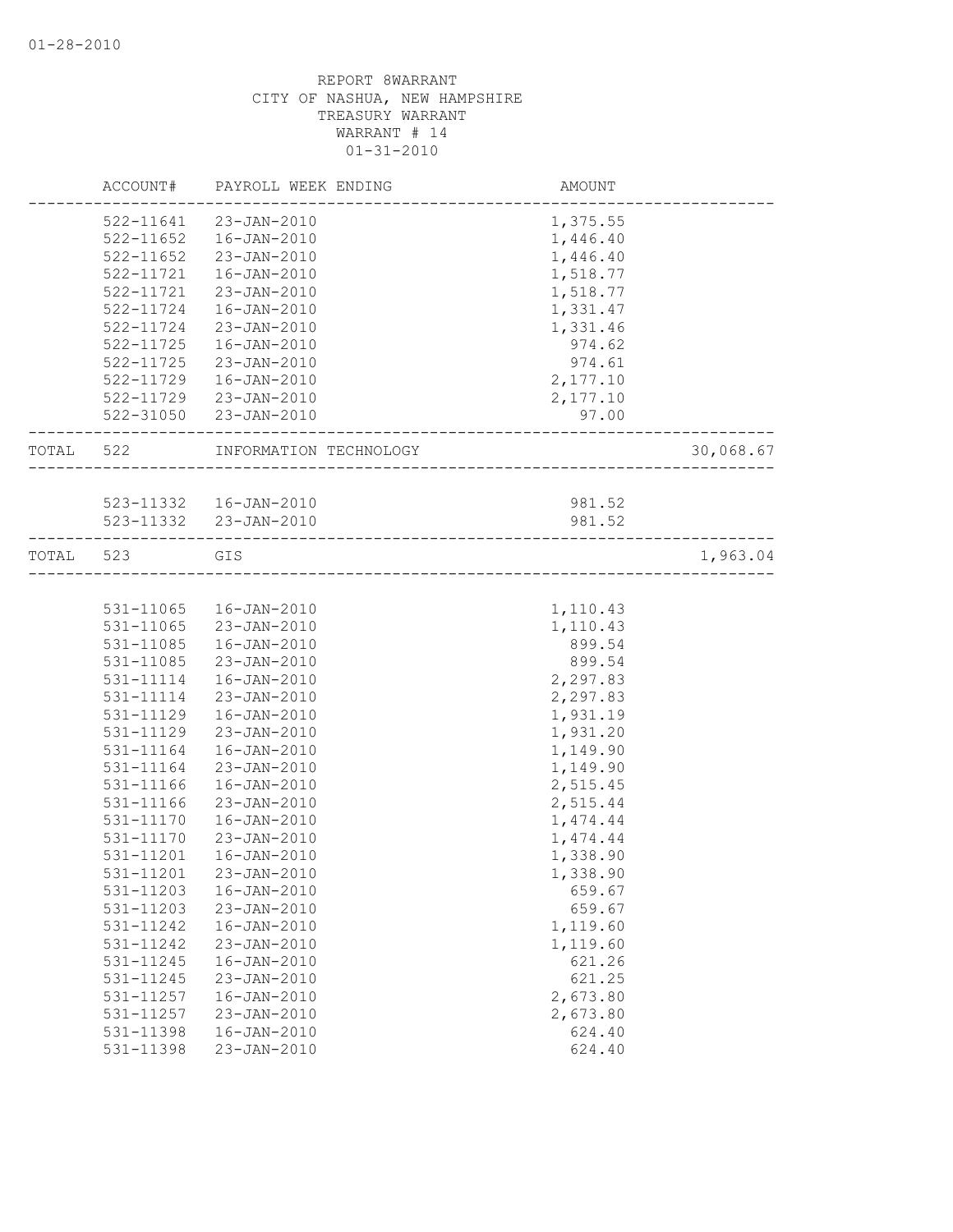| ACCOUNT#      | PAYROLL WEEK ENDING | AMOUNT      |
|---------------|---------------------|-------------|
| 531-11477     | 16-JAN-2010         | 1,337.73    |
| 531-11477     | 23-JAN-2010         | 1,337.74    |
| 531-11487     | $16 - JAN - 2010$   | 1,366.19    |
| 531-11487     | 23-JAN-2010         | 1,366.19    |
| 531-11495     | $16 - JAN - 2010$   | 1,011.98    |
| 531-11495     | 23-JAN-2010         | 1,011.98    |
| 531-11498     | $16 - JAN - 2010$   | 856.77      |
| 531-11498     | $23 - JAN - 2010$   | 856.76      |
| 531-11516     | $16 - JAN - 2010$   | 854.66      |
| 531-11516     | $23 - JAN - 2010$   | 854.66      |
| 531-11534     | $16 - JAN - 2010$   | 1,460.12    |
| 531-11534     | 23-JAN-2010         | 1,460.11    |
| 531-11535     | $16 - JAN - 2010$   | 13,054.58   |
| 531-11535     | 23-JAN-2010         | 13,054.59   |
| 531-11537     | $16 - JAN - 2010$   | 14, 132.08  |
| 531-11537     | 23-JAN-2010         | 14, 132. 14 |
| 531-11538     | $16 - JAN - 2010$   | 899.54      |
| 531-11538     | $23 - JAN - 2010$   | 899.54      |
| 531-11539     | $16 - JAN - 2010$   | 1,533.61    |
| 531-11539     | 23-JAN-2010         | 1,533.61    |
| 531-11544     | $16 - JAN - 2010$   | 4,164.50    |
| 531-11544     | 23-JAN-2010         | 4,164.50    |
| 531-11549     | $16 - JAN - 2010$   | 8,042.99    |
| 531-11549     | 23-JAN-2010         | 8,042.99    |
| 531-11550     | $16 - JAN - 2010$   | 1,867.98    |
| 531-11550     | 23-JAN-2010         | 1,867.98    |
| $531 - 11552$ | $16 - JAN - 2010$   | 23,667.53   |
| $531 - 11552$ | 23-JAN-2010         | 22,858.77   |
| 531-11555     | $16 - JAN - 2010$   | 23,306.93   |
| 531-11555     | 23-JAN-2010         | 23,868.58   |
| 531-11558     | $16 - JAN - 2010$   | 73, 113.22  |
| 531-11558     | 23-JAN-2010         | 74,764.32   |
| 531-11561     | $16 - JAN - 2010$   | 15,029.34   |
| 531-11561     | 23-JAN-2010         | 15,029.33   |
| 531-11567     | $16 - JAN - 2010$   | 33, 353.39  |
| 531-11567     | 23-JAN-2010         | 33, 353.40  |
| 531-11569     | $16 - JAN - 2010$   | 1,184.40    |
| 531-11569     | 23-JAN-2010         | 1,184.40    |
| 531-11618     | $16 - JAN - 2010$   | 2,829.75    |
| 531-11618     | 23-JAN-2010         | 2,829.74    |
| 531-11622     | $16 - JAN - 2010$   | 2,976.99    |
| 531-11622     | 23-JAN-2010         | 2,976.98    |
| 531-11636     | $16 - JAN - 2010$   | 988.60      |
| 531-11636     | 23-JAN-2010         | 988.60      |
| 531-11664     | $16 - JAN - 2010$   | 1,142.60    |
| 531-11664     | 23-JAN-2010         | 1,142.61    |
| 531-11665     | $16 - JAN - 2010$   | 782.02      |
| 531-11665     | 23-JAN-2010         | 782.01      |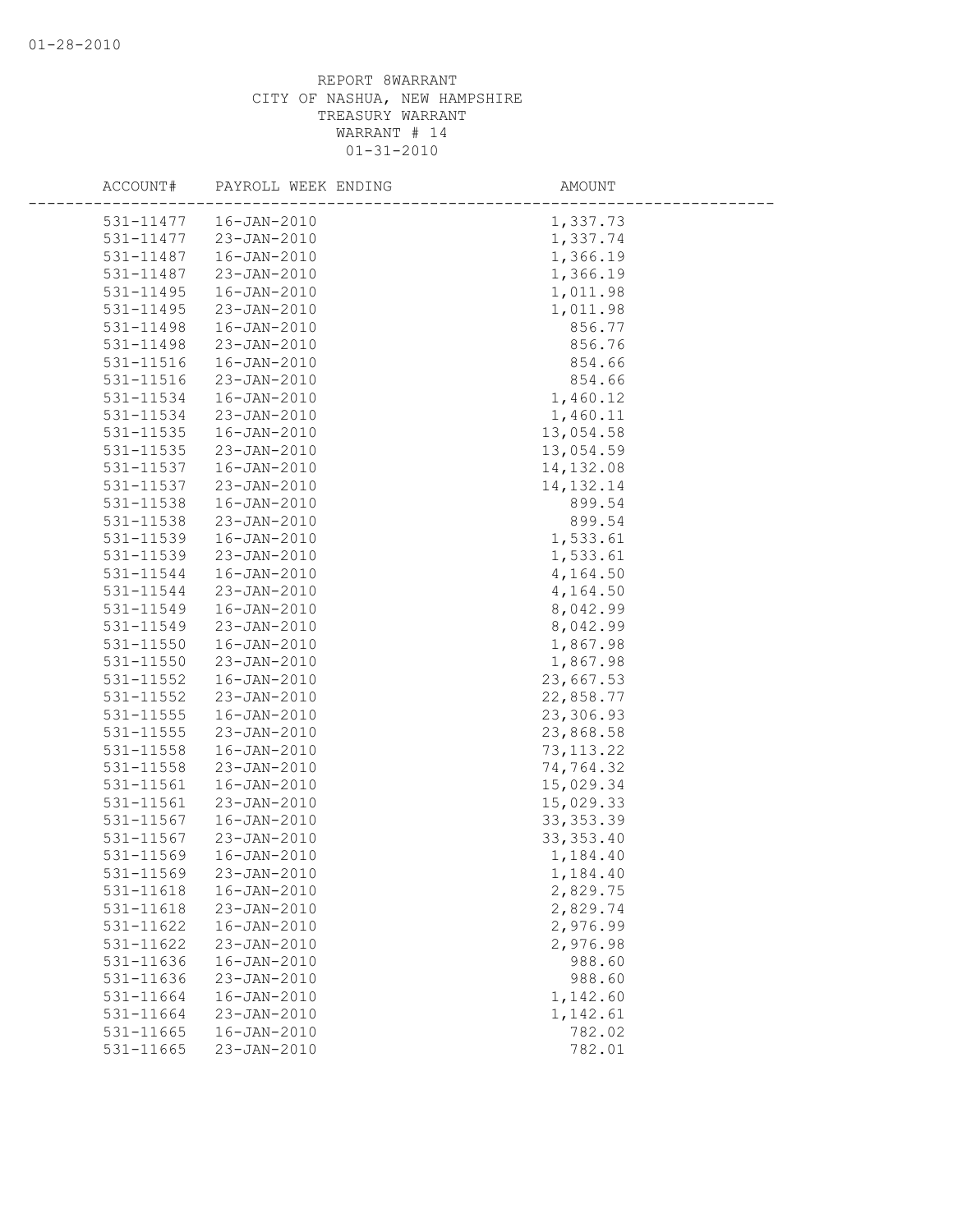| ACCOUNT#     | PAYROLL WEEK ENDING    | AMOUNT    |            |
|--------------|------------------------|-----------|------------|
| 531-11719    | $16 - JAN - 2010$      | 926.12    |            |
| 531-11719    | 23-JAN-2010            | 926.11    |            |
| 531-11732    | $16 - JAN - 2010$      | 6,490.59  |            |
| 531-11732    | 23-JAN-2010            | 6,490.60  |            |
| 531-12020    | $16 - JAN - 2010$      | 951.68    |            |
| 531-12020    | 23-JAN-2010            | 951.68    |            |
| 531-12042    | $16 - JAN - 2010$      | 1,588.61  |            |
| 531-12042    | $23 - JAN - 2010$      | 2,002.33  |            |
| 531-12066    | $16 - JAN - 2010$      | 684.11    |            |
| 531-12066    | 23-JAN-2010            | 684.11    |            |
| 531-12068    | $16 - JAN - 2010$      | 752.56    |            |
| 531-12068    | 23-JAN-2010            | 1,206.85  |            |
| 531-12071    | $16 - JAN - 2010$      | 258.97    |            |
| 531-12071    | 23-JAN-2010            | 258.96    |            |
| 531-12119    | $16 - JAN - 2010$      | 1,130.25  |            |
| 531-12119    | 23-JAN-2010            | 1,130.25  |            |
| 531-13004    | 16-JAN-2010            | 3,029.00  |            |
| 531-13004    | $23 - JAN - 2010$      | 5,558.54  |            |
| 531-13038    | $16 - JAN - 2010$      | 1,098.77  |            |
| 531-13038    | 23-JAN-2010            | 1,260.87  |            |
| 531-13040    | $16 - JAN - 2010$      | 5,530.90  |            |
| 531-13040    | 23-JAN-2010            | 5, 417.91 |            |
| 531-13044    | $16 - JAN - 2010$      | 1,063.70  |            |
| 531-13044    | $23 - JAN - 2010$      | 4,723.14  |            |
| 531-13047    | $16 - JAN - 2010$      | 8,473.43  |            |
| 531-13047    | $23 - JAN - 2010$      | 24,480.73 |            |
| 531-13048    | $16 - JAN - 2010$      | 6,390.87  |            |
| 531-13048    | 23-JAN-2010            | 9,469.92  |            |
| 531-15002    | 23-JAN-2010            | 6,608.44  |            |
| 531-17001    | 23-JAN-2010            | 100.00    |            |
| 531-17006    | $16 - JAN - 2010$      | 2,300.00  |            |
|              |                        |           |            |
| TOTAL<br>531 | POLICE DEPARTMENT      |           | 608,091.84 |
|              |                        |           |            |
|              | 532-11024  16-JAN-2010 | 2,060.39  |            |
| 532-11024    | 23-JAN-2010            | 2,060.39  |            |
| 532-11036    | 16-JAN-2010            | 1,873.48  |            |
| 532-11036    | 23-JAN-2010            | 1,873.48  |            |
| 532-11063    | $16 - JAN - 2010$      | 1,343.44  |            |
| 532-11063    | 23-JAN-2010            | 1,343.44  |            |
| 532-11066    | $16 - JAN - 2010$      | 1,439.92  |            |
| 532-11066    | 23-JAN-2010            | 1,439.92  |            |
| 532-11069    | $16 - JAN - 2010$      | 2,700.58  |            |
| 532-11069    | 23-JAN-2010            | 2,700.57  |            |
| 532-11111    | $16 - JAN - 2010$      | 2,183.76  |            |
| 532-11111    | $23 - JAN - 2010$      | 2,183.76  |            |
| 532-11207    | $16 - JAN - 2010$      | 6,697.95  |            |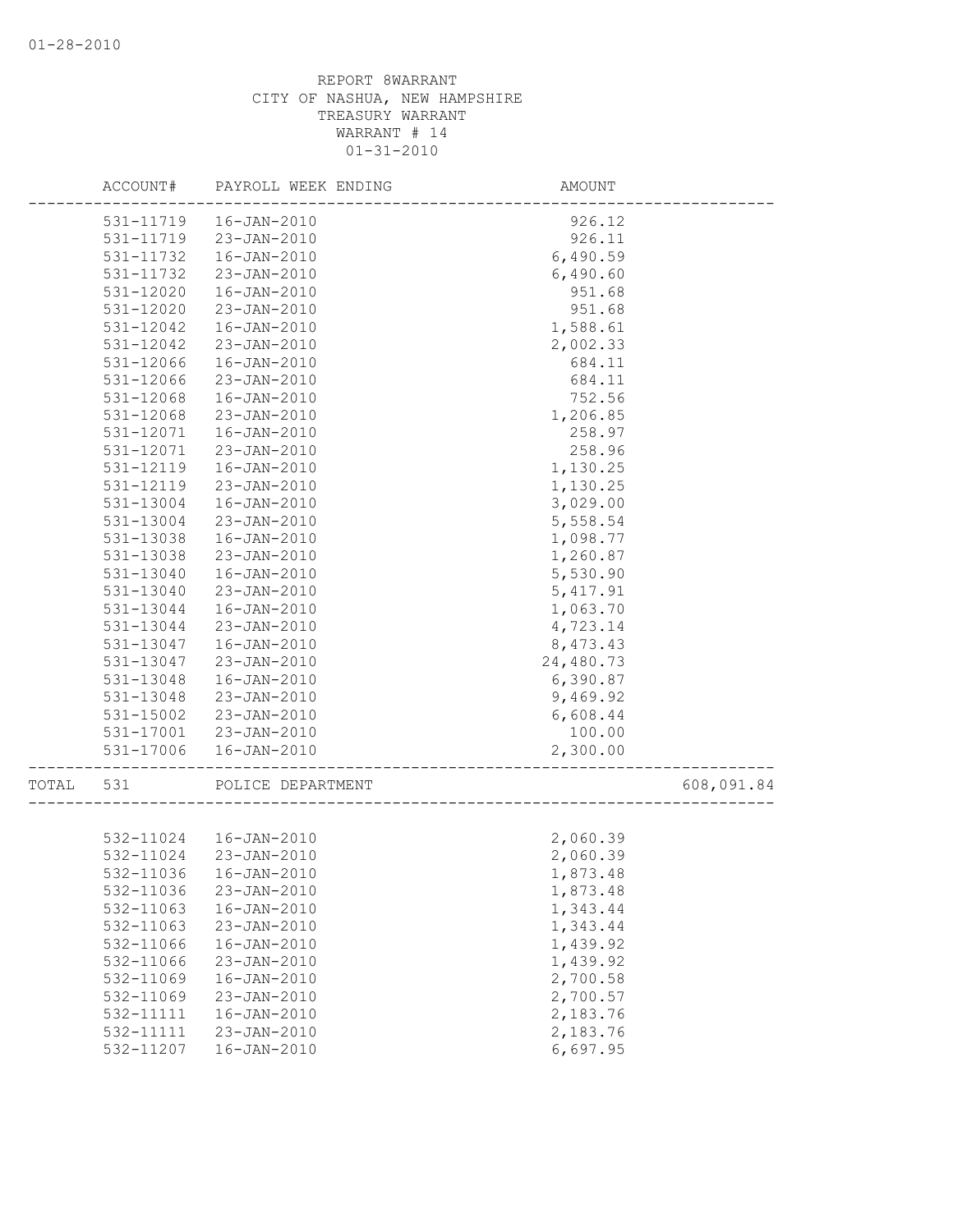| ACCOUNT#               | PAYROLL WEEK ENDING | AMOUNT      |  |
|------------------------|---------------------|-------------|--|
|                        |                     |             |  |
| 532-11207<br>532-11281 | $23 - JAN - 2010$   | 6,697.95    |  |
|                        | 16-JAN-2010         | 981.65      |  |
| 532-11281              | 23-JAN-2010         | 981.65      |  |
| 532-11285              | 16-JAN-2010         | 8,222.79    |  |
| 532-11285              | 23-JAN-2010         | 8,222.77    |  |
| 532-11291              | $16 - JAN - 2010$   | 6,198.23    |  |
| 532-11291              | 23-JAN-2010         | 6,075.59    |  |
| 532-11298              | $16 - JAN - 2010$   | 1,347.70    |  |
| 532-11298              | 23-JAN-2010         | 1,347.70    |  |
| 532-11300              | $16 - JAN - 2010$   | 38, 177.35  |  |
| 532-11300              | 23-JAN-2010         | 36,878.84   |  |
| 532-11303              | $16 - JAN - 2010$   | 1,203.00    |  |
| 532-11303              | 23-JAN-2010         | 1,203.00    |  |
| 532-11305              | 16-JAN-2010         | 4,800.06    |  |
| 532-11305              | 23-JAN-2010         | 4,800.07    |  |
| 532-11309              | 16-JAN-2010         | 108,805.30  |  |
| 532-11309              | $23 - JAN - 2010$   | 108, 327.38 |  |
| 532-11660              | 16-JAN-2010         | 1,513.39    |  |
| 532-11660              | $23 - JAN - 2010$   | 1,513.38    |  |
| 532-11663              | 16-JAN-2010         | 1,483.58    |  |
| 532-11663              | 23-JAN-2010         | 1,483.56    |  |
| 532-11666              | 16-JAN-2010         | 1,498.40    |  |
| 532-11666              | 23-JAN-2010         | 1,498.40    |  |
| 532-11669              | $16 - JAN - 2010$   | 1,873.00    |  |
| 532-11669              | 23-JAN-2010         | 1,498.40    |  |
| 532-12070              | $16 - JAN - 2010$   | 15,751.08   |  |
| 532-12070              | 23-JAN-2010         | 18, 111.85  |  |
| 532-13003              | $16 - JAN - 2010$   | 908.88      |  |
| 532-13003              | 23-JAN-2010         | 281.70      |  |
| 532-13004              | 16-JAN-2010         | 244.12      |  |
| 532-13004              | 23-JAN-2010         | 245.02      |  |
| 532-13018              | $16 - JAN - 2010$   | 2,755.37    |  |
| 532-13018              | 23-JAN-2010         | 4,342.58    |  |
| 532-13024              | $16 - JAN - 2010$   | 34.26       |  |
| 532-13024              | 23-JAN-2010         | 482.87      |  |
| 532-13050              | $16 - JAN - 2010$   | 6,014.91    |  |
| 532-13050              | $23 - JAN - 2010$   | 5,676.19    |  |
| 532-15002              | 23-JAN-2010         | 47,245.59   |  |
| 532-19231              | $16 - JAN - 2010$   | 1,410.41    |  |
| 532-19231              | 23-JAN-2010         | 1,410.41    |  |
| 532-19232              | $16 - JAN - 2010$   | 2,055.28    |  |
| 532-19232              | 23-JAN-2010         | 2,055.28    |  |
| 532-19233              | $16 - JAN - 2010$   | 3,091.88    |  |
| 532-19233              | 23-JAN-2010         | 3,091.88    |  |
| 532-19234              | 16-JAN-2010         | 1,933.43    |  |
| 532-19234              | 23-JAN-2010         | 1,933.43    |  |
|                        |                     |             |  |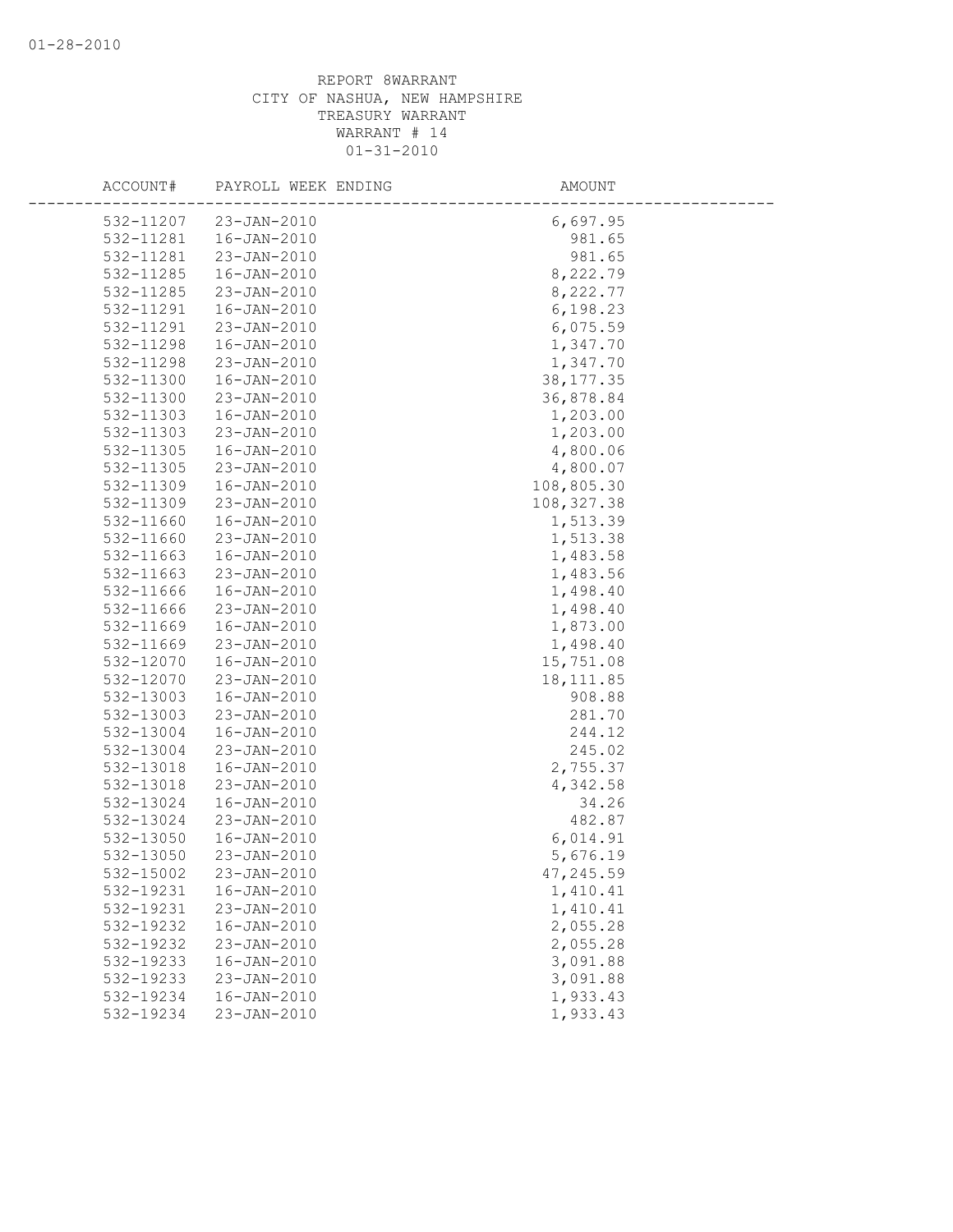|       |                   | ACCOUNT# PAYROLL WEEK ENDING          | AMOUNT                     |                           |
|-------|-------------------|---------------------------------------|----------------------------|---------------------------|
|       |                   | TOTAL 532 FIRE DEPARTMENT             |                            | 505,610.64                |
|       |                   |                                       |                            |                           |
|       |                   | 535-19230  16-JAN-2010                | 192.30                     |                           |
|       |                   | 535-19230 23-JAN-2010                 | 96.15                      |                           |
|       | --------------    | 535-31050 23-JAN-2010                 | 80.00                      |                           |
|       |                   | TOTAL 535 EMERGENCY MANAGEMENT        | -------------------------- | 368.45<br>_______________ |
|       |                   |                                       |                            |                           |
|       |                   | 536-11200  16-JAN-2010                | 1,414.23                   |                           |
|       |                   | 536-11200 23-JAN-2010                 | 1, 414.24                  |                           |
|       |                   | 536-12137   16-JAN-2010               | 1,200.12                   |                           |
|       |                   | 536-12137 23-JAN-2010                 | 1,200.12                   |                           |
|       |                   | TOTAL 536 CITYWIDE COMMUNICATIONS     |                            | 5,228.71                  |
|       |                   |                                       |                            |                           |
|       |                   | 541-11104  16-JAN-2010                | 1,014.26                   |                           |
|       |                   | 541-11104 23-JAN-2010                 | 1,014.26                   |                           |
|       |                   | 541-11107  16-JAN-2010                | 253.91                     |                           |
|       |                   | 541-11107 23-JAN-2010                 | 253.90                     |                           |
|       |                   | 541-11240  16-JAN-2010                | 1,503.01                   |                           |
|       |                   | 541-11240 23-JAN-2010                 | 1,503.01                   |                           |
|       | _________________ | 541-31050 23-JAN-2010                 | 80.00                      |                           |
|       |                   | TOTAL 541 COMMUNITY SERVICES DIVISION |                            | 5,622.35                  |
|       |                   |                                       |                            |                           |
|       | 542-11024         | 16-JAN-2010                           | 634.77                     |                           |
|       | 542-11024         | 23-JAN-2010                           | 634.76                     |                           |
|       | 542-11426         | 16-JAN-2010                           | 1,364.22                   |                           |
|       | 542-11426         | 23-JAN-2010                           | 1,364.21                   |                           |
|       | 542-11584         | 16-JAN-2010                           | 2,573.53                   |                           |
|       | 542-11584         | 23-JAN-2010                           | 2,573.51                   |                           |
|       | 542-12044         | 16-JAN-2010                           | 115.00                     |                           |
|       | 542-12109         | 16-JAN-2010                           | 160.00                     |                           |
|       | 542-12109         | 23-JAN-2010                           | 96.00                      |                           |
|       | 542-12582         | $16 - JAN - 2010$                     | 606.03                     |                           |
|       |                   | 542-12582 23-JAN-2010                 | 606.03                     |                           |
| TOTAL | 542               | COMMUNITY HEALTH                      |                            | 10,728.06                 |
|       |                   |                                       |                            |                           |
|       | 543-11380         | 16-JAN-2010                           | 952.97                     |                           |
|       |                   | 543-11380 23-JAN-2010                 | 952.96                     |                           |
|       | 543-11438         | 16-JAN-2010                           | 1,286.72                   |                           |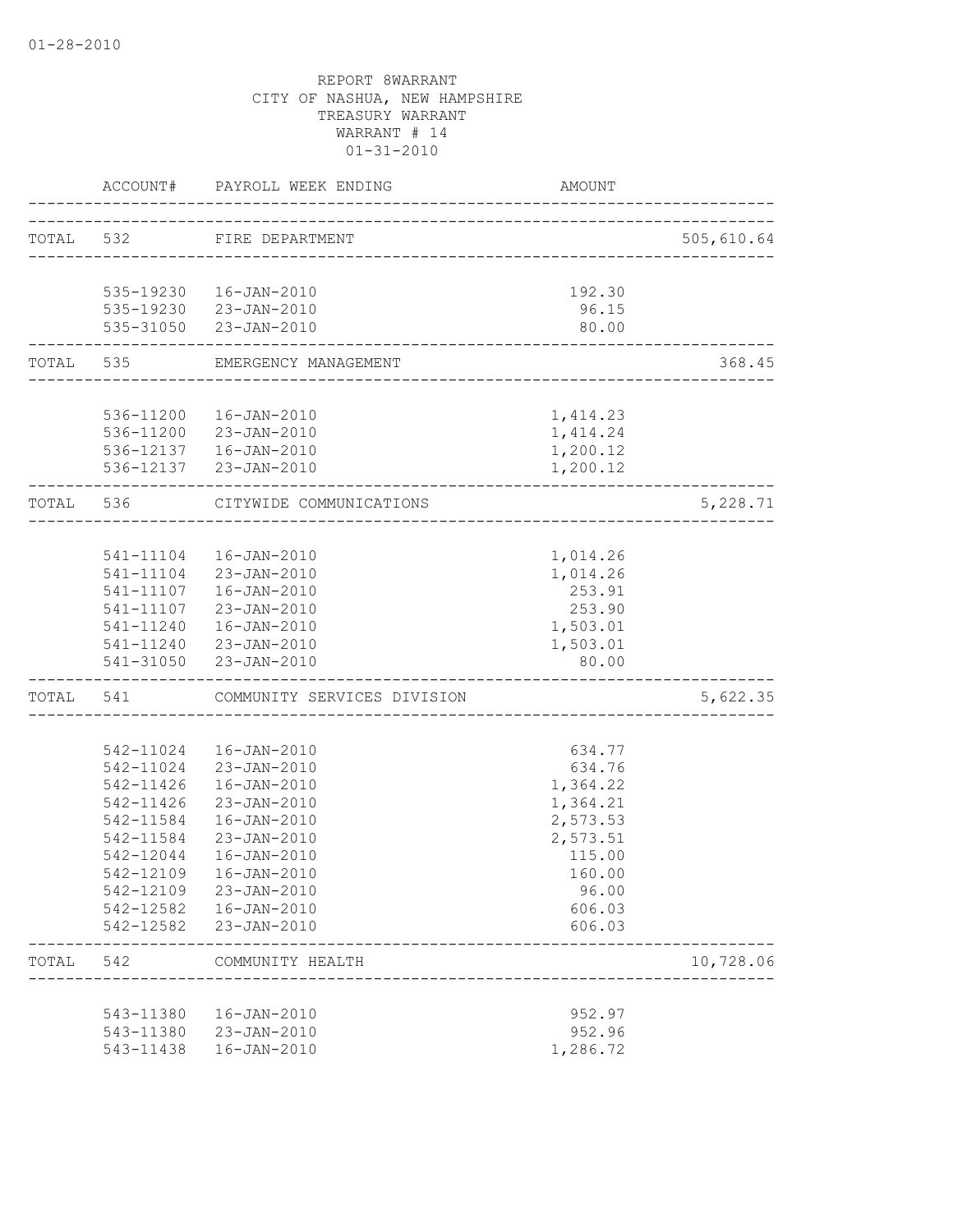|           | ACCOUNT#  | PAYROLL WEEK ENDING        | AMOUNT                   |           |
|-----------|-----------|----------------------------|--------------------------|-----------|
|           |           | 543-11438 23-JAN-2010      | 1,286.71                 |           |
|           | 543-11602 | 16-JAN-2010                | 883.76                   |           |
|           | 543-11602 | 23-JAN-2010                | 883.75                   |           |
|           | 543-11604 | 16-JAN-2010                | 1,528.64                 |           |
|           | 543-11604 | 23-JAN-2010                | 1,528.63                 |           |
|           | 543-11605 | 16-JAN-2010                | 885.10                   |           |
|           |           | 543-11605 23-JAN-2010      | 956.86                   |           |
|           |           | 543-31050 23-JAN-2010      | 114.00                   |           |
| TOTAL 543 |           | ENVIRONMENTAL HEALTH DEPT. | ________________________ | 11,260.10 |
|           |           |                            |                          |           |
|           | 544-11008 | 16-JAN-2010                | 744.56                   |           |
|           | 544-11008 | 23-JAN-2010                | 744.56                   |           |
|           | 544-11099 | $16 - JAN - 2010$          | 2,108.81                 |           |
|           | 544-11099 | 23-JAN-2010                | 2,108.81                 |           |
|           | 544-11112 | 16-JAN-2010                | 852.14                   |           |
|           | 544-11112 | 23-JAN-2010                | 852.14                   |           |
|           | 544-11367 | 16-JAN-2010                | 833.86                   |           |
|           | 544-11367 | 23-JAN-2010                | 833.85                   |           |
|           | 544-11777 | 16-JAN-2010                | 1,289.92                 |           |
|           | 544-11777 | 23-JAN-2010                | 1,289.91                 |           |
|           | 544-12101 | 16-JAN-2010                | 515.08                   |           |
|           |           | 544-12101 23-JAN-2010      | 515.08                   |           |
|           |           | 544-31050 23-JAN-2010      | 80.00                    |           |
| TOTAL 544 |           | WELFARE ADMINISTRATION     |                          | 12,768.72 |
|           |           |                            |                          |           |
|           | 551-11024 | 16-JAN-2010                | 637.15                   |           |
|           | 551-11024 | 23-JAN-2010                | 637.15                   |           |
|           | 551-11028 | $16 - JAN - 2010$          | 544.44                   |           |
|           | 551-11028 | 23-JAN-2010                | 544.44                   |           |
|           | 551-11057 | $16 - JAN - 2010$          | 899.04                   |           |
|           | 551-11057 | 23-JAN-2010                | 899.04                   |           |
|           | 551-11094 | 16-JAN-2010                | 306.26                   |           |
|           | 551-11094 | 23-JAN-2010                | 306.26                   |           |
|           | 551-11097 | 16-JAN-2010                | 1,076.08                 |           |
|           | 551-11097 | 23-JAN-2010                | 1,076.08                 |           |
|           | 551-11211 | $16 - JAN - 2010$          | 613.89                   |           |
|           | 551-11211 | 23-JAN-2010                | 613.89                   |           |
|           | 551-11212 | $16 - JAN - 2010$          | 1,450.00                 |           |
|           | 551-11212 | 23-JAN-2010                | 1,450.00                 |           |
|           | 551-11249 | $16 - JAN - 2010$          | 1,320.01                 |           |
|           | 551-11249 | $23 - JAN - 2010$          | 1,320.00                 |           |
|           | 551-11273 | $16 - JAN - 2010$          | 1,687.48                 |           |
|           | 551-11273 | 23-JAN-2010                | 1,687.49                 |           |
|           | 551-11435 | $16 - JAN - 2010$          | 909.67                   |           |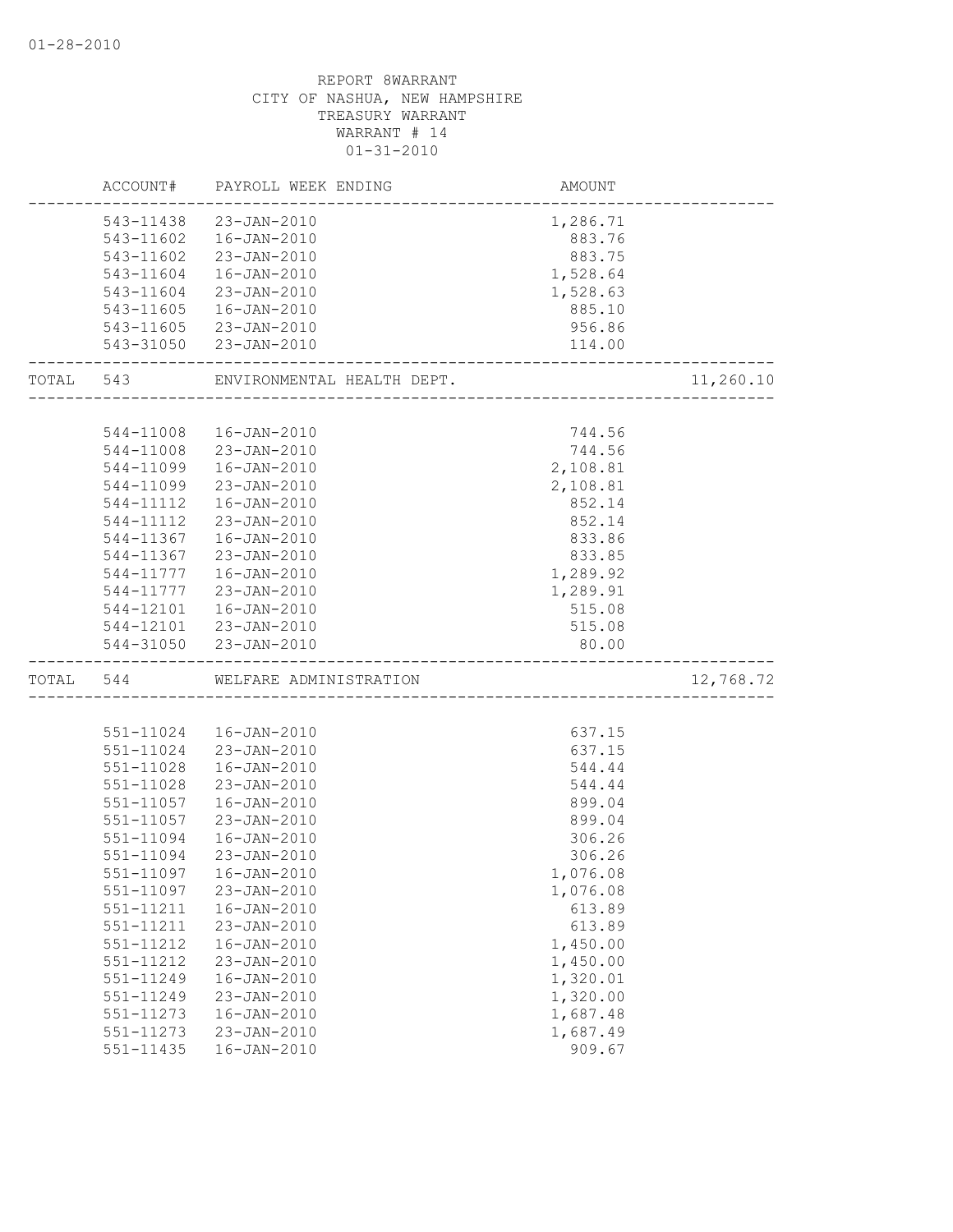|           |           | ACCOUNT# PAYROLL WEEK ENDING | AMOUNT     |           |
|-----------|-----------|------------------------------|------------|-----------|
|           |           | 551-11435 23-JAN-2010        | 909.67     |           |
|           |           | 551-11462  16-JAN-2010       | 1,034.29   |           |
|           | 551-11462 | 23-JAN-2010                  | 1,034.29   |           |
|           | 551-11638 | 16-JAN-2010                  | 1,177.18   |           |
|           |           | 551-11638 23-JAN-2010        | 1,177.18   |           |
|           |           | 551-13004  16-JAN-2010       | 59.00      |           |
|           |           | 551-91010 23-JAN-2010        | 1,390.00   |           |
| TOTAL 551 |           |                              |            | 24,759.98 |
|           |           |                              |            |           |
|           |           | 552-11024  16-JAN-2010       | 669.50     |           |
|           |           | 552-11024 23-JAN-2010        | 669.50     |           |
|           | 552-11077 | 16-JAN-2010                  | 1,293.11   |           |
|           | 552-11077 | 23-JAN-2010                  | 1,293.10   |           |
|           | 552-11087 | 16-JAN-2010                  | 858.40     |           |
|           | 552-11087 | 23-JAN-2010                  | 858.40     |           |
|           | 552-11143 | 16-JAN-2010                  | 858.40     |           |
|           | 552-11143 | 23-JAN-2010                  | 858.40     |           |
|           | 552-11324 | 16-JAN-2010                  | 4,137.16   |           |
|           | 552-11324 | 23-JAN-2010                  | 4, 137. 16 |           |
|           | 552-11339 | $16 - JAN - 2010$            | 2,944.00   |           |
|           | 552-11339 | 23-JAN-2010                  | 2,944.00   |           |
|           | 552-11342 | 16-JAN-2010                  | 772.80     |           |
|           | 552-11342 | 23-JAN-2010                  | 772.80     |           |
|           | 552-11343 | 16-JAN-2010                  | 2,590.80   |           |
|           | 552-11343 | 23-JAN-2010                  | 1,899.92   |           |
|           | 552-11407 | 16-JAN-2010                  | 5,347.20   |           |
|           | 552-11407 | 23-JAN-2010                  | 5,347.20   |           |
|           | 552-11492 | 16-JAN-2010                  | 817.60     |           |
|           | 552-11492 | 23-JAN-2010                  | 817.60     |           |
|           | 552-11562 | 16-JAN-2010                  | 410.16     |           |
|           | 552-11562 | 23-JAN-2010                  | 410.16     |           |
|           | 552-11580 | 16-JAN-2010                  | 985.56     |           |
|           | 552-11580 | 23-JAN-2010                  | 985.56     |           |
|           | 552-11672 | 16-JAN-2010                  | 1,446.40   |           |
|           | 552-11672 | 23-JAN-2010                  | 1,446.40   |           |
|           | 552-11750 | 16-JAN-2010                  | 785.60     |           |
|           | 552-11750 | 23-JAN-2010                  | 785.60     |           |
|           | 552-13004 | 16-JAN-2010                  | 271.50     |           |
|           | 552-13004 | 23-JAN-2010                  | 1,125.28   |           |
|           | 552-13009 | 23-JAN-2010                  | 4,382.77   |           |
|           | 552-13067 | $16 - JAN - 2010$            | 2,932.50   |           |
|           | 552-13067 | 23-JAN-2010                  | 3,993.33   |           |
|           | 552-17010 | $16 - JAN - 2010$            | 1,100.00   |           |
|           | 552-31050 | $23 - JAN - 2010$            | 34.00      |           |
|           | 552-59050 | $16 - JAN - 2010$            | 178.00     |           |
|           | 552-59050 | 23-JAN-2010                  | 320.00     |           |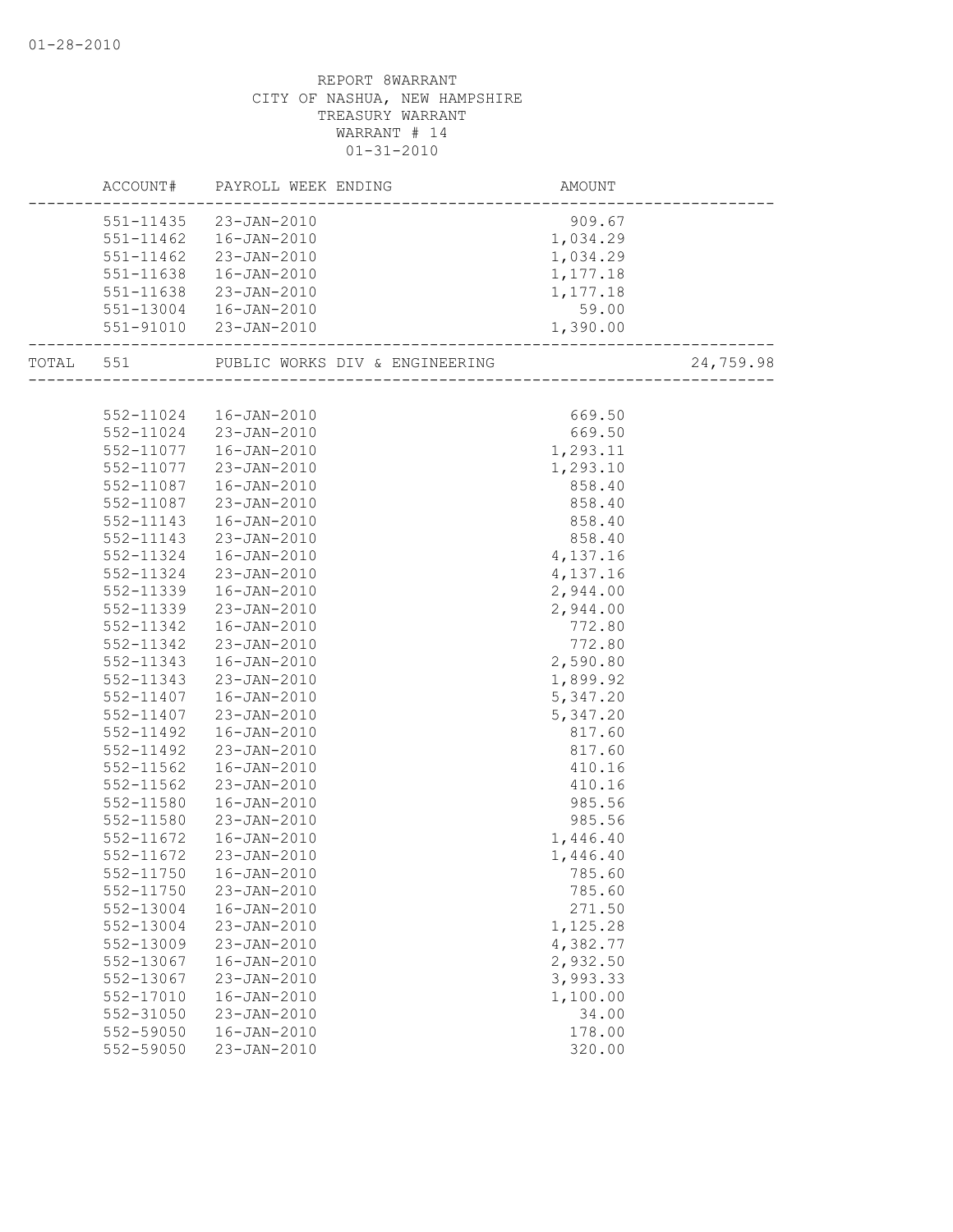|               | TOTAL 552 PARKS AND RECREATION |           | 61,479.87 |
|---------------|--------------------------------|-----------|-----------|
|               |                                |           |           |
|               | 553-11024  16-JAN-2010         | 301.27    |           |
|               | 553-11024 23-JAN-2010          | 347.64    |           |
| 553-11078     | 16-JAN-2010                    | 1,529.24  |           |
| 553-11078     | $23 - JAN - 2010$              | 1,529.24  |           |
| 553-11098     | $16 - JAN - 2010$              | 1,014.00  |           |
| 553-11098     | 23-JAN-2010                    | 1,014.00  |           |
| 553-11169     | 16-JAN-2010                    | 1,046.23  |           |
| 553-11169     | 23-JAN-2010                    | 1,046.24  |           |
| 553-11192     | $16 - JAN - 2010$              | 957.92    |           |
| 553-11192     | 23-JAN-2010                    | 957.92    |           |
| 553-11279     | 16-JAN-2010                    | 6,068.80  |           |
| 553-11279     | 23-JAN-2010                    | 5,517.76  |           |
| 553-11327     | 16-JAN-2010                    | 3,102.87  |           |
| 553-11327     | 23-JAN-2010                    | 3,653.91  |           |
| 553-11375     | 16-JAN-2010                    | 2,138.56  |           |
| 553-11375     | 23-JAN-2010                    | 1,210.24  |           |
| $553 - 11465$ | 16-JAN-2010                    | 2,616.32  |           |
| 553-11465     | 23-JAN-2010                    | 2,943.36  |           |
| 553-11474     | 16-JAN-2010                    | 3,729.20  |           |
| 553-11474     | 23-JAN-2010                    | 3,729.20  |           |
| 553-11475     | 16-JAN-2010                    | 2,834.40  |           |
| 553-11475     | 23-JAN-2010                    | 2,834.40  |           |
| 553-11630     | $16 - JAN - 2010$              | 1,602.02  |           |
| 553-11630     | 23-JAN-2010                    | 1,575.20  |           |
| 553-11631     | 16-JAN-2010                    | 799.60    |           |
| 553-11631     | 23-JAN-2010                    | 799.60    |           |
| 553-11648     | 16-JAN-2010                    | 840.30    |           |
| 553-11648     | 23-JAN-2010                    | 840.31    |           |
| 553-11678     | $16 - JAN - 2010$              | 1,442.84  |           |
| 553-11678     | 23-JAN-2010                    | 1,442.84  |           |
| 553-11759     | 16-JAN-2010                    | 15,770.96 |           |
| 553-11759     | 23-JAN-2010                    | 15,741.12 |           |
| 553-11771     | 16-JAN-2010                    | 1,851.20  |           |
|               | 553-11771 23-JAN-2010          | 1,851.21  |           |
| 553-12085     | 23-JAN-2010                    | 384.00    |           |
| 553-13004     | $16 - JAN - 2010$              | 673.76    |           |
| 553-13004     | 23-JAN-2010                    | 944.28    |           |
| 553-13009     | $16 - JAN - 2010$              | 354.99    |           |
| 553-13009     | 23-JAN-2010                    | 82,530.25 |           |
| 553-13901     | $16 - JAN - 2010$              | 11,739.72 |           |
| 553-13901     | 23-JAN-2010                    | 11,065.89 |           |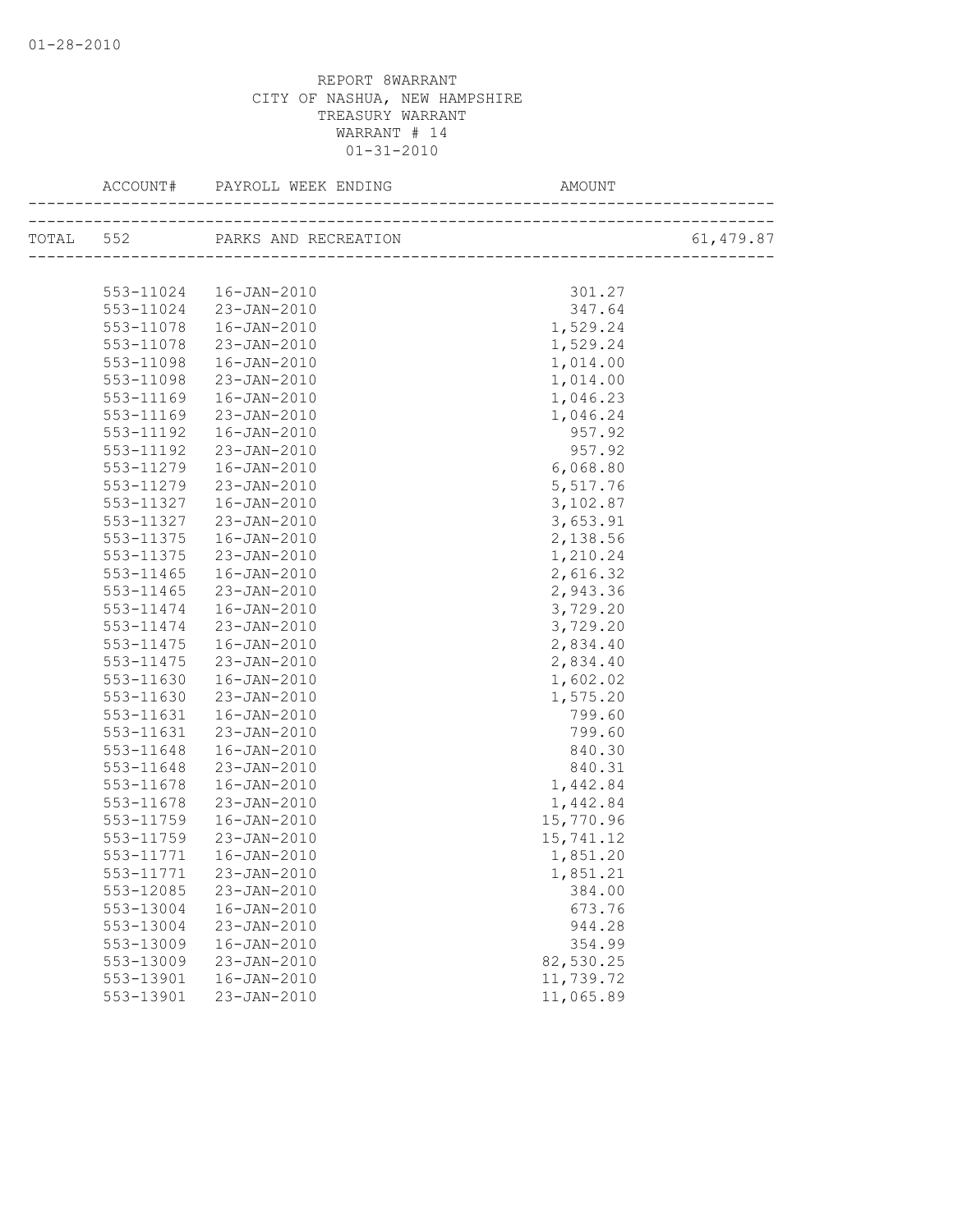|           | ACCOUNT#  | PAYROLL WEEK ENDING    | AMOUNT                             |             |
|-----------|-----------|------------------------|------------------------------------|-------------|
| TOTAL 553 |           | STREET DEPARTMENT      |                                    | 202, 372.81 |
|           |           |                        | ---------------------------------- |             |
|           | 555-11024 | 16-JAN-2010            | 301.28                             |             |
|           | 555-11024 | 23-JAN-2010            | 347.65                             |             |
|           | 555-11058 | 16-JAN-2010            | 985.56                             |             |
|           | 555-11058 | 23-JAN-2010            | 985.56                             |             |
|           | 555-11461 | $16 - JAN - 2010$      | 1,489.36                           |             |
|           | 555-11461 | 23-JAN-2010            | 1,489.36                           |             |
|           | 555-11505 | 16-JAN-2010            | 1,184.60                           |             |
|           | 555-11505 | 23-JAN-2010            | 1,184.60                           |             |
|           | 555-11639 | 16-JAN-2010            | 817.60                             |             |
|           | 555-11639 | 23-JAN-2010            | 817.60                             |             |
|           | 555-11640 | 16-JAN-2010            | 772.80                             |             |
|           | 555-11640 | 23-JAN-2010            | 772.80                             |             |
|           | 555-11738 | $16 - JAN - 2010$      | 1,941.60                           |             |
|           | 555-11738 | $23 - JAN - 2010$      | 1,941.60                           |             |
|           | 555-11745 | 16-JAN-2010            | 810.80                             |             |
|           | 555-11745 | 23-JAN-2010            | 810.80                             |             |
|           | 555-11746 | 16-JAN-2010            | 1,139.75                           |             |
|           | 555-11746 | 23-JAN-2010            | 1,139.75                           |             |
|           | 555-13004 | 23-JAN-2010            | 297.08                             |             |
|           | 555-13068 | 16-JAN-2010            | 254.84                             |             |
|           | 555-13068 | 23-JAN-2010            | 254.84                             |             |
| TOTAL     | 555       | TRAFFIC DEPARTMENT     |                                    | 19,739.83   |
|           |           |                        |                                    |             |
|           |           | 557-11161  16-JAN-2010 | 1,236.16                           |             |
|           |           | 557-11161 23-JAN-2010  | 1,236.16                           |             |
|           |           | 557-11751 23-JAN-2010  | 96.14                              |             |
|           |           | 557-13004 23-JAN-2010  | 996.66                             |             |
| TOTAL 557 |           | PARKING LOTS           |                                    | 3,565.12    |
|           |           |                        |                                    |             |
|           |           | 561-11345  16-JAN-2010 | 1,204.95                           |             |
|           | 561-11345 | $23 - JAN - 2010$      | 1,204.95                           |             |
|           | 561-11651 | 16-JAN-2010            | 860.38                             |             |
|           | 561-11651 | 23-JAN-2010            | 860.38                             |             |
|           | 561-11658 | $16 - JAN - 2010$      | 1,044.70                           |             |
|           | 561-11658 | 23-JAN-2010            | 1,044.70                           |             |
|           | 561-91010 | 23-JAN-2010            | 100.00                             |             |
| TOTAL     | 561       | EDGEWOOD CEMETERY      |                                    | 6,320.06    |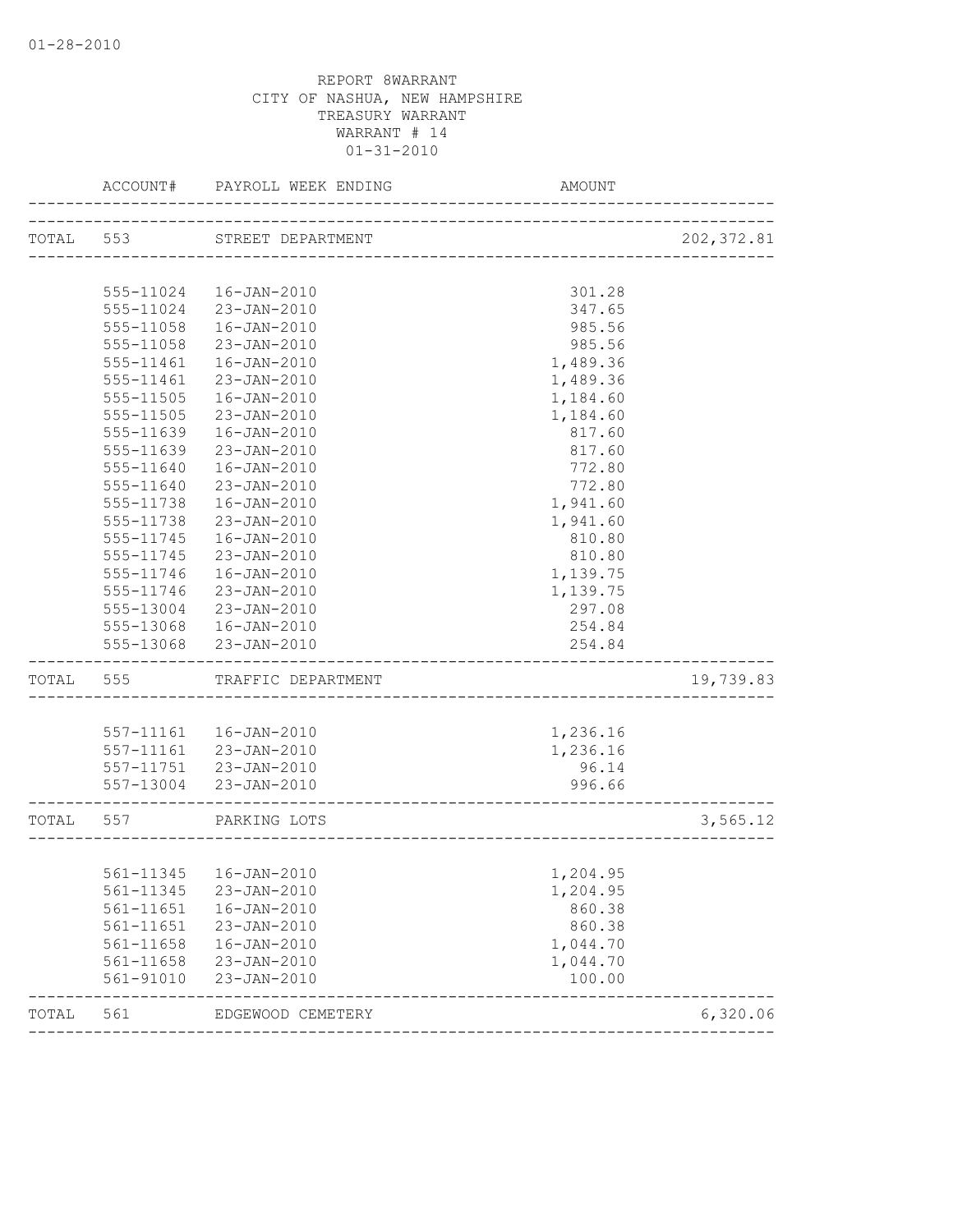|       | ACCOUNT#      | PAYROLL WEEK ENDING                         | AMOUNT                         |           |
|-------|---------------|---------------------------------------------|--------------------------------|-----------|
|       | 563-11345     | $16 - JAN - 2010$                           | 1,159.58                       |           |
|       | 563-11345     | 23-JAN-2010                                 | 1,159.58                       |           |
|       | 563-11651     | 16-JAN-2010                                 | 766.05                         |           |
|       | 563-11651     | $23 - JAN - 2010$                           | 766.05                         |           |
|       | 563-11657     | 16-JAN-2010                                 | 957.28                         |           |
|       | 563-11657     | 23-JAN-2010                                 | 957.29                         |           |
| TOTAL | 563           | WOODLAWN CEMETERY                           |                                | 5,765.83  |
|       |               |                                             |                                |           |
|       | 571-11174     | 16-JAN-2010                                 | 378.00                         |           |
|       | 571-11174     | 23-JAN-2010                                 | 624.00                         |           |
|       | 571-11237     | 16-JAN-2010                                 | 1,999.68                       |           |
|       | 571-11237     | 23-JAN-2010                                 | 1,999.68                       |           |
|       | $571 - 12045$ | 16-JAN-2010                                 | 300.98                         |           |
|       | $571 - 12045$ | 23-JAN-2010                                 | 250.17                         |           |
| TOTAL | 571           | COMMUNITY DEVELOPMENT                       | _________________              | 5,552.51  |
|       |               |                                             |                                |           |
|       | 572-11024     | $16 - JAN - 2010$                           | 653.12                         |           |
|       | 572-11024     | 23-JAN-2010                                 | 653.11                         |           |
|       | 572-11215     | $16 - JAN - 2010$                           | 3,635.97                       |           |
|       | 572-11215     | 23-JAN-2010                                 | 3,635.96                       |           |
|       | 572-11238     | $16 - JAN - 2010$                           | 861.65                         |           |
|       | 572-11238     | 23-JAN-2010                                 | 861.65                         |           |
|       | 572-11450     | 16-JAN-2010                                 | 1,720.01                       |           |
|       | 572-11450     | 23-JAN-2010                                 | 1,720.02                       |           |
|       | 572-11522     | $16 - JAN - 2010$                           | 837.27                         |           |
|       | 572-11522     | 23-JAN-2010                                 | 837.26                         |           |
|       | 572-11525     | $16 - JAN - 2010$                           | 1,032.64                       |           |
|       | 572-11525     | 23-JAN-2010                                 | 1,032.64                       |           |
|       | 572-58005     | $16 - JAN - 2010$                           | 100.00                         |           |
|       | 572-58005     | 23-JAN-2010                                 | 200.00                         |           |
|       | 572-98046     | 23-JAN-2010                                 | 100.00                         |           |
| TOTAL | 572           | PLANNING DEPARTMENT                         | ------------------------------ | 17,881.30 |
|       |               |                                             |                                |           |
|       | 573-11444     | 16-JAN-2010                                 | 1,618.06                       |           |
|       | 573-11444     | 23-JAN-2010                                 | 1,618.06                       |           |
|       | 573-12029     | 573-12029  16-JAN-2010<br>$23 - JAN - 2010$ | 355.51<br>355.51               |           |
| TOTAL | 573           | ECONOMIC DEVELOPMENT                        |                                | 3,947.14  |
|       |               |                                             |                                |           |
|       | 575-11032     | 16-JAN-2010                                 | 717.23                         |           |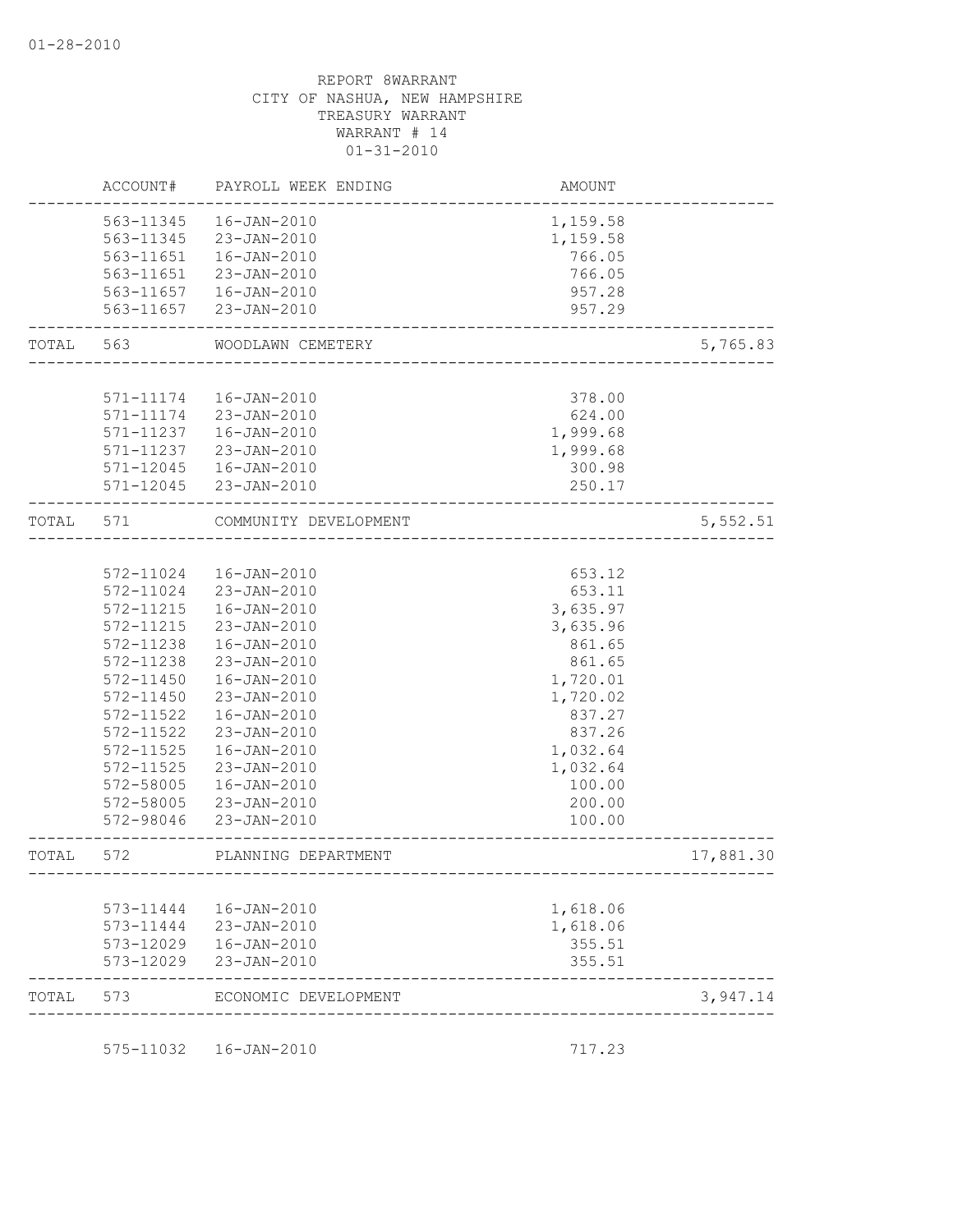|       | ACCOUNT#      | PAYROLL WEEK ENDING     | AMOUNT                 |           |
|-------|---------------|-------------------------|------------------------|-----------|
|       | 575-11032     | 23-JAN-2010             | 717.24                 |           |
|       | 575-11042     | 16-JAN-2010             | 1,049.55               |           |
|       | 575-11042     | 23-JAN-2010             | 1,134.88               |           |
|       | 575-11062     | 16-JAN-2010             | 627.75                 |           |
|       | 575-11062     | 23-JAN-2010             | 627.75                 |           |
|       | 575-11189     | $16 - JAN - 2010$       | 1,102.41               |           |
|       | 575-11189     | 23-JAN-2010             | 1,102.42               |           |
|       | 575-11365     | $16 - JAN - 2010$       | 562.88                 |           |
|       | 575-11365     | 23-JAN-2010             | 562.89                 |           |
|       | 575-11387     | $16 - JAN - 2010$       | 6,854.40               |           |
|       | 575-11387     | 23-JAN-2010             | 6,854.43               |           |
|       | 575-11393     | $16 - JAN - 2010$       | 3,648.24               |           |
|       | 575-11393     | $23 - JAN - 2010$       | 3,648.25               |           |
|       | $575 - 11400$ | $16 - JAN - 2010$       | 7,704.81               |           |
|       | 575-11400     | 23-JAN-2010             | 8,201.44               |           |
|       | 575-11401     | $16 - JAN - 2010$       | 3,999.44               |           |
|       | 575-11401     | 23-JAN-2010             | 3,999.45               |           |
|       | 575-11404     | 16-JAN-2010             | 779.92                 |           |
|       | 575-11404     | $23 - JAN - 2010$       | 779.93                 |           |
|       | 575-12073     | $16 - JAN - 2010$       | 458.70                 |           |
|       | 575-12073     | 23-JAN-2010             | 412.83                 |           |
|       | 575-12090     | $16 - JAN - 2010$       | 1,140.26               |           |
|       | 575-12090     | 23-JAN-2010             | 1,140.26               |           |
|       | 575-12114     | $16 - JAN - 2010$       | 1,513.06               |           |
|       | 575-12114     | 23-JAN-2010             | 1,384.68               |           |
|       | 575-13004     | 23-JAN-2010             | 204.73                 |           |
|       | 575-13035     | 16-JAN-2010             | 1,064.71               |           |
|       | 575-13035     | 23-JAN-2010             | 938.43                 |           |
| TOTAL | 575           | PUBLIC LIBRARIES        | __________________     | 62,932.97 |
|       |               |                         |                        |           |
|       | 576-11059     | 16-JAN-2010             | 1,289.91               |           |
|       | 576-11059     | $23 - JAN - 2010$       | 1,031.93               |           |
|       | 576-11221     | $16 - JAN - 2010$       | 1,065.23               |           |
|       | 576-11221     | 23-JAN-2010             | 1,065.24               |           |
|       | 576-11315     | $16 - JAN - 2010$       | 1,329.79               |           |
|       | 576-11315     | 23-JAN-2010             | 1,329.78               |           |
|       | 576-11361     | 16-JAN-2010             | 4,005.16               |           |
|       | 576-11361     | 23-JAN-2010             | 4,005.16               |           |
|       | 576-11362     | $16 - JAN - 2010$       | 1,087.24               |           |
|       | 576-11362     | 23-JAN-2010             | 1,087.24               |           |
|       | 576-91010     | 23-JAN-2010             | 1,520.00               |           |
| TOTAL |               | 576 BUILDING DEPARTMENT | ---------------------- | 18,816.68 |
|       |               |                         |                        |           |
|       |               | 577-11067  16-JAN-2010  | 1,181.68               |           |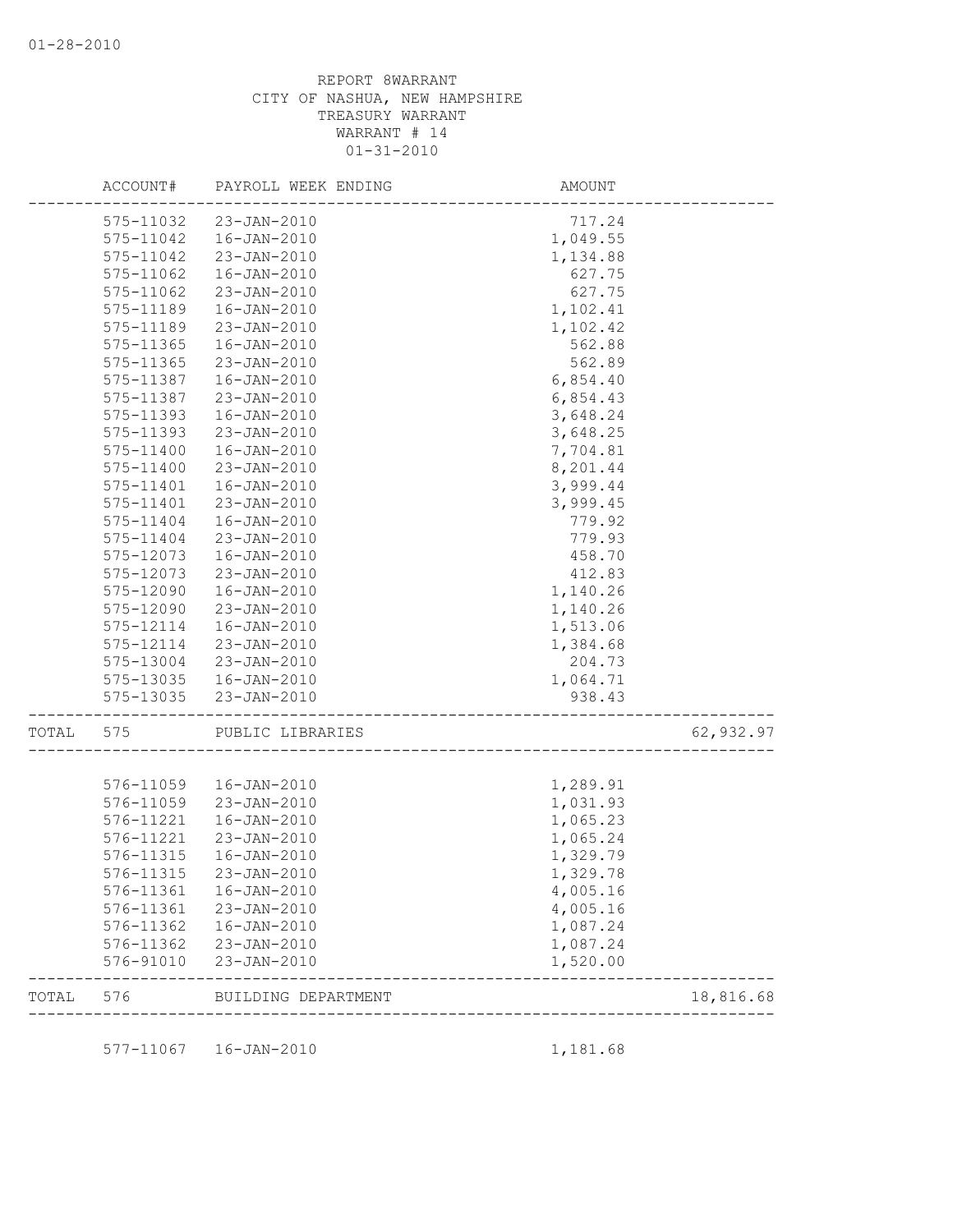|           |           | ACCOUNT# PAYROLL WEEK ENDING | AMOUNT                                 |          |
|-----------|-----------|------------------------------|----------------------------------------|----------|
|           |           | 577-11067 23-JAN-2010        | 1,181.68                               |          |
|           |           | 577-11183  16-JAN-2010       | 1,871.04                               |          |
|           |           | 577-11183 23-JAN-2010        | 1,691.75                               |          |
|           |           | 577-91010 23-JAN-2010        | 255.00<br>---------------------------- |          |
| TOTAL 577 |           | CODE ENFORCEMENT             |                                        | 6,181.15 |
|           |           |                              |                                        |          |
|           |           | 581-11012 23-JAN-2010        | 3,794.36                               |          |
|           |           | 581-11075 23-JAN-2010        | 4,312.64                               |          |
|           | 581-11081 | $23 - JAN - 2010$            | 2,550.00                               |          |
|           | 581-11162 | $16 - JAN - 2010$            | 52,304.57                              |          |
|           | 581-11162 | 23-JAN-2010                  | 65,037.24                              |          |
|           | 581-11204 | 16-JAN-2010                  | 11,218.40                              |          |
|           | 581-11204 | 23-JAN-2010                  | 11,218.40                              |          |
|           | 581-11348 | 23-JAN-2010                  | 91,890.14                              |          |
|           | 581-11366 | 16-JAN-2010                  | 56,916.15                              |          |
|           | 581-11366 | 23-JAN-2010                  | 57,026.78                              |          |
|           | 581-11396 | 23-JAN-2010                  | 39,980.65                              |          |
|           | 581-11402 | 16-JAN-2010                  | 3,376.20                               |          |
|           | 581-11402 | 23-JAN-2010                  | 2,700.96                               |          |
|           | 581-11408 | 16-JAN-2010                  | 17,773.21                              |          |
|           | 581-11408 | 23-JAN-2010                  | 17,776.80                              |          |
|           | 581-11486 | 23-JAN-2010                  | 44, 135.73                             |          |
|           | 581-11515 | $23 - JAN - 2010$            | $-3, 164.76$                           |          |
|           | 581-11570 | 23-JAN-2010                  | 61,660.50                              |          |
|           | 581-11572 | 23-JAN-2010                  | 61,089.44                              |          |
|           | 581-11579 | $23 - JAN - 2010$            | 39,079.21                              |          |
|           | 581-11628 | 16-JAN-2010                  | 1,359.20                               |          |
|           | 581-11628 | 23-JAN-2010                  | 2,004.66                               |          |
|           | 581-11675 | 23-JAN-2010                  | 5,343.75                               |          |
|           | 581-11709 | 23-JAN-2010                  | 2,957.14                               |          |
|           | 581-11711 | 23-JAN-2010                  | 2,705.80                               |          |
|           | 581-11726 | 23-JAN-2010                  | 1,622,505.84                           |          |
|           | 581-11800 | 23-JAN-2010                  | 44,092.33                              |          |
|           | 581-11801 | 23-JAN-2010                  | 17, 193.34                             |          |
|           | 581-11802 | $23 - JAN - 2010$            | 13,219.99                              |          |
|           |           | 581-11803  16-JAN-2010       | 712.93                                 |          |
|           | 581-11803 | 23-JAN-2010                  | 15,865.26                              |          |
|           | 581-11805 | 23-JAN-2010                  | 21,046.62                              |          |
|           | 581-11812 | 23-JAN-2010                  | 2,609.96                               |          |
|           | 581-11816 | 23-JAN-2010                  | 3,799.07                               |          |
|           | 581-11830 | 23-JAN-2010                  | 3,989.66                               |          |
|           | 581-11850 | $16 - JAN - 2010$            | 2,798.61                               |          |
|           | 581-11850 | 23-JAN-2010                  | 2,238.88                               |          |
|           | 581-11860 | 23-JAN-2010                  | 6,920.45                               |          |
|           | 581-12006 | 23-JAN-2010                  | 27,603.40                              |          |
|           | 581-12021 | 23-JAN-2010                  | 2,326.19                               |          |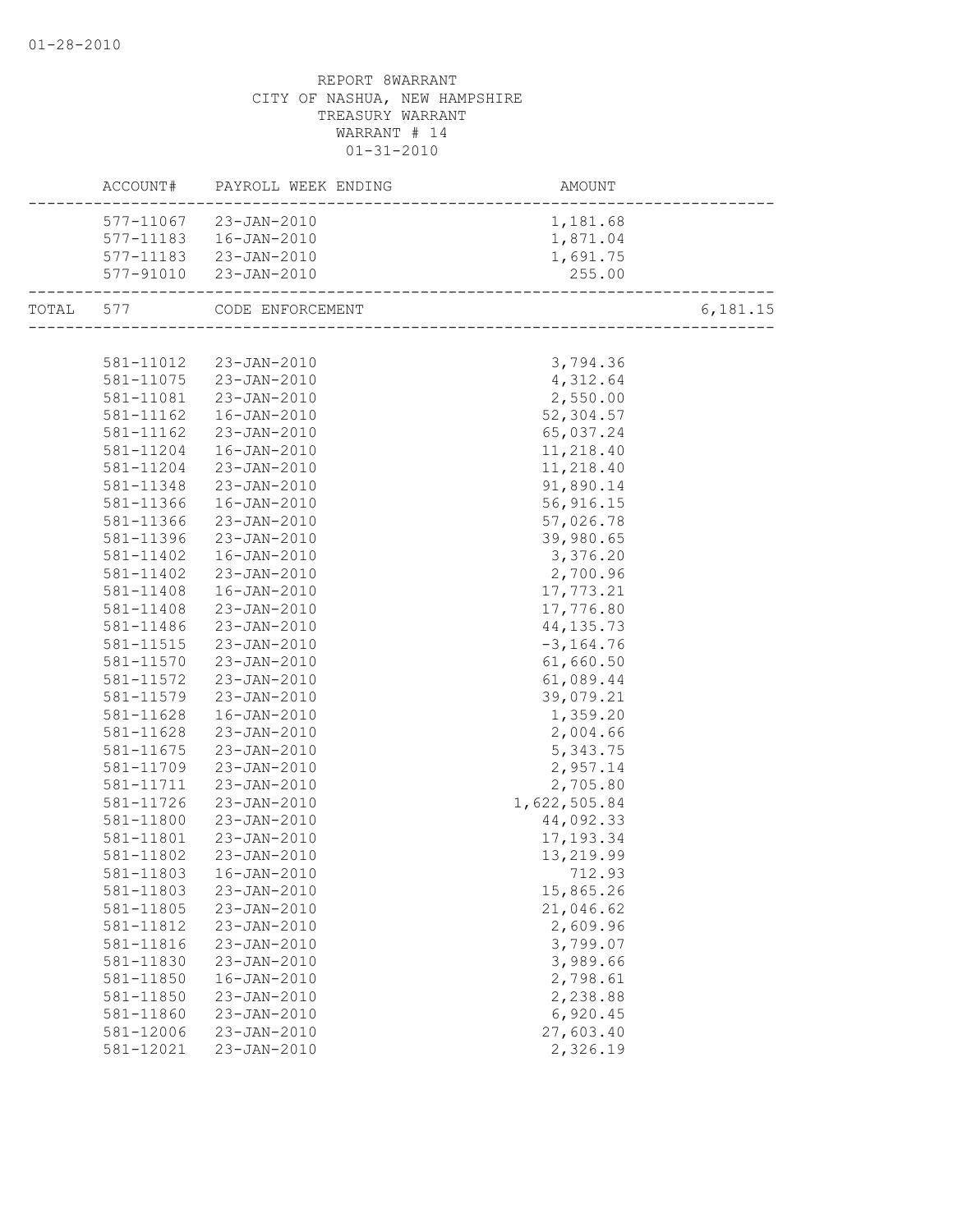|       | ACCOUNT#  | PAYROLL WEEK ENDING | AMOUNT      |              |
|-------|-----------|---------------------|-------------|--------------|
|       | 581-12060 | $16 - JAN - 2010$   | 2,993.12    |              |
|       | 581-12060 | 23-JAN-2010         | 2,314.38    |              |
|       | 581-12078 | $16 - JAN - 2010$   | 225.00      |              |
|       | 581-12078 | 23-JAN-2010         | 2,998.75    |              |
|       | 581-12081 | 23-JAN-2010         | 2,401.05    |              |
|       | 581-12084 | $16 - JAN - 2010$   | 1,700.00    |              |
|       | 581-12084 | 23-JAN-2010         | 2,175.00    |              |
|       | 581-12111 | 16-JAN-2010         | 137, 129.10 |              |
|       | 581-12111 | 23-JAN-2010         | 40,251.09   |              |
|       | 581-12112 | $16 - JAN - 2010$   | 10,441.55   |              |
|       | 581-12112 | $23 - JAN - 2010$   | 8,421.58    |              |
|       | 581-12126 | $16 - JAN - 2010$   | 7,710.64    |              |
|       | 581-12126 | 23-JAN-2010         | $-6,020.00$ |              |
|       | 581-12135 | $16 - JAN - 2010$   | 4,420.51    |              |
|       | 581-12135 | 23-JAN-2010         | 1,911.12    |              |
|       | 581-12136 | $16 - JAN - 2010$   | 595.90      |              |
|       | 581-12136 | 23-JAN-2010         | 373.63      |              |
|       | 581-12138 | $16 - JAN - 2010$   | 1,395.67    |              |
|       | 581-12138 | $23 - JAN - 2010$   | 844.59      |              |
|       | 581-12141 | $16 - JAN - 2010$   | 100.00      |              |
|       | 581-12141 | 23-JAN-2010         | 855.94      |              |
|       | 581-12198 | 23-JAN-2010         | 28,032.78   |              |
|       | 581-12200 | $16 - JAN - 2010$   | 1,223.78    |              |
|       | 581-12200 | 23-JAN-2010         | 1,594.38    |              |
|       | 581-12201 | 16-JAN-2010         | 21,587.06   |              |
|       | 581-12201 | 23-JAN-2010         | 13,871.40   |              |
|       | 581-13004 | $16 - JAN - 2010$   | 291.50      |              |
|       | 581-13004 | 23-JAN-2010         | 690.00      |              |
|       | 581-13021 | $16 - JAN - 2010$   | 350.07      |              |
|       | 581-13021 | 23-JAN-2010         | 2,277.62    |              |
|       | 581-13032 | $16 - JAN - 2010$   | 323.46      |              |
|       | 581-13120 | $16 - JAN - 2010$   | 1,295.90    |              |
|       | 581-13120 | $23 - JAN - 2010$   | 6,463.74    |              |
|       | 581-13133 | 23-JAN-2010         | 687.50      |              |
|       | 581-13137 | 16-JAN-2010         | 262.50      |              |
|       | 581-13137 | 23-JAN-2010         | 210.00      |              |
|       | 581-17002 | $23 - JAN - 2010$   | 17,240.00   |              |
|       | 581-17004 | 23-JAN-2010         | 36,078.75   |              |
|       | 581-17006 | 23-JAN-2010         | 36,165.00   |              |
|       | 581-17008 | 23-JAN-2010         | 96, 177.60  |              |
|       | 581-17010 | 23-JAN-2010         | 115,732.80  |              |
|       | 581-19000 | 23-JAN-2010         | 7,708.59    |              |
|       | 581-19240 | 23-JAN-2010         | 1,373.15    |              |
| TOTAL | 581       | SCHOOL DEPARTMENT   |             | 3,054,845.90 |
|       |           |                     |             |              |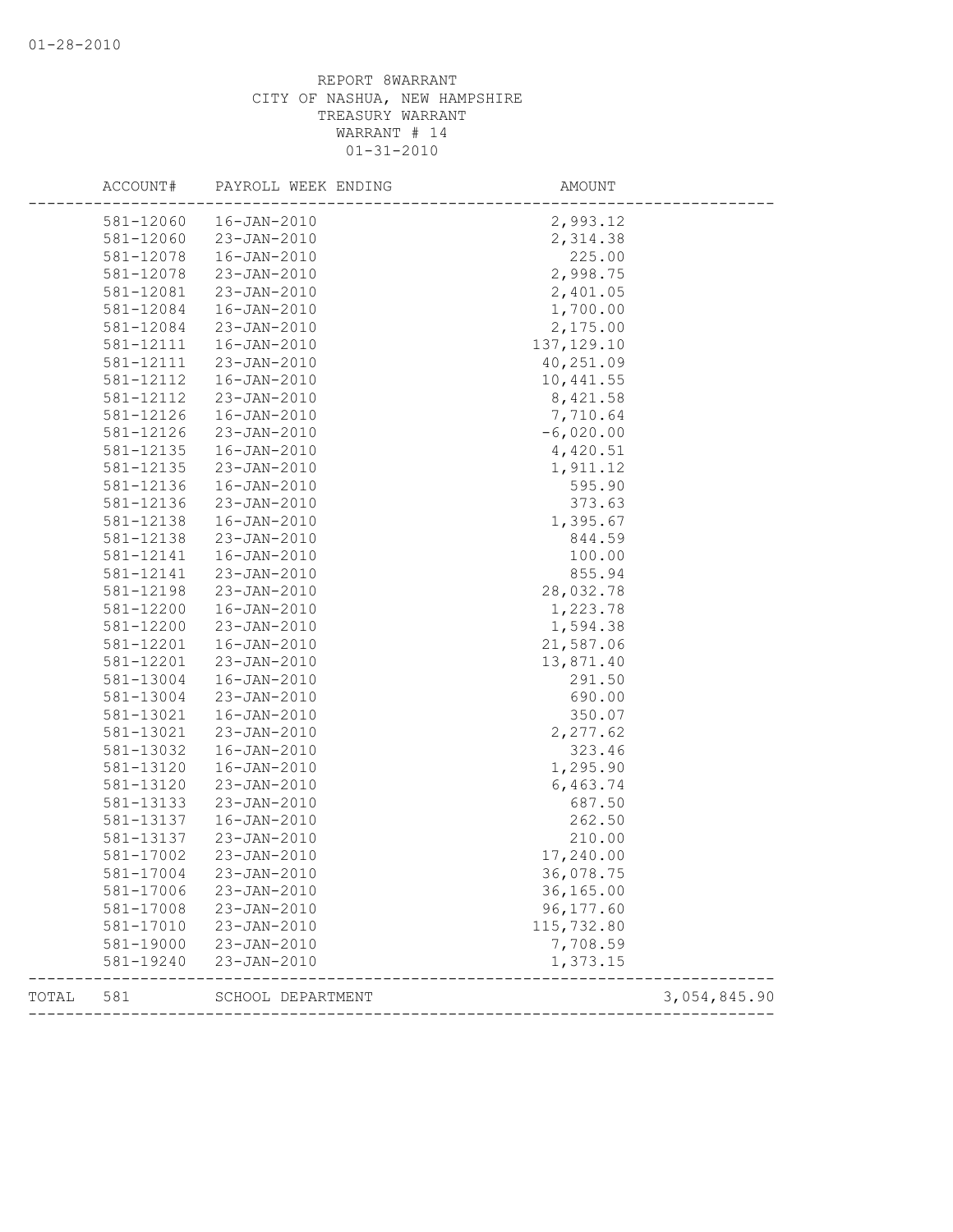|           | ACCOUNT# PAYROLL WEEK ENDING |  | AMOUNT |
|-----------|------------------------------|--|--------|
|           |                              |  |        |
| TOTAL 951 |                              |  |        |
|           |                              |  |        |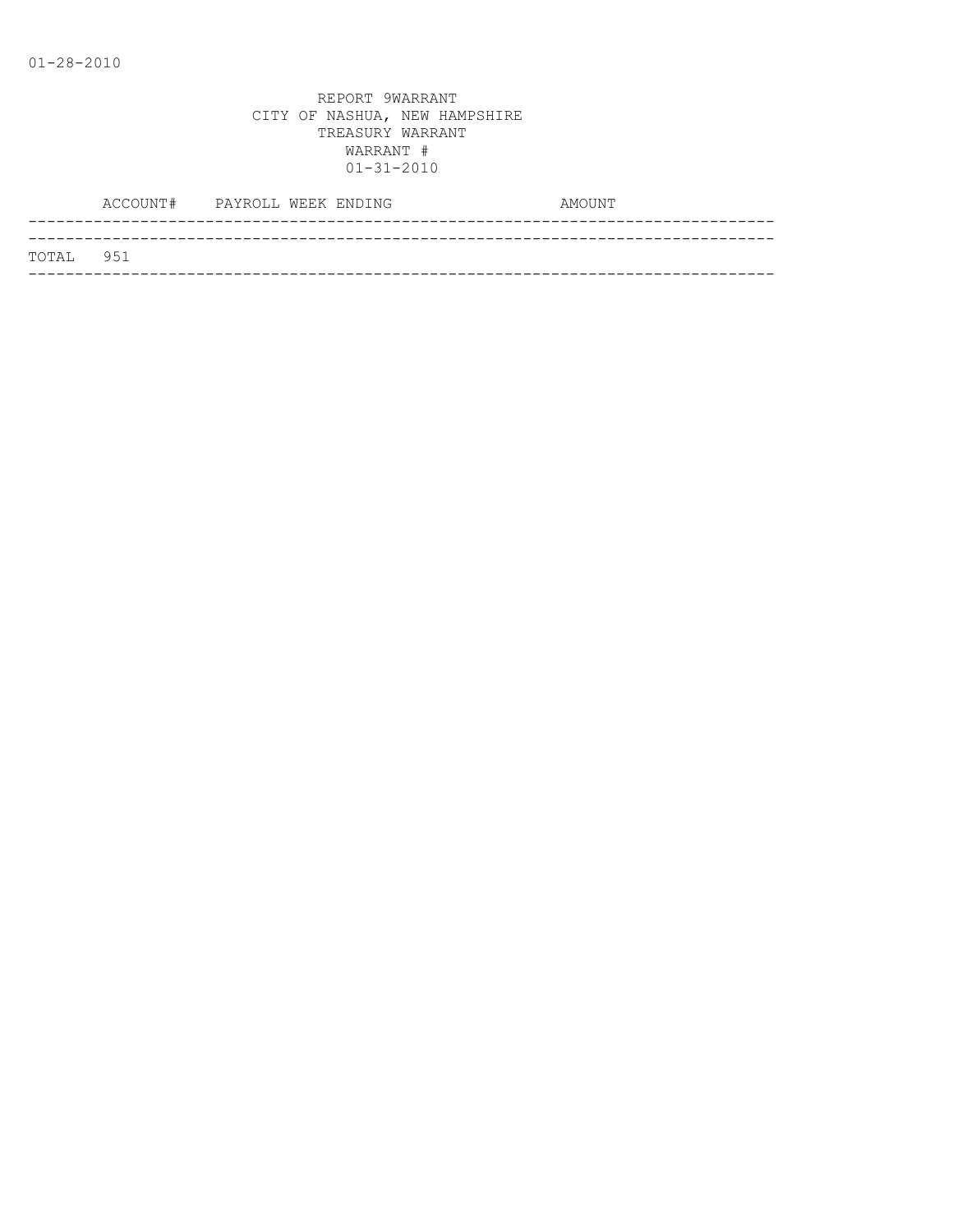| ACCOUNT#  | PAYROLL WEEK ENDING | AMOUNT   |  |
|-----------|---------------------|----------|--|
| 801-11008 | 16-JAN-2010         | 592.14   |  |
| 801-11024 | 16-JAN-2010         | 637.15   |  |
| 801-11024 | 23-JAN-2010         | 637.15   |  |
| 801-11028 | 16-JAN-2010         | 60.49    |  |
| 801-11028 | 23-JAN-2010         | 60.49    |  |
| 801-11064 | 16-JAN-2010         | 140.47   |  |
| 801-11064 | 23-JAN-2010         | 140.47   |  |
| 801-11094 | 16-JAN-2010         | 102.09   |  |
| 801-11094 | 23-JAN-2010         | 102.09   |  |
| 801-11188 | 16-JAN-2010         | 367.14   |  |
| 801-11188 | 23-JAN-2010         | 367.14   |  |
| 801-11190 | 16-JAN-2010         | 409.48   |  |
| 801-11190 | 23-JAN-2010         | 409.48   |  |
| 801-11193 | 16-JAN-2010         | 1,000.83 |  |
| 801-11193 | 23-JAN-2010         | 1,000.83 |  |
| 801-11211 | 16-JAN-2010         | 68.21    |  |
| 801-11211 | 23-JAN-2010         | 68.21    |  |
| 801-11222 | 16-JAN-2010         | 211.23   |  |
| 801-11222 | 23-JAN-2010         | 211.23   |  |
| 801-11249 | 16-JAN-2010         | 188.57   |  |
| 801-11249 | 23-JAN-2010         | 188.57   |  |
| 801-11271 | 16-JAN-2010         | 1,150.52 |  |
| 801-11271 | 23-JAN-2010         | 1,150.52 |  |
| 801-11276 | 16-JAN-2010         | 4,390.00 |  |
| 801-11276 | 23-JAN-2010         | 4,199.92 |  |
| 801-11435 | 16-JAN-2010         | 272.90   |  |
| 801-11435 | 23-JAN-2010         | 272.90   |  |
| 801-11595 | 16-JAN-2010         | 5,705.20 |  |
| 801-11595 | $16 - JAN - 2010$   | 4,062.00 |  |
| 801-11595 | 23-JAN-2010         | 5,723.60 |  |
| 801-11595 | 23-JAN-2010         | 4,062.00 |  |
| 801-11596 | 16-JAN-2010         | 3,433.60 |  |
| 801-11596 | 23-JAN-2010         | 3,433.60 |  |
| 801-11598 | 16-JAN-2010         | 850.40   |  |
| 801-11598 | 23-JAN-2010         | 850.40   |  |
| 801-11599 | 16-JAN-2010         | 1,088.52 |  |
| 801-11599 | 16-JAN-2010         | 1,088.52 |  |
| 801-11599 | 23-JAN-2010         | 1,088.52 |  |
| 801-11599 | 23-JAN-2010         | 1,088.52 |  |
| 801-11606 | $16 - JAN - 2010$   | 708.23   |  |
| 801-11606 | 23-JAN-2010         | 708.24   |  |
| 801-11647 | $16 - JAN - 2010$   | 1,401.23 |  |
| 801-11647 | $23 - JAN - 2010$   | 1,401.24 |  |
| 801-13004 | $16 - JAN - 2010$   | 680.56   |  |
| 801-13004 | $16 - JAN - 2010$   | 1,502.33 |  |
| 801-13004 | $16 - JAN - 2010$   | 122.73   |  |
| 801-13004 | 23-JAN-2010         | 3,279.05 |  |
| 801-13004 | 23-JAN-2010         | 3,419.54 |  |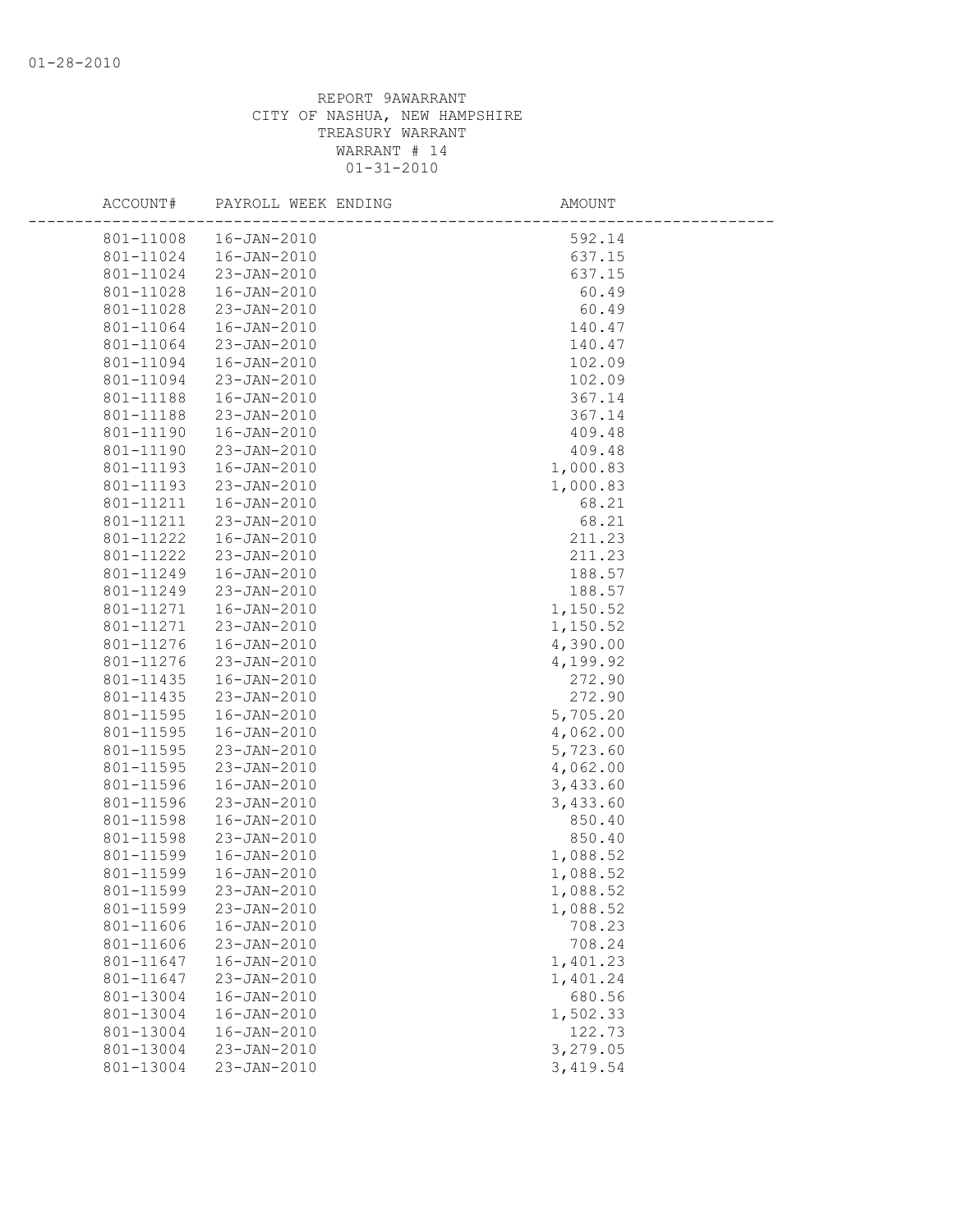|           |                        | ACCOUNT# PAYROLL WEEK ENDING | AMOUNT<br>--------------------------    |           |
|-----------|------------------------|------------------------------|-----------------------------------------|-----------|
|           |                        | 801-13004 23-JAN-2010        | 992.18                                  |           |
|           |                        | 801-13038 23-JAN-2010        | 190.08                                  |           |
|           |                        | 801-17002 23-JAN-2010        | 500.00                                  |           |
|           |                        | 801-31050 23-JAN-2010        | 17.00<br>------------------------       |           |
| TOTAL 801 |                        | SOLID WASTE DISPOSAL         | L<br>__________________________________ | 65,797.51 |
|           |                        |                              |                                         |           |
|           |                        | 802-11024  16-JAN-2010       | 151.52                                  |           |
|           |                        | 802-11024  16-JAN-2010       | 606.08                                  |           |
|           |                        | 802-11024 23-JAN-2010        | 151.52                                  |           |
|           |                        | 802-11024 23-JAN-2010        | 606.08                                  |           |
|           | 802-11028              | 16-JAN-2010                  | 411.35                                  |           |
|           | 802-11028              | 16-JAN-2010                  | 193.58                                  |           |
|           | 802-11028              | 23-JAN-2010                  | 411.35                                  |           |
|           | 802-11028              | 23-JAN-2010                  | 193.58                                  |           |
|           | 802-11064              | 16-JAN-2010                  | 140.47                                  |           |
|           | 802-11064              | 16-JAN-2010                  | 140.47                                  |           |
|           | 802-11064              | 23-JAN-2010                  | 140.47                                  |           |
|           | 802-11064              | 23-JAN-2010                  | 140.47                                  |           |
|           | 802-11091              | 16-JAN-2010                  | 1,106.97                                |           |
|           | 802-11091              | 23-JAN-2010                  | 1,106.96                                |           |
|           | 802-11092              | 16-JAN-2010                  | 807.04                                  |           |
|           | 802-11092              | 23-JAN-2010                  | 790.96                                  |           |
|           | 802-11094              | 16-JAN-2010                  | 306.24                                  |           |
|           | 802-11094              | 16-JAN-2010                  | 306.26                                  |           |
|           | 802-11094              | 23-JAN-2010                  | 306.24                                  |           |
|           | 802-11094              | 23-JAN-2010                  | 306.26                                  |           |
|           | 802-11096              | 16-JAN-2010                  | 937.21                                  |           |
|           | 802-11096              | 23-JAN-2010                  | 937.21                                  |           |
|           | 802-11102              | 16-JAN-2010                  | 1,021.40                                |           |
|           | 802-11102              | 23-JAN-2010                  | 1,021.40                                |           |
|           | 802-11105              | 16-JAN-2010                  | 1,048.55                                |           |
|           | 802-11105              | 23-JAN-2010                  | 1,084.71                                |           |
|           | 802-11124              | 16-JAN-2010                  | 739.10                                  |           |
|           | 802-11124              | 23-JAN-2010                  | 591.28                                  |           |
|           | 802-11155              | $16 - JAN - 2010$            | 1,031.10                                |           |
|           |                        | 802-11155 23-JAN-2010        | 1,025.70                                |           |
|           | 802-11157              | $16 - JAN - 2010$            | 2,587.76                                |           |
|           | 802-11157              | 23-JAN-2010                  | 2,575.20                                |           |
|           | 802-11158              | $16 - JAN - 2010$            | 1,842.40                                |           |
|           | 802-11158              | 23-JAN-2010                  | 1,866.00                                |           |
|           | 802-11188              | $16 - JAN - 2010$            | 367.15                                  |           |
|           |                        |                              |                                         |           |
|           | 802-11188<br>802-11190 | 23-JAN-2010                  | 367.15                                  |           |
|           |                        | $16 - JAN - 2010$            | 409.48                                  |           |
|           | 802-11190              | 23-JAN-2010                  | 409.48                                  |           |
|           | 802-11211              | $16 - JAN - 2010$            | 272.84                                  |           |
|           | 802-11211              | $16 - JAN - 2010$            | 409.26                                  |           |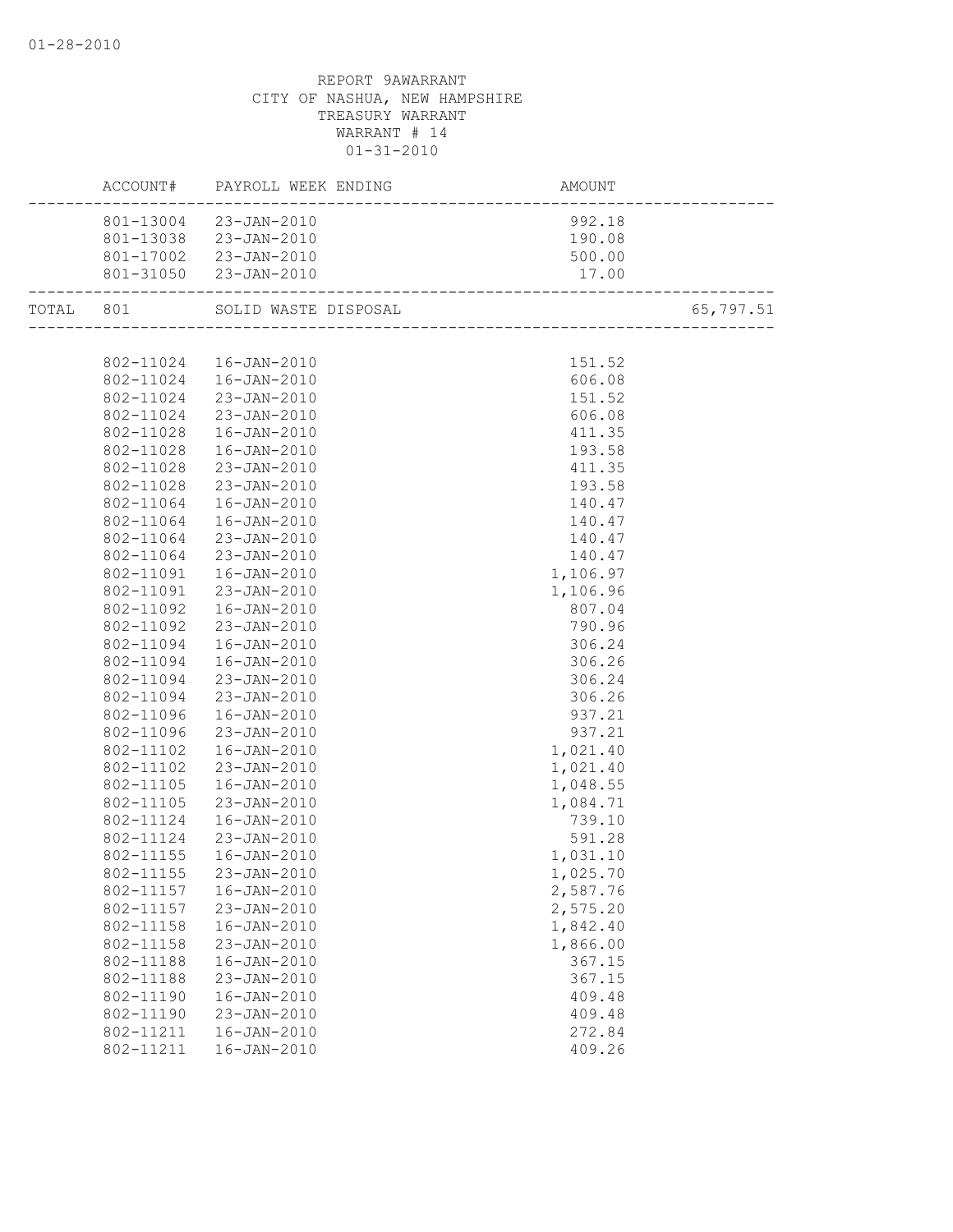|       | ACCOUNT#      | PAYROLL WEEK ENDING      | AMOUNT    |           |
|-------|---------------|--------------------------|-----------|-----------|
|       | 802-11211     | 23-JAN-2010              | 272.84    |           |
|       | 802-11211     | 23-JAN-2010              | 409.26    |           |
|       | 802-11222     | 16-JAN-2010              | 211.23    |           |
|       | 802-11222     | 23-JAN-2010              | 211.23    |           |
|       | 802-11249     | 16-JAN-2010              | 188.57    |           |
|       | 802-11249     | $16 - JAN - 2010$        | 188.57    |           |
|       | 802-11249     | 23-JAN-2010              | 188.57    |           |
|       | 802-11249     | 23-JAN-2010              | 188.57    |           |
|       | 802-11260     | $16 - JAN - 2010$        | 1,945.60  |           |
|       | 802-11260     | 23-JAN-2010              | 1,945.60  |           |
|       | 802-11270     | $16 - JAN - 2010$        | 1,087.23  |           |
|       | 802-11270     | 23-JAN-2010              | 1,087.24  |           |
|       | 802-11333     | $16 - JAN - 2010$        | 1,067.17  |           |
|       | 802-11333     | 23-JAN-2010              | 1,067.17  |           |
|       | 802-11435     | 16-JAN-2010              | 454.83    |           |
|       | 802-11435     | $16 - JAN - 2010$        | 181.93    |           |
|       | 802-11435     | 23-JAN-2010              | 454.84    |           |
|       | 802-11435     | $23 - JAN - 2010$        | 181.93    |           |
|       | 802-11480     | $16 - JAN - 2010$        | 2,800.80  |           |
|       | 802-11480     | 23-JAN-2010              | 2,800.80  |           |
|       | 802-11507     | $16 - JAN - 2010$        | 820.80    |           |
|       | 802-11507     | 23-JAN-2010              | 820.80    |           |
|       | 802-11513     | 16-JAN-2010              | 6,570.40  |           |
|       | 802-11513     | 23-JAN-2010              | 6,560.80  |           |
|       | 802-11514     | $16 - JAN - 2010$        | 1,954.40  |           |
|       | 802-11514     | 23-JAN-2010              | 1,971.27  |           |
|       | 802-11681     | 16-JAN-2010              | 305.96    |           |
|       | 802-11681     | 16-JAN-2010              | 1,223.86  |           |
|       | 802-11681     | 23-JAN-2010              | 305.96    |           |
|       | 802-11681     | 23-JAN-2010              | 1,223.86  |           |
|       | 802-11693     | $16 - JAN - 2010$        | 1,201.21  |           |
|       | 802-11693     | 23-JAN-2010              | 1,201.21  |           |
|       | 802-11764     | 16-JAN-2010              | 1,184.60  |           |
|       | 802-11764     | 23-JAN-2010              | 1,184.60  |           |
|       | 802-13004     | 16-JAN-2010              | 963.89    |           |
|       | 802-13004     | 16-JAN-2010              | 612.22    |           |
|       | 802-13004     | 23-JAN-2010              | 462.38    |           |
|       | 802-13004     | 23-JAN-2010              | 3,120.91  |           |
|       | 802-31050     | 23-JAN-2010              | 17.00     |           |
| TOTAL | 802           | SEWERAGE DISPOSAL SYSTEM |           | 77,508.36 |
|       |               |                          |           |           |
|       | 951-05056     | 16-JAN-2010              | 31,403.53 |           |
|       | $951 - 05056$ | 23-JAN-2010              | 31,403.53 |           |